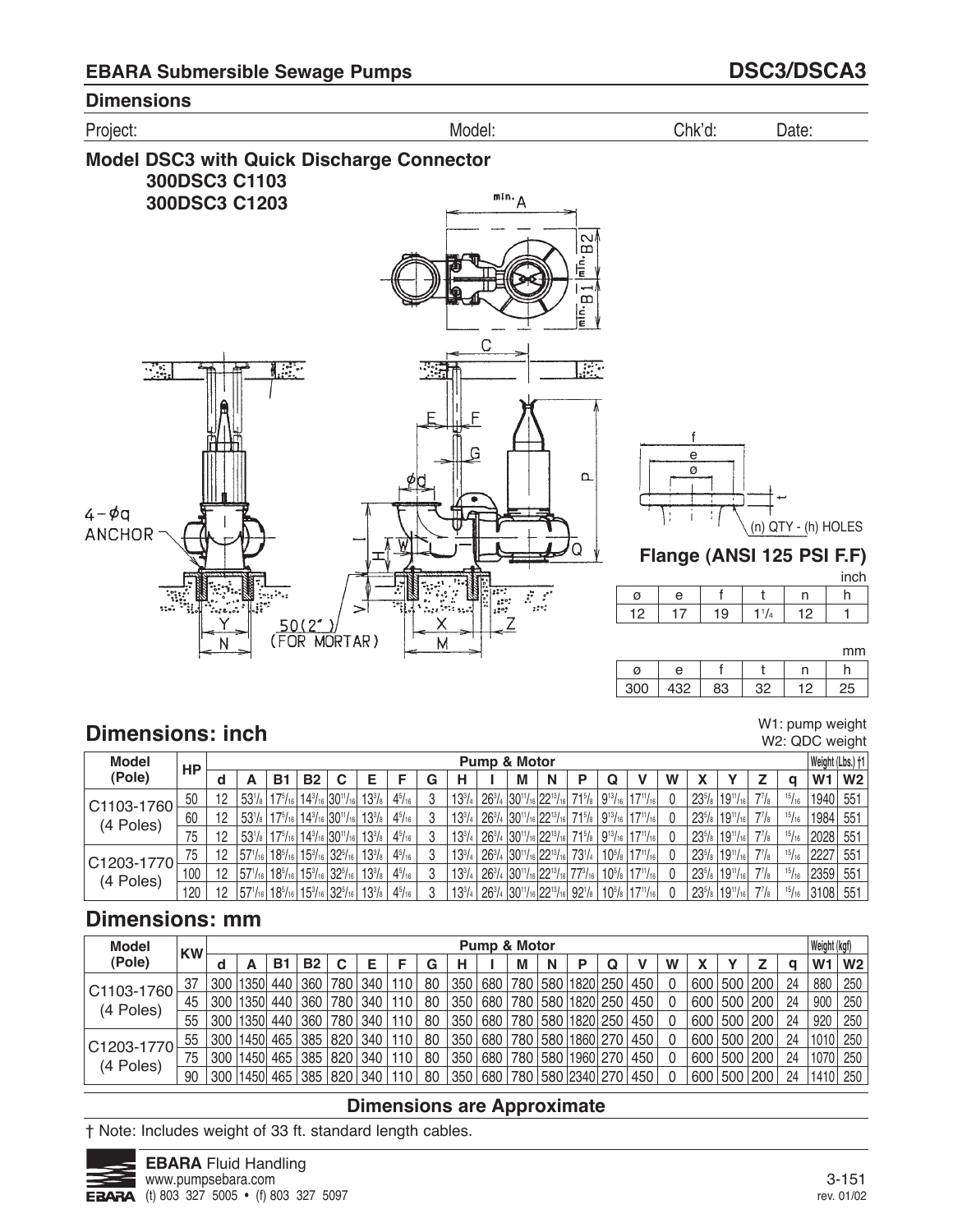





#### f 21 e  $18^{3}/4$ ø 14 t  $1<sup>3</sup>/<sub>8</sub>$ n 12  $h$  $1\frac{1}{8}$

|     |     |     |    |   | mm |
|-----|-----|-----|----|---|----|
| a   | e   |     |    |   |    |
| 350 | 476 | 533 | 35 | റ | 29 |

# **Dimensions: inch**

W1: pump weight W2: QDC weight

| <b>Model</b> | HP |   |    |                |                               |                        |               |              |   |            |               | Pump & Motor                            |   |                        |    |      |   |                          |                 |                 | Weight (Lbs.) †1 |                |
|--------------|----|---|----|----------------|-------------------------------|------------------------|---------------|--------------|---|------------|---------------|-----------------------------------------|---|------------------------|----|------|---|--------------------------|-----------------|-----------------|------------------|----------------|
| (Pole)       |    | ч |    | B <sub>1</sub> | <b>B2</b>                     |                        | -             |              | ◠ |            |               | M                                       | N |                        | u  |      | W | $\overline{\phantom{a}}$ |                 |                 | W <sub>1</sub>   | W <sub>2</sub> |
| C1463-880    | 30 |   | 63 | 0171           | $117^{15}$ / <sub>161</sub>   | $ 38\%$ <sub>16</sub>  | $13^{3}/_{8}$ | $5^{1}/_{2}$ |   | $13^{3}/4$ | $28^{3}/_{8}$ | $ 32^{11}/_{16} 22^{13}/$               |   | $76^{3}/_{4}$          | 13 |      |   | $25^{\circ}$             | $19^{11}/_{16}$ | 77 <sub>1</sub> | 2778             | 705            |
| (8 Poles)    | 40 |   | 63 | 0171           | 17151                         | $^138\%$ <sub>16</sub> | $13^{3}/_{8}$ | $5^{1}/_{2}$ |   | $13^{3}/4$ | $28^{3}/_{8}$ | $ 32^{11}/_{16} 22^{13}/$               |   | $116$ 80 <sup>11</sup> | 13 | 1711 |   | $25\%$ <sub>16</sub>     | $19^{11}/_{16}$ | 77 <sub>1</sub> | 2866             | 705            |
|              | 50 |   | 63 | 0171           | $117^{15}$ / <sub>161</sub> . | $ 38\%$ <sub>16</sub>  | $13^{3}/_{8}$ | $5^{1}/_{2}$ |   | $13^{3}/4$ | $28^{3}/_{8}$ | $ 32^{11}/_{16} 22^{13}/_{16} 80^{11}/$ |   |                        | 13 | 1711 |   | $125\%$ <sub>16</sub>    | $19^{11}/_{16}$ | 77 <sub>1</sub> |                  | 2976 705       |

# **Dimensions: mm**

| <b>Model</b> | <b>KW</b> |                                                                   |                                                            |           |           |  |   |  | <b>Pump &amp; Motor</b> |   |  |   |             |  |    | Weight (Lbs.) †1 |                 |
|--------------|-----------|-------------------------------------------------------------------|------------------------------------------------------------|-----------|-----------|--|---|--|-------------------------|---|--|---|-------------|--|----|------------------|-----------------|
| (Pole)       |           |                                                                   |                                                            | <b>B1</b> | <b>B2</b> |  | G |  | М                       | N |  | W |             |  |    | W <sub>1</sub>   | $\mathsf{W}2$   |
| C1463-880    |           | 22 350 1600 545 455 980 340 140 100 350 720 830 580 1950 2050 450 |                                                            |           |           |  |   |  |                         |   |  |   | 650 500 200 |  | 24 |                  | 1260 320        |
| (8 Poles)    |           | 30 350 1600 545 455 980 340 140 100 350 720 830 580 1990 2050 450 |                                                            |           |           |  |   |  |                         |   |  |   | 650 500 200 |  | 24 |                  | 1300 320        |
|              | 37        | 350                                                               | 1600 545 455 980 340 140 100 350 720 830 580 2050 2050 450 |           |           |  |   |  |                         |   |  |   | 650 500 200 |  |    |                  | 24   1320   320 |

## **Dimensions are Approximate**

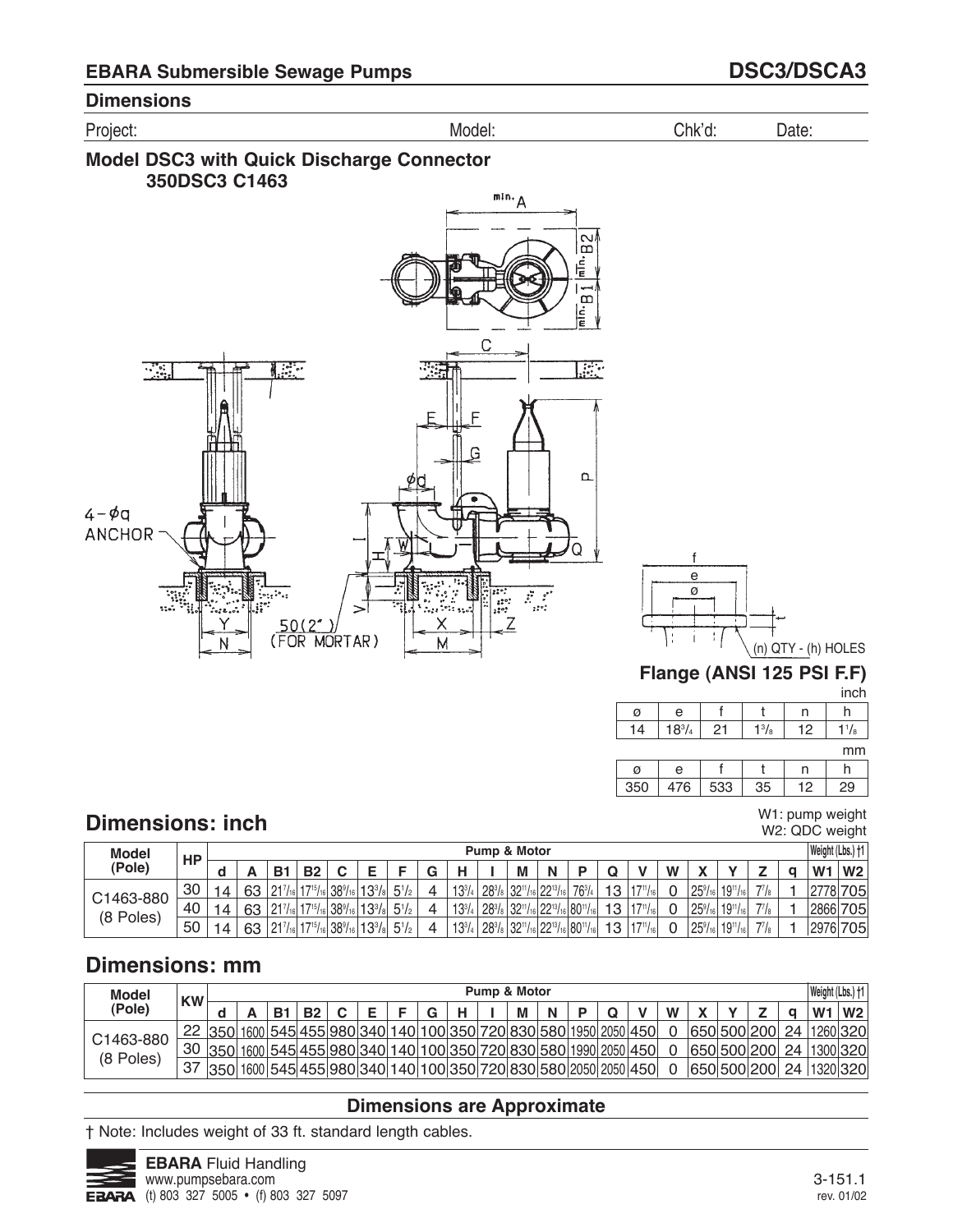

# **Dimensions: inch**

W1: pump weight W2: QDC weight

| <b>Model</b> | НP  |     |    |                                          |                                                                                  |   |               |              |   |   |                                                | <b>Pump &amp; Motor</b> |   |                                                                                                                                                                         |    |                  |   |                      |                                       |              |              |                  | Weight (Lbs.) +1 |
|--------------|-----|-----|----|------------------------------------------|----------------------------------------------------------------------------------|---|---------------|--------------|---|---|------------------------------------------------|-------------------------|---|-------------------------------------------------------------------------------------------------------------------------------------------------------------------------|----|------------------|---|----------------------|---------------------------------------|--------------|--------------|------------------|------------------|
| (Pole)       |     | a   | A  | <b>B</b> 1                               | <b>B2</b>                                                                        | C | Е             |              | G | н |                                                | М                       | N | P                                                                                                                                                                       | Q  | v                | W |                      |                                       |              |              | W <sub>1</sub>   | W <sub>2</sub>   |
| C1463-1170   | 60  | 14. | 63 | $ 21^{7}_{16} 17^{15}_{16} 38^{9}_{16} $ |                                                                                  |   | $13^{3}/s$    | $5^{1}/_{2}$ | 4 |   |                                                |                         |   | $13^{3}/_{4}$   28 <sup>3</sup> / <sub>8</sub>   32 <sup>11</sup> / <sub>16</sub>   22 <sup>13</sup> / <sub>16</sub>   80 <sup>11</sup> / <sub>16</sub>                 | 13 | $17^{11}/_{16}$  |   |                      | $ 25^{\circ}/_{16} 19^{\circ}/_{16} $ | $7^{7}/_{8}$ |              | $15/16$ 2866     | 705              |
| (6 Poles)    | 75  | 14. | 63 | $ 21^{7}_{16} 17^{15}_{16} 38^{9}_{16} $ |                                                                                  |   | $13^{3}/_{8}$ | $5^{1}/_{2}$ | 4 |   |                                                |                         |   | $13^{3}/_{4}$   28 <sup>3</sup> / <sub>8</sub>   32 <sup>11</sup> / <sub>16</sub>   22 <sup>13</sup> / <sub>16</sub>   80 <sup>11</sup> / <sub>16</sub>                 | 13 | $17^{11}/_{161}$ |   |                      | $ 25^{\circ}/_{16} 19^{\circ}/_{16} $ | $7^{7}/_{8}$ |              | $15/16$ 2866     | 705              |
|              | 100 | 14  | 63 | $ 21^{7}_{16} 17^{15}_{16} 38^{9}_{16} $ |                                                                                  |   | $13^{3}/s$    | $5^{1}/_{2}$ | 4 |   |                                                |                         |   | 13 <sup>3</sup> / <sub>4</sub>   28 <sup>3</sup> / <sub>8</sub>   32 <sup>11</sup> / <sub>16</sub>   22 <sup>13</sup> / <sub>16</sub>   88 <sup>3</sup> / <sub>16</sub> | 13 | $17^{11}/_{16}$  |   |                      | $ 25^{\circ}/_{16} 19^{\circ}/_{16} $ | $7^{7}/_{8}$ | $15/16$ 3571 |                  | 705              |
| C1583-880    | 40  | 16  | 65 |                                          | $23^{5}/_8$   19 <sup>11</sup> / <sub>16</sub>   40 <sup>9</sup> / <sub>16</sub> |   | $15^{3}/s$    | $5^{1}/_{2}$ | 4 |   | $15\frac{3}{4}$ 31 <sup>7</sup> / <sub>8</sub> |                         |   | $34^{5}/_8$ 24 <sup>13</sup> / <sub>16</sub> 81 <sup>7</sup> / <sub>8</sub>                                                                                             | 14 | $17^{11}/_{16}$  |   | $27\frac{9}{16}$     | $21\frac{5}{8}$                       | $7^{7}/_{8}$ |              | $15/16$ 3219 820 |                  |
| (8 Poles)    | 50  | 16  | 65 | $23^{5}/s$                               | $19^{11}/_{16}$ 40 <sup>9</sup> / <sub>16</sub>                                  |   | $15^{3}/s$    | $5^{1}/_{2}$ | 4 |   | $15\frac{3}{4}$ 31 <sup>7</sup> / <sub>8</sub> |                         |   | $34^{5}/_8$ 24 <sup>13</sup> / <sub>16</sub> 81 <sup>7</sup> / <sub>8</sub>                                                                                             | 14 | $17^{11}/_{16}$  |   | $27\frac{9}{16}$     | $21^{5}/8$                            | $7^{7}/_{8}$ |              | $15/16$ 3263     | 820              |
|              | 60  | 16  | 65 |                                          | $23^{5}/_8$   19 <sup>11</sup> / <sub>16</sub>   40 <sup>9</sup> / <sub>16</sub> |   | $15^{3}/_{8}$ | $5^{1}/_{2}$ | 4 |   | $15\frac{3}{4}$ 31 <sup>7</sup> / <sub>8</sub> |                         |   | $34^{5}/_8$ 24 <sup>13</sup> / <sub>16</sub> 89 <sup>3</sup> / <sub>4</sub>                                                                                             | 14 | $17^{11}/_{16}$  |   | $27\%$ <sub>16</sub> | $21\frac{5}{8}$                       | $7^{7}/_{8}$ |              | $15/16$ 3924 820 |                  |

# **Dimensions: mm**

| <b>Model</b> | <b>KW</b> |     |                  |            |                  |                  |     |                  |   |   | <b>Pump &amp; Motor</b> |   |   |                                                      |   |     |   |     |             |             |    |                | Weight (kgf) +1 |
|--------------|-----------|-----|------------------|------------|------------------|------------------|-----|------------------|---|---|-------------------------|---|---|------------------------------------------------------|---|-----|---|-----|-------------|-------------|----|----------------|-----------------|
| (Pole)       |           |     |                  | <b>B</b> 1 | <b>B2</b>        |                  |     |                  | G | н |                         | M | N |                                                      | Q |     | W |     |             |             | a  | W <sub>1</sub> | W2              |
| C1463-1170   | 45        | 350 | 1600 545         |            | 455              | 980 <sub>1</sub> | 340 | 140 <sub>1</sub> |   |   |                         |   |   | 100   350   720   830   580  2050  330               |   | 450 |   | 650 | 500 200     |             | 24 | 1300           | 320             |
| (6 Poles)    | 55        |     | 350   1600   545 |            | 455              | 980              | 340 |                  |   |   |                         |   |   | 140   100   350   720   830   580   2050   330       |   | 450 |   |     | 650 500 200 |             | 24 | 1300 320       |                 |
|              | 75        | 350 | 1600 545         |            |                  | 455   980        | 340 |                  |   |   |                         |   |   | 140   100   350   720   830   580   2240   330       |   | 450 |   |     |             | 650 500 200 | 24 | 1620           | 320             |
| C1583-880    | 30        | 400 | 1650 600         |            | 500   1030   390 |                  |     |                  |   |   |                         |   |   | 140   100   400   810   880   630   2080   355   450 |   |     |   | 700 |             | 550 200     | 24 | 1460 370       |                 |
| (8 Poles)    | 37        | 400 | 16501            | 600        |                  | 500 1030 390     |     |                  |   |   |                         |   |   | 140   100   400   810   880   630   2080   355   450 |   |     |   | 700 |             | 550 200     | 24 | 1480           | 370             |
|              | 45        | 400 | 1650 600         |            | 500   1030   390 |                  |     |                  |   |   |                         |   |   | 140   100   400   810   880   630   2280   355   450 |   |     |   | 700 |             | 550   200   | 24 | 1780 370       |                 |

## **Dimensions are Approximate**

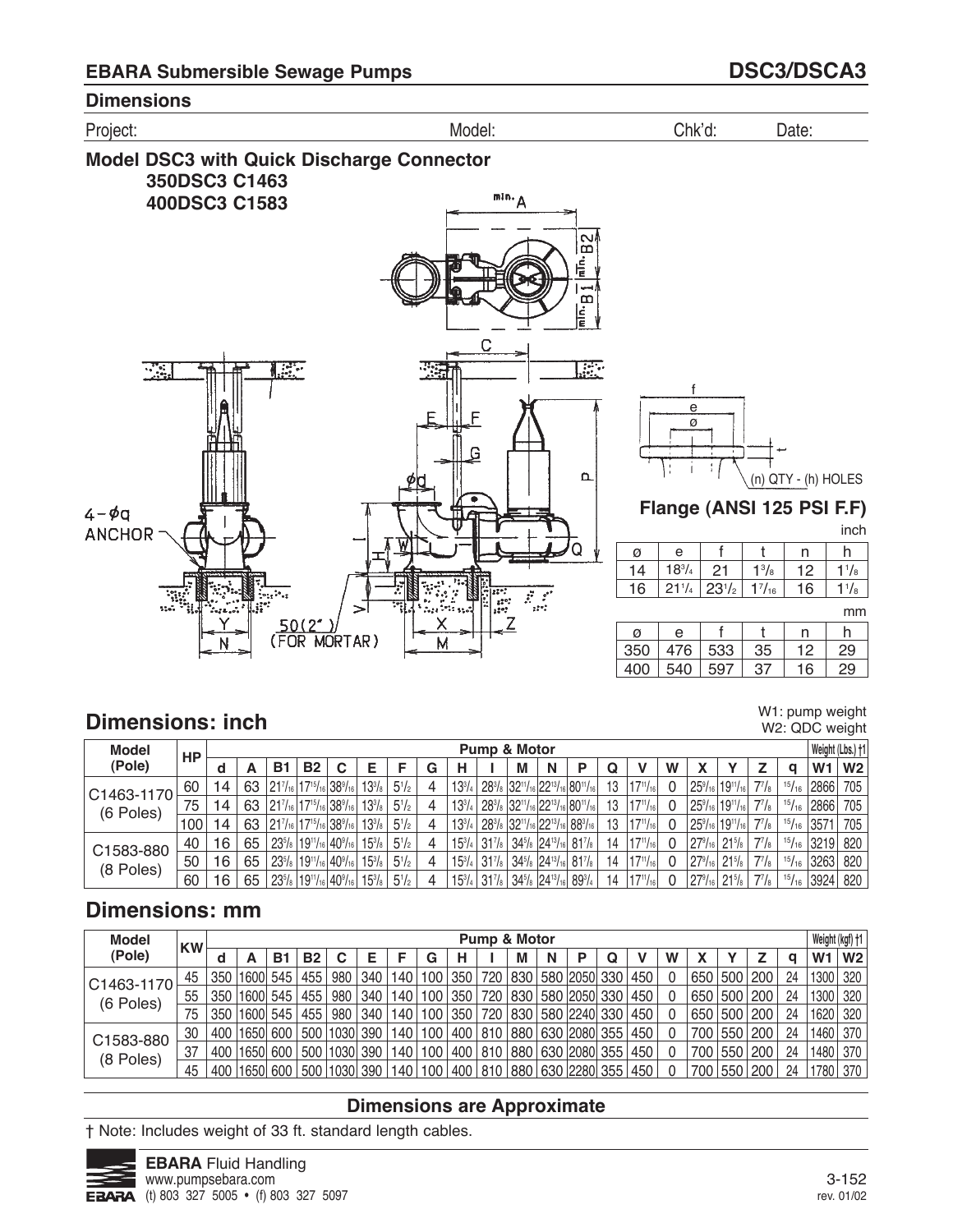

h

W1: pump weight W2: QDC weight

inch

|   |          |     |     | mm |
|---|----------|-----|-----|----|
| a | $\Delta$ |     | n   |    |
|   | ר⊿ה      | 07, | ' 6 | n  |

# **Dimensions: inch**

| <b>Model</b> | <b>HP</b> |    |                                |                                            |                 |               |               |              |   |   | <b>Pump &amp; Motor</b>                                                                                      |   |   |                                                                                                                                                 |    |                                 |   |                          |                |       | Weight (Lbs.) +1 |  |
|--------------|-----------|----|--------------------------------|--------------------------------------------|-----------------|---------------|---------------|--------------|---|---|--------------------------------------------------------------------------------------------------------------|---|---|-------------------------------------------------------------------------------------------------------------------------------------------------|----|---------------------------------|---|--------------------------|----------------|-------|------------------|--|
| (Pole)       |           |    |                                | B.                                         | <b>B2</b>       | ◠             |               |              | G | н |                                                                                                              | M | N | D                                                                                                                                               | Q  |                                 | W |                          |                |       | W1 W2            |  |
| C1583-1175   | 100       | 16 | 65                             | $ 23^{5}/_8 19^{11}/_{16} 40^{9}/_{16} $   |                 |               | $15^{3}/_{8}$ | $5^{1/2}$    | 4 |   | $15^{3}/_{4}$ 31 <sup>7</sup> / <sub>8</sub> 34 <sup>5</sup> / <sub>8</sub> 24 <sup>13</sup> / <sub>16</sub> |   |   | $89^{3}/_{4}$                                                                                                                                   | 14 | $117^{11}/_{16}$                |   | $ 27^9/_{16} 21^5/_{8} $ | $7^{7}/_{8}$ . | 15/16 | 3924 820         |  |
| (6 Poles)    | 120       | 16 | 65                             | $ 23^{5}/_{8} 19^{11}/_{16} 40^{9}/_{16} $ |                 |               | $15^{3}/_{8}$ | $5^{1/2}$    |   |   | $15^{3}/_{4}$ 31 <sup>7</sup> / <sub>8</sub> 34 <sup>5</sup> / <sub>8</sub> 24 <sup>13</sup> / <sub>16</sub> |   |   | $89^{3}/_{4}$                                                                                                                                   | 14 | $17^{11}/_{16}$                 |   | $ 27\% _{16} 21\% $      | $7^{7}/_{8}$   | 15/16 | 4012 820         |  |
|              | 145       | 16 | 65                             | $ 23^{5}/_8 19^{11}/_{16} 40^{9}/_{16} $   |                 |               | $15^{3}/_{8}$ | $5^{1}/_{2}$ | 4 |   |                                                                                                              |   |   | $15\frac{3}{4}$ 31 <sup>7</sup> / <sub>8</sub> 34 <sup>5</sup> / <sub>8</sub> 24 <sup>13</sup> / <sub>16</sub> 95 <sup>11</sup> / <sub>16</sub> | 14 | $17^{11}/_{161}$                |   | $ 27^9/_{16} 21^5/_{8} $ | $7^{7}/_{8}$   | 15/16 | 4145 820         |  |
| C1793-885    | 75        | 16 | $70^{7}/_{8}$                  | -26                                        | $21^{1/4}$      | $44^{1}/_{8}$ | $15^{3}/_{8}$ | $5^{1/2}$    | 4 |   |                                                                                                              |   |   | $15^{3}/_{4}$ 317/ <sub>8</sub> 34 <sup>5</sup> / <sub>8</sub> 24 <sup>13</sup> / <sub>16</sub> 95 <sup>11</sup> / <sub>16</sub>                |    | $15^{3}/_{4}$   $17^{11}/_{16}$ |   | $ 27^9/16 21^5/8 $       | $7^7$ / $_8$   | 15/16 | 4564 820         |  |
| (8 Poles)    | 100       | 16 | 70 <sup>7</sup> / <sub>8</sub> | 26                                         | $21\frac{1}{4}$ | $44^{1}/_{8}$ | $15^{3}/_{8}$ | $5^{1/2}$    |   |   |                                                                                                              |   |   | $15^{3}/_{4}$ 317/ <sub>8</sub> 34 <sup>5</sup> / <sub>8</sub> 24 <sup>13</sup> / <sub>16</sub> 98 <sup>1</sup> / <sub>16</sub>                 |    | $15^{3}/_{4}$   $17^{11}/_{16}$ |   | $ 27^9/_{16} 21^5/_{8} $ | 77/8           | 15/16 | 4850 820         |  |

# **Dimensions: mm**

| <b>Model</b> | <b>KW</b> |     |          |     |           |                        |                  |   |         |     | <b>Pump &amp; Motor</b> |   |                                                |     |   |     |           |    | Weight (kgf) +1     |  |
|--------------|-----------|-----|----------|-----|-----------|------------------------|------------------|---|---------|-----|-------------------------|---|------------------------------------------------|-----|---|-----|-----------|----|---------------------|--|
| (Pole)       |           |     |          | Β1  | <b>B2</b> | C                      |                  | G | н       |     | М                       | N |                                                |     | W |     |           | a  | $W1$ W <sub>2</sub> |  |
| C1583-1175   | 75        | 400 | 1650     |     |           | 600   500   1030   390 | 140 <sub>1</sub> |   | 100 400 | 810 |                         |   | 880   630  2280  355   450                     |     |   | 700 | 550 200   | 24 | 1780 370            |  |
| (6 Poles)    | 90        | 400 | 1650     | 600 |           | 500   1030   390       | 140 <sub>1</sub> |   | 100 400 | 810 |                         |   | 880   630  2280  355   450                     |     |   | 700 | 550 200   | 24 | 1820 370            |  |
|              | 110       | 400 | 1650     | 600 |           | 500   1030   390       | 140 <sub>1</sub> |   |         |     |                         |   | 100   400   810   880   630   2430   355   450 |     |   | 700 | 550 200   | 24 | 1880 370            |  |
| C1793-885    | 55        | 400 | 1800     | 660 |           | 540   1120   390       | 140 <sub>1</sub> |   | 100 400 |     |                         |   | 810 880 630 2340 400                           | 450 |   | 700 | 550 200   | 24 | 2070 370            |  |
| (8 Poles)    | 75        | 400 | 1800 660 |     |           | 540   1120   390       | 140              |   |         |     |                         |   | 100   400   810   880   630   2490   400   450 |     |   | 700 | 550   200 | 24 | 2200  370           |  |

## **Dimensions are Approximate**

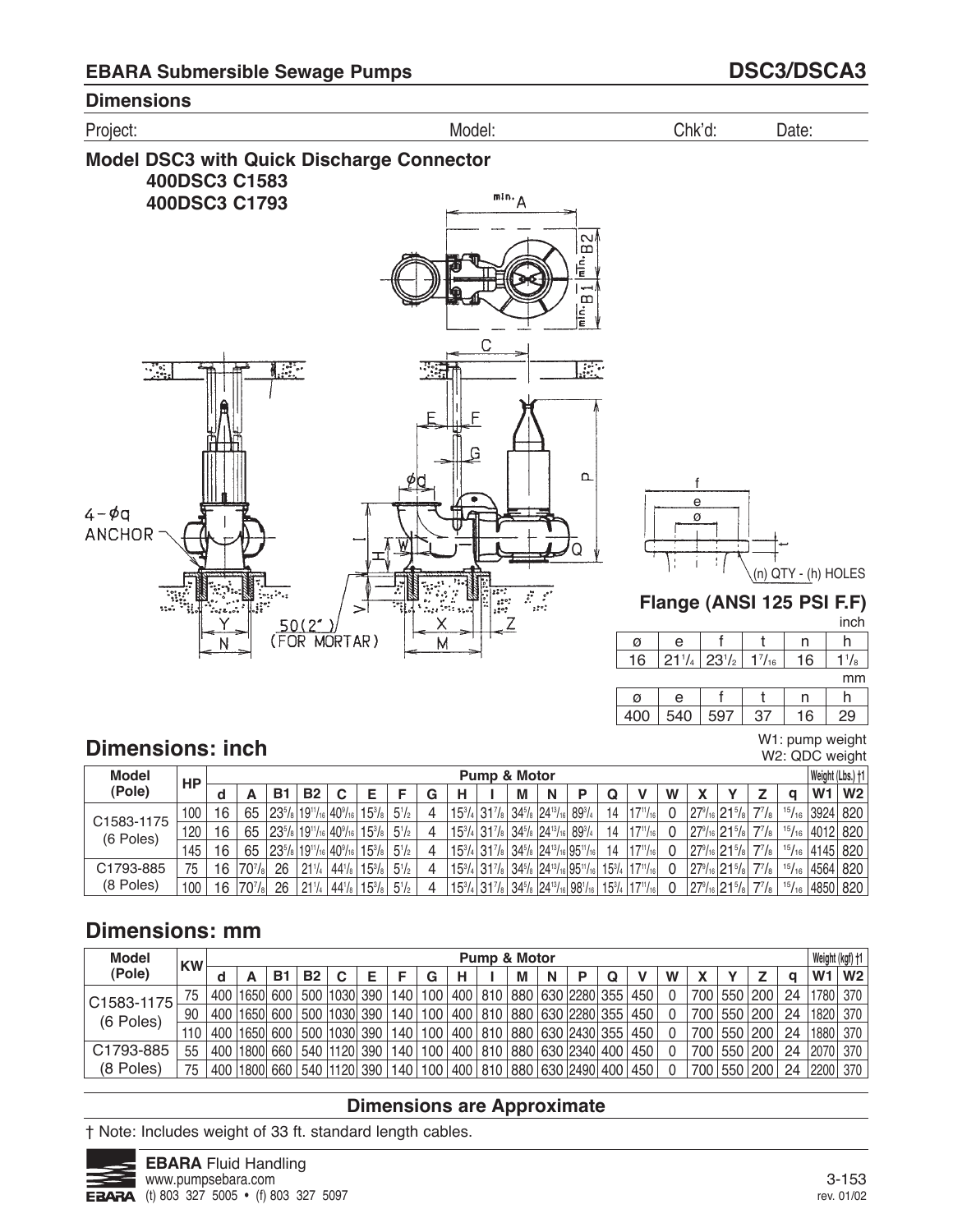Project: Model: Chk'd: Date:





**Dimensions: inch**

 

h  $1<sup>1</sup>/<sub>4</sub>$ 

inch

h

mm

W1: pump weight W2: QDC weight

n 

n

| <b>Model</b> | <b>HP</b> |     |               |    |                                   |                                                                                                            |              |   |                 | <b>Pump &amp; Motor</b>                                 |   |                 |   |                                                                                                 |   |                                         |               |              |                |                |
|--------------|-----------|-----|---------------|----|-----------------------------------|------------------------------------------------------------------------------------------------------------|--------------|---|-----------------|---------------------------------------------------------|---|-----------------|---|-------------------------------------------------------------------------------------------------|---|-----------------------------------------|---------------|--------------|----------------|----------------|
| (Pole)       |           | a   | A             | Β1 | <b>B2</b>                         |                                                                                                            |              | G | н               | м                                                       | N |                 | Q |                                                                                                 | w |                                         |               |              | W <sub>1</sub> | W <sub>2</sub> |
|              | 50        | 20  | $78^{3}/$     |    | $28\frac{1}{8}$ 23 $\frac{1}{16}$ | $19^{5}/_8$   19 <sup>5</sup> / <sub>16</sub>                                                              | $5^{1}/2$    |   | $19^{11}/_{16}$ | $ 39^3$ / $ 42^{15}$ / $ 6 28^3$ / $4$                  |   | $94\frac{1}{2}$ |   | $ 17$ <sup>1</sup> / <sub>8</sub> $ 17$ <sup>11</sup> / <sub>16</sub>                           |   |                                         | 337/16 259/16 | $7^{7}/_8$   | 5269 1433      |                |
| C1943-710    | 60        | 20  | $78^{3}/_{4}$ |    |                                   | $28!/_8$ 23 $!/_{16}$ 48 $!/_8$ 19 $!/_{16}$                                                               | $5^{1}/_{2}$ |   |                 |                                                         |   |                 |   | $ 19^{11}/_{16} 39^{3}/_8 42^{15}/_{16} 28^{3}/_4 100^{3}/_8 17^{1}/_8 17^{11}/_{16} $          |   | $ 33^{7}/_{16} 25^{9}/_{16} $           |               | $7^{7}/_{8}$ | 5489 1433      |                |
| $(10$ Poles) | 75        | 20  | $78^{3}/$     |    | $28^{1}/_8$ $23^{1}/_{16}$        | $ 48^{5}/_{8} 19^{5}/_{16} $                                                                               | $5^{1}/2$    |   |                 |                                                         |   |                 |   | 1911/16  393/8  4215/16  283/4  1003/8  171/8  1711/16                                          |   | $ 33^{7}/_{16} 25^{9}/_{16} $           |               | $7^{7}/_{8}$ | 5556 1433      |                |
|              | 100       | 20  | $78^{3}/4$    |    | $28^{1}/_8$ $23^{1}/_{16}$        | $ 48^{5}/_{8} 19^{5}/_{16} $                                                                               | $5^{1}/2$    |   |                 | $ 19^{11}/_{16} 39^{3}/_{8} 42^{15}/_{16} 28^{3}/_{4} $ |   |                 |   | $ 113^{3}/_{4} 17^{1}/_{8} 17^{11}/_{16} $                                                      |   | $ 33^{7}/_{16} 25^{9}/_{16} $           |               | $7^{7}/_8$   | 6856 1433      |                |
|              | 100       | 20  | $78^{3}/_{4}$ |    |                                   | $28^{1/6}$ 23 <sup>1</sup> / <sub>16</sub> 48 <sup>5</sup> / <sub>8</sub> 19 <sup>5</sup> / <sub>16</sub>  | $5^{1}/_{2}$ |   |                 |                                                         |   |                 |   | $ 19^{11}/_{16} 39^{3}/_{8} 42^{15}/_{16} 28^{3}/_{4} 100^{3}/_{8} 17^{1}/_{8} 17^{11}/_{16} $  |   | $337/_{16}$ 25%                         |               | $7^{7}/_{8}$ | 5578 1433      |                |
| C1943-885    | 120       | -20 | $78^{3}/$     |    |                                   | $28^{1}/_8$ 23 <sup>1</sup> / <sub>16</sub> 48 <sup>5</sup> / <sub>8</sub> 19 <sup>5</sup> / <sub>16</sub> | $5^{1}/2$    |   |                 |                                                         |   |                 |   | $ 19^{11}$ /16 $ 39^3$ /8 $ 42^{15}$ /16 $ 28^3$ /4 $ 113^3$ /4 $ 17^{1}$ /8 $ 17^{11}$ /16 $ $ |   | 33 <sup>7</sup> /16 25 <sup>9</sup> /16 |               | $7^{7}/_{8}$ | 6724 1433      |                |
| (8 Poles)    | 145       | 20  | $78^{3}/4$    |    | $28^{1}/_8$ $23^{1}/_{16}$        | $ 48^{5}/_{8} 19^{5}/_{16} $                                                                               | $5^{1}/2$    |   |                 |                                                         |   |                 |   | 1911/16  393/8  4215/16  283/4  1133/4  171/8  1711/16                                          |   | $ 33^{7}/_{16} 25^{9}/_{16} $           |               | $7^{7}/_{8}$ | 6856 1433      |                |
|              | 175       | 20  | $78^{3}/_{4}$ |    |                                   | $28^{1}/_8$ 23 <sup>1</sup> / <sub>16</sub> 48 <sup>5</sup> / <sub>8</sub> 19 <sup>5</sup> / <sub>16</sub> | $5^{1}/_{2}$ |   |                 |                                                         |   |                 |   | $ 19^{11}/16 39^{3}/8 42^{15}/16 28^{3}/4 113^{3}/4 17^{1}/8 17^{11}/16 $                       |   | $ 33^{7}/_{16} 25^{9}/_{16} $           |               | $7^{7}/_{8}$ | 6967 1433      |                |

# **Dimensions: mm**

| <b>Model</b>           | <b>KW</b> |     |              |       |           |                  |     |      |     | <b>Pump &amp; Motor</b> |   |   |                                      |     |   |     |           |           |    | Weight (kgf) +1 |                |
|------------------------|-----------|-----|--------------|-------|-----------|------------------|-----|------|-----|-------------------------|---|---|--------------------------------------|-----|---|-----|-----------|-----------|----|-----------------|----------------|
| (Pole)                 |           | d   |              | В1    | <b>B2</b> |                  | Е   |      | G   |                         | м | N | P                                    |     | W |     |           |           | a  | W1              | W <sub>2</sub> |
|                        | 37        |     | 500 2000     |       |           | 585   1235       | 490 | 140  | 100 |                         |   |   | 500  1000 1090  730  2400  435       | 450 |   | 850 |           | 650 200   | 24 | 2390 650        |                |
| C <sub>1943</sub> -710 | 45        |     | 500 2000     | . 715 |           | 585 1235 490     |     | 140  | 100 |                         |   |   | 500 1000 1090 730 2550 435 450       |     |   | 850 | 650 200   |           | 24 | 2490 650        |                |
| $(10$ Poles)           | 55        |     | 500 2000     |       |           | 585   1235       | 490 | 140  | 100 |                         |   |   | 500  1000 1090  730  2550  435       | 450 |   | 850 | 650 200   |           | 24 | 2520 650        |                |
|                        | 75        |     | 500 2000 715 |       |           | 585 1235 490     |     | 140  | 100 |                         |   |   | 500  1000 1090  730  2890  435   450 |     |   | 850 |           | 650   200 | 24 | 3110 650        |                |
|                        | 75        |     | 500 2000     | 715   |           | 585 1235 490     |     | 140. | 100 |                         |   |   | 500  1000 1090  730  2550  435       | 450 |   | 850 |           | 650 200   | 24 | 2530 650        |                |
| C1943-885              | 90        |     | i 500   2000 | .715  |           | 585   1235   490 |     | 140  | 100 |                         |   |   | 500  1000 1090  730  2890  435       | 450 |   | 850 |           | 650 200   | 24 | 3050 650        |                |
| (8 Poles)              | 110       | 500 | 2000         |       |           | 585 1235         | 490 | 140  | 100 |                         |   |   | 500 1000 1090 730 2890 435           | 450 |   | 850 | 650 200   |           | 24 | 3110 650        |                |
|                        | 132       | 500 | 2000         |       |           | 585 1235 490     |     | 140  | 100 | 500 1000 1090           |   |   | 730  2890  435                       | 450 |   | 850 | 650   200 |           | 24 | 3160 650        |                |

### **Dimensions are Approximate**

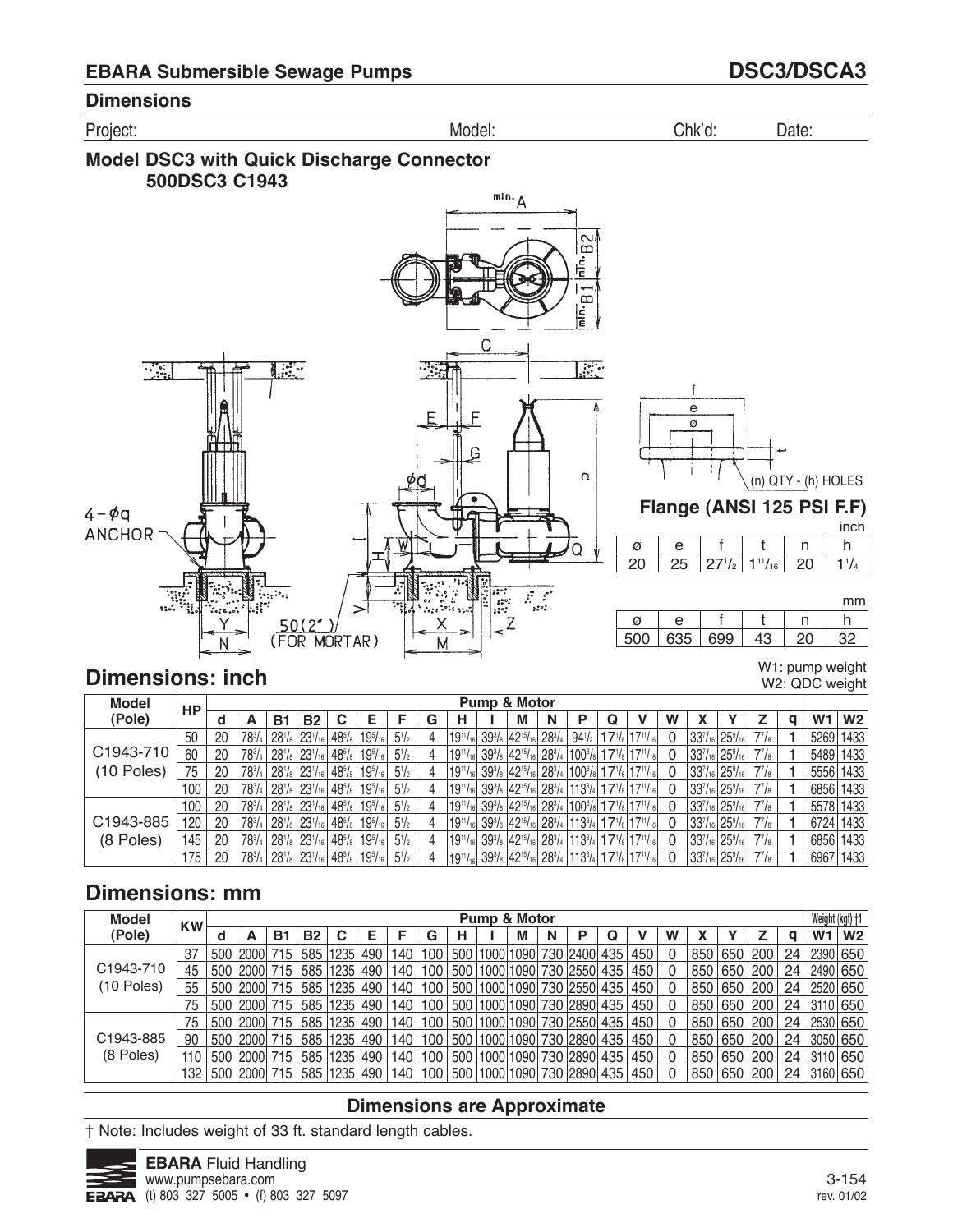Project: Model: Chk'd: Date:





 n h 

ىب

t

t

<u>500 | 635 | 699</u>

(n) QTY - (h) HOLES

n 

h  $11/4$ 

inch

mm

# **Dimensions: inch**

W1: pump weight W2: QDC weight

| <b>Model</b> | HP  |    |    |                                                                                                                                             |  |                |   |                                                         | <b>Pump &amp; Motor</b> |   |                                                                                                          |                                             |          |                               |                                                |                      |       | Weight (Lbs.) +1      |                   |
|--------------|-----|----|----|---------------------------------------------------------------------------------------------------------------------------------------------|--|----------------|---|---------------------------------------------------------|-------------------------|---|----------------------------------------------------------------------------------------------------------|---------------------------------------------|----------|-------------------------------|------------------------------------------------|----------------------|-------|-----------------------|-------------------|
| (Pole)       |     |    | В1 | B2                                                                                                                                          |  |                | G | н                                                       | M                       | N |                                                                                                          |                                             | W        |                               |                                                |                      |       | W <sub>1</sub>        | W <sub>2</sub>    |
| C2113-590    | 50  | 20 |    | $82^{5}/_8$ 30 <sup>5</sup> / <sub>16</sub> 24 <sup>13</sup> / <sub>16</sub> 51 <sup>3</sup> / <sub>8</sub> 19 <sup>5</sup> / <sub>16</sub> |  | $5\frac{1}{2}$ | 4 | $ 19^{11}/_{16} 39^{3}/_{8} 42^{15}/_{16} 28^{3}/_{4} $ |                         |   | $ 103$ <sup>1</sup> / <sub>8</sub> $ 18$ <sup>1</sup> / <sub>2</sub> $ 17$ <sup>11</sup> / <sub>16</sub> |                                             |          |                               | $33^{7}/_{16}$ 25 <sup>9</sup> / <sub>16</sub> | $7^7$ / <sub>8</sub> |       | $15/16$ 6305 1433     |                   |
| (12 Poles)   | 60  | 20 |    | $82^{5}/_8$ 30 <sup>5</sup> / <sub>16</sub> 24 <sup>13</sup> / <sub>16</sub> 51 <sup>3</sup> / <sub>8</sub> 19 <sup>5</sup> / <sub>16</sub> |  | $5\frac{1}{2}$ | 4 |                                                         |                         |   | $ 19^{11}/_{16} 39^{3}/_{8} 42^{15}/_{16} 28^{3}/_{4} 103^{1}/_{8} $                                     | $18^{1/2}$ 17 <sup>11</sup> / <sub>16</sub> | - 0      | $ 33^{7}/_{16} 25^{9}/_{16} $ |                                                | $7^7$ / $\rm{s}$     |       | $15/16$ 6305 1433     |                   |
|              | 75  | 20 |    | $82\frac{5}{6}$ 30 $\frac{5}{16}$ 24 $\frac{13}{16}$ 51 $\frac{3}{8}$ 19 $\frac{5}{16}$                                                     |  | $5\frac{1}{2}$ | 4 |                                                         |                         |   | $ 19^{11}/_{16} 39^{3}/_8 42^{15}/_{16} 28^{3}/_4 116^{9}/_{16} 18^{1}/_2 17^{11}/_{16} $                |                                             |          |                               | $33^{7}/_{16}$ 25 <sup>9</sup> / <sub>16</sub> | $7^7$ / $\rm{s}$     | 15/16 | 7540 1433             |                   |
| C2113-710    | 75  | 20 |    | $ 82^{5}/_8 30^{5}/_{16} 24^{13}/_{16} 51^{3}/_8 19^{5}/_{16} $                                                                             |  | $5\frac{1}{2}$ | 4 |                                                         |                         |   | 1911/16  393/8  4215/16  283/4   1031/8   181/2   1711/16                                                |                                             | $\Omega$ | $ 33^{7}/_{16} 25^{9}/_{16} $ |                                                | $7^7$ / $\rm{s}$     |       |                       | $15/16$ 6151 1433 |
| $(10$ Poles) | 100 | 20 |    | $82^{5}/_8$ 30 <sup>5</sup> / <sub>16</sub> 24 <sup>13</sup> / <sub>16</sub> 51 <sup>3</sup> / <sub>8</sub> 19 <sup>5</sup> / <sub>16</sub> |  | $5\frac{1}{2}$ | 4 | $ 19^{11}/_{16} 39^{3}/_{8} 42^{15}/_{16} 28^{3}/_{4}$  |                         |   | $\vert$ 116% $\vert$ 18% $\vert$ 17"/16                                                                  |                                             | $\Omega$ | $ 33^{7}/_{16} 25^{9}/_{16} $ |                                                | $7^7$ / $\rm{s}$     |       | $15/16$   7474   1433 |                   |
|              | 120 | 20 |    | $82\frac{5}{6}$ 30 $\frac{5}{16}$ 24 $\frac{13}{16}$ 51 $\frac{3}{8}$ 19 $\frac{5}{16}$                                                     |  | $5\frac{1}{2}$ | 4 |                                                         |                         |   | $ 19^{11}/_{16} 39^{3}/_{8} 42^{15}/_{16} 28^{3}/_{4} 116^{9}/_{16} 18^{1}/_{2} 17^{11}/_{16} $          |                                             |          |                               | $33^{7}/_{16}$ 25 <sup>9</sup> / <sub>16</sub> | $7^7$ / $\rm{s}$     | 15/16 |                       | 7606 1433         |

# **Dimensions: mm**

| <b>Model</b> | <b>KW</b> |                |    |           |                                                                           |   |           |    | <b>Pump &amp; Motor</b> |   |   |                                                  |   |   |     |     |             |    | Weight (kgf) +1 |                |
|--------------|-----------|----------------|----|-----------|---------------------------------------------------------------------------|---|-----------|----|-------------------------|---|---|--------------------------------------------------|---|---|-----|-----|-------------|----|-----------------|----------------|
| (Pole)       |           |                | Β1 | <b>B2</b> | С                                                                         | F | G         | н. |                         | М | N |                                                  | Q | W |     |     |             |    | W <sub>1</sub>  | W <sub>2</sub> |
| C2113-590    | 37        | 500  2100  770 |    | 630       | 1305  490                                                                 |   |           |    |                         |   |   | 140   100   500  1000 1090  730  2620  470   450 |   |   | 850 | 650 | 200         | 24 | 2860 650        |                |
| (12 Poles)   | 45        | 500 2100 770   |    |           | 630  1305  490   140   100   500  1000 1090  730  2620  470   450         |   |           |    |                         |   |   |                                                  |   |   |     |     | 850 650 200 | 24 | 2860 650        |                |
|              | 55        | 500 2100 770   |    |           | 630   1305  490   140   100   500   1000  1090  730   2960  470   450     |   |           |    |                         |   |   |                                                  |   |   | 850 |     | 650   200   | 24 | 3420 650        |                |
| C2113-710    | 55        | 500 2100 770   |    |           | 630   1305   490   140   100   500   1000   1090   730   2620   470   450 |   |           |    |                         |   |   |                                                  |   |   |     |     | 850 650 200 |    | 24 2790 650     |                |
| $(10$ Poles) | 75        | 500 2100 770   |    |           | 630 1305 490                                                              |   | 140   100 |    |                         |   |   | 500  1000 1090  730  2960  470   450             |   |   | 850 |     | 650 200     | 24 | 3390 650        |                |
|              | 90        | 500 2100 770   |    |           | 630   1305   490   140   100   500   1000   1090   730   2960   470   450 |   |           |    |                         |   |   |                                                  |   |   | 850 |     | 650 200     | 24 | 3450 650        |                |

### **Dimensions are Approximate**

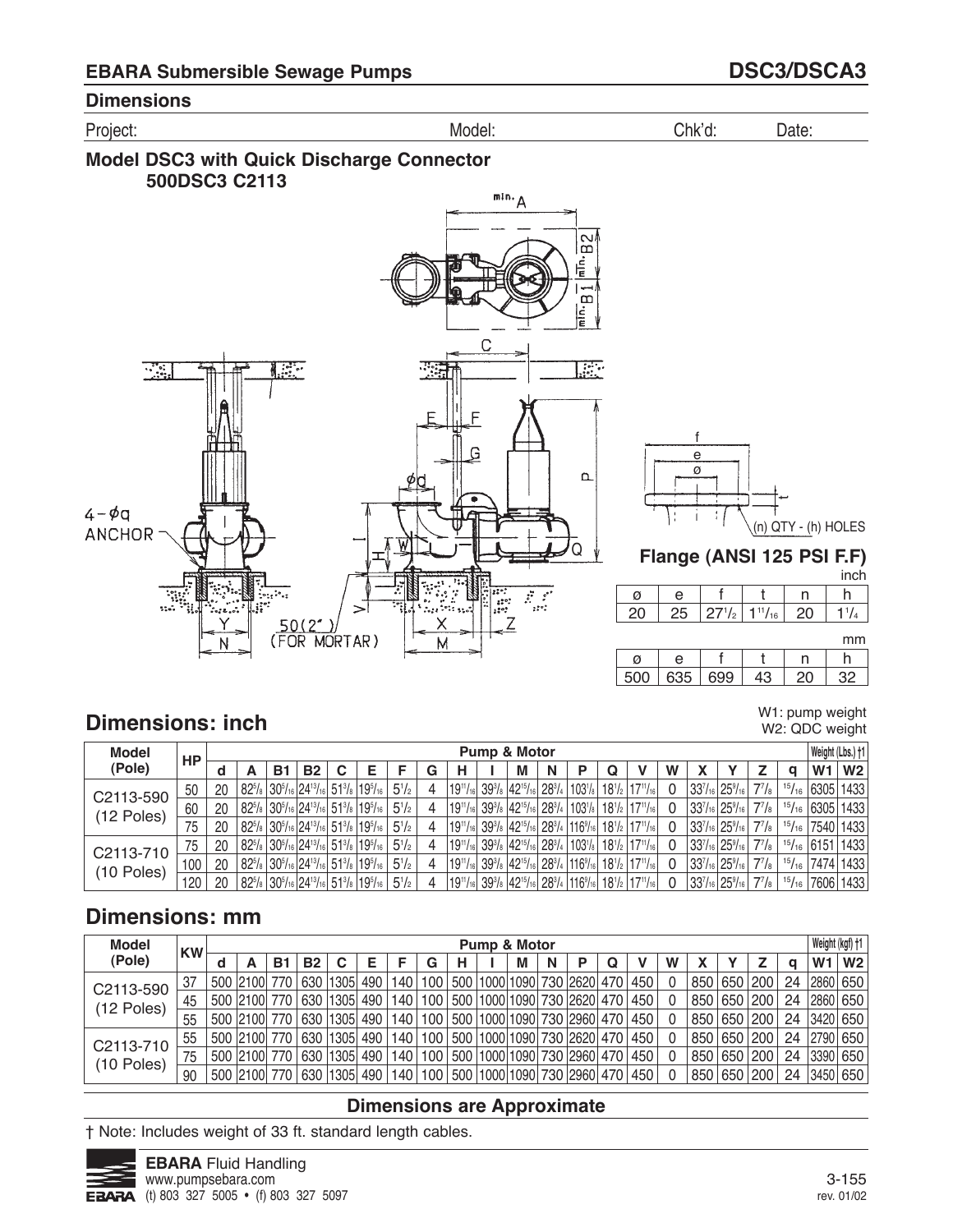Project: Model: Chk'd: Date:





#### W1: pump weight W2: QDC weight

# **Dimensions: inch**

| <b>Model</b> | НP  |    |    |           |                                                                     |           |   |                                                                                                                                                                          | <b>Pump &amp; Motor</b> |   |   |                                            |                                                                             |   |                                               |              |               |                | Weight (Lbs.) †1  |
|--------------|-----|----|----|-----------|---------------------------------------------------------------------|-----------|---|--------------------------------------------------------------------------------------------------------------------------------------------------------------------------|-------------------------|---|---|--------------------------------------------|-----------------------------------------------------------------------------|---|-----------------------------------------------|--------------|---------------|----------------|-------------------|
| (Pole)       |     |    | в. | <b>B2</b> |                                                                     |           | G | н                                                                                                                                                                        | М                       | N | D |                                            |                                                                             | W |                                               |              |               | W <sub>1</sub> | W <sub>2</sub>    |
|              | 145 | 20 |    |           | $ 82^{5}/_{8} 30^{5}/_{16} 24^{13}/_{16} 51^{3}/_{8} 19^{5}/_{16} $ | $5^{1}/2$ |   | $19^{11}/16$ 39 <sup>3</sup> / <sub>8</sub> 42 <sup>15</sup> /16 28 <sup>3</sup> / <sub>4</sub> 116 <sup>9</sup> /16 18 <sup>1</sup> / <sub>2</sub> 17 <sup>11</sup> /16 |                         |   |   |                                            |                                                                             |   | $ 33^{7}/_{16} 25^{9}/_{16} $                 | $7^7$ /s     | 15/16         |                | 7474 1433         |
| C2113-885    | 175 | 20 |    |           | $ 82^5$ / $_8 30^5$ /16 $ 24^{13}$ /16 $ 51^3$ / $_8 19^5$ /16 $ $  | $5^{1}/2$ |   | $19^{11}/16$ 39 <sup>3</sup> / <sub>8</sub> 42 <sup>15</sup> /16 28 <sup>3</sup> / <sub>4</sub> 116 <sup>9</sup> /16 18 <sup>1</sup> / <sub>2</sub> 17 <sup>11</sup> /16 |                         |   |   |                                            |                                                                             |   | $ 33^{7}/_{16} 25^{9}/_{16} $                 | $7^7$ / $8$  | $^{15}/_{16}$ |                | 7584 1433         |
| (8 Poles)    | 200 | 20 |    |           | $ 82^{5}/_{8} 30^{5}/_{16} 24^{13}/_{16} 51^{3}/_{8} 19^{5}/_{16} $ | $5^{1}/2$ |   | $ 19^{11}/_{16} 39^{3}/_{8} 42^{15}/_{16} 28^{3}/_{4} $                                                                                                                  |                         |   |   |                                            | $120^{1/2}$ 18 <sup>1</sup> / <sub>2</sub> 17 <sup>11</sup> / <sub>16</sub> |   | $33^{7}_{16}$ 25 <sup>9</sup> / <sub>16</sub> | $7^{7}/_{8}$ | 15/16         |                | 7804 1433         |
|              | 215 | 20 |    |           | $ 82^{5}/_8 30^{5}/_{16} 24^{13}/_{16} 51^{3}/_8 19^{5}/_{16} $     | $5^{1}/2$ |   | $ 19^{11}/_{16} 39^{3}/_{8} 42^{15}/_{16} 28^{3}/_{4} $                                                                                                                  |                         |   |   | $120^{1/2}$ 18 <sup>1</sup> / <sub>2</sub> | $117^{11}/_{161}$                                                           |   | $ 33^{7}/_{16} 25^{9}/_{16} $                 | $7^{7}/_{8}$ | $^{15}/_{16}$ |                | 7804 1433         |
|              | 245 | 20 |    |           | $ 82^5$ / $s 30^5$ /16 $ 24^{13}$ /16 $ 51^3$ / $s 19^5$ /16 $ $    | $5^{1}/2$ |   | $ 19^{11}/_{16} 39^{3}/_{8} 42^{15}/_{16} 28^{3}/_{4} 119^{11}/_{16} 18^{1}/_{2} $                                                                                       |                         |   |   |                                            | $17^{11}/_{161}$                                                            |   | $ 33^{7}/_{16} 25^{9}/_{16} $                 | $7^7$ / $8$  |               |                | $15/16$ 9502 1433 |

# **Dimensions: mm**

| <b>Model</b> | <b>KW</b> |              |    |           |                  |                  |     |   | <b>Pump &amp; Motor</b> |   |   |                                                  |  |   |     |           |    |                | Weight (kgf) †1 |
|--------------|-----------|--------------|----|-----------|------------------|------------------|-----|---|-------------------------|---|---|--------------------------------------------------|--|---|-----|-----------|----|----------------|-----------------|
| (Pole)       |           | А            | В1 | <b>B2</b> | C                |                  | G   | н |                         | М | N | D                                                |  | w |     |           |    | W <sub>1</sub> | W2              |
|              | 110       | 500 2100 770 |    | 630       | 1305 490         | 140              | 100 |   |                         |   |   | 500  1000 1090  730  2960  470   450             |  |   | 850 | 650   200 | 24 | 3390           | 650             |
| C2113-885    | 132       | 500 2100 770 |    | 630       | $ 1305 $ 490     | 140              |     |   |                         |   |   | 100   500   1000   1090   730   2960   470   450 |  |   | 850 | 650   200 | 24 | 3440           | 650             |
| (8 Poles)    | 150       | 500 2100 770 |    |           | 630 1305 490 140 |                  |     |   |                         |   |   | 100   500   1000   1090   730   3060   470   450 |  |   | 850 | 650   200 | 24 | 3540           | 650             |
|              | 160       | 500 2100 770 |    |           | 630 1305 490     | 140              | 100 |   |                         |   |   | 500  1000 1090  730  3060  470   450             |  |   | 850 | 650 200   | 24 | 3540           | 650             |
|              | 185       | 500 2100 770 |    |           | 630 1305 490     | 140 <sub>1</sub> | 100 |   |                         |   |   | 500  1000 1090  730  3040  470   450             |  |   | 850 | 650   200 | 24 | 4310           | 650             |

### **Dimensions are Approximate**

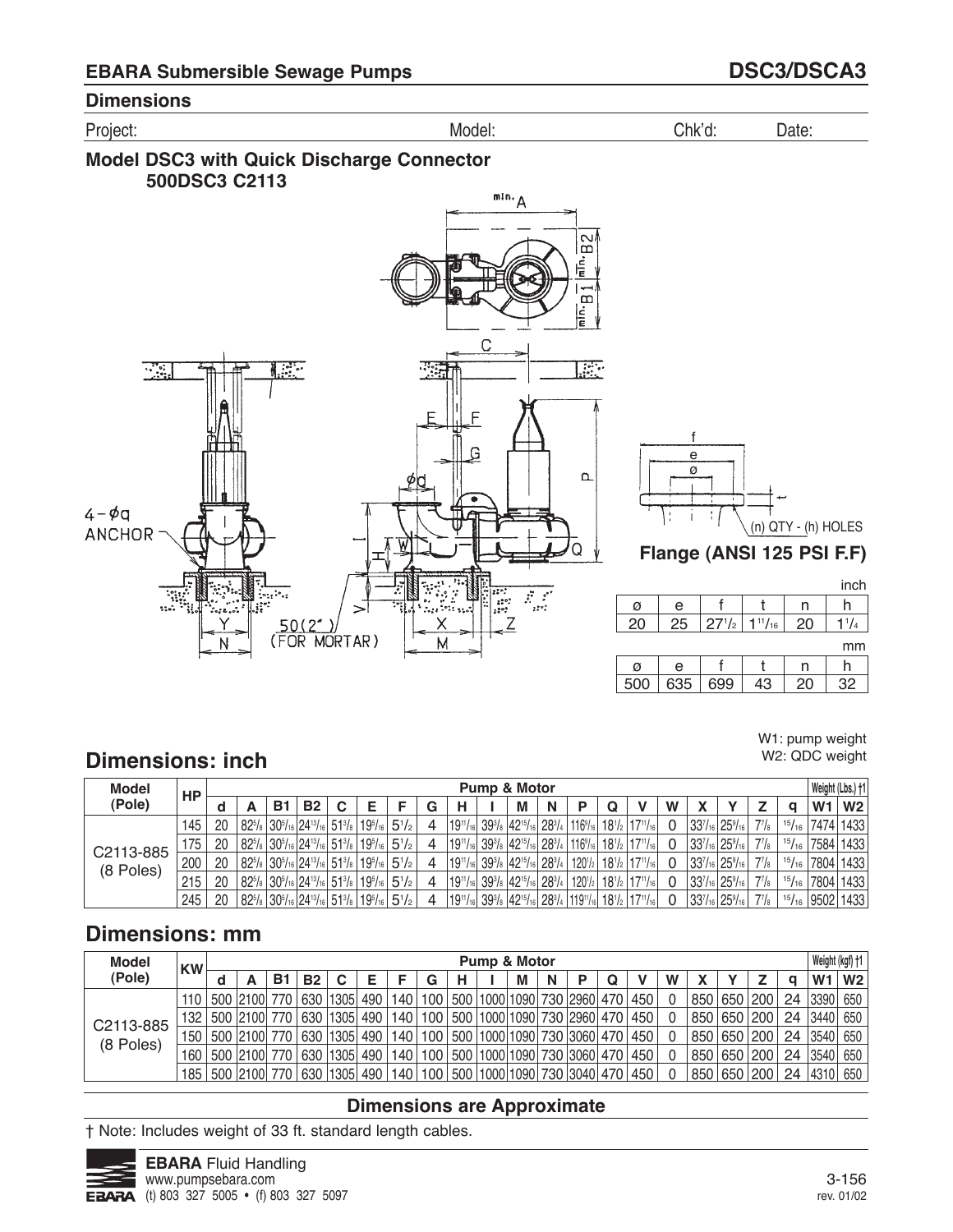Project: Model: Chk'd: Date:





# **Dimensions: inch**

W1: pump weight W2: QDC weight

| <b>Model</b> | HP  |    |    |           |                                                                     |                     |               |   |                                                    |               | Pump & Motor                      |                                                                                                  |                                |               |                              |                                |                |               |                | Weight (Lbs.) +1 |
|--------------|-----|----|----|-----------|---------------------------------------------------------------------|---------------------|---------------|---|----------------------------------------------------|---------------|-----------------------------------|--------------------------------------------------------------------------------------------------|--------------------------------|---------------|------------------------------|--------------------------------|----------------|---------------|----------------|------------------|
| (Pole)       |     |    | В1 | <b>B2</b> |                                                                     |                     |               | G |                                                    | М             | N                                 |                                                                                                  |                                | w             |                              |                                |                |               | W <sub>1</sub> | W <sub>2</sub>   |
|              | 75  | 24 |    |           | $ 96^7$ /16 $ 33^7$ /16 $ 27^9$ /16 $ 59^1$ /16 $ $                 | $21\frac{5}{8}$     | $7^{1}/_{16}$ |   | $23^{5}/\mathrm{s}$ 47 <sup>1</sup> / <sub>4</sub> |               | $52^{3}/_{4}$ 33 $^{7}/_{16}$     | $119^{\frac{1}{16}}$ 21 <sup>7</sup> / <sub>16</sub> 22 <sup>13</sup> / <sub>16</sub>            |                                | $4^{5}/_{16}$ | $43^{5}/_{16}$               | $29^{1/2}$                     | $9^{13}/_{16}$ | $1^{3}/_{16}$ | 8201           | 1565             |
| C2373-590    | 100 | 24 |    |           | $96^{7}/_{16}$ 33 $^{7}/_{16}$ 27 $^{9}/_{16}$ 59 $^{1}/_{16}$ .    | $21\frac{5}{8}$     | $7^{1}/_{16}$ |   | $23^{5}/_8$ 47 <sup>1</sup> / <sub>4</sub>         |               | $52^{3}/_{4}$ 33 $^{7}/_{16}$     | $119\%/6$ 21 $\%/6$ 22 $\%/6$                                                                    |                                | $4^{5}/_{16}$ |                              | $ 43^{5}/_{16} 29^{1}/_{2} $   | $9^{13}/_{16}$ | $1^{3}/_{16}$ | 8311           | 1565             |
| (12 Poles)   | 120 | 24 |    |           | $ 96^7$ /16 $ 33^7$ /16 $ 27^9$ /16 $ 59^1$ /16 $ $                 | $21\frac{5}{8}$     | $7^{1}/_{16}$ |   | $23^{5}/\mathrm{s}$ 47 <sup>1</sup> / <sub>4</sub> |               | $52\frac{3}{4}$ 33 $\frac{7}{16}$ | 123 <sup>5</sup> / <sub>8</sub> 21 <sup>7</sup> / <sub>16</sub> 22 <sup>13</sup> / <sub>16</sub> |                                | $4^{5}/_{16}$ | $ 43^{5}/_{16} 29^{1}/_{2} $ |                                | $9^{13}/_{16}$ | $1^{3}/_{16}$ | 8620           | 1565             |
|              | 145 | 24 |    |           | $ 96^{7}_{16} 33^{7}_{16} 27^{9}_{16} 59^{1}_{16} 21^{5}_{/8} $     |                     | $7^{1}/_{16}$ |   | $23^{5}/\mathrm{s}$ 47 <sup>1</sup> / <sub>4</sub> |               | $52^{3}/_{4}$ 33 $^{7}/_{16}$     | 1231/4 217/16 2213/16                                                                            |                                | $4^{5}/_{16}$ |                              | $ 43^{5}/_{16} 29^{1}/_{2} $   | $9^{13}/_{16}$ | $1^{3}/_{16}$ | 10273 1565     |                  |
|              | 145 | 24 |    |           | $ 96^{7}/_{16} 33^{7}/_{16} 27^{9}/_{16} 59^{1}/_{16} 21^{5}/_{8} $ |                     | $7^{1}/_{16}$ |   | $23^{5}/_8$ 47 <sup>1</sup> / <sub>4</sub>         | $52^{3}/_{4}$ | 33 <sup>7</sup> /16               | $123^{5}/s$                                                                                      | $ 21^{7}/_{16} 22^{13}/_{16} $ | $4^{5}/_{16}$ | $43^{5}/_{16}$               | 29 <sup>1</sup> / <sub>2</sub> | $9^{13}/_{16}$ | $1^{3}/_{16}$ | 8752           | 1565             |
| C2373-710    | 175 | 24 |    |           | $ 96^7$ /16 $ 33^7$ /16 $ 27^9$ /16 $ 59^1$ /16 $ $                 | $21^{5}/\mathrm{s}$ | $7^{1}/_{16}$ |   | $23^{5}/\mathrm{s}$ 47 <sup>1</sup> / <sub>4</sub> |               | $52^{3}/_{4}$ 33 $^{7}/_{16}$     | $123^{1/4}$ 21 <sup>7</sup> /16 22 <sup>13</sup> /16                                             |                                | $4^{5}/_{16}$ |                              | $ 43^{5}/_{16} 29^{1}/_{2} $   | $9^{13}/_{16}$ | $1^{3}/_{16}$ | 10295 1565     |                  |
| (10 Poles)   | 200 | 24 |    |           | $96^{7}_{16}$ 33 $^{7}_{16}$ 27 $^{9}_{16}$ 59 $^{1}_{16}$          | $21\frac{5}{8}$     | $7^{1}/_{16}$ |   | $23^{5}/\mathrm{s}$ 47 <sup>1</sup> / <sub>4</sub> |               | $52^{3}/_{4}$ 33 $^{7}/_{16}$     | 123 <sup>1</sup> / <sub>4</sub> 21 <sup>7</sup> / <sub>16</sub> 22 <sup>13</sup> / <sub>16</sub> |                                | $4^{5}/_{16}$ |                              | $ 43^{5}/_{16} 29^{1}/_{2} $   | $9^{13}/_{16}$ |               |                | 13/16 10494 1565 |
|              | 215 | 24 |    |           | $96^{7}/_{16}$ 33 $^{7}/_{16}$ 27 $^{9}/_{16}$ 59 $^{1}/_{16}$      | $21\frac{5}{8}$     | $7^{1}/_{16}$ |   | $23^{5}/\mathrm{s}$ 47 <sup>1</sup> / <sub>4</sub> | $52^{3}/_{4}$ | $33^{7}/_{16}$                    | 1231/4 217/16 2213/16                                                                            |                                | $4^{5}/_{16}$ | $ 43^{5}/_{16} $             | 1291/21                        | $9^{13}/_{16}$ | $1^{3}/_{16}$ |                | 10494 1565       |

# **Dimensions: mm**

| <b>Model</b>           | <b>KW</b> |            |     |    |                  |     |      |     | <b>Pump &amp; Motor</b> |   |   |                                                  |  |                  |       |     |             |    | Weight (kgf) +1    |                |
|------------------------|-----------|------------|-----|----|------------------|-----|------|-----|-------------------------|---|---|--------------------------------------------------|--|------------------|-------|-----|-------------|----|--------------------|----------------|
| (Pole)                 |           |            | В1  | B2 |                  |     |      | G   |                         | M | N |                                                  |  | w                |       |     |             |    | W1                 | W <sub>2</sub> |
|                        | 55        | 600   2450 | 850 |    | 700   1500       | 550 | 180  | 125 |                         |   |   | 600   1200   1340   850   3040   545   580       |  | 110              | 1100  | 750 | 250         | 30 | 3720               | 710            |
| C2373-590              | 75        | 600 2450   | 850 |    | 700   1500       | 550 | 180  | 125 |                         |   |   | 600 1200 1340 850 3040 545 580                   |  | 110 <sup>1</sup> | 1100  |     | 750   250   | 30 | 3770               | 710            |
| (12 Poles)             | 90        | 600 2450   | 850 |    | 700   1500       | 550 | 180  | 125 |                         |   |   | 600   1200   1340   850   3140   545   580   110 |  |                  | 11001 |     | ا 750 250 ا | 30 | 13910 <sub>1</sub> | 710            |
|                        |           | 600 2450   | 850 |    | 700   1500   550 |     | 180  | 125 |                         |   |   | 600   1200   1340   850   3130   545   580   110 |  |                  | 1100  |     | 750   250   | 30 | 4660               | 710            |
|                        | 110       | 600   2450 | 850 |    | 700   1500       | 550 | 180  | 125 |                         |   |   | 600 1200 1340 850 3140 545 580                   |  | 110              | 11001 |     | 750   250   | 30 | 3970               | 710            |
| C <sub>2373</sub> -710 | 132       | 600 2450   | 850 |    | 700   1500   550 |     | 180  | 125 |                         |   |   | 600   1200   1340   850   3130   545   580   110 |  |                  | 11001 |     | 750   250   | 30 | 4670               | 710            |
| (10 Poles)             | 150       | 600   2450 | 850 |    | 700   1500       | 550 | 180  | 125 |                         |   |   | 600   1200   1340   850   3130   545   580   110 |  |                  | 1100  |     | 750   250   | 30 | 4760               | 710            |
|                        | 160       | 600 2450 ا | 850 |    | 700   1500       | 550 | 180. | 125 |                         |   |   | 600   1200   1340   850   3130   545   580   110 |  |                  | 1100  |     | 750   250   | 30 | 4760               | 710            |

### **Dimensions are Approximate**

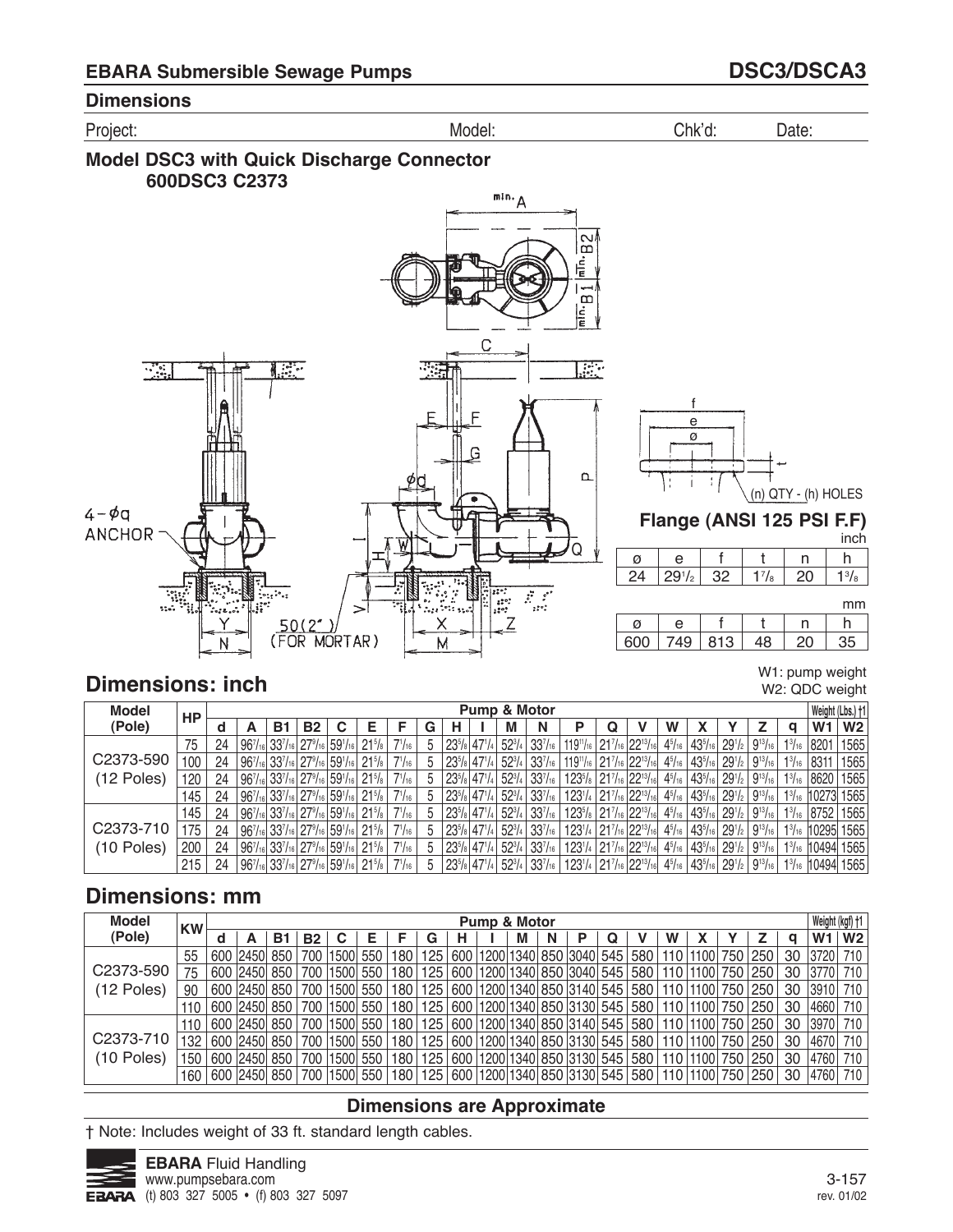Project: Model: Chk'd: Date:





# **Dimensions: inch**

W1: pump weight W2: QDC weight

h  $1<sup>3</sup>/<sub>8</sub>$ 

h 

mm

inch

| <b>Model</b> |     |    |                                     |    |                    |                 |                 |                 |   |                     |                 | Pump & Motor |                                   |                                                                                                                                                                                |   |                                          |               |                  |                                            |                                         |                          | Weight (Lbs.) +1 |                |
|--------------|-----|----|-------------------------------------|----|--------------------|-----------------|-----------------|-----------------|---|---------------------|-----------------|--------------|-----------------------------------|--------------------------------------------------------------------------------------------------------------------------------------------------------------------------------|---|------------------------------------------|---------------|------------------|--------------------------------------------|-----------------------------------------|--------------------------|------------------|----------------|
| (Pole)       | НP  | a  |                                     | B1 | <b>B2</b>          |                 |                 |                 | G |                     |                 | М            | N                                 |                                                                                                                                                                                | Q |                                          | W             |                  |                                            |                                         | a                        | W1               | W <sub>2</sub> |
| C2573-590    | 120 | 24 | $100\frac{3}{8}$ 35 <sup>13</sup> / |    | 29 <sup>1</sup> /8 | $62\frac{3}{8}$ | $21^{5}/s$      | $7^{1}/_{16}$   | 5 | 23%                 | $47\frac{1}{4}$ |              |                                   | $52\frac{3}{4}$ 33 <sup>7</sup> / <sub>16</sub> 125 <sup>3</sup> / <sub>16</sub>                                                                                               |   | $ 22^7/$ <sub>16</sub> $ 22^{13}/_{16} $ | $4^{5}/_{16}$ | $43^{5}/_{16}$   | $29^{1/2}$                                 | $9^{13}/_{16}$                          | $1^{3}/_{16}$            | 9656             | 1565           |
|              | 145 | 24 | 1003/8 3513/                        |    | 29 <sup>1</sup> /s | $62\frac{3}{8}$ | $21\%$          | $7^{1}/_{16}$   | 5 | 23 <sup>5</sup> /s  | $47^{1}/_4$     |              |                                   | 523/4 337/16 1247/16 227/16 2213/1                                                                                                                                             |   |                                          | $4^{5}/_{16}$ | $ 43^{5}/_{16} $ | $29^{1/2}$                                 | $19^{13}/_{16}$                         | $1^{3}\frac{1}{16}$      | 11332 1565       |                |
| (12 Poles)   | 175 | 24 | $100^{3}/_{8}$ 35 <sup>13</sup> /   |    | 29 <sup>1</sup> /s | $62\frac{3}{8}$ | $21^{5}/s$      | $7^{1}/_{16}$   | 5 | $23^{5}/s$          | $47^{1/4}$      |              |                                   | 52 <sup>3</sup> / <sub>4</sub> 33 <sup>7</sup> / <sub>16</sub> 124 <sup>7</sup> / <sub>16</sub> 22 <sup>7</sup> / <sub>16</sub> 22 <sup>13</sup> / <sub>1</sub>                |   |                                          | $4^{5}/_{16}$ | $43^{5}/_{16}$   | $29^{1/2}$                                 | $9^{13}/_{16}$                          | $1^{3}/_{16}$            | 11530 1565       |                |
|              | 200 | 24 | $100\frac{3}{8}$ 35 <sup>13</sup> / |    | 29 <sup>1</sup> /8 | $62\frac{3}{8}$ | $21^{5}/s$      | $7^{1}/_{16}$ . | 5 | $23^{5}/\mathrm{s}$ | $47'$ /4        |              |                                   | $\frac{1}{2}$ 52 <sup>3</sup> / <sub>4</sub> 33 <sup>7</sup> / <sub>16</sub> 124 <sup>7</sup> / <sub>16</sub> 22 <sup>7</sup> / <sub>16</sub> 22 <sup>13</sup> / <sub>16</sub> |   |                                          | $4^{5}/_{16}$ | $ 43^{5}/_{16} $ | $291$ / <sub>2</sub>                       | $9^{13}/_{16}$                          | $1^{3}/_{16}$            | 11552 1565       |                |
|              | 215 | 24 | 1003/8 3513/                        |    | 29 <sup>1</sup> /8 | $62^{3}/s$      | $21\frac{5}{8}$ | $7^{1}/_{16}$   | 5 | $23^{5}/s$          | $47^{1/4}$      |              |                                   | 52 <sup>3</sup> / <sub>4</sub> 33 <sup>7</sup> / <sub>16</sub> 124 <sup>7</sup> / <sub>16</sub> 22 <sup>7</sup> / <sub>16</sub> 22 <sup>13</sup> / <sub>16</sub>               |   |                                          | $4^{5}/_{16}$ | $43^{5}/_{16}$   |                                            | $291/2$ 9 <sup>13</sup> / <sub>16</sub> | $1^{3}\overline{7}_{16}$ | 11552 1565       |                |
| C2573-710    | 245 | 24 | $100\frac{3}{8}$ 35 <sup>13</sup> / |    | 29 <sup>1</sup> /s | $62\frac{3}{8}$ | $21^{5}/s$      | $7^{1}/_{16}$   | 5 | $23^{5}/s$          | $47^{1}/4$      |              |                                   | 52 <sup>3</sup> / <sub>4</sub> 33 <sup>7</sup> / <sub>16</sub> 132 <sup>5</sup> / <sub>16</sub> 22 <sup>7</sup> / <sub>16</sub> 22 <sup>13</sup> /                             |   |                                          | $4^{5}/_{16}$ | $43^{5}/_{16}$   | $29^{1/2}$                                 | $9^{13}/_{16}$                          | $1^{3}/_{16}$            | 11883 1565       |                |
| (10 Poles)   | 265 | 24 | $100\frac{3}{8}$ 35 <sup>13</sup> / |    | 29 <sup>1</sup> /8 | $62\frac{3}{8}$ | $21^{5}/s$      | $7^{1}/_{16}$   | 5 | 23%                 | $47\frac{1}{4}$ |              |                                   | $\frac{1}{2}$ 52 <sup>3</sup> / <sub>4</sub> 33 <sup>7</sup> / <sub>16</sub> 132 <sup>5</sup> / <sub>16</sub> 22 <sup>7</sup> / <sub>16</sub> 22 <sup>13</sup> / <sub>16</sub> |   |                                          | $4^{5}/_{16}$ | $ 43^{5}/_{16} $ | $291$ / <sub>2</sub>                       | $9^{13}/_{16}$                          | $1^{3}/_{16}$ .          | 12081            | 1565           |
|              | 295 | 24 | 1003/8 3513/                        |    | 29 <sup>1</sup> /8 | $62^{3}/s$      | $21\frac{5}{8}$ | $7^{1}/_{16}$   | 5 | 23 <sup>5</sup> /s  | $47^{1/4}$      |              |                                   | 523/4 337/16 1325/16 227/16 2213/16                                                                                                                                            |   |                                          | $4^{5}/_{16}$ | $43^{5}/_{16}$   | $ 29^{1}/_{2} 9^{13}/_{16} $               |                                         | $1^{3}/_{16}$            | 12522            | 1565           |
|              | 335 | 24 | $100^{3}/_{8}$ 35 <sup>13</sup> /   |    | 29 <sup>1</sup> /s | $62^{3}/s$      |                 | $17^{1/16}$     | 5 | $23^{5}/s$          |                 |              | $52\frac{3}{4}$ 33 $\frac{7}{16}$ | s   132 <sup>5</sup> /16   22 <sup>7</sup> /16   22 <sup>13</sup> /1                                                                                                           |   |                                          | $4^{5}/_{16}$ | $ 43^{5}/_{16} $ | $29^{1/2}$ 9 <sup>13</sup> / <sub>16</sub> |                                         | $1^{3}/_{16}$            |                  | 12765 1565     |

# **Dimensions: mm**

| <b>Model</b> |           |     |      |     |           |      |                 |     |     |     |                   | Pump & Motor |     |      |     |     |     |      |     |     |     | Weight (kgf) +1 |                |
|--------------|-----------|-----|------|-----|-----------|------|-----------------|-----|-----|-----|-------------------|--------------|-----|------|-----|-----|-----|------|-----|-----|-----|-----------------|----------------|
| (Pole)       | <b>KW</b> |     |      | B1  | <b>B2</b> | r    |                 |     | G   |     |                   | M            | Ν   | D    | Q   |     | W   |      |     |     | a   | W <sub>1</sub>  | W <sub>2</sub> |
| C2573-590    | 90        | 600 | 2550 | 910 | 740       | 1585 | 550             | 180 | 125 | 600 | 1200              | 1340         | 850 | 3180 | 570 | 580 | 110 | 1100 | 750 | 250 | 30  | 4380            | 710            |
|              | 110       | 600 | 2550 | 910 | 740       | 1585 | 550             | 180 | 125 | 600 | 1200              | 1340         | 850 | 3160 | 570 | 580 | 110 | 1100 | 750 | 250 | 30  | 5140            | 710            |
| (12 Poles)   | 132       | 600 | 2550 | 910 | 740       | 1585 | 550             | 180 | 25  | 600 | 1200              | 340          | 850 | 3160 | 570 | 580 | 110 | 1100 | 750 | 250 | 30  | 5230            | 710            |
|              | 150       | 600 | 2550 | 910 | 740       | 1585 | 550             | 180 | 125 | 600 | 1200 <sub>1</sub> | 1340         | 850 | 3160 | 570 | 580 | 110 | 1100 | 750 | 250 | 30  | 5240            | 710            |
|              | 160       | 600 | 2550 | 910 | 740       | 1585 | 550             | 180 | 125 | 600 | 1200              | 1340         | 850 | 3160 | 570 | 580 | 110 | 1100 | 750 | 250 | 30  | 5240            | 710            |
| C2573-710    | 185       | 600 | 2550 | 910 | 740       | 1585 | 550             | 180 | 25  | 600 | 200               | 1340         | 850 | 3360 | 570 | 580 | 110 | 1100 | 750 | 250 | 30  | 5390            | 710            |
| (10 Poles)   | 200       | 600 | 2550 | 910 | 740       | 1585 | 550             | 180 | 125 | 600 | 1200              | 1340         | 850 | 3360 | 570 | 580 | 110 | 1100 | 750 | 250 | 30  | 5480            | 710            |
|              | 220       | 600 | 255C | 910 | 740       | 1585 | 550             | 180 | 125 | 600 | 1200              | 1340         | 850 | 3360 | 570 | 580 | 110 | 1100 | 750 | 250 | 30  | 5680            |                |
|              | 250       | 600 | 2550 | 910 | 740       | 1585 | 55 <sup>c</sup> | 180 |     | 600 | 1200              | 1340         | 850 | 3360 | 570 | 580 | 110 |      | 750 | 250 | -30 | 5790            |                |

### **Dimensions are Approximate**

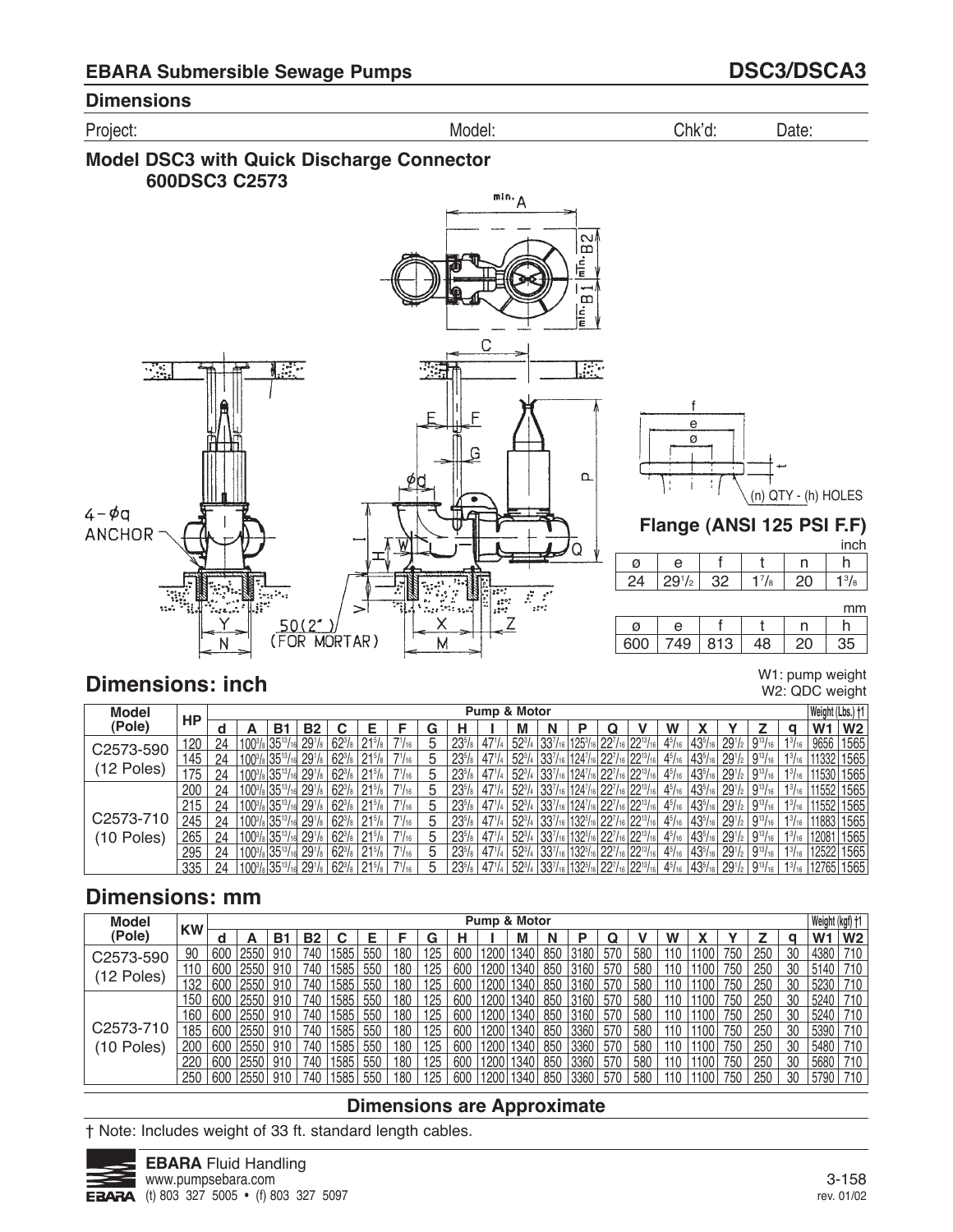





W1: pump weight W2: QDC weight

h

inch

| ø | e |     |  |  |
|---|---|-----|--|--|
|   |   | 201 |  |  |

# **Dimensions: inch**

| Model      | HP  |    |                 |            |           |                                                                                                    |                     |               |    |                                                                                 | Pump & Motor                      |   |   |                                                      |               |            |                                                |                                  |               |                | Weight (Lbs.) +1 |
|------------|-----|----|-----------------|------------|-----------|----------------------------------------------------------------------------------------------------|---------------------|---------------|----|---------------------------------------------------------------------------------|-----------------------------------|---|---|------------------------------------------------------|---------------|------------|------------------------------------------------|----------------------------------|---------------|----------------|------------------|
| (Pole)     |     |    |                 | <b>B</b> 1 | <b>B2</b> |                                                                                                    |                     |               | G  | н                                                                               | M                                 | N | Q |                                                      | W             |            |                                                |                                  |               | W <sub>1</sub> | W <sub>2</sub>   |
|            | 245 | 30 | $112^{3}/161$   |            |           | $ 33^{11}/_{16} 68^{11}/_{16} $                                                                    | $23^{5}/s$          | $71/16$ .     |    | 25 <sup>9</sup> /16                                                             | $55^{1}/_8$ 57 $1/_{16}$          |   |   | $ 39\% 136\% 25\% 25\% 22\%$                         | $6^{5}/_{16}$ | $45^{1}/4$ | $35^{7}/_{16}$ 9 <sup>13</sup> / <sub>16</sub> |                                  | $1^{3}/_{16}$ |                | 14308 2756       |
| C2953-590  | 265 | 30 | $112^{3}/_{16}$ |            |           | $41\frac{1}{8}$ 33 <sup>11</sup> / <sub>16</sub> 68 <sup>11</sup> / <sub>16</sub>                  | $23^{5}/s$          | $7^{1}/_{16}$ |    | $25\frac{9}{16}$                                                                | $55\frac{1}{8}$ 57 $\frac{1}{16}$ |   |   | $ 39\% 136\% 25\% 25\% 22\% 6 $                      | $6^{5}/_{16}$ | $45^{1/4}$ | 35 <sup>7</sup> /16 9 <sup>13</sup> /16        |                                  | $1^{3}/_{16}$ |                | 14506  2756      |
| (12 Poles) | 295 | 30 | $112^{3}/161$   |            |           | $41$ <sup>1</sup> / <sub>8</sub> 33 <sup>11</sup> / <sub>16</sub> 68 <sup>11</sup> / <sub>16</sub> | $23^{5}/\mathrm{s}$ | $7^{1}/_{16}$ | .5 | $25\frac{9}{16}$ 55 <sup>1</sup> / <sub>8</sub> 57 <sup>1</sup> / <sub>16</sub> |                                   |   |   | $ 39^3$ /s $ 136^5$ /s $ 25^{13}$ /16 $ 22^{13}$ /16 | $6^{5}/_{16}$ |            |                                                | $145'/4 35'/_{16} 9^{13}/_{16} $ | $1^{3}/_{16}$ |                | 14506 2756       |
|            | 335 |    |                 |            |           |                                                                                                    |                     |               |    |                                                                                 | Contact EBARA                     |   |   |                                                      |               |            |                                                |                                  |               |                |                  |
|            | 375 |    |                 |            |           |                                                                                                    |                     |               |    |                                                                                 |                                   |   |   |                                                      |               |            |                                                |                                  |               |                |                  |

# **Dimensions: mm**

| <b>Model</b> | <b>KW</b> |     |          |      |           |      |     |     |     |     | Pump & Motor |                      |           |           |     |     |                  |      |     |     |    |                | Weight (kgf) +1 |
|--------------|-----------|-----|----------|------|-----------|------|-----|-----|-----|-----|--------------|----------------------|-----------|-----------|-----|-----|------------------|------|-----|-----|----|----------------|-----------------|
| (Pole)       |           | a   |          | B1   | <b>B2</b> | C    | E   |     | G   |     |              | М                    | N         |           | Q   |     | W                |      |     |     | a  | W <sub>1</sub> | W <sub>2</sub>  |
|              | 185       |     | 750 2850 | 1045 | 855       | 1745 | 600 | 180 | 125 | 650 | 1400         | 1450                 | 1000 3470 |           | 655 | 580 | 160.             | 1150 | 900 | 250 | 30 | 6490           | 1250            |
| C2953-590    | 200       | 750 | 2850     | 1045 | 855       | 1745 | 600 | 180 | 125 | 650 | 1400         | 1450                 | 1000 3470 |           | 655 | 580 | 160 <sub>1</sub> | 1150 | 900 | 250 | 30 | 6580           | 1250            |
| (12 Poles)   | 220       | 750 | 2850     | 1045 | 855       | 1745 | 600 | 180 | 125 | 650 | 1400         | 1450                 |           | 1000 3470 | 655 | 580 | 160 <sub>1</sub> | 1150 | 900 | 250 | 30 | 6580           | 1250            |
|              | 250       |     |          |      |           |      |     |     |     |     |              | <b>Contact EBARA</b> |           |           |     |     |                  |      |     |     |    |                |                 |
|              | 280       |     |          |      |           |      |     |     |     |     |              |                      |           |           |     |     |                  |      |     |     |    |                |                 |

## **Dimensions are Approximate**

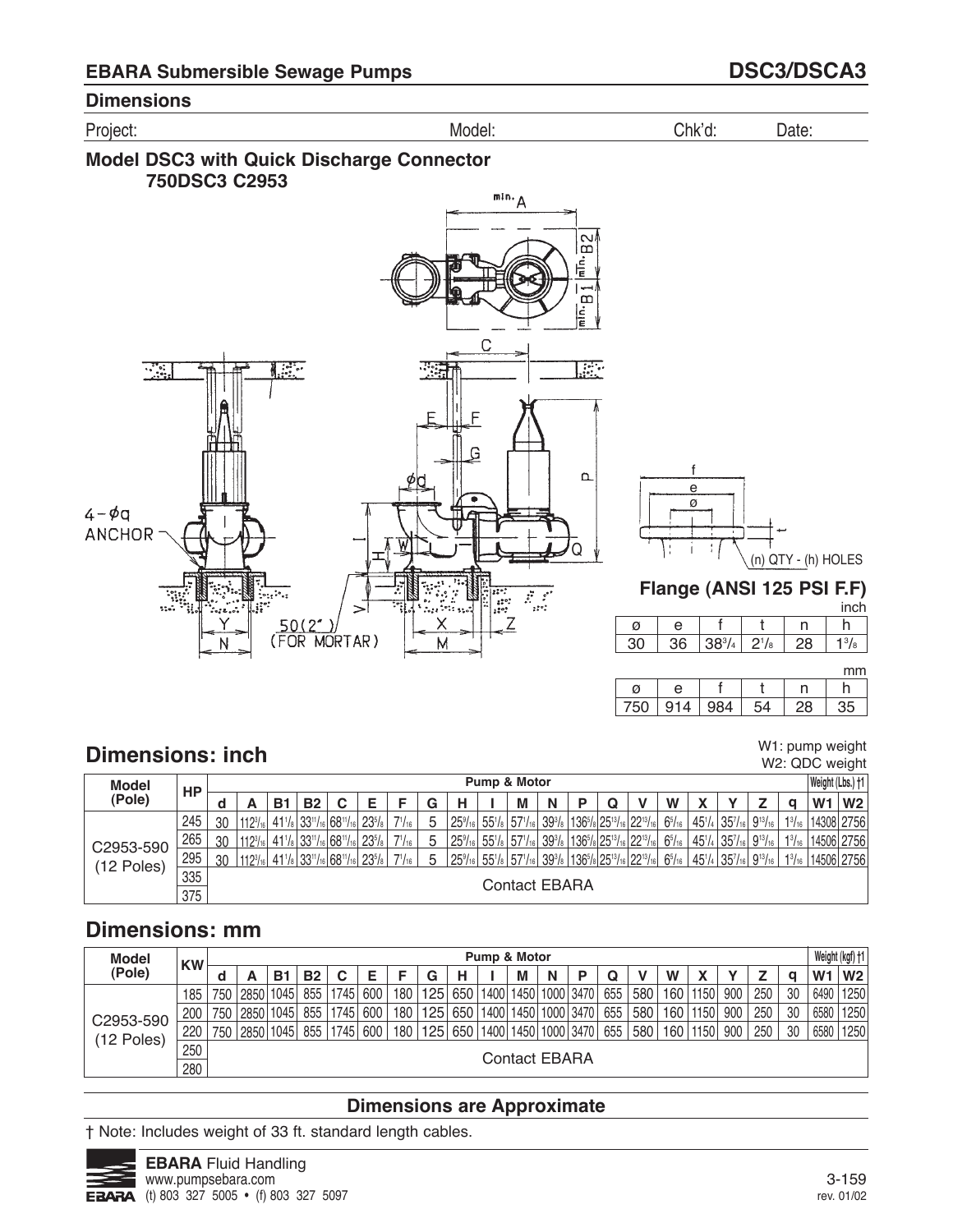

# **Dimensions: inch**

W1: pump weight W2: QDC weight

| <b>Model</b>            |    |   |    |                                                                    |   |                      |               |   |   | Pump & Motor                                                                                                                                                    |   |   |            |                 |   |                     |                      |          |       | Weight (Lbs.) +1 |                |
|-------------------------|----|---|----|--------------------------------------------------------------------|---|----------------------|---------------|---|---|-----------------------------------------------------------------------------------------------------------------------------------------------------------------|---|---|------------|-----------------|---|---------------------|----------------------|----------|-------|------------------|----------------|
| (Pole)                  | HP | А | В. | <b>B2</b>                                                          | С | Е                    |               | G | н | М                                                                                                                                                               | N | Р | Q          |                 | W |                     |                      |          | a     | W1               | W <sub>2</sub> |
| D0852-1760              | 20 |   |    |                                                                    |   |                      |               |   |   |                                                                                                                                                                 |   |   | $5^{1/2}$  |                 |   |                     |                      |          |       |                  |                |
| (4 Poles)               | 25 |   |    |                                                                    |   |                      |               |   |   |                                                                                                                                                                 |   |   | $5^{1}/2$  |                 |   |                     |                      |          |       |                  |                |
|                         | 25 |   |    |                                                                    |   | <b>Contact EBARA</b> |               |   |   |                                                                                                                                                                 |   |   | $6^{1}/s$  |                 |   |                     | <b>Contact EBARA</b> |          |       |                  |                |
| D0922-1760<br>(4 Poles) | 30 |   |    |                                                                    |   |                      |               |   |   |                                                                                                                                                                 |   |   | $6^{1}/s$  |                 |   |                     |                      |          |       |                  |                |
|                         | 40 |   |    |                                                                    |   |                      |               |   |   |                                                                                                                                                                 |   |   | $6^{1}/s$  |                 |   |                     |                      |          |       |                  |                |
| D <sub>1002</sub> -1760 | 40 |   |    |                                                                    |   |                      |               |   |   |                                                                                                                                                                 |   |   | $8^{1/16}$ |                 |   |                     |                      |          |       |                  |                |
| (4 Poles)               | 50 |   |    | $ 45^{1}/_{4} 14^{3}/_{4} 12^{13}/_{16} 28^{3}/_{4} 13^{3}/_{16} $ |   |                      | $4^{5}/_{16}$ | 3 |   | 13 <sup>3</sup> / <sub>4</sub> 25 <sup>3</sup> / <sub>16</sub> 30 <sup>11</sup> / <sub>16</sub> 22 <sup>13</sup> / <sub>16</sub> 70 <sup>1</sup> / <sub>2</sub> |   |   | $8^{1/16}$ | $17^{11}/_{16}$ |   | $23^{5}/\mathrm{s}$ | $ 19^{11}/_{16} $    | $5^7$ /8 | 15/16 | 1808 507         |                |

# **Dimensions: mm**

| <b>Model</b>            |           |     |      |     |           |     |                      |     |    |     |     | Pump & Motor |     |      |     |     |   |     |     |                      |    | Weight (kgf) +1 |                |
|-------------------------|-----------|-----|------|-----|-----------|-----|----------------------|-----|----|-----|-----|--------------|-----|------|-----|-----|---|-----|-----|----------------------|----|-----------------|----------------|
| (Pole)                  | <b>KW</b> | u   | A    | B.  | <b>B2</b> | С   | Е                    |     | G  |     |     | M            | N   | Р    | Q   |     | W |     |     |                      |    | W <sub>1</sub>  | W <sub>2</sub> |
| D0852-1760              | 15        |     |      |     |           |     |                      |     |    |     |     |              |     |      | 140 |     |   |     |     |                      |    |                 |                |
| (4 Poles)               | 18.5      |     |      |     |           |     |                      |     |    |     |     |              |     |      | 140 |     |   |     |     |                      |    |                 |                |
|                         | 18.5      |     |      |     |           |     | <b>Contact EBARA</b> |     |    |     |     |              |     |      | 155 |     |   |     |     | <b>Contact EBARA</b> |    |                 |                |
| D0922-1760<br>(4 Poles) | 22        |     |      |     |           |     |                      |     |    |     |     |              |     |      | 155 |     |   |     |     |                      |    |                 |                |
|                         | 30        |     |      |     |           |     |                      |     |    |     |     |              |     |      | 155 |     |   |     |     |                      |    |                 |                |
| D <sub>1002</sub> -1760 | 30        |     |      |     |           |     |                      |     |    |     |     |              |     |      | 205 |     |   |     |     |                      |    |                 |                |
| (4 Poles)               | 37        | 250 | 1150 | 375 | 325       | 730 | 335                  | 110 | 80 | 350 | 640 | 780          | 580 | 1790 | 205 | 450 |   | 600 | 500 | 150                  | 24 | 820             | 230            |

## **Dimensions are Approximate**

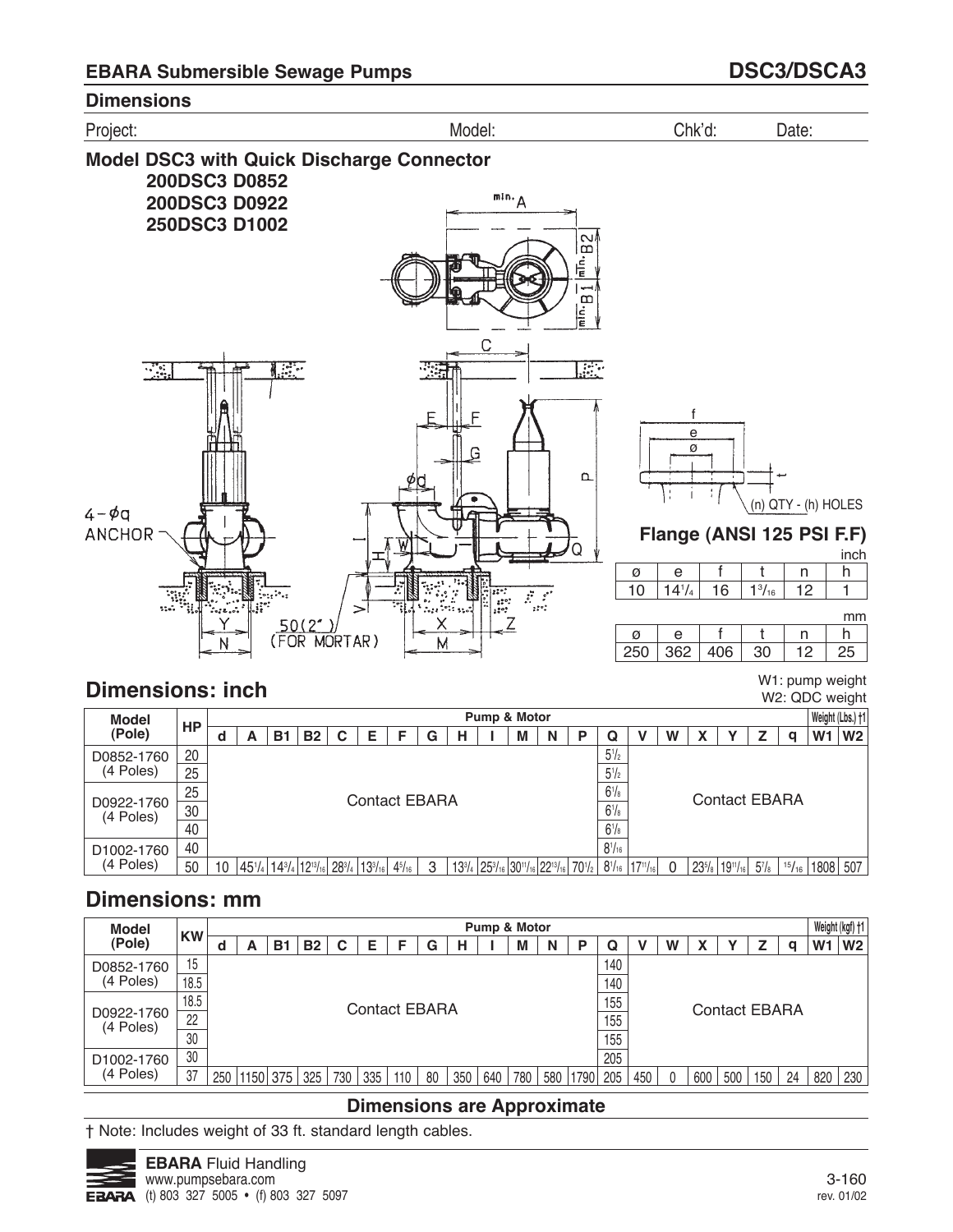

# **Dimensions: inch**

W1: pump weight W2: QDC weight

| <b>Model</b>            |     |    |                                |               |               |                                                |                 |               |   |               |                                | Pump & Motor                                 |   |                   |              |                                                                        |                |                          |                                                |                  |   | Weight (Lbs.) †1                         |                |
|-------------------------|-----|----|--------------------------------|---------------|---------------|------------------------------------------------|-----------------|---------------|---|---------------|--------------------------------|----------------------------------------------|---|-------------------|--------------|------------------------------------------------------------------------|----------------|--------------------------|------------------------------------------------|------------------|---|------------------------------------------|----------------|
| (Pole)                  | НP  |    | А                              | <b>B</b> 1    | <b>B2</b>     | C                                              | Е               |               | G | н             |                                | M                                            | N | Р                 | Q            |                                                                        | W              |                          |                                                |                  | a | W <sub>1</sub>                           | W <sub>2</sub> |
|                         | 120 | 12 | $ 57^{1}/_{16} 17^{11}/_{16} $ |               | $15^{3}/_{4}$ | $33^{1}/4$                                     | $13^{3}/_{8}$   | $4^{5}/_{16}$ | 3 | $13^{3}/4$    |                                | $ 26^{3}/_{4} 30^{11}/_{16} 22^{13}/_{16} $  |   | $90^{15}/_{16}$   | $8^{1}/_{4}$ | $17^{11}/_{16}$                                                        | -0             |                          | $23^{5}/_8$   19 <sup>11</sup> / <sub>16</sub> | $7^{7}/_{8}$     |   | M <sup>15</sup> / <sub>16</sub> 3329 551 |                |
| D1262-1770<br>(4 Poles) | 145 | 12 | $ 57^{1}/_{16} 17^{11}/_{16} $ |               |               | $15\frac{3}{4}$ 33 <sup>1</sup> / <sub>4</sub> | $13^{3}/_{8}$   | $4^{5}/_{16}$ | Ω | $13^{3}/4$    |                                | $ 26^{3}/_{4} 30^{11}/_{16} 22^{13}/_{16} $  |   | $ 90^{15}/_{16} $ | $8^{1}/_{4}$ | $17^{11}/_{16}$                                                        | -0             |                          | $23^{5}/_8$   19 <sup>11</sup> / <sub>16</sub> | $7^{7}/_{8}$     |   | $ M^{15}/_{16} 3417 551$                 |                |
|                         | 175 | 12 | $ 57^{1}/_{16} 17^{11}/_{16} $ |               |               | $15\frac{3}{4}$ 33 <sup>1</sup> / <sub>4</sub> | $13^{3}/s$      | $4^{5}/_{16}$ | 3 | $13^{3}/4$    |                                | $ 26^{3}/_{4} 30^{11}/_{16} 22^{13}/_{16} $  |   | $ 90^{15}/_{16} $ | $8^{1}/_{4}$ | $17^{11}/_{16}$                                                        | - 0            |                          | $23^{5}/_8$   19 <sup>11</sup> / <sub>16</sub> | $7^{7}/_{8}$     |   | $ M^{15}/_{16} 3505 551$                 |                |
|                         | 145 | 16 | 63                             | $121'_{16}$   |               | $ 18^{5}/_{16} 41^{1}/_{8} $                   | $15\frac{3}{8}$ | $5^{1}/_{2}$  |   | $15^{3}/_{4}$ | $31\%$                         | $ 34^{5}/_8 24^{13}/_{16} $                  |   | $94\frac{1}{8}$   |              | $12^{5}/_8$   17 <sup>11</sup> / <sub>16</sub>                         | $\Omega$       | $ 27^9/_{16} 21^5/_{8} $ |                                                | $7^7$ / $\rm{s}$ |   | M <sup>15</sup> / <sub>16</sub> 3968 816 |                |
| D1553-1175              | 175 | 16 | 63                             | $ 21' _{16}$  |               | $ 18^{5}/_{16} 41^{1}/_{8} $                   | $15\frac{3}{8}$ | $5^{1}/_{2}$  | 4 | $15^{3}/_{4}$ | $31\%$                         | $34^{5}/_8$ 24 <sup>13</sup> / <sub>16</sub> |   | 107 <sub>8</sub>  | $12^{5}/s$   | $ 17^{11}/_{16} $                                                      |                |                          | $ 27^9/_{16} 21^5/_{8} $                       | $7^{7}/_{8}$     |   | $ M^{15}/_{16} $ 5247   816              |                |
| (6 Poles)               | 200 | 16 | 63                             | $ 21\%$       |               | $ 18^{5}/_{16} 41^{1}/_{8} $                   | $15\frac{3}{8}$ | $5^{1/2}$     | 4 | $15^{3}/4$    | $31\%$                         | $34^{5}/_8$ 24 <sup>13</sup> / <sub>16</sub> |   |                   |              | $107$ / <sub>8</sub> $12^{5}$ / <sub>8</sub> $17^{11}$ / <sub>16</sub> | $\overline{0}$ | $ 27^9/_{16} 21^5/_{8} $ |                                                | $7^{7}/_{8}$     |   | M <sup>15</sup> / <sub>16</sub> 5379 816 |                |
|                         | 215 | 16 | 63                             | $ 21' _{16} $ |               | $ 18^{5}/_{16} 41^{1}/_{8} $                   | $15\%$          | $5^{1}/_{2}$  |   |               | $15^{3}/_{4}$ 31 $\frac{7}{8}$ |                                              |   |                   |              | $ 34^{5}/_{8} 24^{13}/_{16} 111^{13}/_{16} 12^{5}/_{8} 17^{11}/_{16} $ | -0             |                          | $ 27^9/_{16} 21^5/_{8} $                       | $7^{7}/_{8}$     |   | M <sup>15</sup> / <sub>16</sub> 5798 816 |                |

# **Dimensions: mm**

| <b>Model</b>            |           |     |                  |     |           |                  |     |     |     |       | Pump & Motor |     |   |              |     |   |     |     |                |    | Weight (kgf) +1 |                |
|-------------------------|-----------|-----|------------------|-----|-----------|------------------|-----|-----|-----|-------|--------------|-----|---|--------------|-----|---|-----|-----|----------------|----|-----------------|----------------|
| (Pole)                  | <b>KW</b> | d   |                  | B1  | <b>B2</b> |                  | Е   |     | G   |       |              | M   | N |              |     | W |     |     |                |    | W <sub>1</sub>  | W <sub>2</sub> |
|                         | 90        |     | 300   1450       | 450 | 400       | 845              | 340 | 110 | 80  | 350   | 680          | 780 |   | 580 2310 210 | 450 |   | 600 | 500 | 200            | 24 | 1510 250        |                |
| D1262-1770<br>(4 Poles) | 110       | 300 | 1450             | 450 | 400       | 845              | 340 | 110 | 80  | 350   | 680          | 780 |   | 580 2310 210 | 450 |   | 600 | 500 | $^{\circ}$ 200 | 24 | 1550 250        |                |
|                         | 132       | 300 | 1450             | 450 | 400       | 845              | 340 | 110 | 80  | 350   | 680          | 780 |   | 580 2310 210 | 450 |   | 600 | 500 | $^{\circ}200$  | 24 | 1590 250        |                |
|                         | 110       |     | 400   1600       | 535 |           | 465   1045   390 |     | 140 | 100 | 400 l | 810          | 880 |   | 630 2390 320 | 450 |   | 700 | 550 | 200            | 24 | 1800 370        |                |
| D1553-1175              | 132       |     | 400   1600       | 535 |           | 465   1045   390 |     | 140 | 100 | 400   | 810          | 880 |   | 630 2740 320 | 450 |   | 700 | 550 | 200            | 24 | 2380 370        |                |
| (6 Poles)               | 150       | 400 | 1600             | 535 |           | 465   1045       | 390 | 140 | 100 | 400   | 810          | 880 |   | 630 2740 320 | 450 |   | 700 | 550 | 200            | 24 | 2440 370        |                |
|                         | 160       |     | 400   1600   535 |     |           | 465   1045   390 |     | 140 | 100 | 400   | 810          | 880 |   | 630 2840 320 | 450 |   | 700 | 550 | 200            | 24 | 2630 370        |                |

## **Dimensions are Approximate**

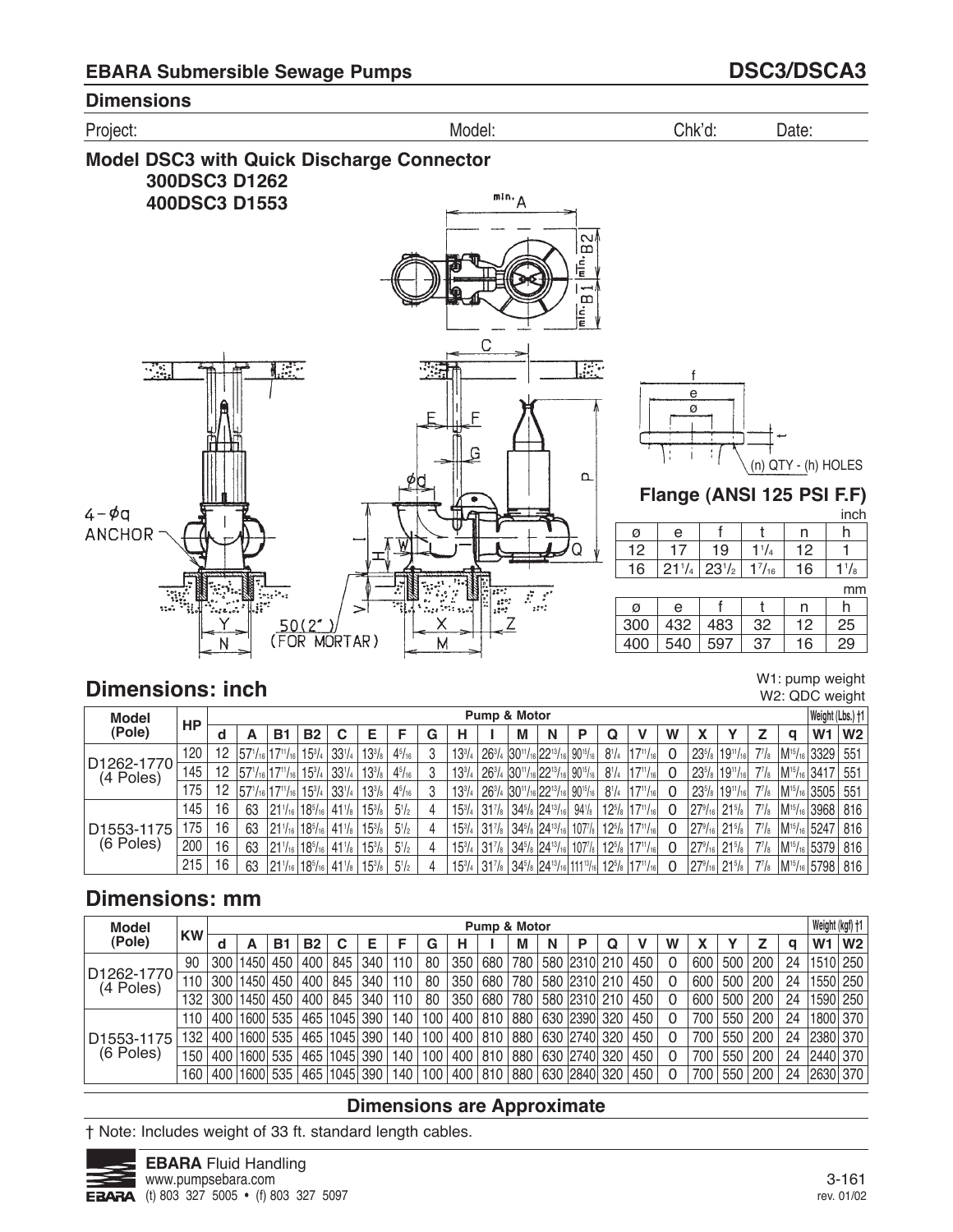





| <b>Model</b> | HP  |    |                 |            |                   |    |                 |               |                     | <b>Pump &amp; Motor</b>                                             |   |            |   |                                                                                     |               | Weight (Lbs.) +1         |                |
|--------------|-----|----|-----------------|------------|-------------------|----|-----------------|---------------|---------------------|---------------------------------------------------------------------|---|------------|---|-------------------------------------------------------------------------------------|---------------|--------------------------|----------------|
| (Pole)       |     |    |                 | B1         | <b>B2</b>         | С  |                 |               | н                   | M                                                                   | N |            | W |                                                                                     |               | W <sub>1</sub>           | W <sub>2</sub> |
|              | 335 | 24 | $94\frac{1}{2}$ | $33^{1}/4$ | $ 25^{13}/_{16} $ | 61 | $21\frac{5}{8}$ | $7^{1}/_{16}$ | $23^{5}/\mathrm{s}$ | $ 47'$ / <sub>4</sub> $ 52^3$ / <sub>4</sub> $ 33'$ / <sub>16</sub> |   |            |   | $ 129!/_{2} 20!/_{4} 22^{13}/_{16} 4^{5}/_{16} 43^{5}/_{16} 29!/_{2} 9^{13}/_{16} $ |               | $13_{16}$   12787   1565 |                |
| D2503-710    | 375 |    |                 |            |                   |    |                 |               |                     |                                                                     |   | $20^{1/4}$ |   |                                                                                     |               |                          |                |
| $(10$ Poles) | 422 |    |                 |            |                   |    | Contact EBARA   |               |                     |                                                                     |   | $20^{1/4}$ |   |                                                                                     | Contact EBARA |                          |                |
|              | 475 |    |                 |            |                   |    |                 |               |                     |                                                                     |   | $20^{1/4}$ |   |                                                                                     |               |                          |                |

# **Dimensions: mm**

| <b>Model</b> | <b>KW</b> |              |    |           |      |     |               |     |   | Pump & Motor |   |   |                                |     |     |   |            |     |                      |    | Weight (kgf) +1 |                  |
|--------------|-----------|--------------|----|-----------|------|-----|---------------|-----|---|--------------|---|---|--------------------------------|-----|-----|---|------------|-----|----------------------|----|-----------------|------------------|
| (Pole)       |           |              | B1 | <b>B2</b> | C    | F   |               | G   | н |              | М | N |                                |     |     | W |            |     |                      |    | W <sub>1</sub>  | W <sub>2</sub>   |
|              | 250       | 600 2400 845 |    | 655       | 1550 | 550 | 180           | 125 |   |              |   |   | 600   1200   1340   850   3290 | 515 | 580 |   | 110   1100 | 750 | 250                  | 30 | 5800            | 710 <sub>1</sub> |
| D2503-710    | 280       |              |    |           |      |     |               |     |   |              |   |   |                                | 515 |     |   |            |     |                      |    |                 |                  |
| (10 Poles)   | 315       |              |    |           |      |     | Contact EBARA |     |   |              |   |   |                                | 515 |     |   |            |     | <b>Contact EBARA</b> |    |                 |                  |
|              | 355       |              |    |           |      |     |               |     |   |              |   |   |                                | 515 |     |   |            |     |                      |    |                 |                  |

## **Dimensions are Approximate**

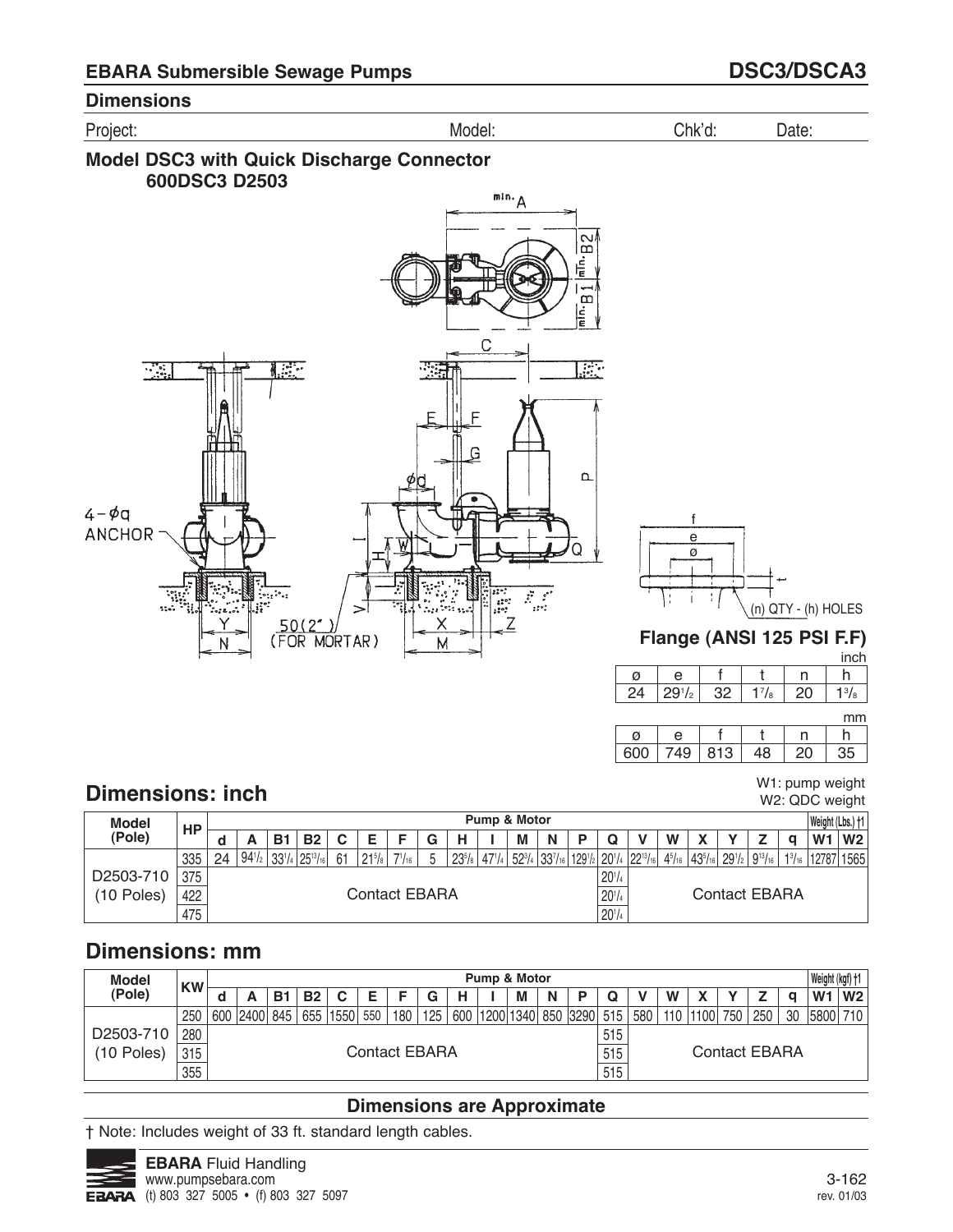

**Dimensions: inch**

W1: pump weight W2: QDC weight

| <b>Model</b>            |    |   |                  |                |           |                                           |    |                      |   |  | Pump & Motor |                                                                                                                                                              |            |              |           |   |                     |                                                 |          |       | Weight (Lbs.) +1 |                |
|-------------------------|----|---|------------------|----------------|-----------|-------------------------------------------|----|----------------------|---|--|--------------|--------------------------------------------------------------------------------------------------------------------------------------------------------------|------------|--------------|-----------|---|---------------------|-------------------------------------------------|----------|-------|------------------|----------------|
| (Pole)                  | HP | u | А                | B1             | <b>B2</b> | C                                         | F  |                      | G |  | M            | N                                                                                                                                                            | Р          | Q            |           | W |                     |                                                 |          | O     | W <sub>1</sub>   | W <sub>2</sub> |
|                         | 25 |   |                  |                |           |                                           |    |                      |   |  |              |                                                                                                                                                              |            | $5^{1}/2$    |           |   |                     |                                                 |          |       |                  |                |
| E0852-1760<br>(4 Poles) | 30 |   |                  |                |           |                                           |    | <b>Contact EBARA</b> |   |  |              |                                                                                                                                                              |            | $5^{1/2}$    |           |   |                     | <b>Contact EBARA</b>                            |          |       |                  |                |
|                         | 40 |   |                  |                |           |                                           |    |                      |   |  |              |                                                                                                                                                              |            | $5^{1/2}$    |           |   |                     |                                                 |          |       |                  |                |
|                         | 40 |   |                  |                |           |                                           |    |                      |   |  |              |                                                                                                                                                              |            | $6^{1}/_{8}$ |           |   |                     |                                                 |          |       |                  |                |
| E0952-1760              | 50 | 8 | $43^{5}/_{16}$   | 14             |           | $139/16$ 27 <sup>15</sup> / <sub>16</sub> | 12 | $4^{5}/_{16}$        | 3 |  |              | 13 <sup>3</sup> / <sub>4</sub> 23 <sup>1</sup> / <sub>4</sub> 29 <sup>1</sup> / <sub>2</sub> 22 <sup>13</sup> / <sub>16</sub> 70 <sup>1</sup> / <sub>2</sub> |            | $6^{1}/_{8}$ | 14711/161 |   |                     | $22^{7}/_{16}$ 19 <sup>11</sup> / <sub>16</sub> | $5^7$ /8 | 15/16 | 1698             | 441            |
| (4 Poles)               | 60 | 8 | $ 43^{5}/_{16} $ | $\overline{4}$ |           | $139/16$ 27 <sup>15</sup> / <sub>16</sub> | 12 | $4^{5}/_{16}$        |   |  |              | $13^{3}/_{4}$ 23 <sup>1</sup> / <sub>4</sub> 29 <sup>1</sup> / <sub>2</sub> 22 <sup>13</sup> / <sub>16</sub>                                                 | $70^{1/2}$ | $6^{1}/_{8}$ | 14711/161 |   |                     | $22^{7}/_{16}$ 19 <sup>11</sup> / <sub>16</sub> | $5^7$ /8 | 15/16 | 1742             | 441            |
|                         | 75 | 8 | $ 43^{5}/_{16} $ | 4              |           | $139/16$ $2715/16$                        | 12 | $4^{5}/_{16}$        |   |  |              | $13^{3}/_{4}$ 23 <sup>1</sup> / <sub>4</sub> 29 <sup>1</sup> / <sub>2</sub> 22 <sup>13</sup> / <sub>16</sub>                                                 | $70^{1/2}$ | $6^{1}/_{8}$ |           |   | 22 <sup>7</sup> /16 | $119^{11}/_{161}$                               | $5^7$ /8 | 15/16 | 1786             | 441            |

# **Dimensions: mm**

| <b>Model</b>            |           |     |       |     |           |        |                      |     |    |     | Pump & Motor |     |     |      |     |     |   |     |                      |     |    | Weight (kgf) +1 |                |
|-------------------------|-----------|-----|-------|-----|-----------|--------|----------------------|-----|----|-----|--------------|-----|-----|------|-----|-----|---|-----|----------------------|-----|----|-----------------|----------------|
| (Pole)                  | <b>KW</b> | d   | А     | В1  | <b>B2</b> | r<br>u | Е                    |     | G  | н   |              | M   | N   | P    | Q   |     | W |     |                      |     | a  | W1              | W <sub>2</sub> |
|                         | 18.5      |     |       |     |           |        |                      |     |    |     |              |     |     |      | 140 |     |   |     |                      |     |    |                 |                |
| E0852-1760<br>(4 Poles) | 22        |     |       |     |           |        | <b>Contact EBARA</b> |     |    |     |              |     |     |      | 140 |     |   |     | <b>Contact EBARA</b> |     |    |                 |                |
|                         | 30        |     |       |     |           |        |                      |     |    |     |              |     |     |      | 140 |     |   |     |                      |     |    |                 |                |
|                         | 30        |     |       |     |           |        |                      |     |    |     |              |     |     |      | 155 |     |   |     |                      |     |    |                 |                |
| E0952-1760              | 37        | 200 | 1100  | 355 | 345       | 710    | 305                  | 110 | 80 | 350 | 590          | 750 | 580 | '790 | 155 | 450 |   | 570 | 500                  | 150 | 24 | 770             | 200            |
| (4 Poles)               | 45        | 200 | 1100  | 355 | 345       | 710    | 305                  | 110 | 80 | 350 | 590          | 750 | 580 | 790  | 155 | 450 |   | 570 | 500                  | 150 | 24 | 790             | 200            |
|                         | 55        | 200 | '1100 | 355 | 345       | 710    | 305                  | 110 | 80 | 350 | 590          | 750 | 580 | 790  | 155 | 450 |   | 570 | 500                  | 150 | 24 | 810             | 200            |

## **Dimensions are Approximate**

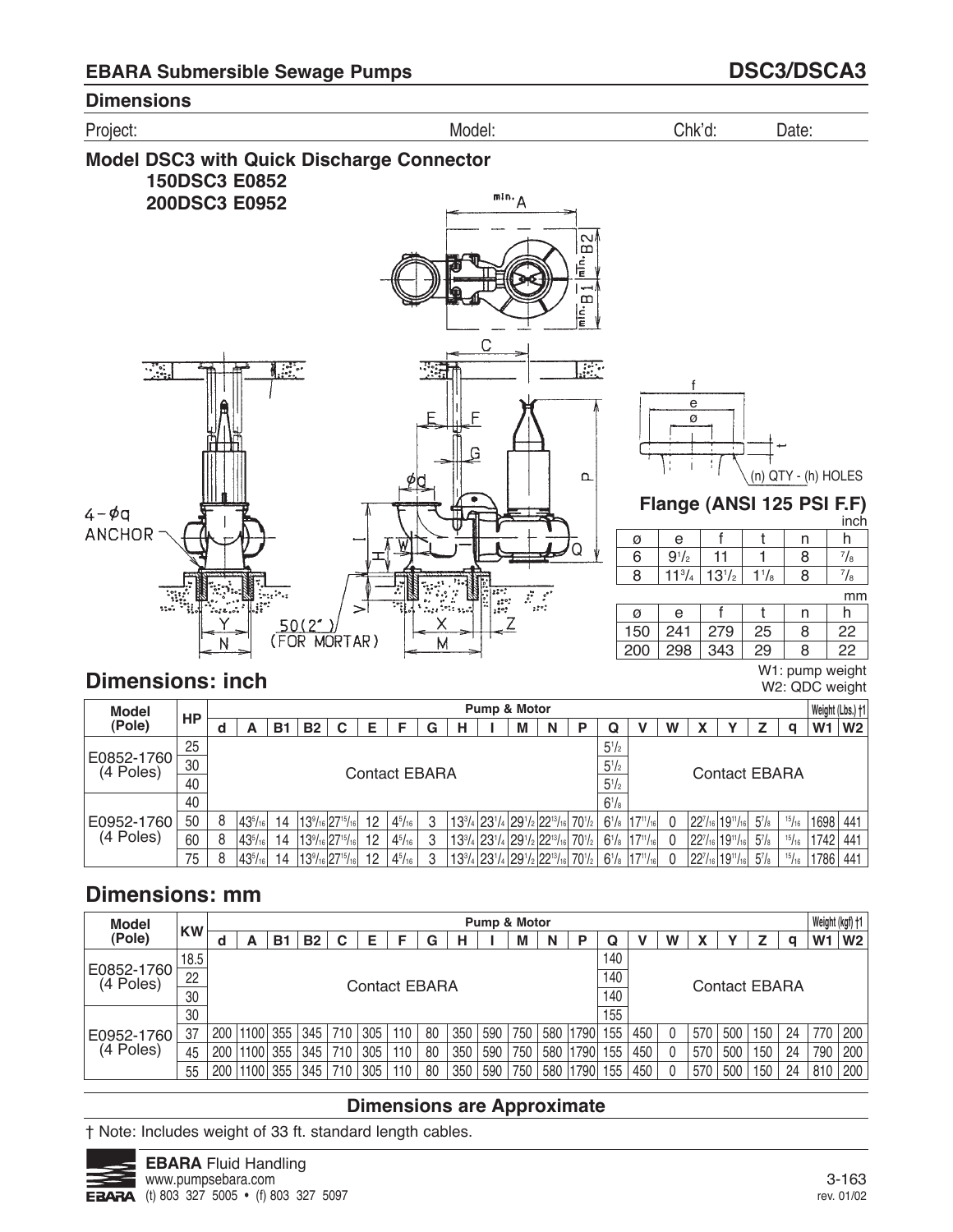





mm

| 200 | 298 | ንር |  |
|-----|-----|----|--|

#### W1: pump weight W2: QDC weight

# **Dimensions: inch**

| <b>Model</b>  | HP |   |                 |          |            |               |                 |                         |   |            | Pump & Motor |            |                                             |                |    |        |   |                               |                       |           |                 | Weight (Lbs.) †1 |                 |
|---------------|----|---|-----------------|----------|------------|---------------|-----------------|-------------------------|---|------------|--------------|------------|---------------------------------------------|----------------|----|--------|---|-------------------------------|-----------------------|-----------|-----------------|------------------|-----------------|
| <b>Pole</b> ) |    | ч | m               | D.       | D0         | ັ             |                 |                         | ч |            |              | M          | N                                           |                |    |        | W |                               |                       | <u>. </u> |                 | W <sub>1</sub>   | W <sub>2</sub>  |
| E1052-1180L   | 25 |   | 47 <sup>1</sup> | $14^{3}$ | $10^{13}L$ | $29^{3}/_{4}$ | $\overline{10}$ | $4^{5}I_{16}$<br>T / 10 | C | $13^{3}/4$ | $23^{1/4}$   |            | $22^{13}/_{16}$                             | $48^{1}/_{16}$ | 13 |        |   | 227<br>22'116                 | $19^{11}$ /<br>/16    | $5^7/s$   | 151.0           | 1323             | 44 <sup>1</sup> |
| (6 Poles)     | 30 | c | 47 <sup>1</sup> | $14^{3}$ | $10^{13}L$ | $29^{3}/_{4}$ | $\overline{10}$ | $4^{5}/_{16}$           | C | $13^{3}/4$ | $23^{1}/$    | $29^{1}/2$ | $ 22^{13}/_{16} $                           | $48^{1}/_{16}$ | 13 | 1711   |   | 00 <sub>7</sub><br>22'116     | $19^{11}$ /<br>'/16 I | $5^7$ /8  | 15 <sub>1</sub> | 1345             | 441             |
|               | 40 |   | 47 <sup>1</sup> | $14^{3}$ | $11913L_0$ | $29^{3}/_{4}$ | 10              | $4^{5}I_{16}$           | റ | $13^{3}/4$ | $23^{1/4}$   |            | $29^{1/2}$ 22 <sup>13</sup> / <sub>16</sub> | $68^{7}/s$     | 13 | $-711$ |   | $^{1}$ 22 $7/16$ <sub>1</sub> | $19^{11}/_{16}$       | $5^7/s$   | 15 <sub>1</sub> | 1896             | 441             |

# **Dimensions: mm**

| <b>Model</b> | <b>KW</b> |     |      |                |           |     |     |     |        |     |     | Pump & Motor |     |      |     |     |   |              |     |     |    | Weight (Lbs.) †1 |                |
|--------------|-----------|-----|------|----------------|-----------|-----|-----|-----|--------|-----|-----|--------------|-----|------|-----|-----|---|--------------|-----|-----|----|------------------|----------------|
| (Pole)       |           |     | -    | B <sub>1</sub> | <b>B2</b> |     |     |     | ◠<br>u | н   |     | M            | N   |      |     |     | W | $\mathbf{v}$ |     | -   |    | W.               | W <sub>2</sub> |
|              | 18.5      | 200 | 1200 | 375            | 325       | 755 | 305 | 110 | 80     | 350 | 590 | 卷            | 580 | 1220 | 330 | 450 | 0 | 570          | 500 | 150 | 24 | 600              | 200            |
| E1052-1180L  | 22        | 200 | 1200 | 375            | 325       | 755 | 305 | 110 | 80     | 350 | 590 | 750          | 580 | 1220 | 330 | 450 | 0 | 570          | 500 | 150 | 24 | 610              | 200            |
| (6 Poles)    | 30        | 200 | 1200 | 375            | 325       | 755 | 305 | 110 | 80     | 350 | 590 | 卷            | 580 | 1810 | 330 | 450 | 0 | 570          | 500 | 150 | 24 | 860              | 200            |

## **Dimensions are Approximate**

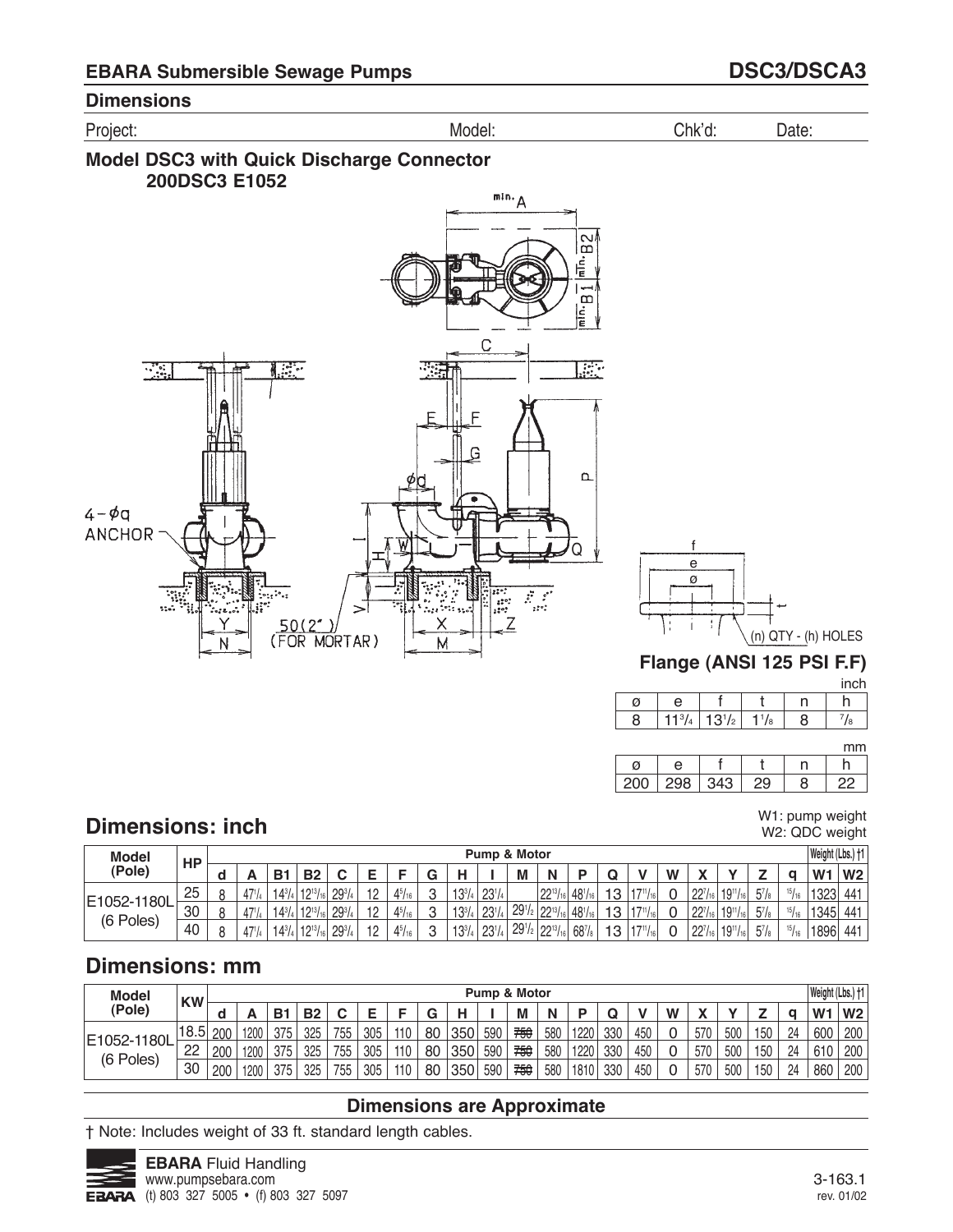Project: Model: Chk'd: Date:





mm

| 250 | 362   406 |  |  |
|-----|-----------|--|--|

# **Dimensions: inch**

W1: pump weight W2: QDC weight

| <b>Model</b> | HP |    |                |                 |                                                  |                |               |                 |               | Pump & Motor   |           |                                                |                      |    |              |   |            |                 |         |                    | Weight (Lbs.) †1 |                |
|--------------|----|----|----------------|-----------------|--------------------------------------------------|----------------|---------------|-----------------|---------------|----------------|-----------|------------------------------------------------|----------------------|----|--------------|---|------------|-----------------|---------|--------------------|------------------|----------------|
| (Pole)       |    | ч  |                | B <sub>1</sub>  | <b>B2</b>                                        | ►              |               | ◠<br>u          |               |                | М         | N                                              |                      | w  |              | W |            |                 | -       |                    | W <sub>1</sub>   | W <sub>2</sub> |
|              | 40 | 10 | $49^{3}$       | $15^{15}$ /     | $15\frac{9}{16}$ 31 <sup>5</sup> / <sub>16</sub> | $13^{3}/_{16}$ | $4^{5}/_{16}$ | $\Omega$        | $13^{3}/_{4}$ | $25^{3}/_{16}$ |           | $22^{13}$<br>/16 I                             | 715L                 | 12 | 1711         |   | $23^{5}/s$ | $19^{11}/_{16}$ | $5^7/s$ | $15J_{\text{tot}}$ | 2161             | 507            |
| E1152-1180L  | 50 | 10 | $49^{3}$       | $15^{15}$       | $15\frac{9}{16}$ 31 <sup>5</sup> /161            | $13^{3}/_{16}$ | $4^{5}/_{16}$ | $\sqrt{2}$<br>ບ | $13^{3}/4$    | $25^{3}/_{16}$ | $30^{11}$ | $/16$ 22 <sup>13</sup> /<br>716                | 715                  | 13 | 4711         |   | $23^{5}/s$ | $19^{11}/_{16}$ | $5^7/s$ | $15J_{\text{tot}}$ | 2205             | 507            |
| (6 Poles)    | 60 | 10 | $49^{3}/_{16}$ | $15^{15}/_{16}$ | $15\frac{9}{16}$ 31 <sup>5</sup> / <sub>16</sub> | $13^{3}/_{16}$ | $4^{5}/_{16}$ | ∩               | $13^{3}/4$    | $25^{3}/_{16}$ | $30^{11}$ | $\frac{1}{6}$ 22 <sup>13</sup> / <sub>16</sub> | $75\%$ <sub>16</sub> | 13 | $1 - 7111$ . |   | $23^{5}/s$ | $19^{11}/_{16}$ | $5^7/s$ | 151.0              | 2293             | 507            |

# **Dimensions: mm**

| <b>Model</b> | <b>KW</b> |     |      |                |           |     |     |     |    |     |     | Pump & Motor |     |      |     |     |          |              |     |     |    | Weight (Lbs.) +1 |                |
|--------------|-----------|-----|------|----------------|-----------|-----|-----|-----|----|-----|-----|--------------|-----|------|-----|-----|----------|--------------|-----|-----|----|------------------|----------------|
| (Pole)       |           |     | -    | B <sub>1</sub> | <b>B2</b> |     |     |     | G  | н   |     | M            | N   |      |     |     | W        | $\mathbf{v}$ |     |     |    | W                | W <sub>2</sub> |
|              | 30        | 250 | 1250 | 405            | 395       | 795 | 335 | 110 | 80 | 350 | 640 | 780          | 580 | 1820 | 330 | 450 | 0        | 600          | 500 | 150 | 24 | 980              | 230            |
| E1152-1180L  | 37        | 250 | 1250 | 405            | 395       | 795 | 335 | 110 | 80 | 350 | 640 | 780          | 580 | 1820 | 330 | 450 | 0        | 600          | 500 | 150 | 24 | 1000             | 230            |
| (6 Poles)    | 45        | 250 | 1250 | 405            | 395       | 795 | 335 | 110 | 80 | 350 | 640 | 780          | 580 | 1920 | 330 | 450 | $\Omega$ | 600          | 500 | 150 | 24 | 1040             | 230            |

## **Dimensions are Approximate**

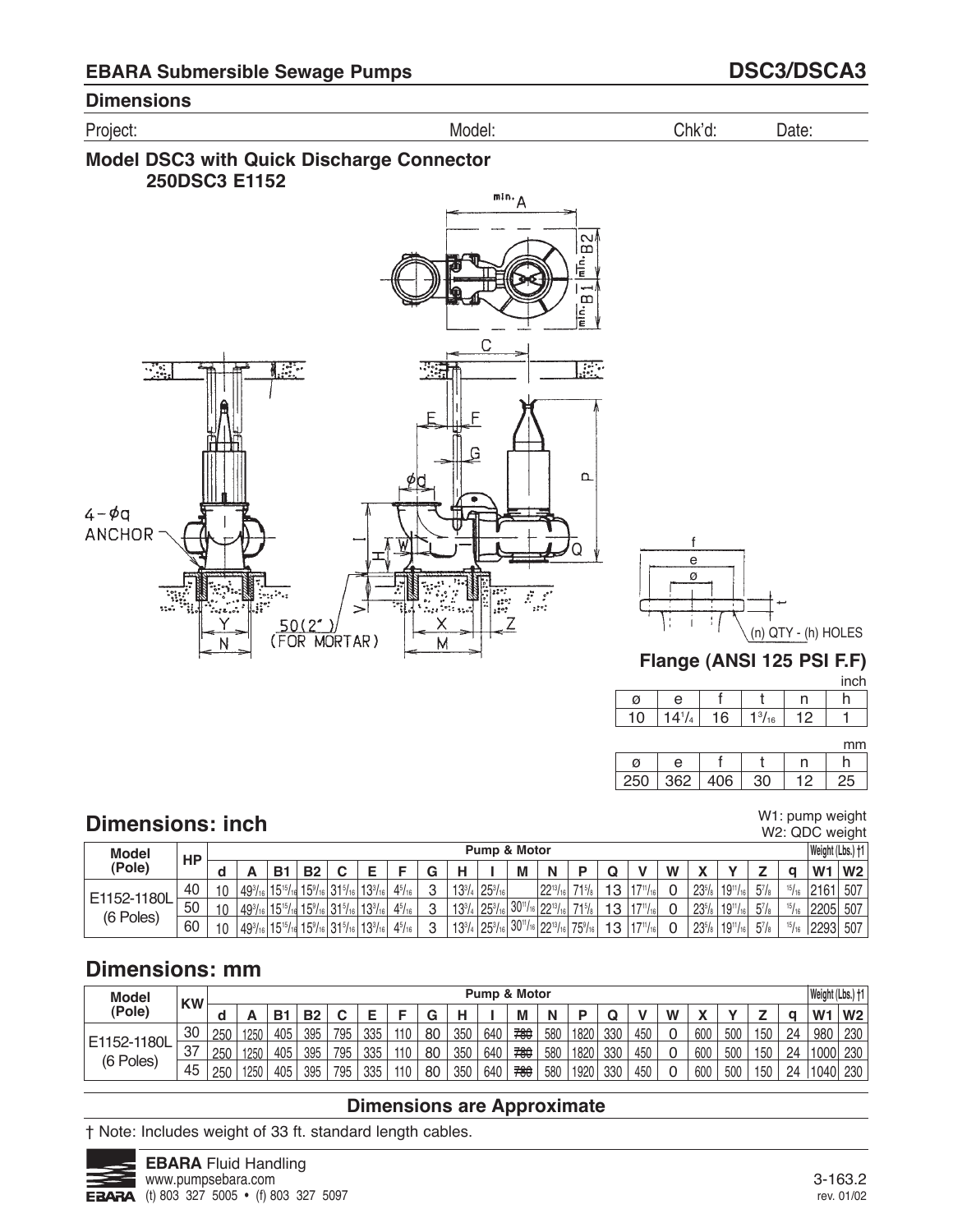

#### W1: pump weight W2: QDC weight

# **Dimensions: inch**

| <b>Model</b>            | HP  |    |                                                                       |    |           |                                                                            |    |               |   |   | Pump & Motor |                                                                                                                                |  |                                                                                                           |   |                                |                |               | Weight (Lbs.) +1 |                |
|-------------------------|-----|----|-----------------------------------------------------------------------|----|-----------|----------------------------------------------------------------------------|----|---------------|---|---|--------------|--------------------------------------------------------------------------------------------------------------------------------|--|-----------------------------------------------------------------------------------------------------------|---|--------------------------------|----------------|---------------|------------------|----------------|
| (Pole)                  |     |    |                                                                       | В1 | <b>B2</b> |                                                                            |    |               | G | н | М            | N                                                                                                                              |  |                                                                                                           | W |                                |                |               | W <sub>1</sub>   | W <sub>2</sub> |
| E1052-1760              | 75  |    | 471/4   143/4   1213/16   293/4                                       |    |           |                                                                            | 12 | $4^{5}/_{16}$ |   |   |              |                                                                                                                                |  | $13^{3}/_{4}$ $23^{1}/_{4}$ $29^{1}/_{2}$ $22^{13}/_{16}$ $71^{1}/_{4}$ $8^{11}/_{16}$ $17^{11}/_{16}$    |   | $ 22^{7}/_{16} 19^{11}/_{16} $ | $5^7$ / $8$    | 15/16         | 1962             | 441            |
| (4 Poles)               | 100 |    |                                                                       |    |           | $ 47$ '/4   14 <sup>3</sup> /4   12 <sup>13</sup> /16   29 <sup>3</sup> /4 | 12 | $4^{5}/_{16}$ |   |   |              |                                                                                                                                |  | $13^{3}/_{4}$ $23^{1}/_{4}$ $29^{1}/_{2}$ $22^{13}/_{16}$ $75^{3}/_{16}$ $8^{11}/_{16}$ $17^{11}/_{16}$   |   | $ 22^{7}/_{16} 19^{11}/_{16} $ | $5^7/s$        | 15/16         | 2094             | 441            |
|                         | 120 | 10 | $149^3$ /16 $15^{15}$ /16 $15^9$ /16 $31^5$ /16 $13^3$ /16            |    |           |                                                                            |    | $4^{5}/_{16}$ |   |   |              |                                                                                                                                |  | $13^{3}/_{4}$ $25^{3}/_{16}$ $30^{11}/_{16}$ $22^{13}/_{16}$ $90^{9}/_{16}$ $7^{5}/_{16}$ $17^{11}/_{16}$ |   | $ 23^{5}/_8 19^{11}/_{16} $    | $5\frac{7}{8}$ | 15/16         | 13064            | 507            |
| E1152-1770<br>(4 Poles) | 145 | 10 | $ 49^{3}/_{16} 15^{15}/_{16} 15^{9}/_{16} 31^{5}/_{16} 13^{3}/_{16} $ |    |           |                                                                            |    | $4^{5}/_{16}$ |   |   |              | $13^{3}/_{4}$ $25^{3}/_{16}$ $30^{11}/_{16}$ $22^{13}/_{16}$ $90^{9}/_{16}$ $\frac{1}{2}$                                      |  | $75/16$   $17^{11}/16$                                                                                    |   | $ 23^{5}/_{8} 19^{11}/_{16} $  | $5^7$ /8       | 15/16         | 3153             | 507            |
|                         | 175 | 10 | $ 49^{3}/_{16} 15^{15}/_{16} 15^{9}/_{16} 31^{5}/_{16} 13^{3}/_{16} $ |    |           |                                                                            |    | $4^{5}/_{16}$ |   |   |              | $13^{3}/_{4}$ $25^{3}/_{16}$ 30 <sup>11</sup> / <sub>16</sub> 22 <sup>13</sup> / <sub>16</sub> 90 <sup>9</sup> / <sub>16</sub> |  | $75/16$   $17^{11}/16$                                                                                    |   | $ 23^{5}/_8 19^{11}/_{16} $    | $5^7$ / $8$    | $^{15}/_{16}$ | 3241             | 507            |

# **Dimensions: mm**

| <b>Model</b>            | <b>KW</b> |     |                   |     |           |     |     |     |    |     | Pump & Motor |     |     |          |     |     |   |     |     |     |    | Weight (kgf) +1 |                |
|-------------------------|-----------|-----|-------------------|-----|-----------|-----|-----|-----|----|-----|--------------|-----|-----|----------|-----|-----|---|-----|-----|-----|----|-----------------|----------------|
| (Pole)                  |           |     |                   | B.  | <b>B2</b> | C   | Е   |     | G  |     |              | M   | N   | Р        |     |     | W |     |     |     | a  | W <sub>1</sub>  | W <sub>2</sub> |
| E1052-1760              | 55        | 200 | 1200 375          |     | 325       | 755 | 305 | 110 | 80 | 350 | 590          | 750 | 580 | 1810 220 |     | 450 |   | 570 | 500 | 150 | 24 | 890             | 200            |
| (4 Poles)               | 75        | 200 | 1200 375          |     | 325       | 755 | 305 | 110 | 80 | 350 | 590          | 750 | 580 | 19101    | 220 | 450 |   | 570 | 500 | 150 | 24 | 950             | 200            |
|                         | 90        | 250 | 1250              | 405 | 395       | 795 | 335 | 110 | 80 | 350 | 640          | 780 |     | 580 2300 | 185 | 450 |   | 600 | 500 | 150 | 24 | 1390 230        |                |
| E1152-1770<br>(4 Poles) | 110       | 250 | 1250              | 405 | 395       | 795 | 335 | 110 | 80 | 350 | 640          | 780 |     | 580 2300 | 185 | 450 |   | 600 | 500 | 150 | 24 | 1430 230        |                |
|                         | 132       | 250 | 1250 <sub>1</sub> | 405 | 395       | 795 | 335 | 110 | 80 | 350 | 640          | 780 |     | 580 2300 | 185 | 450 |   | 600 | 500 | 150 | 24 | 1470 230        |                |

### **Dimensions are Approximate**

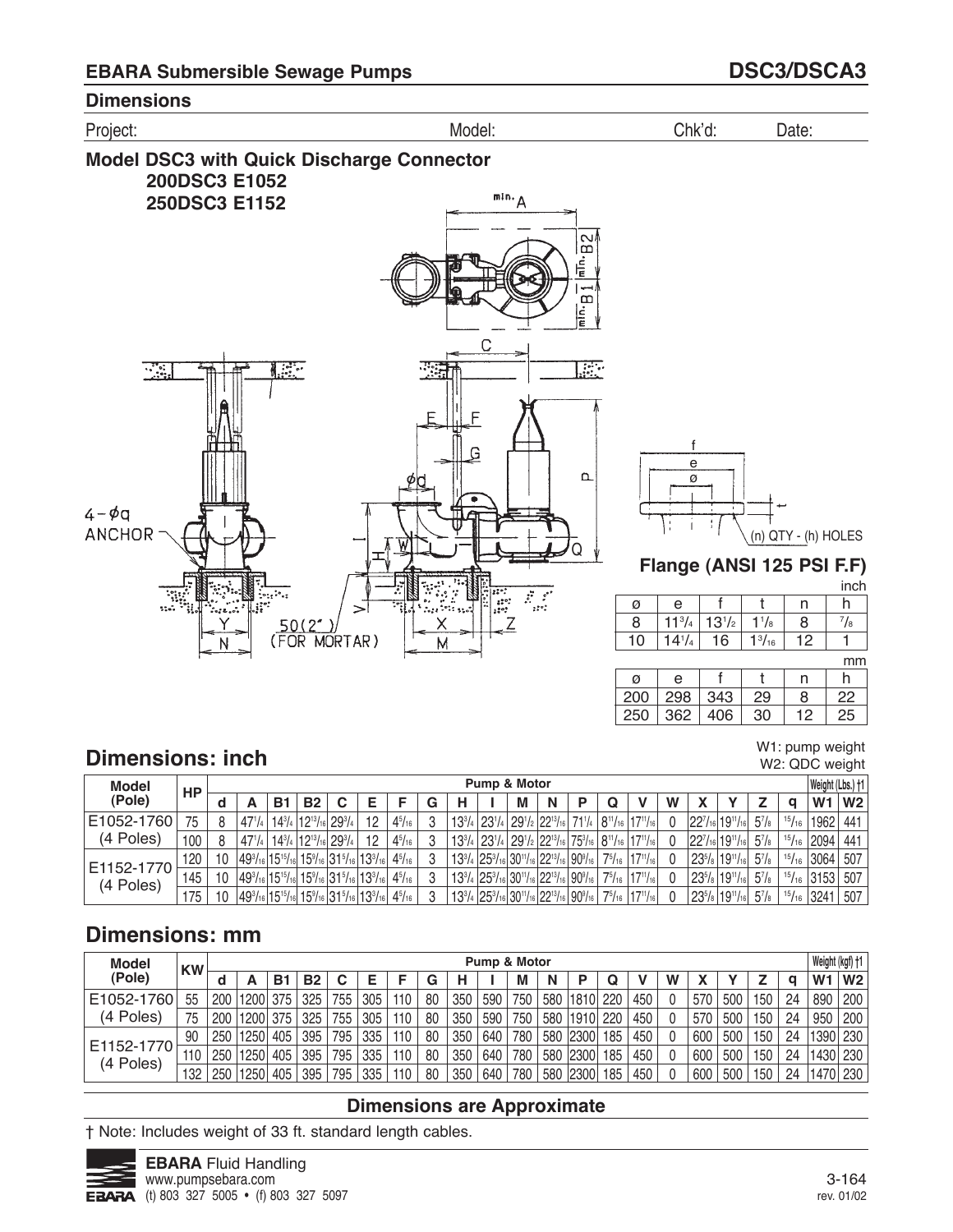





mm

| 250 | $362 \mid 406 \mid$ | 30 |  |
|-----|---------------------|----|--|

#### W1: pump weight : QDC weight

5'/8 | 1<sup>5</sup>/16 | 3108| 507

|              |      |             |                                  |               |                 |                |               |        |            |                         |       |                                |                 |             |                  |          |            |                  |                      |               | W2: QDC Weigh    |                |
|--------------|------|-------------|----------------------------------|---------------|-----------------|----------------|---------------|--------|------------|-------------------------|-------|--------------------------------|-----------------|-------------|------------------|----------|------------|------------------|----------------------|---------------|------------------|----------------|
| <b>Model</b> | HP   |             |                                  |               |                 |                |               |        |            | <b>Pump &amp; Motor</b> |       |                                |                 |             |                  |          |            |                  |                      |               | Weight (Lbs.) †1 |                |
| (Pole)       |      | ┍           | <b>B</b> 1                       | <b>B2</b>     |                 |                |               | $\sim$ | н          |                         | M     | N                              | D               |             |                  | W        |            | $\mathbf{v}$     |                      |               | W.               | W <sub>2</sub> |
|              | 60   | $E = 31$    | $17^{11}/161$                    | $15^{3}/_{4}$ | $133^{1}/_{16}$ | $13^{3}/_{16}$ | $4^{5}/_{16}$ | C      | $13^{3}/4$ | $25^{3}/_{16}$          |       | $122^{13}/_{16}$               | $76\frac{3}{8}$ | $10^{1/41}$ | $17^{11}/_{16}$  | $\sim$   | $23^{5}/s$ | $19^{11}/_{161}$ | $5^7$ / <sub>8</sub> | 15/16         | 2469 507         |                |
| E1262-1180L  | 75   | $51^{3}/16$ | $17^{11}$ / <sub>161</sub>       | $15^{3}/_{4}$ | $133^{1}/_{16}$ | $13^{3}/_{16}$ | $4^{5}/_{16}$ | $\sim$ | $13^{3}/4$ | $25^{3}/_{16}$          |       | $ 30^{11}/_{16} 22^{13}/_{16}$ | $76^{3}/_{8}$   | $10^{1/4}$  | $117^{11}/_{16}$ | $\Omega$ | $23^{5}/s$ | $19^{11}/_{161}$ | $5\frac{7}{8}$       | 15/16         | 2469 507         |                |
| (6 Poles)    | اممد | $   -$      | $\cdot$ $ \cdot$ $\cdot$ $\cdot$ | $1 - 1$       | $-0.01$         | 1001           | $\cdots$      | $\sim$ | $101$ $01$ |                         | 10011 | 0.01                           | $  -$           |             |                  | $\sim$   |            | 22111221         | $-1$                 | $\rightarrow$ |                  |                |

3

133 /4

 $25\frac{3}{16}$  30  $\frac{1}{16}$ 

 $22^{13}/_{16}$ 

 $85\%$ <sub>16</sub>

101 /4

 $1/$ <sup>11</sup>/<sub>16</sub>

0

 $23\%$ 

 $19"1<sub>16</sub>$ 

# **Dimensions: mm**

100

10

 $51\frac{3}{16}$ 

 $17<sup>11</sup>/16$ 

 $15\frac{3}{4}$ 

 $33\frac{1}{16}$ 

 $13^{3}/_{16}$ 

 $4\frac{5}{16}$ 

**Dimensions: inch**

| <b>Model</b> | <b>KW</b> |     |      |                |           |     |     |     |    |     |     | Pump & Motor |     |      |     |     |   |              |     |     |    | Weight (Lbs.) +1 |                |
|--------------|-----------|-----|------|----------------|-----------|-----|-----|-----|----|-----|-----|--------------|-----|------|-----|-----|---|--------------|-----|-----|----|------------------|----------------|
| (Pole)       |           |     | -    | B <sub>1</sub> | <b>B2</b> |     |     |     | G  | н   |     | M            | N   |      |     |     | W | $\mathbf{v}$ |     |     |    | W                | W <sub>2</sub> |
|              | 45        | 250 | 1300 | 450            | 400       | 840 | 335 | 110 | 80 | 350 | 640 | 780          | 580 | 1940 | 260 | 450 | 0 | 600          | 500 | 150 | 24 | 1120             | 230            |
| E1262-1180L  | 55        | 250 | 1300 | 450            | 400       | 840 | 335 | 110 | 80 | 350 | 640 | 780          | 580 | 1940 | 260 | 450 | 0 | 600          | 500 | 150 | 24 | 1120             | 230            |
| (6 Poles)    | 75        | 250 | 1300 | 450            | 400       | 840 | 335 | 110 | 80 | 350 | 640 | 780          | 580 | 2160 | 260 | 450 | 0 | 600          | 500 | 150 | 24 | 1410             | 230            |

## **Dimensions are Approximate**

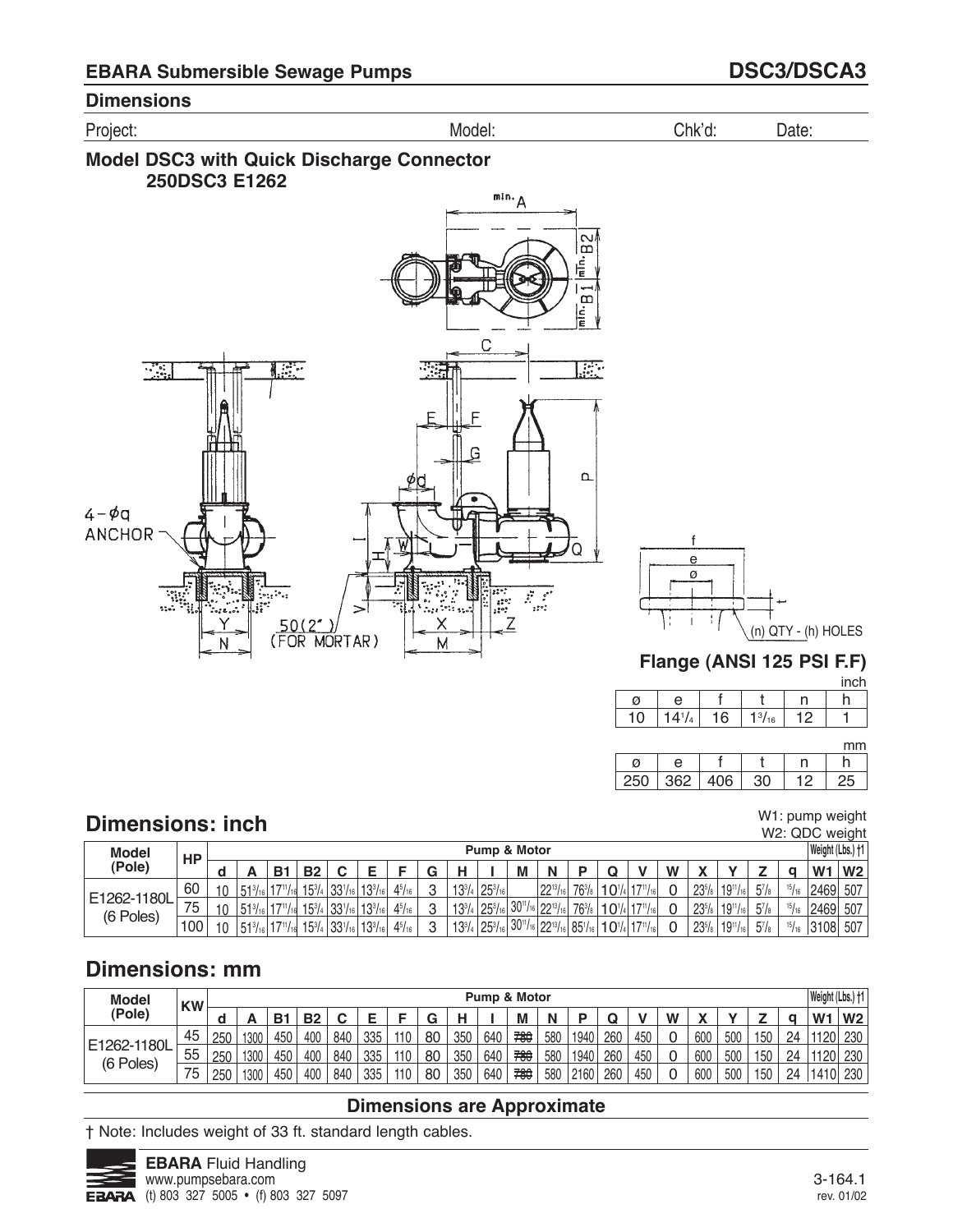





# **Dimensions: inch**

W1: pump weight W2: QDC weight

| <b>Model</b> |     |                 |   |    |           |                                                               |               |   |   | Pump & Motor                   |   |   |  |                                                                                                                               |   |                             |                       |               | Weight (Lbs.) †1         |     |
|--------------|-----|-----------------|---|----|-----------|---------------------------------------------------------------|---------------|---|---|--------------------------------|---|---|--|-------------------------------------------------------------------------------------------------------------------------------|---|-----------------------------|-----------------------|---------------|--------------------------|-----|
| (Pole)       | НP  |                 | A | в. | <b>B2</b> |                                                               |               | G | н |                                | М | N |  |                                                                                                                               | W |                             |                       |               | W1                       | W2  |
|              | 175 | $10^{\circ}$    |   |    |           | $ 51^3$ /16 $ 17^{11}$ /16 $ 15^3$ /4 $ 33^1$ /16 $ 13^3$ /16 | $4^{5}/_{16}$ |   |   |                                |   |   |  | $13^{3}/_{4}$ $25^{3}/_{16}$ $30^{11}/_{16}$ $22^{13}/_{16}$ $90^{15}/_{16}$ $10^{1}/_{4}$ $17^{11}/_{16}$                    |   | $ 23^{5}/_8 19^{11}/_{16} $ | $5^7$ / $\frac{1}{8}$ | 15/16         | 3417                     | 507 |
| E1262-1780   | 200 | 10              |   |    |           | $ 59'$ /16 $ 17''$ /16 $ 17''$ /16 $ 38^3$ /16                | $5^{1}/_{2}$  |   |   | $13^{3}/_{4}$ 25 $^{3}/_{16}$  |   |   |  | $ 34^{5}/_8 24^{13}/_{16} 104^{3}/_4 10^{1}/_4 22^{13}/_{16} $                                                                |   | $ 27^9/_{16} 21^5/_{8} $    | $5^{7}/\mathrm{s}$    | $1^{3}/_{16}$ | 4960                     | 948 |
| (4 Poles)    | 215 | $10^{\circ}$    |   |    |           | $ 59'$ /16 $ 17''$ /16 $ 17''$ /16 $ 38^3$ /16                | $5^{1}/_{2}$  |   |   | $13^{3}/_{4}$ $ 25^{3}/_{16} $ |   |   |  | $34^{5}/_8$ $24^{13}/_{16}$ 108 <sup>11</sup> / <sub>16</sub> 10 <sup>1</sup> / <sub>4</sub> 22 <sup>13</sup> / <sub>16</sub> |   | $ 27^9/_{16} 21^5/_{8} $    | $5^7$ / $\frac{1}{8}$ |               | $1\frac{3}{16}$ 5181     | 948 |
|              | 245 | 10 <sup>1</sup> |   |    |           | $ 59^{1}/_{16} 17^{11}/_{16} 17^{11}/_{16} 38^{3}/_{16} $     | $5^{1}/2$     |   |   | $13^{3}/_{4}$ $ 25^{3}/_{16} $ |   |   |  | $34^{5}/_8$ $24^{13}/_{16}$ 108 <sup>11</sup> / <sub>16</sub> 10 <sup>1</sup> / <sub>4</sub> 22 <sup>13</sup> / <sub>16</sub> |   | $ 27^9/_{16} 21^5/_{8} $    | $5^{7}/\mathrm{s}$    |               | $1\frac{3}{16}$ 5423 948 |     |
|              | 265 | 10              |   |    |           | $ 59^{1}/_{16} 17^{11}/_{16} 17^{11}/_{16} 38^{3}/_{16} $     | $5^{1}/2$     |   |   | $13^{3}/_{4}$ 25 $^{3}/_{16}$  |   |   |  | $ 34^{5}/_{8} 24^{13}/_{16} 108^{11}/_{16} 10^{1}/_{4} 22^{13}/_{16} $                                                        |   | $ 27^9/_{16} 21^5/_{8} $    | $5\frac{7}{8}$        |               | $1\frac{3}{16}$ 5556     | 948 |

# **Dimensions: mm**

| <b>Model</b> | <b>KW</b> |     |                   |     |           |     |     |     |                  |     | Pump & Motor |     |     |          |     |     |     |     |     |     |    | Weight (kgf) +1 |                |
|--------------|-----------|-----|-------------------|-----|-----------|-----|-----|-----|------------------|-----|--------------|-----|-----|----------|-----|-----|-----|-----|-----|-----|----|-----------------|----------------|
| (Pole)       |           |     |                   | в.  | <b>B2</b> |     |     |     | G                |     |              | M   | N   |          |     |     | W   |     |     |     | O  | W <sub>1</sub>  | W <sub>2</sub> |
|              | 132       | 250 | 1300 <sub>1</sub> | 450 | 400       | 840 | 335 | 110 | 80               | 350 | 640          | 780 | 580 | $ 2310$  | 260 | 450 |     | 600 | 500 | 150 | 24 | 1550 230        |                |
| E1262-1780   | 150       | 250 | 1500              | 450 | 450       | 970 | 280 | 140 | 100 <sub>1</sub> | 350 | 640          | 880 | 630 | 2660     | 260 | 580 | 110 | 700 | 550 | 150 | 30 | 2250            | 430            |
| (4 Poles)    | 160       | 250 | 1500              | 450 | 450       | 970 | 280 | 140 | 100              | 350 | 640          | 880 | 630 | 2760     | 260 | 580 | 110 | 700 | 550 | 150 | 30 | 2350            | 430            |
|              | 185       | 250 | 1500              | 450 | 450       | 970 | 280 | 140 | 100              | 350 | 640          | 880 |     | 630 2760 | 260 | 580 | 110 | 700 | 550 | 150 | 30 | 2460            | 430            |
|              | 200       | 250 | 1500 <sub>1</sub> | 450 | 450       | 970 | 280 | 140 | 100              | 350 | 640          | 880 | 630 | 2760     | 260 | 580 | 110 | 700 | 550 | 150 | 30 | 12520           | 430            |

### **Dimensions are Approximate**

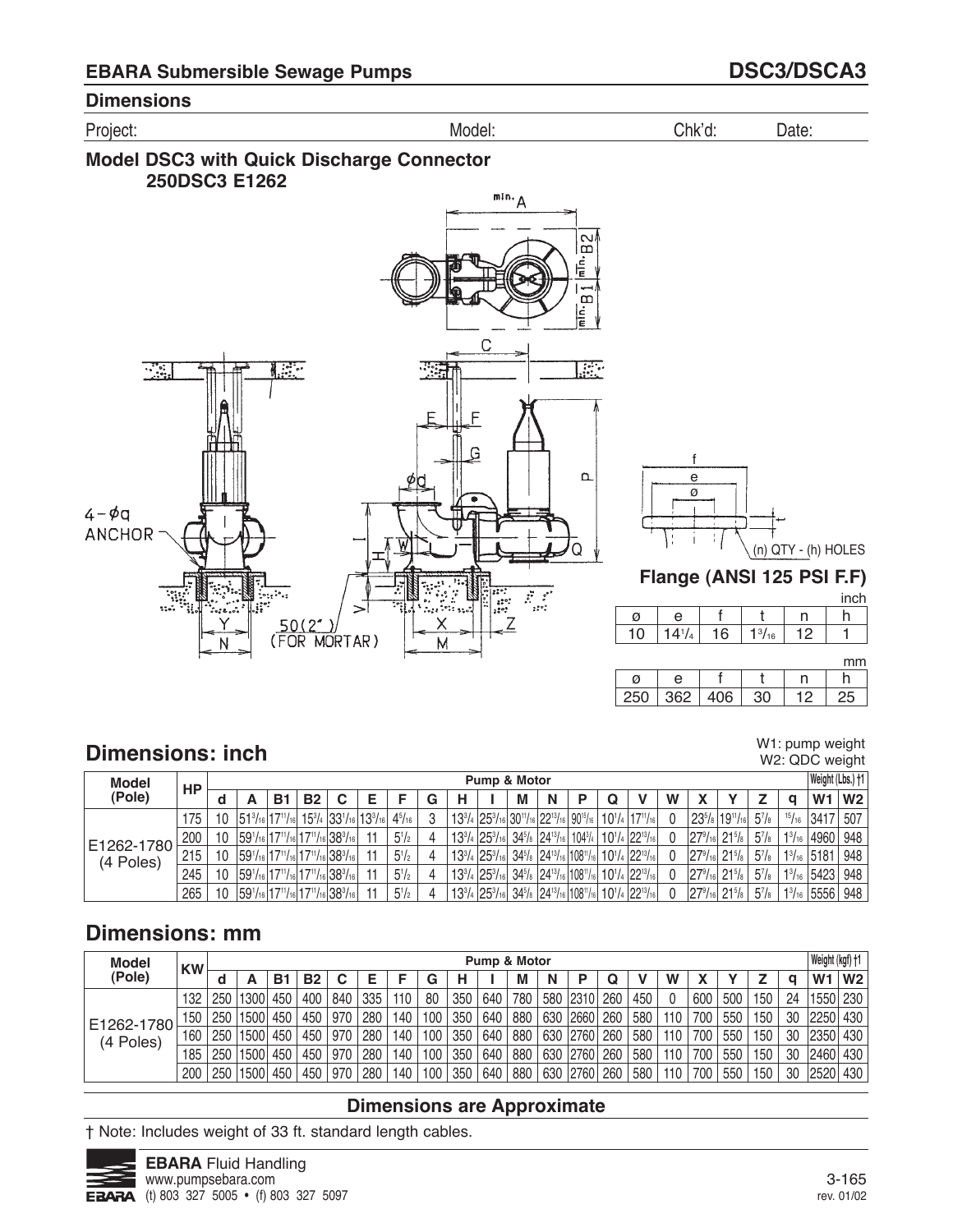Project: Model: Chk'd: Date:





n 

n  h 

h 

mm

inch

# **Dimensions: inch**

W1: pump weight W2: QDC weight

| <b>Model</b> | HP  |    |    |                    |           |                                                                                                           |              |   |                              | Pump & Motor                  |   |   |  |                                                                                                                                                                 |   |                                               |        |              |               |                | Weight (Lbs.) +1 |
|--------------|-----|----|----|--------------------|-----------|-----------------------------------------------------------------------------------------------------------|--------------|---|------------------------------|-------------------------------|---|---|--|-----------------------------------------------------------------------------------------------------------------------------------------------------------------|---|-----------------------------------------------|--------|--------------|---------------|----------------|------------------|
| (Pole)       |     | d  | А  | В1                 | <b>B2</b> | C                                                                                                         |              | G | н                            |                               | М | N |  |                                                                                                                                                                 | W |                                               |        |              | $\Omega$      | W <sub>1</sub> | W2               |
|              | 200 | 12 | 63 | 121'/16            |           | $18^{5/16}$ 41 <sup>15</sup> / <sub>16</sub> 9 <sup>7</sup> / <sub>16</sub>                               | $5^{1}/2$    | 4 | $13^{3}/4$                   | $126^{3}/4$                   |   |   |  | 34 <sup>5</sup> / <sub>8</sub> 24 <sup>13</sup> / <sub>16</sub> 107 <sup>1</sup> / <sub>2</sub> 12 <sup>3</sup> / <sub>8</sub> 22 <sup>13</sup> / <sub>16</sub> | 4 | $ 27^9/_{16} $                                | $21\%$ | $7^{7}/_{8}$ |               |                | 13/16 5556 1124  |
| E1543-1180   | 215 | 12 | 63 |                    |           | $ 21'$ /16 $ 18^5$ /16 $ 41^{15}$ /16 $ 9^7$ /16 $ $                                                      | $5^{1/2}$    |   | $13^{3}/_{4}$ 26 $^{3}/_{4}$ |                               |   |   |  | $34^{5}/_8$ 24 <sup>13</sup> / <sub>16</sub> 111 <sup>7</sup> / <sub>16</sub> 12 <sup>3</sup> / <sub>8</sub> 22 <sup>13</sup> / <sub>16</sub>                   | Δ | $ 27^9/_{16} $ 21 <sup>5</sup> / <sub>8</sub> |        | $7^{7}/_8$   |               |                | 13/16 5974 1124  |
| (6 Poles)    | 245 | 12 | 63 |                    |           | $ 21!/_{16} 18!/_{16} 41!/_{16} 9!/_{16} $                                                                | $5^{1/2}$    |   |                              | $13^{3}/_{4}$   $26^{3}/_{4}$ |   |   |  | $34^{5}/_8$ 24 <sup>13</sup> / <sub>16</sub> 111 <sup>7</sup> / <sub>16</sub> 12 <sup>3</sup> / <sub>8</sub> 22 <sup>13</sup> / <sub>16</sub>                   | 4 | $ 27^9/_{16} $ 21 <sup>5</sup> / <sub>8</sub> |        | $7^{7}/_8$   |               |                | 13/16 6085 1124  |
|              | 265 | 12 | 63 |                    |           | $1211/16$ 18 <sup>5</sup> / <sub>16</sub> 41 <sup>15</sup> / <sub>16</sub> 9 <sup>7</sup> / <sub>16</sub> | $5^{1}/_{2}$ |   |                              | $13^{3}/_{4}$ 26 $^{3}/_{4}$  |   |   |  | $\mid$ 34 <sup>5</sup> /8 $\mid$ 24 <sup>13</sup> /16 $\mid$ 111 <sup>7</sup> /16 $\mid$ 12 <sup>3</sup> /8 $\mid$ 22 <sup>13</sup> /16                         |   | $ 27^9/_{16} $ 21 <sup>5</sup> / <sub>8</sub> |        | $7^7$ / $8$  |               |                | 13/16 6195 1124  |
|              | 295 | 12 | 65 | 20 <sub>18</sub>   |           | $120^{1/2}$ 41 <sup>15</sup> /16 9 <sup>7</sup> /16                                                       | $5^{1}/2$    | 4 | $13^{3}/_{4}$                | $126^{3}/_{4}$                |   |   |  | $34^{5}/_8$ 24 <sup>13</sup> / <sub>16</sub> 118 <sup>7</sup> / <sub>8</sub> 12 <sup>3</sup> / <sub>8</sub> 22 <sup>13</sup> / <sub>16</sub>                    |   | $ 27^9/_{16} $ 21 <sup>5</sup> / <sub>8</sub> |        | $7^{7}/_8$   | $1^{3}/_{16}$ |                | 。 8686   1124    |
|              | 335 | 12 | 65 | 20 <sup>7</sup> /s |           | $20^{1/2}$ 41 <sup>15</sup> / <sub>16</sub> 9 <sup>7</sup> / <sub>16</sub>                                | $5^{1}/2$    |   |                              | $13^{3}/_{4}$ 26 $^{3}/_{4}$  |   |   |  | 34 <sup>5</sup> / <sub>8</sub> 24 <sup>13</sup> / <sub>16</sub> 118 <sup>7</sup> / <sub>8</sub> 12 <sup>3</sup> / <sub>8</sub> 22 <sup>13</sup> / <sub>16</sub> |   | $ 27^9/_{16} $ 21 <sup>5</sup> / <sub>8</sub> |        | $7^{7}/_8$   |               |                | 13/16 8973 1124  |

# **Dimensions: mm**

| <b>Model</b> | <b>KW</b> |     |      |     |           |            |     |     |     |     | Pump & Motor |     |     |          |     |     |     |     |     |                           |    | Weight (kgf) +1 |                |
|--------------|-----------|-----|------|-----|-----------|------------|-----|-----|-----|-----|--------------|-----|-----|----------|-----|-----|-----|-----|-----|---------------------------|----|-----------------|----------------|
| (Pole)       |           | d   |      | Β1  | <b>B2</b> | С          | Е   |     | G   | н   |              | М   | N   |          | Q   |     | W   |     |     |                           | a  | W1              | W <sub>2</sub> |
|              | 150       | 300 | 1600 | 535 |           | 465   1065 | 240 | 140 | 100 | 350 | 680          | 880 |     | 630 2730 | 315 | 580 | 100 | 700 | 550 | 200                       | 30 | 2520 510        |                |
|              | 160       | 300 | 1600 | 535 |           | 465   1065 | 240 | 140 | 100 | 350 | 680          | 880 |     | 630 2830 | 315 | 580 | 100 | 700 | 550 | 200                       | 30 | 2710 510        |                |
| E1543-1180   | 185       | 300 | 1600 | 535 |           | 465   1065 | 240 | 140 | 100 | 350 | 680          | 880 |     | 630 2830 | 315 | 580 | 100 | 700 | 550 | 200                       | 30 | 2760 510        |                |
| (6 Poles)    | 200       | 300 | 1600 | 535 |           | 465   1065 | 240 | 140 | 100 | 350 | 680          | 880 |     | 630 2830 | 315 | 580 | 100 | 700 | 550 | 200                       | 30 | 2810 510        |                |
|              | 220       | 300 | 1650 | 530 |           | 520   1065 | 240 | 140 | 100 | 350 | 680          | 880 | 630 | 3020     | 315 | 580 | 100 | 700 | 550 | 200                       | 30 | 3940 510        |                |
|              | 250       | 300 | 1650 | 530 |           | 520   1065 | 240 | 140 | 100 | 350 | 680          | 880 |     | 630 3020 | 315 | 580 | 100 | 700 | 550 | $^{\circ}$ 200 $^{\circ}$ | 30 | 4070 510        |                |

### **Dimensions are Approximate**

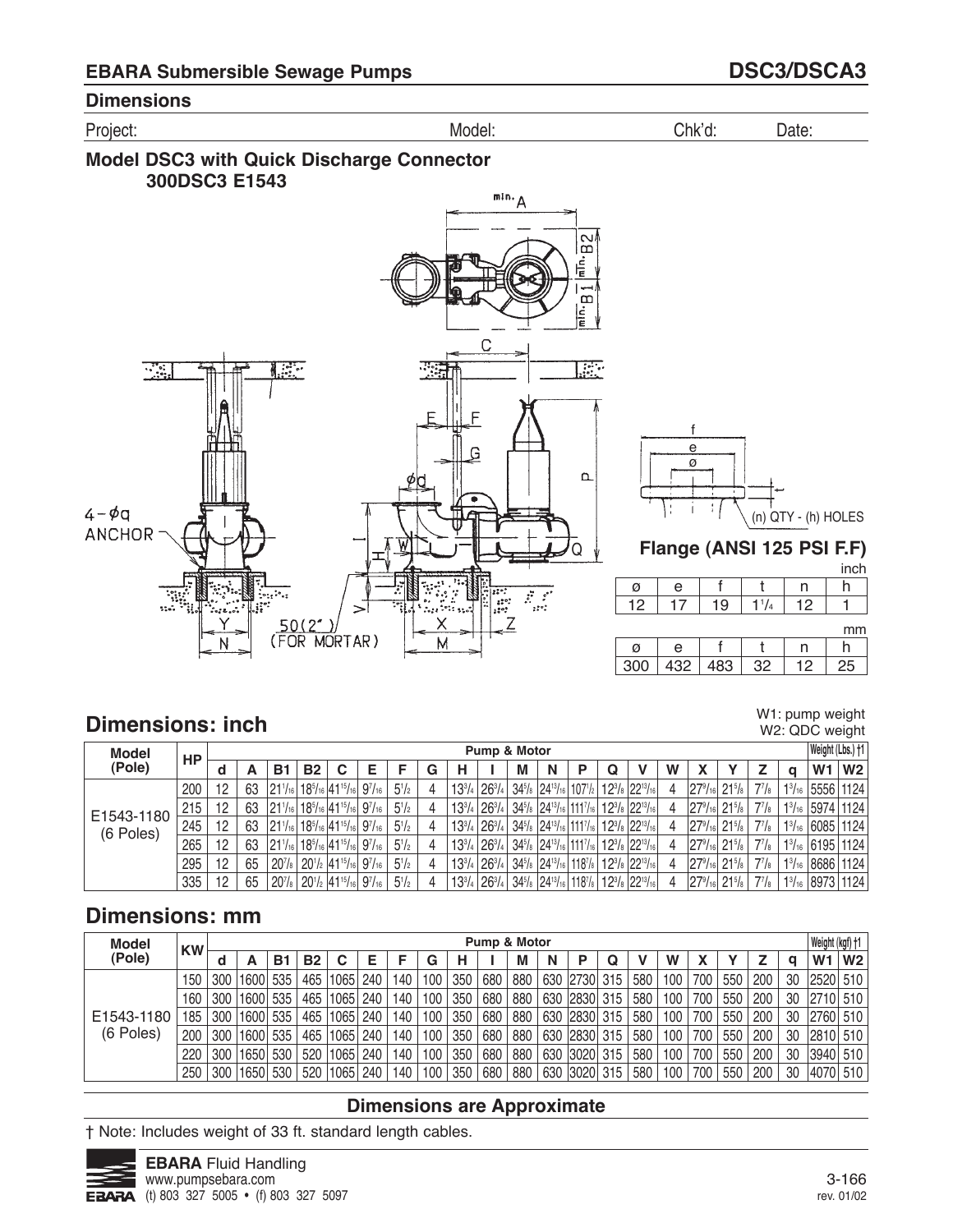Project: Model: Chk'd: Date:







### **Flange (ANSI 125 PSI F.F)**

|   |    |            |                |    | inch |
|---|----|------------|----------------|----|------|
| Ø | e  |            |                | n  |      |
|   | 25 | $27^{1/2}$ | $1^{11}/_{16}$ | 20 |      |

mm

W1: pump weight W2: QDC weight

| 500 | 635. | 699 | C |  |
|-----|------|-----|---|--|

# **Dimensions: inch**

| <b>Model</b> | НP  |    |    |           |                                                                                                                                            |           |   |   | Pump & Motor |   |  |                                                                                                                                                |   |                                          |                               |                    |       |                | Weight (Lbs.) †1      |
|--------------|-----|----|----|-----------|--------------------------------------------------------------------------------------------------------------------------------------------|-----------|---|---|--------------|---|--|------------------------------------------------------------------------------------------------------------------------------------------------|---|------------------------------------------|-------------------------------|--------------------|-------|----------------|-----------------------|
| (Pole)       |     |    | B1 | <b>B2</b> |                                                                                                                                            |           |   | н | М            | N |  |                                                                                                                                                | W |                                          |                               |                    | a     | W <sub>1</sub> | W <sub>2</sub>        |
|              | 245 | 20 |    |           | $ 84^{5}/_{8} 26^{3}/_{8} 20^{7}/_{8} 51^{3}/_{4} 19^{5}/_{16} 5^{1}/_{2}$                                                                 |           | 4 |   |              |   |  | $19^{11}/16$ 39% 42 <sup>15</sup> /16 28 <sup>3</sup> / <sub>4</sub> 116 <sup>15</sup> /16 15 <sup>3</sup> / <sub>8</sub> 17 <sup>11</sup> /16 |   |                                          | $ 33^{7}/_{16} 25^{9}/_{16} $ | $7^{7}/\mathrm{s}$ | 15/16 |                | 8973 1433             |
| E2244-885    | 265 | 20 |    |           | $ 84^{5}/_8 26^{3}/_8 20^{7}/_8 51^{3}/_4 19^{5}/_{16} $                                                                                   | $5^{1/2}$ | 4 |   |              |   |  | $19^{11}/16$ 39% 42 <sup>15</sup> /16 28 <sup>3</sup> / <sub>4</sub> 116 <sup>15</sup> /16 15 <sup>3</sup> /8 17 <sup>11</sup> /16             |   |                                          | $ 33^{7}/_{16} 25^{9}/_{16} $ | $7^7$ / $_8$       |       |                | $15/16$   9171   1433 |
| (8 Poles)    | 295 | 20 |    |           | $ 84^{5}/_{8} 26^{3}/_{8} 20^{7}/_{8} 51^{3}/_{4} 19^{5}/_{16} 5^{1}/_{2}$                                                                 |           | 4 |   |              |   |  | $19^{11}/16$ 39% 42 <sup>15</sup> /16 28 <sup>3</sup> / <sub>4</sub> 116 <sup>15</sup> /16 15 <sup>3</sup> / <sub>8</sub> 17 <sup>11</sup> /16 |   | $ 33^{7}/_{16} 25^{9}/_{16} $            |                               | $7^7$ / $\rm{s}$   |       |                | $15/16$ 9171 1433     |
|              | 335 | 20 |    |           | $ 84^{5}/_8 26^{3}/_8 20^{7}/_8 51^{3}/_4 19^{5}/_{16} $                                                                                   | $5^{1/2}$ |   |   |              |   |  | $19^{11}/16$ 39% 42 <sup>15</sup> /16 28 <sup>3</sup> / <sub>4</sub> 124 <sup>13</sup> /16 15 <sup>3</sup> /8 17 <sup>11</sup> /16             |   |                                          | $ 33^{7}/_{16} 25^{9}/_{16} $ | $7^{7}/\!s$        | 15/16 |                | 9788 1433             |
|              | 375 | 20 |    |           | $84^{5}/\sqrt{8}$ 26 <sup>3</sup> / $\sqrt{8}$ 20 <sup>7</sup> / $\sqrt{8}$ 51 <sup>3</sup> / <sub>4</sub> 19 <sup>5</sup> / <sub>16</sub> | $5^{1}/2$ |   |   |              |   |  | $ 19^{11}/_{16} 39^{3}/_{8} 42^{15}/_{16} 28^{3}/_{4} 124^{13}/_{16} 15^{3}/_{8} 17^{11}/_{16} $                                               |   | $ 33^{7}/_{16} 25^{9}/_{16} 7^{7}/_{8} $ |                               |                    | 15/16 |                | 9965 1433             |

# **Dimensions: mm**

| <b>Model</b>           | <b>KW</b> |              |     |           |      |     |     |     |     | Pump & Motor |   |              |     |     |   |     |     |     |    | Weight (kgf) +1 |                |
|------------------------|-----------|--------------|-----|-----------|------|-----|-----|-----|-----|--------------|---|--------------|-----|-----|---|-----|-----|-----|----|-----------------|----------------|
| (Pole)                 |           |              | в   | <b>B2</b> | C    |     |     | G   | н   | М            | N |              |     |     | W |     |     |     |    | W <sub>1</sub>  | W <sub>2</sub> |
|                        | 185       | 500 2150 670 |     | 530       | 1315 | 490 | 140 | 100 | 500 | 1000 1090    |   | 730   2970   | 390 | 450 | 0 | 850 | 650 | 200 | 24 | 4070            | 650            |
|                        | 200       | 500 2150 670 |     | 530       | 1315 | 490 | 140 | 100 | 500 | 1000 1090    |   | 730   2970   | 390 | 450 | 0 | 850 | 650 | 200 | 24 | 4160            | 650            |
| E2244-885<br>(8 Poles) | 220       | 500 2150     | 670 | 530       | 1315 | 490 | 140 | 100 | 500 | 1000 1090    |   | 730   2970   | 390 | 450 | 0 | 850 | 650 | 200 | 24 | 14160           | 650            |
|                        | 250       | 500 2150     | 670 | 530       | 1315 | 490 | 140 | 100 | 500 | 1000 1090    |   | 730 3170     | 390 | 450 | 0 | 850 | 650 | 200 | 24 | 14440           | 650            |
|                        | 280       | 500 2150     | 670 | 530       | 1315 | 490 | 140 | 100 | 500 | 1000 1090    |   | 730 3170 390 |     | 450 |   | 850 | 650 | 200 | 24 | 4520            | 650            |

## **Dimensions are Approximate**

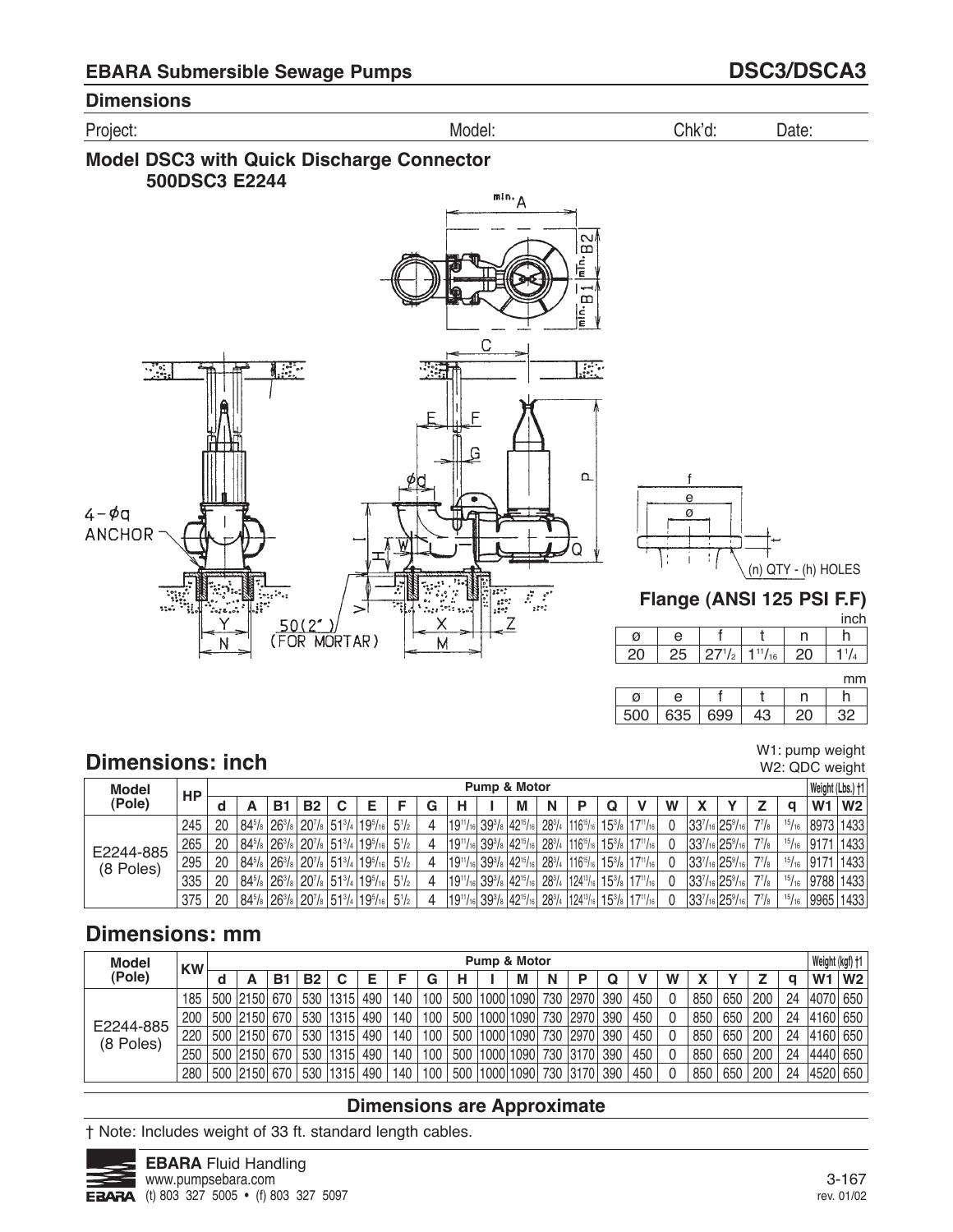Project: Model: Chk'd: Date:





 $1<sup>1</sup>/<sub>4</sub>$ mm

h

inch

W1: pump weight W2: QDC weight

| Ø               |      |    |  |  |
|-----------------|------|----|--|--|
| 50 <sup>o</sup> | ーマント | ∩∩ |  |  |

# **Dimensions: inch**

| <b>Model</b>                                                                                                                                                                                                                                                                        | HP  |                      |   |    |           |  |  |  |   |   |  | Pump & Motor |   |            |   |  |   |              |  |  | Weight (Lbs.) †1 |                |
|-------------------------------------------------------------------------------------------------------------------------------------------------------------------------------------------------------------------------------------------------------------------------------------|-----|----------------------|---|----|-----------|--|--|--|---|---|--|--------------|---|------------|---|--|---|--------------|--|--|------------------|----------------|
| (Pole)                                                                                                                                                                                                                                                                              |     | u                    | A | В. | <b>B2</b> |  |  |  | G | н |  | М            | N |            | Q |  | W | $\mathbf{z}$ |  |  | W <sub>1</sub>   | W <sub>2</sub> |
| $ 19^{11}/_{16} 39^{3}/_{8} 42^{15}/_{16} 28^{3}/_{4} $<br>$7^{7}/_{8}$<br>15/16<br>20<br>$ 82^{5}/_8 28^{9}/_{16} $<br>$22^{5}/_8$<br>$126$   $16^{11}/_{16}$   $17^{11}/_{16}$  <br>$25\frac{9}{16}$<br>$54^{1}/_{2}$<br>$5^{1}/_{2}$<br>$133^{7}/_{16}$<br>375<br>$19^{5}/_{16}$ |     |                      |   |    |           |  |  |  |   |   |  |              |   | 10295 1433 |   |  |   |              |  |  |                  |                |
| E2424-885                                                                                                                                                                                                                                                                           | 422 |                      |   |    |           |  |  |  |   |   |  |              |   |            |   |  |   |              |  |  |                  |                |
| (8 Poles)                                                                                                                                                                                                                                                                           | 475 | <b>Contact EBARA</b> |   |    |           |  |  |  |   |   |  |              |   |            |   |  |   |              |  |  |                  |                |
|                                                                                                                                                                                                                                                                                     | 535 |                      |   |    |           |  |  |  |   |   |  |              |   |            |   |  |   |              |  |  |                  |                |
|                                                                                                                                                                                                                                                                                     | 600 |                      |   |    |           |  |  |  |   |   |  |              |   |            |   |  |   |              |  |  |                  |                |

# **Dimensions: mm**

| <b>Model</b> | <b>KW</b> |   |                      |    |           |            |     |     |     |     | Pump & Motor |   |   |          |     |     |   |     |     |     |    | Weight (kgf) +1 |                |
|--------------|-----------|---|----------------------|----|-----------|------------|-----|-----|-----|-----|--------------|---|---|----------|-----|-----|---|-----|-----|-----|----|-----------------|----------------|
| (Pole)       |           | u | A                    | в. | <b>B2</b> | С          | Е   |     | G   |     |              | M | N | D        | Q   |     | W | r   |     |     | a  | W <sub>1</sub>  | W <sub>2</sub> |
|              | 280       |   | 500 2100 725         |    |           | 575   1385 | 490 | 140 | 100 | 500 | 1000 1090    |   |   | 730 3200 | 420 | 450 |   | 850 | 650 | 200 | 24 | 4670 650        |                |
| E2424-885    | 315       |   |                      |    |           |            |     |     |     |     |              |   |   |          |     |     |   |     |     |     |    |                 |                |
| (8 Poles)    | 355       |   | <b>Contact EBARA</b> |    |           |            |     |     |     |     |              |   |   |          |     |     |   |     |     |     |    |                 |                |
|              | 400       |   |                      |    |           |            |     |     |     |     |              |   |   |          |     |     |   |     |     |     |    |                 |                |
|              | 450       |   |                      |    |           |            |     |     |     |     |              |   |   |          |     |     |   |     |     |     |    |                 |                |

## **Dimensions are Approximate**

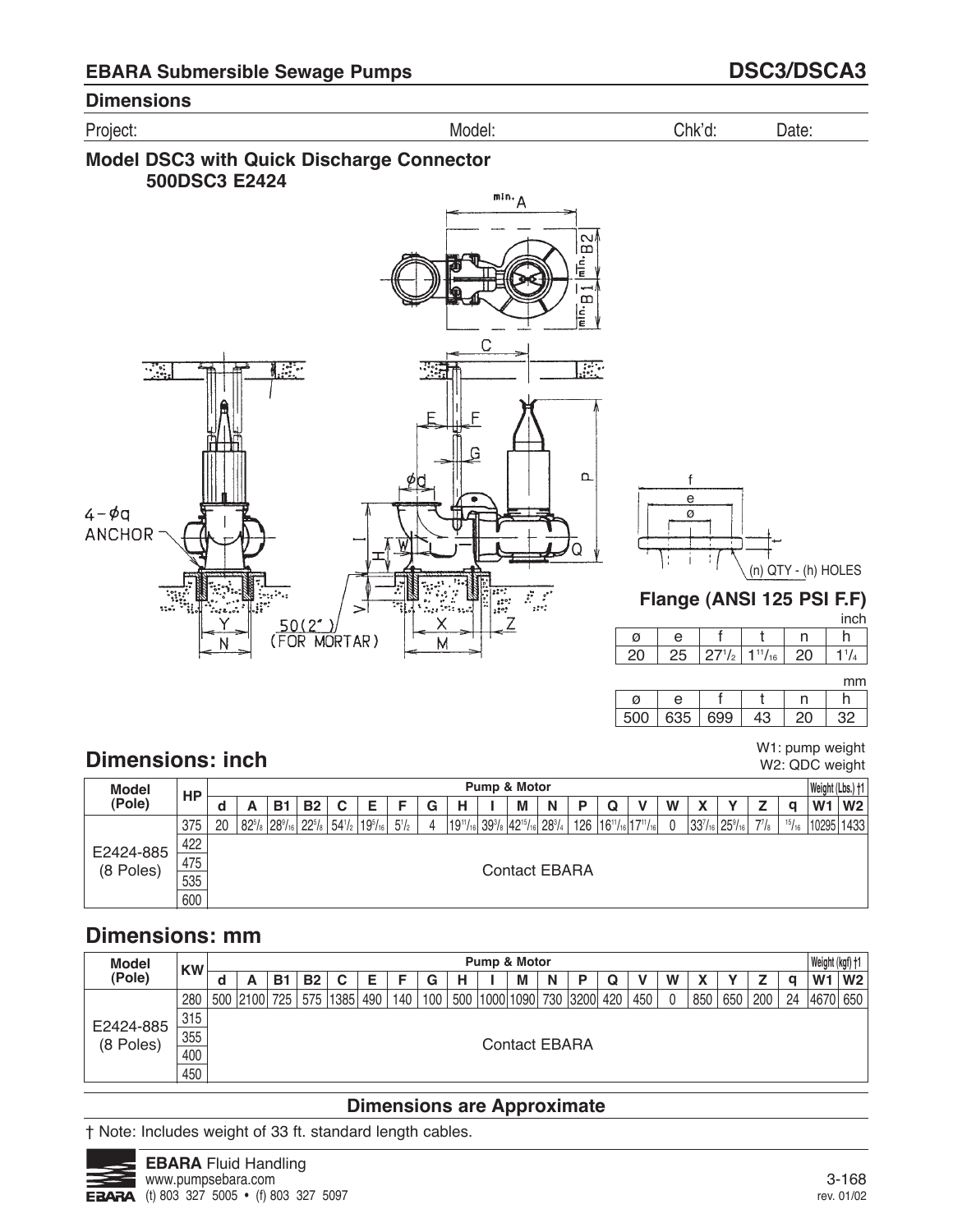

**Model DSC3 with Quick Discharge Connector 150DSC3 F0852**  $\mathbb{R}^{\text{lin.}}A$ **200DSC3 F1102**  $B2$ 틑 æ





**Flange (ANSI 125 PSI F.F)**

|     |            |            |           |   | inch        |
|-----|------------|------------|-----------|---|-------------|
| ø   | е          |            |           | n | h           |
| 6   | $9^{1}/2$  | 11         |           | 8 | $^{7}/_{8}$ |
| 8   | $11^{3}/4$ | $13^{1/2}$ | $1^{1}/8$ | 8 | $^{7}/_{8}$ |
|     |            |            |           |   | mm          |
| Ø   | е          |            |           | n | h           |
| 150 | 241        | 279        | 25        | 8 | 22          |
|     |            |            |           |   |             |

#### W1: pump weight

# **Dimensions: inch**

W2: QDC weight

| <b>Model</b> |     |   |                                                  |               |                           |                                            |                |               |   |                          | Pump & Motor    |                   |                      |                         |              |                  |   |                  |        |                |               | Weight (Lbs.) †1 |                |
|--------------|-----|---|--------------------------------------------------|---------------|---------------------------|--------------------------------------------|----------------|---------------|---|--------------------------|-----------------|-------------------|----------------------|-------------------------|--------------|------------------|---|------------------|--------|----------------|---------------|------------------|----------------|
| (Pole)       | HP  |   |                                                  | В.            | B <sub>2</sub>            |                                            | F              |               | G | н                        |                 | M                 | N                    |                         |              |                  | w |                  |        |                |               | W <sub>1</sub>   | W <sub>2</sub> |
| F0852-1760   | 40  |   |                                                  |               |                           |                                            |                |               |   |                          |                 | Contact EBARA     |                      |                         |              |                  |   |                  |        |                |               |                  |                |
| Poles)       | 50  | ĥ | $141^{5}/_{16}$ 12 <sup>13</sup> / <sub>16</sub> |               | $12^{13}$ / <sub>16</sub> |                                            |                | $4^{5}/_{16}$ |   | $19^{3}$ / <sub>10</sub> | $119^{11}/16$ . | $24^{13}$         | $20^{7}/_{8}$        | $ 69^{11}$              | $6^{7}/s$    |                  |   |                  |        | $5^7$ /8       | $15/16$ .     | 1631             | 243            |
| (4           | 60  | 6 | $ 41^{5}/_{16} 12^{13}/$                         |               | $12^{13}/_{16}$           | 25                                         |                | $4^{5}/_{16}$ |   | 1231                     | $119^{11}/16$ . | $24^{13}$         | 20 <sub>18</sub>     | 6911                    | 67/s         |                  |   | $17^{11}$ /      |        | $5\frac{7}{8}$ | 15/16         | 1675             | 243            |
|              | 120 | 8 | $55\frac{1}{8}$                                  | $15^{3}/_{4}$ | $15^{3}/_{4}$             | $ 35^{13}/_{16} $                          | $9^{13}/_{16}$ | $5^{1}/2$     |   | $13^{3}/4$               | $23^{1/4}$      | $34^{5}/_{8}$     | $24^{13}/_{16}$      | $89^{3}/4$              | $8^{7}/_{8}$ | $122^{13}/_{16}$ |   | $27\frac{9}{16}$ | $21\%$ | $5^7/s$        | $1^{3}/_{16}$ | 3263             | 816            |
| F1102-1780   | 145 |   | $55\frac{1}{8}$                                  | $15^{3}$      | $15^{3}/_{4}$ .           | $ 35^{13}/_{16} $                          | $9^{13}/_{16}$ | $5^{1}/2$     |   | $13^{3}/4$               | $23^{1/4}$      | $34\frac{5}{8}$   | $\frac{24^{13}}{16}$ | $89^{3}/4$              | $8^{7}/_{8}$ | 122131           |   | $27\frac{9}{16}$ | $21\%$ | $5^7$ /8       | $1^{3}/_{16}$ | 3351             | 816            |
| (4 Poles)    | 175 | 8 | $55\frac{1}{8}$                                  | $15^{3}/_{4}$ | $15^{3}/_{4}$             | $35^{13}/_{16}$                            | $9^{13}/_{16}$ | $5^{1}/_{2}$  |   | $13^{3}/_{4}$            | $23^{1/4}$      | $34\frac{5}{8}$   | $124^{13}/_{16}$     | $89^{3}/4$              | $8^{7}/_{8}$ | $ 22^{13} $      |   | $27^{\circ}$     | $21\%$ | $5\frac{7}{8}$ | $1^{3}/_{16}$ | 3439             | 816            |
|              | 200 | 8 | 571/16 1711/                                     |               |                           | 6 35 <sup>13</sup> /16 9 <sup>13</sup> /16 |                | $5^{1}/2$     |   | $13^{3}/4$               | $23^{1/4}$      | $34^{5}/_{8}$     | $ 24^{13}/$          | /16 104 <sup>5</sup> /1 | $8^{7}/_{8}$ | $122^{13}/_{16}$ |   | $27^{\circ}$     | $21\%$ | $5^7/s$        | $1^{3}/_{16}$ | 4762             | 816            |
|              | 215 | Ω | 571/16 1711/                                     |               |                           | $135^{13}/161$                             | $Q^{13}$       | $5^{1}/2$     |   | $13^{3}$ /               | $23^{1}$        | $34^{5}/\text{s}$ | $ 24^{13}$ /         | :11081                  | $8^{7}/_{8}$ | $199^{13}$       |   | 2791             | 215/   | $5^7$ /s       | $1^{3}I_{16}$ | 4982             | 816            |

# **Dimensions: mm**

| <b>Model</b>             |           |      |      |     |           |       |     |     |     |     | <b>Pump &amp; Motor</b> |               |     |      |     |     |   |     |     |     |              | Weight (kgf) +1 |                |
|--------------------------|-----------|------|------|-----|-----------|-------|-----|-----|-----|-----|-------------------------|---------------|-----|------|-----|-----|---|-----|-----|-----|--------------|-----------------|----------------|
| (Pole)                   | <b>KW</b> |      |      | B1  | <b>B2</b> |       |     |     | G   |     |                         | м             | N   | D    | Q   |     | w |     |     |     | a            | W <sub>1</sub>  | W <sub>2</sub> |
| F0852-1760               | 30        |      |      |     |           |       |     |     |     |     |                         | Contact EBARA |     |      |     |     |   |     |     |     |              |                 |                |
|                          | 37        | 50   | 1050 | 325 | 325       | 635   | 200 | 110 | 80  | 310 | 500                     | 630           | 530 |      | 175 | 450 |   | 450 | 450 | 150 | 24           | 740             | 110            |
| (4 Poles)                | 45        | 50   | 1050 | 325 | 325       | 635   | 200 | 110 | 80  | 310 | 500                     | 630           | 530 | 770  | 175 | 450 |   | 450 | 450 | 150 | 24           | 760             | 110            |
|                          | 90        | 200  | 1400 | 400 | 400       | 910   | 250 | 140 | 100 | 350 | 590                     | 880           | 630 | 2280 | 225 | 580 |   | 700 | 550 | 150 | 30           | 1480            | 370            |
| F1102-1780               | 110       | 200  | 1400 | 400 | 400       | 910   | 250 | 140 | 100 | 350 | 590                     | 880           | 630 | 2280 | 225 | 580 |   | 700 | 550 | 150 | 30           | 1520            | 370            |
|                          | 132       | 200  | 1400 | 400 | 400       | 910   | 250 | 140 | 100 | 350 | 590                     | 880           | 630 | 2280 | 225 | 580 |   | 700 | 550 | 150 | 30           | 1560            | 370            |
| Poles)<br>$\overline{4}$ | 150       | 200  | 1450 | 450 | 450       | 910   | 250 | 140 | 100 | 350 | 590                     | 880           | 630 | 2650 | 225 | 580 |   | 700 | 550 | 150 | 30           | 2160            | 370            |
|                          | 160       | .200 | 1450 | 450 | 450       | . 91C | 25f | 140 | 100 | 350 | 590                     | 880           | 630 | 2750 | 225 | 580 |   | 700 | 550 | 150 | $30^{\circ}$ | 2260            | 370            |

### **Dimensions are Approximate**

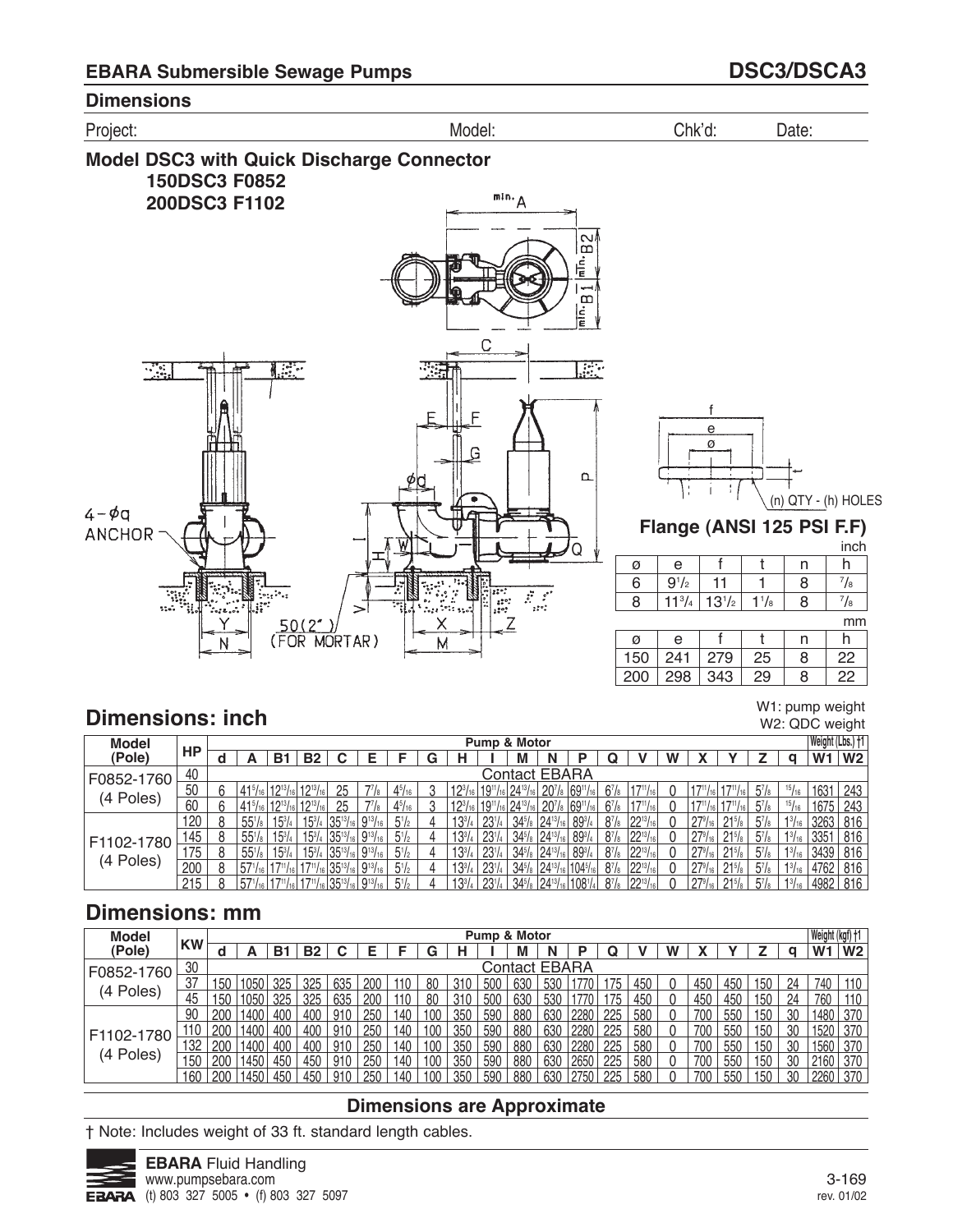

### **Model DSC3 with Quick Discharge Connector 250DSC3 F1302**





# **Flange (ANSI 125 PSI F.F)**

|  |   |   |          | inch |
|--|---|---|----------|------|
|  | e |   |          |      |
|  |   | 6 | 3/<br>16 |      |

mm

W1: pump weight W2: QDC weight

| Ø    | H              |    |  |  |
|------|----------------|----|--|--|
| וגונ | $\mathbb{C}^n$ | ገድ |  |  |

# **Dimensions: inch**

| <b>Model</b> | HP  |    |                                                 |    |           |   |                                                                                                          |          |   | <b>Pump &amp; Motor</b>                                                                                                         |   |                      |    |                   |   |                                    |              |       | Weight (Lbs.) †1 |     |
|--------------|-----|----|-------------------------------------------------|----|-----------|---|----------------------------------------------------------------------------------------------------------|----------|---|---------------------------------------------------------------------------------------------------------------------------------|---|----------------------|----|-------------------|---|------------------------------------|--------------|-------|------------------|-----|
| (Pole)       |     |    |                                                 | B1 | <b>B2</b> | C |                                                                                                          | G        | н | М                                                                                                                               | N |                      |    |                   | W |                                    |              |       | W <sub>1</sub>   | W2  |
|              | 100 | 10 | $ 51^{3}/_{16} 17^{5}/_{16} $                   |    |           |   | $16^{1/8}$ 32 <sup>1</sup> / <sub>2</sub> 13 <sup>3</sup> / <sub>16</sub> 4 <sup>5</sup> / <sub>16</sub> | O        |   | $13^{3}/_{4}$ 25 $^{3}/_{16}$ 30 <sup>11</sup> / <sub>16</sub> 22 <sup>13</sup> / <sub>16</sub> 85 <sup>7</sup> / <sub>16</sub> |   |                      | 13 | $117^{11}/_{161}$ |   | $ 23^{5}/_8 19^{11}/_{16} $        | $5^{7}/_{8}$ | 15/16 | 3483             | 507 |
| F1302-1180L  | 120 | 10 | $151^{3}/_{16}$ 17 <sup>5</sup> / <sub>16</sub> |    |           |   | $16^{1/8}$ 32 <sup>1</sup> / <sub>2</sub> 13 <sup>3</sup> / <sub>16</sub> 4 <sup>5</sup> / <sub>16</sub> | O        |   | $ 13^{3}/_{4} 25^{3}/_{16} 30^{11}/_{16} 22^{13}/_{16} 85^{7}/_{16} $                                                           |   |                      | 13 | $117^{11}/_{16}$  |   | $123^{5}/_8$   19 $1/_{16}$        | $5^{7}/_{8}$ | 15/16 | 3571             | 507 |
| (6 Poles)    | 145 |    | $ 51^{3}/_{16} 17^{5}/_{16} $                   |    |           |   | $16^{1/8}$ 32 <sup>1</sup> / <sub>2</sub> 13 <sup>3</sup> / <sub>16</sub> 4 <sup>5</sup> / <sub>16</sub> | $\Omega$ |   | $13^{3}/_{4}$ $ 25^{3}/_{16} 30^{11}/_{16} 22^{13}/_{16} 91^{5}/_{16} $                                                         |   |                      | 13 | $117^{11}/_{161}$ |   | $123^{5}/_8$   1911/ <sub>16</sub> | $5^{7}/_{8}$ |       | $15/16$ 3704     | 507 |
|              | 175 |    |                                                 |    |           |   |                                                                                                          |          |   |                                                                                                                                 |   | <b>Contact EBARA</b> |    |                   |   |                                    |              |       |                  |     |

# **Dimensions: mm**

| <b>Model</b> | <b>KW</b> |     |      |     |           |     |     |     |    |     | Pump & Motor |     |     |               |     |     |   |     |     |     |    | Weight (kgf) +1 |                |
|--------------|-----------|-----|------|-----|-----------|-----|-----|-----|----|-----|--------------|-----|-----|---------------|-----|-----|---|-----|-----|-----|----|-----------------|----------------|
| (Pole)       |           |     |      | В1  | <b>B2</b> | C   |     |     | G  | н   |              | M   | N   | D             |     |     | W |     |     |     |    | W <sub>1</sub>  | W <sub>2</sub> |
|              | 75        | 250 | 1300 | 440 | 410       | 825 | 335 | 110 | 80 | 350 | 640          | 780 | 580 | 2170          | 330 | 450 |   | 600 | 500 | 150 | 24 | 1580            | 230            |
| F1302-1180L  | 90        | 250 | 1300 | 440 | 410       | 825 | 335 | 110 | 80 | 350 | 640          | 780 | 580 | 2170          | 330 | 450 |   | 600 | 500 | 150 | 24 | 1620            | 230            |
| (6 Poles)    | 110       | 250 | 1300 | 440 | 410       | 825 | 335 | 110 | 80 | 350 | 640          | 780 | 580 | 2320          | 330 | 450 |   | 600 | 500 | 150 | 24 | 1680            | 230            |
|              | 132       |     |      |     |           |     |     |     |    |     |              |     |     | Contact EBARA |     |     |   |     |     |     |    |                 |                |

## **Dimensions are Approximate**

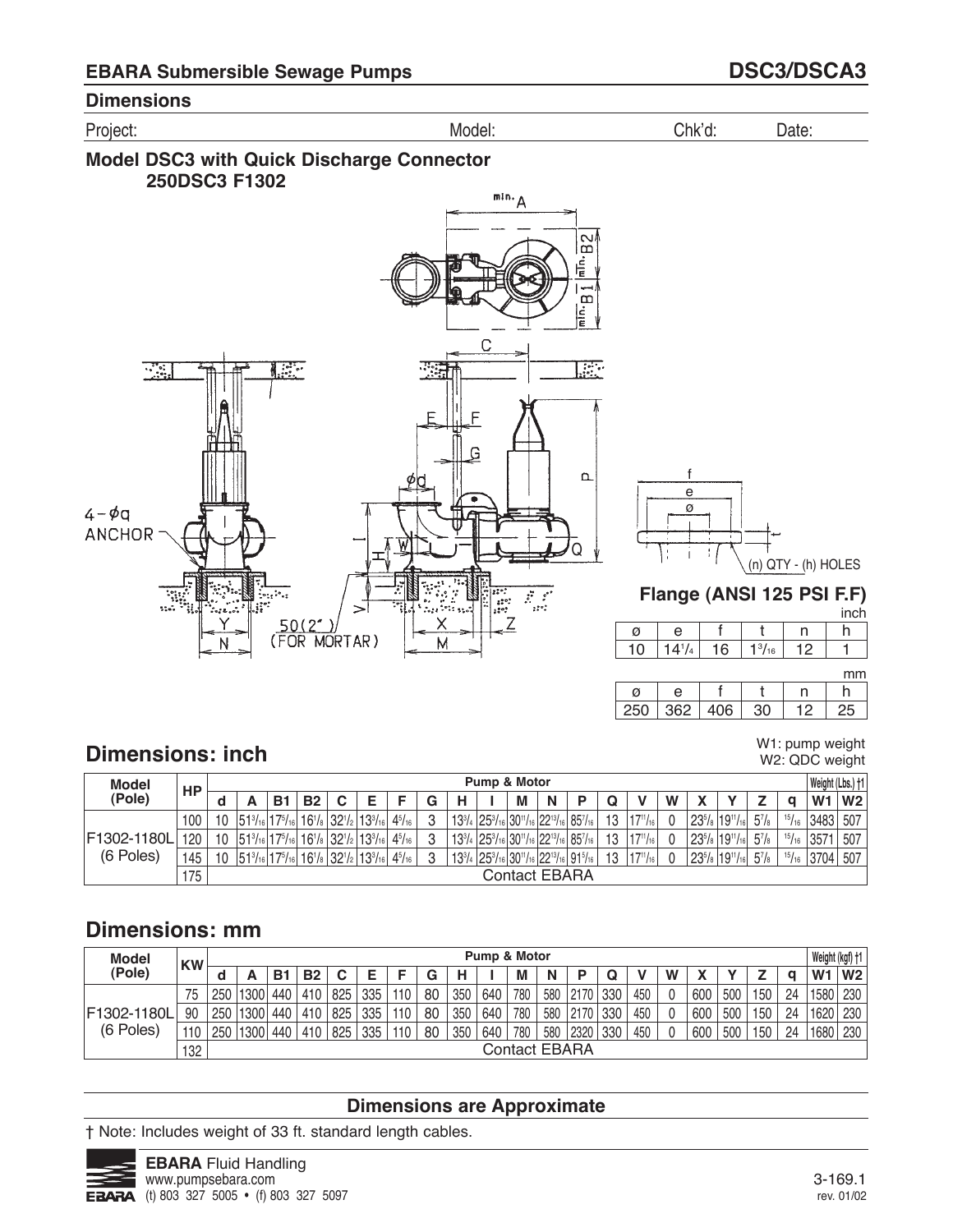

### **Model DSC3 with Quick Discharge Connector 250DSC3 F1302**



# **Dimensions: inch**

W1: pump weight W2: QDC weight

| <b>Model</b>            |     |    |                                                            |                                            |                 |            |                                                                                                                                       |               |   |   | Pump & Motor         |   |                                                                                                                                                                  |   |                                                        |   |                     |                 |          |   | Weight (Lbs.) +1 |                |
|-------------------------|-----|----|------------------------------------------------------------|--------------------------------------------|-----------------|------------|---------------------------------------------------------------------------------------------------------------------------------------|---------------|---|---|----------------------|---|------------------------------------------------------------------------------------------------------------------------------------------------------------------|---|--------------------------------------------------------|---|---------------------|-----------------|----------|---|------------------|----------------|
| (Pole)                  | HP  | a  | А                                                          | В.                                         | <b>B2</b>       | C          | Е                                                                                                                                     | F             | G | н | M                    | N | Р                                                                                                                                                                | Q |                                                        | W |                     |                 |          | a | W1               | W <sub>2</sub> |
|                         | 265 | 10 | $ 51^{3}/_{16} $                                           |                                            |                 |            | $17$ <sup>1</sup> / <sub>8</sub> $16$ <sup>5</sup> / <sub>16</sub> $32$ <sup>1</sup> / <sub>2</sub> $13$ <sup>3</sup> / <sub>16</sub> | $4^{5}/_{16}$ | 3 |   |                      |   | $13^{3}/_{4}$ 25 $^{3}/_{16}$ 30 $^{11}/_{16}$ 22 $^{13}/_{16}$ 109 $^{7}/_{8}$ 10 $^{5}/_{8}$ 17 $^{11}/_{16}$                                                  |   |                                                        |   | $23^{5}/s$          | $19^{11}/_{16}$ | $5^7$ /8 |   | 5610             | 490            |
|                         | 295 | 10 | $ 51^{3}/_{16} $                                           | $17^{1/s}$                                 | $116^{5}/_{16}$ | $32^{1}/2$ | $13^{3}/_{16}$                                                                                                                        | $4^{5}/_{16}$ | 3 |   |                      |   | 13 <sup>3</sup> / <sub>4</sub> 25 <sup>3</sup> / <sub>16</sub> 30 <sup>11</sup> / <sub>16</sub> 22 <sup>13</sup> / <sub>16</sub> 109 <sup>7</sup> / <sub>8</sub> |   | $10^{5}/\mathrm{s}$ 17 <sup>11</sup> / <sub>16</sub>   |   | $23^{5}/s$          | $19^{11}/_{16}$ | $5^7$ /8 |   | 5720             | 490            |
|                         | 335 | 10 |                                                            | $ 53$ '/ $ 18$ ''/16 $ 18$ ''/16 $ 32$ '/2 |                 |            | $13^{3}/_{16}$                                                                                                                        | $4^{5}/_{16}$ | 3 |   |                      |   | 133/4 253/16 3011/16 2213/16 1305/16                                                                                                                             |   | $10^{5}/\mathrm{s}$   17 <sup>11</sup> / <sub>16</sub> |   | $23^{5}/s$          | $19^{11}/_{16}$ | $5^7$ /8 |   | 8160             | 490            |
| F1302-1780<br>(4 Poles) | 375 | 10 | $ 53$ '/s $ 18$ ''/16 $ 18$ ''/16 $ 32$ '/2 $ 13$ '/16 $ $ |                                            |                 |            |                                                                                                                                       | $4^{5}/_{16}$ | 3 |   |                      |   | $13^{3}/_{4}$   25 $^{3}/_{16}$   30 $^{11}/_{16}$   22 $^{13}/_{16}$   130 $^{5}/_{16}$   10 $^{5}/_{8}$   17 $^{11}/_{16}$                                     |   |                                                        |   | $23^{5}/\mathrm{s}$ | $19^{11}/_{16}$ | $5^7$ /8 |   | 8300             | 490            |
|                         | 422 |    |                                                            |                                            |                 |            |                                                                                                                                       |               |   |   |                      |   |                                                                                                                                                                  |   |                                                        |   |                     |                 |          |   |                  |                |
|                         | 475 |    |                                                            |                                            |                 |            |                                                                                                                                       |               |   |   | <b>Contact EBARA</b> |   |                                                                                                                                                                  |   |                                                        |   |                     |                 |          |   |                  |                |
|                         | 535 |    |                                                            |                                            |                 |            |                                                                                                                                       |               |   |   |                      |   |                                                                                                                                                                  |   |                                                        |   |                     |                 |          |   |                  |                |

# **Dimensions: mm**

| <b>Model</b>            |           |     |          |            |           |     |     |     |    |     | Pump & Motor |                      |   |              |   |     |   |     |     |     |    |                | Weight (kgf) +1 |
|-------------------------|-----------|-----|----------|------------|-----------|-----|-----|-----|----|-----|--------------|----------------------|---|--------------|---|-----|---|-----|-----|-----|----|----------------|-----------------|
| (Pole)                  | <b>KW</b> | d   | А        | <b>B</b> 1 | <b>B2</b> | C   | Е   |     | G  | н   |              | М                    | N | P            | Q |     | W |     |     |     | a  | W <sub>1</sub> | W <sub>2</sub>  |
|                         | 200       | 250 | 1300 435 |            | 415       | 825 | 335 | 110 | 80 | 350 | 640          | 780                  |   | 580 2790 270 |   | 450 |   | 600 | 500 | 150 | 24 | 2540 220       |                 |
|                         | 220       | 250 | 1300 435 |            | 415       | 825 | 335 | 110 | 80 | 350 | 640          | 780                  |   | 580 2790 270 |   | 450 |   | 600 | 500 | 150 | 24 | 2590 220       |                 |
|                         | 250       | 250 | 1350 475 |            | 475       | 825 | 335 | 110 | 80 | 350 | 640          | 780                  |   | 580 3310 270 |   | 450 |   | 600 | 500 | 150 | 24 | 3700 220       |                 |
| F1302-1780<br>(4 Poles) | 280       | 250 | 1350 475 |            | 475       | 825 | 335 | 110 | 80 | 350 | 640          | 780                  |   | 580 3310 270 |   | 450 |   | 600 | 500 | 150 | 24 | 3760 220       |                 |
|                         | 315       |     |          |            |           |     |     |     |    |     |              |                      |   |              |   |     |   |     |     |     |    |                |                 |
|                         | 355       |     |          |            |           |     |     |     |    |     |              | <b>Contact EBARA</b> |   |              |   |     |   |     |     |     |    |                |                 |
|                         | 400       |     |          |            |           |     |     |     |    |     |              |                      |   |              |   |     |   |     |     |     |    |                |                 |

## **Dimensions are Approximate**

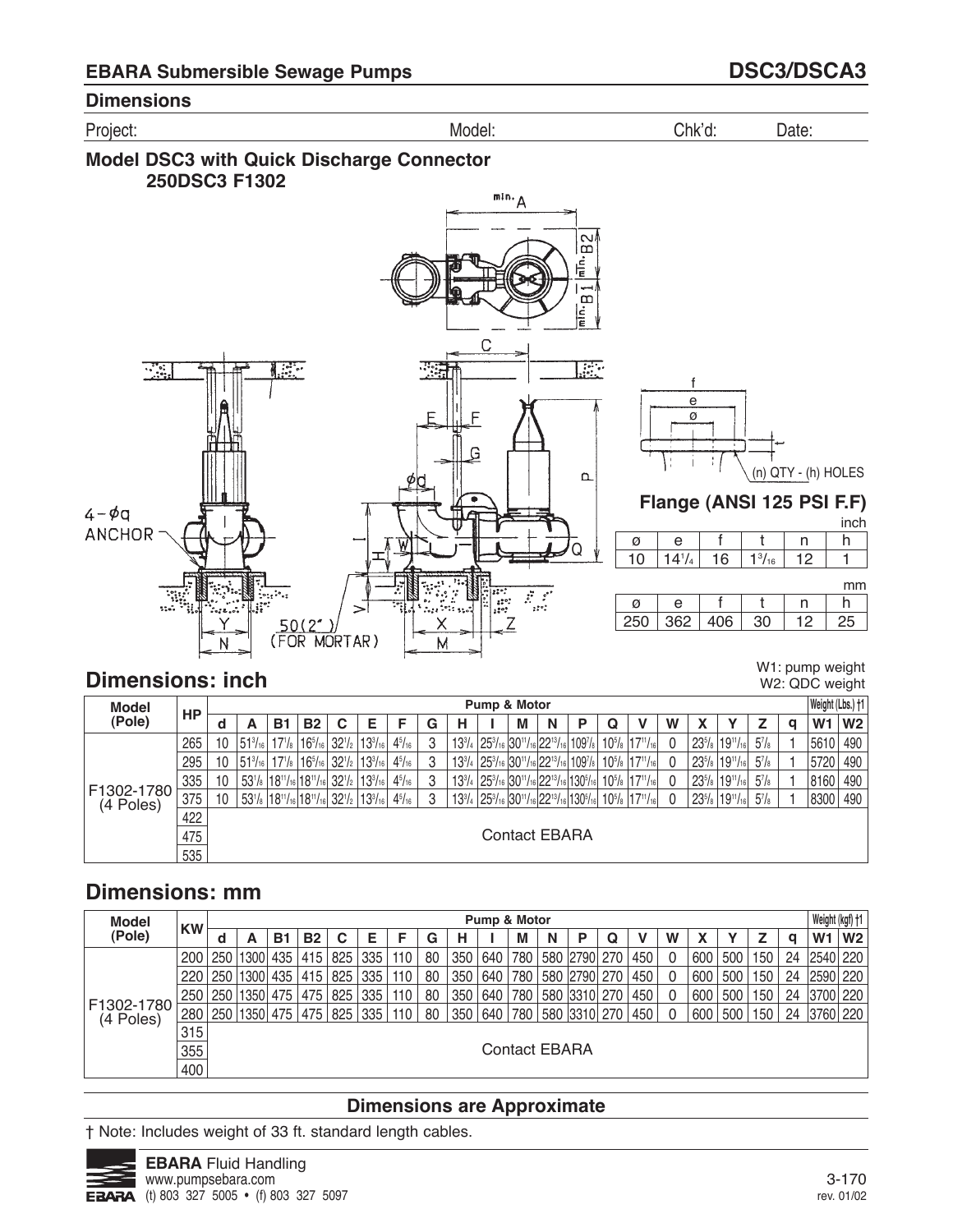





# **Dimensions: inch**

W1: pump weight W2: QDC weight

| Model          | НP  |    |                                        |    |           |                             |                                            |           |   |   | Pump & Motor |                      |   |  |                                                                                                             |   |                                                                                                                                                                 |   |      | Weight (Lbs.) +1           |
|----------------|-----|----|----------------------------------------|----|-----------|-----------------------------|--------------------------------------------|-----------|---|---|--------------|----------------------|---|--|-------------------------------------------------------------------------------------------------------------|---|-----------------------------------------------------------------------------------------------------------------------------------------------------------------|---|------|----------------------------|
| (Pole)         |     |    | А                                      | в. | <b>B2</b> | C                           | Е                                          |           | G | н |              | М                    | N |  |                                                                                                             | W |                                                                                                                                                                 | α | W1   | W <sub>2</sub>             |
|                | 295 | 12 | 59 <sup>1</sup> /16 20 <sup>1</sup> /2 |    |           | $ 18^{7}/_8 36^{13}/_{16} $ | $13^{3}/_8$ 4 <sup>5</sup> / <sub>16</sub> |           | 3 |   |              |                      |   |  | $13^{3}/_{4}$ $26^{3}/_{4}$ $30^{11}/_{16}$ $22^{13}/_{16}$ $130^{5}/_{16}$ $12^{13}/_{16}$ $17^{11}/_{16}$ |   | $23^{5}/_8$ 19 <sup>11</sup> / <sub>16</sub> 7 <sup>7</sup> / <sub>8</sub>                                                                                      |   | 8960 | 560                        |
|                | 335 | 12 | $ 59^{1}/_{16} 20^{1}/_{2} $           |    |           | $ 18^{7}/_8 36^{13}/_{16} $ | $13^{3}/_8$ 4 <sup>5</sup> / <sub>16</sub> |           | 3 |   |              |                      |   |  | $13^{3}/_{4}$ $26^{3}/_{4}$ $30^{11}/_{16}$ $22^{13}/_{16}$ $130^{5}/_{16}$ $12^{13}/_{16}$ $17^{11}/_{16}$ |   | $23^{5}/_8$ 19 <sup>11</sup> / <sub>16</sub> 7 <sup>7</sup> / <sub>8</sub>                                                                                      |   | 9240 | 560                        |
| F1593-1180 375 |     | 12 | 63                                     |    |           |                             | $ 20^{1/2} 18^{7/8} 38^{3/4} 11^{7/16} $   | $5^{1/2}$ | 4 |   |              |                      |   |  |                                                                                                             |   | $\mid$ 133/4 $\mid$ 263/4 $\mid$ 345/8 $\mid$ 2413/16 $\mid$ 1337/8 $\mid$ 1213/16 $\mid$ 2213/16 $\mid$ 315/16 $\mid$ 279/16 $\mid$ 215/8 $\mid$ 913/16 $\mid$ |   |      | $1\frac{3}{16}$ 10141 1102 |
| (6 Poles)      | 422 |    |                                        |    |           |                             |                                            |           |   |   |              |                      |   |  |                                                                                                             |   |                                                                                                                                                                 |   |      |                            |
|                | 475 |    |                                        |    |           |                             |                                            |           |   |   |              | <b>Contact EBARA</b> |   |  |                                                                                                             |   |                                                                                                                                                                 |   |      |                            |
|                | 535 |    |                                        |    |           |                             |                                            |           |   |   |              |                      |   |  |                                                                                                             |   |                                                                                                                                                                 |   |      |                            |

# **Dimensions: mm**

| <b>Model</b> | <b>KW</b> |     |      |     |           |     |     |     |     |     | <b>Pump &amp; Motor</b> |               |     |       |     |     |     |     |     |     |    |                | Weight (kgf) †1 |
|--------------|-----------|-----|------|-----|-----------|-----|-----|-----|-----|-----|-------------------------|---------------|-----|-------|-----|-----|-----|-----|-----|-----|----|----------------|-----------------|
| (Pole)       |           | u   | А    | в.  | <b>B2</b> | C   | Ε   |     | G   | н   |                         | м             | N   | P     | Q   |     | W   |     |     |     | a  | W <sub>1</sub> | W <sub>2</sub>  |
|              | 220       | 300 | 1500 | 520 | 480       | 935 | 340 | 110 | 80  | 350 | 680                     | 780           | 580 | 3310  | 325 | 450 |     | 600 | 500 | 200 | 24 | 4060           | 250             |
|              | 250       | 300 | 1500 | 520 | 480       | 935 | 340 | 110 | 80  | 350 | 680                     | 780           | 580 | '3310 | 325 | 450 |     | 600 | 500 | 200 | 24 | 4190           | 250             |
| F1593-1180   | 280       | 300 | 1600 | 520 | 480       | 985 | 290 | 140 | 100 | 350 | 680                     | 880           | 630 | 3400  | 325 | 580 | 100 | 700 | 550 | 250 | 30 | 4600           | 500             |
| (6 Poles)    | 315       |     |      |     |           |     |     |     |     |     |                         |               |     |       |     |     |     |     |     |     |    |                |                 |
|              | 355       |     |      |     |           |     |     |     |     |     |                         | Contact EBARA |     |       |     |     |     |     |     |     |    |                |                 |
|              | 400       |     |      |     |           |     |     |     |     |     |                         |               |     |       |     |     |     |     |     |     |    |                |                 |

## **Dimensions are Approximate**

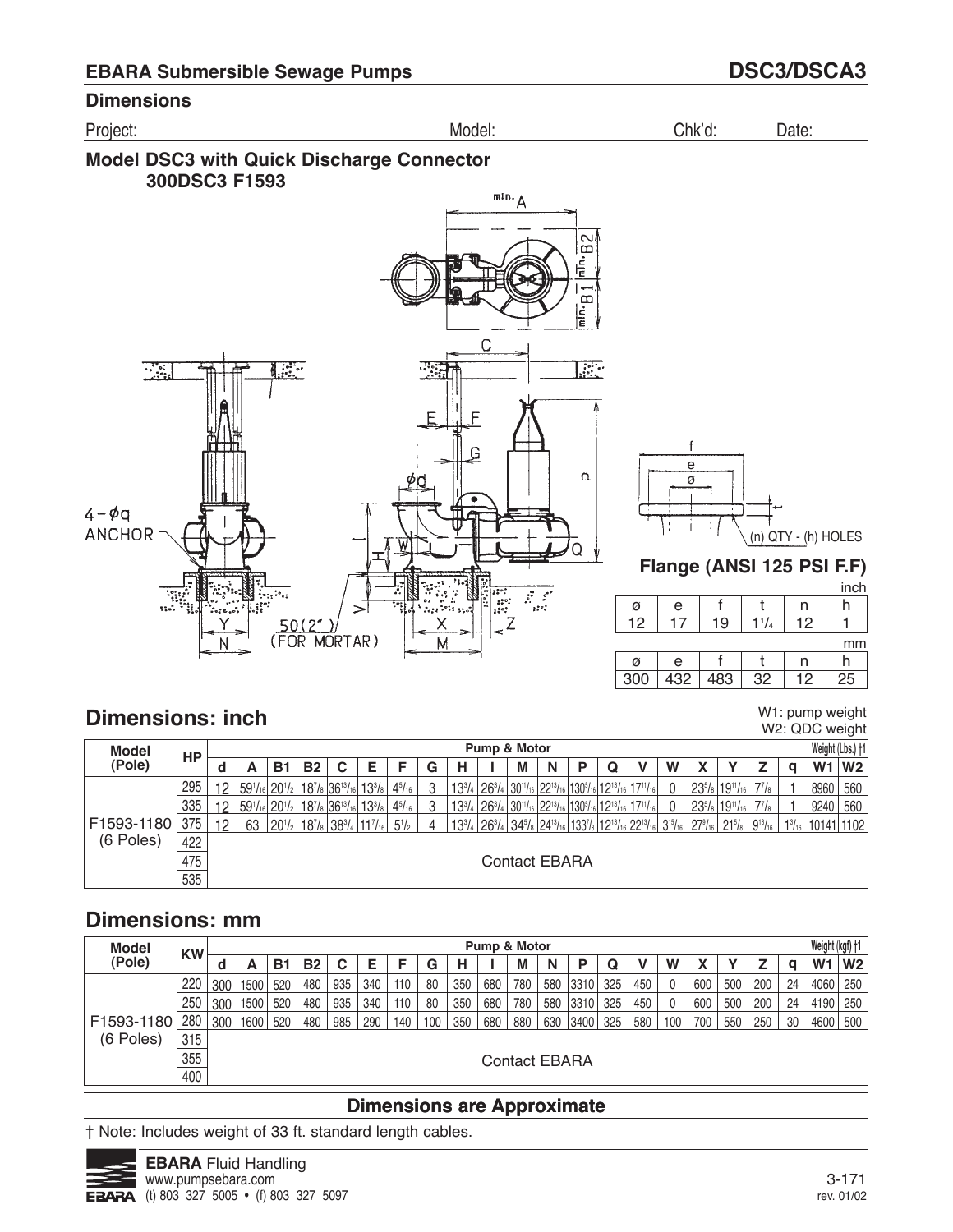





mm

|   |      |  | .  |
|---|------|--|----|
| и |      |  |    |
|   | пTэ. |  | ١r |

# **Dimensions: inch**

W1: pump weight W2: QDC weight

| <b>Model</b> | <b>HP</b> |                                                          |    |           |   |              |               |    |                                                          | Pump & Motor |   |                                                                     |    |                  |   |                                 |                 |           |                 | Weight (Lbs.) +1 |                |
|--------------|-----------|----------------------------------------------------------|----|-----------|---|--------------|---------------|----|----------------------------------------------------------|--------------|---|---------------------------------------------------------------------|----|------------------|---|---------------------------------|-----------------|-----------|-----------------|------------------|----------------|
| (Pole)       |           |                                                          | B1 | <b>B2</b> | C |              |               | G  | н                                                        | М            | N | D                                                                   |    |                  | W |                                 |                 |           |                 | W <sub>1</sub>   | W <sub>2</sub> |
|              | 20        | $ 415/16 12^{13}/16 12^{13}/16 26^{3}/8 $                |    |           |   | $7^{7}/_{8}$ | $4^{5}/_{16}$ | J. | $ 12^{3}/_{16} 19^{11}/_{16} 24^{13}/_{16} 20^{7}/_{8} $ |              |   | $46^{7}/_{16}$                                                      | 13 | $17^{11}/_{161}$ |   | $17^{11}/_{16}$                 | $17^{11}/_{16}$ | $5^7$ /8  | 15/16           | 948              | 243            |
| G0852-1180L  | 25        | 415/16 1213/16 1213/16 263/8                             |    |           |   | $7^{7}/_{8}$ | $4^{5}/_{16}$ | Q  | $ 12^{3}/_{16} 19^{11}/_{16} 24^{13}/_{16} 20^{7}/_{8} $ |              |   | $46^{7}/_{16}$                                                      | 13 | $117^{11}/_{16}$ |   | $ 17^{11}/_{16} 17^{11}/_{16} $ |                 | $5^7/s$   | $\frac{15}{16}$ | 970              | 243            |
| (6 Poles)    | 30        | 415/16 1213/16 1213/16 263/8                             |    |           |   | $7^{7}/_{8}$ | $4^{5}/_{16}$ | Q  | $ 12^{3}/_{16} 19^{11}/_{16} 24^{13}/_{16} 20^{7}/_{8} $ |              |   | $46^{7}/_{16}$                                                      | 13 | $117^{11}/_{16}$ |   | $17^{11}/_{16}$                 | $17^{11}/_{16}$ | $5^7$ /8  | 15/16           | 992              | 243            |
|              | 40        | $ 43^{5}/_{16} 12^{13}/_{16} 12^{13}/_{16} 26^{3}/_{8} $ |    |           |   | $7^{7}/_{8}$ | $4^{5}/_{16}$ | o  |                                                          |              |   | $ 12$ /16 $ 19^{11}$ /16 $ 24^{13}$ /16 $ 20^{7}$ /8 $ 69^{11}$ /16 | 13 | $17^{11}/_{16}$  |   | $ 17^{11}/_{16} $               | $17^{11}/_{16}$ | $5^{7}/s$ |                 | $15/16$   1543   | 243            |

# **Dimensions: mm**

| <b>Model</b> | <b>KW</b>         |     |                   |     |           |     |     |     |    |     | Pump & Motor |     |     |      |     |     |   |     |     |     |    | Weight (kgf) +1 |                |
|--------------|-------------------|-----|-------------------|-----|-----------|-----|-----|-----|----|-----|--------------|-----|-----|------|-----|-----|---|-----|-----|-----|----|-----------------|----------------|
| (Pole)       |                   |     |                   | B1  | <b>B2</b> |     |     |     | G  | н   |              | М   | N   |      |     |     | W |     |     |     | O  | W <sub>1</sub>  | W <sub>2</sub> |
|              | 15                | 50  | 11050             | 325 | 325       | 670 | 200 | 110 | 80 | 310 | 500          | 630 | 530 | 1180 | 330 | 450 |   | 450 | 450 | 150 | 24 | 430             | 110            |
| G0852-1180L  | 18.5 <sub>1</sub> | 150 | 1050 <sub>1</sub> | 325 | 325       | 670 | 200 | 110 | 80 | 310 | 500          | 630 | 530 | 1180 | 330 | 450 |   | 450 | 450 | 150 | 24 | 440             | 110            |
| (6 Poles)    | 22                | 150 | 11050             | 325 | 325       | 670 | 200 | 110 | 80 | 310 | 500          | 630 | 530 | 1180 | 330 | 450 |   | 450 | 450 | 150 | 24 | 450             | 110            |
|              | 30                | 50  | 1100              | 325 | 325       | 670 | 200 | 110 | 80 | 310 | 500          | 630 | 530 | 1770 | 330 | 450 |   | 450 | 450 | 150 | 24 | 700             | 110            |

### **Dimensions are Approximate**

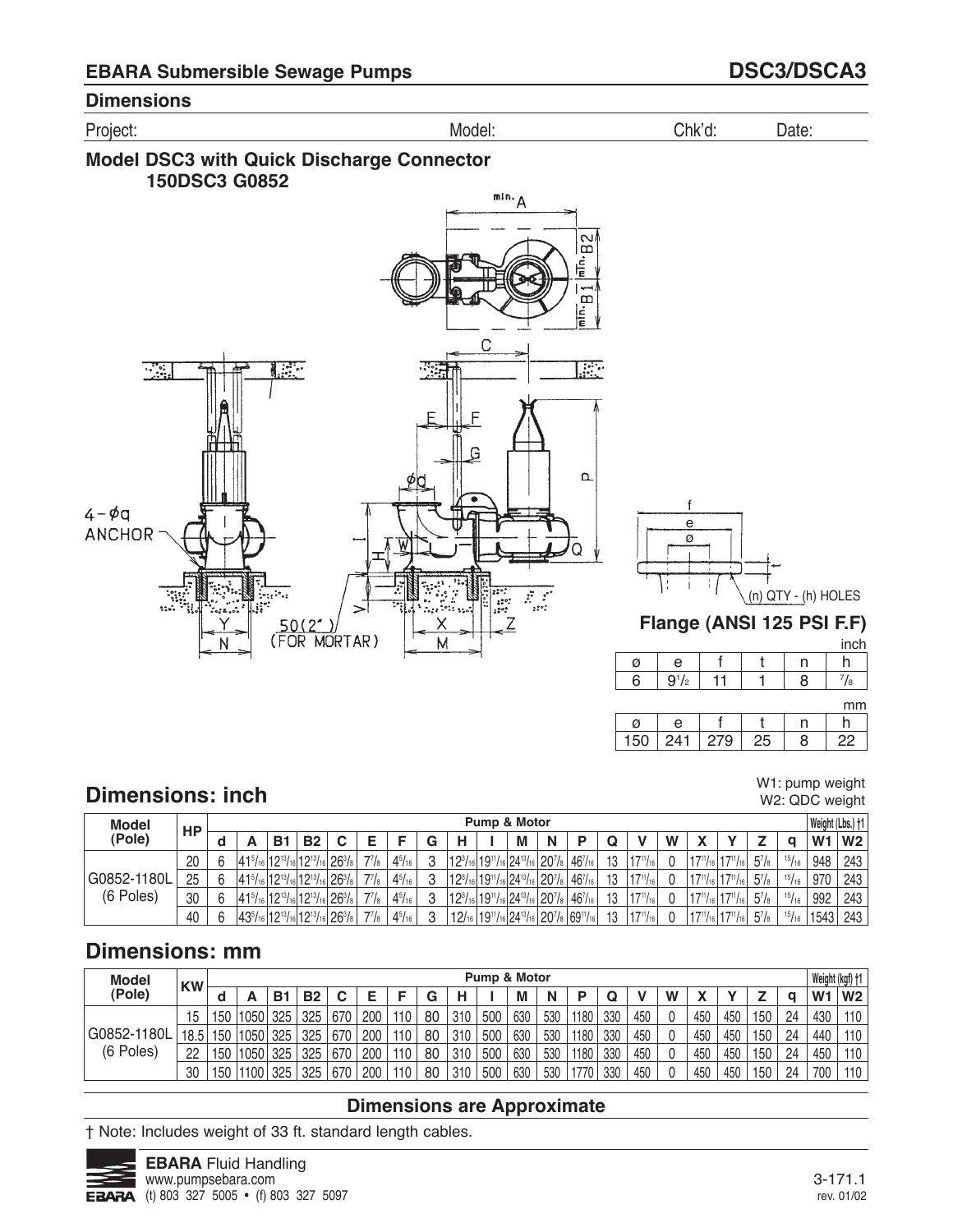





W1: pump weight W2: QDC weight

22

8

150

241

279

25

# **Dimensions: inch**

| <b>Model</b>             | <b>HP</b> |        |                |           |            |            |              |               |   |                |                                | Pump & Motor                     |                    |              |     |                  |            |                |                            |              |                 | Weight (Lbs.) +1 |     |
|--------------------------|-----------|--------|----------------|-----------|------------|------------|--------------|---------------|---|----------------|--------------------------------|----------------------------------|--------------------|--------------|-----|------------------|------------|----------------|----------------------------|--------------|-----------------|------------------|-----|
| (Pole)                   |           |        |                | в.        | <b>B2</b>  | ◠          | -            |               | G | н              |                                | M                                | N                  |              | u   |                  | W          | $\blacksquare$ |                            | -            |                 | W <sub>1</sub>   | W2  |
|                          | 25        | $\sim$ | $43^{5}/_{16}$ | $13^{3}$  | $13^{3}$   | $28^{1}/s$ | $77/8$ .     | $4^{5}/_{16}$ | C | $12^{3}/_{16}$ | 19 <sup>11</sup>               | $_6$ 24 <sup>13</sup> /1         | 20 <sup>7</sup> /s | $47^{1}/4$   | 1.2 | $4 - 711$        | $\sqrt{2}$ | 1711           | $1 + 711$                  | $5^7/s$      | 15/16           | 1058             | 243 |
| G0932-1180L<br>(6 Poles) | 30        | $\sim$ | $43^{5}/_{16}$ | $13^{3}/$ | $13^{3}$   | $28^{1}/s$ | 771<br>18    | $4^{5}/_{16}$ | C | $12^{3}/_{16}$ | 19 <sup>11</sup>               | $116$ 24 <sup>13</sup> / $\cdot$ | 20 <sup>7</sup> /s | $47^{1}/4$   | 1.2 | $4 - 7111$       |            | 47111          | $'$ 171                    | $5^{7}/_{8}$ | $\frac{15}{16}$ | 1080             | 243 |
|                          | 40        |        | $43^{5}/_{16}$ | $13^{3}/$ | $13^{3}/4$ | $28^{1}/s$ | $7^{7}/_{8}$ | $4^{5}/_{16}$ | C | $12^{3/16}$    | $ 19^{11}/_{16} 24^{13}/_{16}$ |                                  | 20 <sup>7</sup> /8 | $170^{1/16}$ | 12  | $17^{11}/_{161}$ | ⌒          | 47111          | $117^{11}$ / <sub>12</sub> | $5^7/s$      | 15/16           | 1631             | 243 |

# **Dimensions: mm**

| <b>Model</b>             | <b>KW</b> |     |          |           |           |        |     |     |             |     |     | <b>Pump &amp; Motor</b> |     |      |     |     |   |                |     |     |    |                | Weight (Lbs.) +1 |
|--------------------------|-----------|-----|----------|-----------|-----------|--------|-----|-----|-------------|-----|-----|-------------------------|-----|------|-----|-----|---|----------------|-----|-----|----|----------------|------------------|
| (Pole)                   |           |     |          | <b>B1</b> | <b>B2</b> | ◠<br>ັ |     |     | $\sim$<br>u |     |     | M                       |     |      |     |     | W | $\blacksquare$ |     | -   |    | W <sub>1</sub> | W <sub>2</sub>   |
|                          | 18.5      | 150 | 1100     | 350       | 350       | 715    | 200 | 110 | 80          | 310 | 500 | 630                     | 530 | 1200 | 330 | 450 |   | 450            | 450 | 150 | 24 | 480            | 110              |
| G0932-1180L<br>(6 Poles) | nn<br>22  | 150 | 1100     | 350       | 350       | 715    | 200 | 110 | 80          | 310 | 500 | 630                     | 530 | 1200 | 330 | 450 |   | 450            | 450 | 150 | 24 | 490            | 110              |
|                          | 30        | 150 | $1100$ . | 350       | 350       | 715    | 200 | 110 | 80          | 310 | 500 | 630                     | 530 | 1780 | 330 | 450 | ∩ | 450            | 450 | 150 | 24 | 740            | 110              |

## **Dimensions are Approximate**

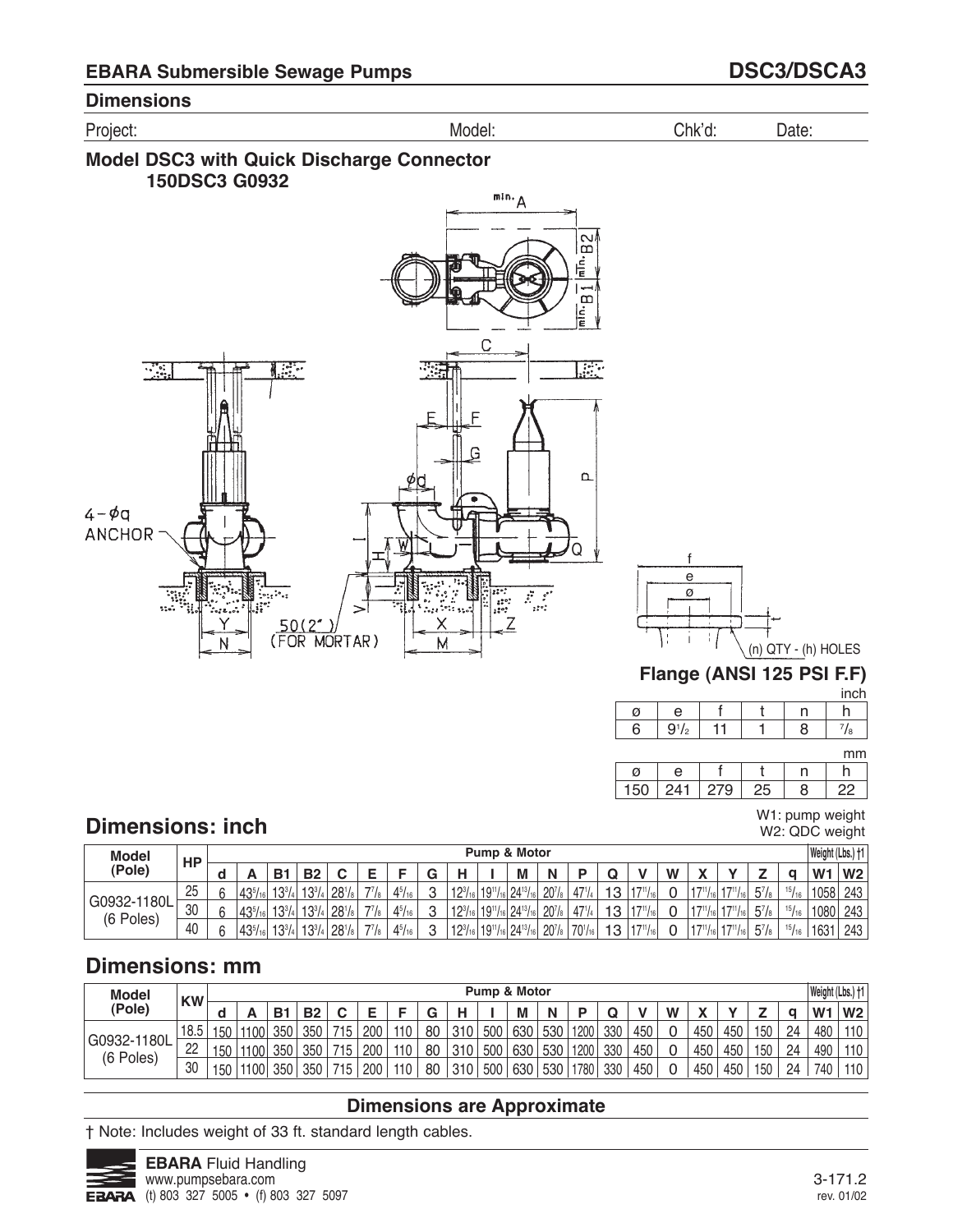

## **Dimensions: inch**

W1: pump weight W2: QDC weight

| <b>Model</b>            |     |   |                |            |                                                                                  |             |                |               |   |   | Pump & Motor                                                                                                    |   |                                                                                                                                                                           |                |                                                                                                                          |   |                                  |                                                  |          |               | Weight (Lbs.) +1 |                |
|-------------------------|-----|---|----------------|------------|----------------------------------------------------------------------------------|-------------|----------------|---------------|---|---|-----------------------------------------------------------------------------------------------------------------|---|---------------------------------------------------------------------------------------------------------------------------------------------------------------------------|----------------|--------------------------------------------------------------------------------------------------------------------------|---|----------------------------------|--------------------------------------------------|----------|---------------|------------------|----------------|
| (Pole)                  | HP  | a |                | B1         | <b>B2</b>                                                                        | С           | F              | F             | G | н | M                                                                                                               | N | Р                                                                                                                                                                         | Q              |                                                                                                                          | W |                                  |                                                  |          | a             | W <sub>1</sub>   | W <sub>2</sub> |
|                         | 50  |   |                |            | $ 435/16 1213/16 1213/16 $                                                       | $26^{3}/s$  | $7^{7}/_{8}$   | $4^{5}/_{16}$ |   |   |                                                                                                                 |   | $12^{3/16}$ 19 <sup>11</sup> /16 24 <sup>13</sup> /16 20 <sup>7</sup> /8 69 <sup>11</sup> /16                                                                             | $6^{7}/s$      | $17^{11}/_{16}$                                                                                                          |   | $17^{11}/_{16}$ 17 $^{11}/_{16}$ |                                                  | $5^7$ /8 | 15/16         | 1521             | 243            |
| G0852-1760              | 60  |   |                |            | 43 <sup>5</sup> /16 12 <sup>13</sup> /16 12 <sup>13</sup> /16 26 <sup>3</sup> /8 |             | $7^{7}/_{8}$   | $4^{5}/_{16}$ |   |   |                                                                                                                 |   | $12^{3}/_{16}$ 19 <sup>11</sup> / <sub>16</sub> 24 <sup>13</sup> / <sub>16</sub> 20 <sup>7</sup> / <sub>8</sub> 69 <sup>11</sup> / <sub>16</sub>                          | $6^{7}/s$      | $17^{11}/16$                                                                                                             |   |                                  | $ 17^{11}/_{16} 17^{11}/_{16} $                  | $5^7$ /8 | 15/16         | 1565 243         |                |
| (4 Poles)               | 75  |   |                |            | $ 43^{5}/_{16} 12^{13}/_{16} 12^{13}/_{16} $                                     | $126^{3}/s$ | $7^7$ /s       | $4^{5}/_{16}$ |   |   |                                                                                                                 |   | 12 <sup>3</sup> / <sub>16</sub>   19 <sup>11</sup> / <sub>16</sub>   24 <sup>13</sup> / <sub>16</sub>   20 <sup>7</sup> / <sub>8</sub>   69 <sup>11</sup> / <sub>16</sub> | $6^{7}/s$      | $17^{11}/_{16}$                                                                                                          |   | $17^{11}/_{16}$ 17 $^{11}/_{16}$ |                                                  | $5^7$ /8 | 15/16         | 1609 243         |                |
|                         | 100 |   |                |            | $ 43^5/$ <sub>16</sub> $ 12^{13}/$ <sub>16</sub> $ 12^{13}/$ <sub>16</sub> $ $   | $126^{3}/s$ | $7^{7}/_{8}$   | $4^{5}/_{16}$ |   |   | $12^{3}/_{16}$ 19 <sup>11</sup> / <sub>16</sub> 24 <sup>13</sup> / <sub>16</sub> 20 <sup>7</sup> / <sub>8</sub> |   | $73^{5}/s$                                                                                                                                                                | $6^{7}/s$      | $17^{11}/161$                                                                                                            |   |                                  | $17^{11}/_{16}$ 17 $^{11}/_{16}$                 | $5^7$ /8 | 15/16         | 1764             | 243            |
|                         | 75  |   | $43^{5}/_{16}$ | $13^{3}/4$ | $13^{3}/_{4}$                                                                    | $28^{1}/s$  | $7^{7}/_{8}$   | $4^{5}/_{16}$ |   |   | $12^{3}/_{16}$ 19 <sup>11</sup> / <sub>16</sub> 24 <sup>13</sup> / <sub>16</sub> 20 <sup>7</sup> / <sub>8</sub> |   | $ 70^{1}/_{16} $                                                                                                                                                          |                | $7^{11}/_{16}$   17 $^{11}/_{16}$                                                                                        |   |                                  | $17^{11}/_{16}$ 17 $^{11}/_{16}$                 | $5^7$ /8 | 15/16         | 1698             | 243            |
| G0932-1770<br>(4 Poles) | 100 |   | $43^{5}/_{16}$ | $13^{3}/4$ | $13^{3}/_{4}$                                                                    | $28^{1}/s$  | $7^{7}/_{8}$   | $4^{5}/_{16}$ |   |   | $12^{3}/_{16}$ 19 <sup>11</sup> / <sub>16</sub> 24 <sup>13</sup> / <sub>16</sub> 20 <sup>7</sup> / <sub>8</sub> |   | 74                                                                                                                                                                        | $7^{11}/_{16}$ | $-117^{11}/16$ .                                                                                                         |   |                                  | $17^{11}/_{16}$ 17 <sup>11</sup> / <sub>16</sub> | $5^7$ /8 | 15/16         | 1830             | 243            |
|                         | 120 |   | $49^{3}/_{16}$ | $15^{3}/4$ | $15^{3}/_{4}$ 31 $^{5}/_{16}$                                                    |             | $6^{11}/_{16}$ | $5^{1}/_{2}$  |   |   |                                                                                                                 |   |                                                                                                                                                                           |                | $12^{3}/16$ $19^{11}/16$ $28^{3}/4$ $22^{3}/16$ $88^{9}/16$ $7^{11}/16$ $22^{13}/16$ $1^{15}/16$ $21^{5}/6$ $19^{11}/16$ |   |                                  |                                                  | $5^7$ /8 | $1^{3}/_{16}$ | 2756             | 595            |

# **Dimensions: mm**

| <b>Model</b>            |           |                  |                      |           |           |     |     |     |     |     | Pump & Motor |     |     |          |     |     |    |     |     |                  |    | Weight (kgf) +1 |                |
|-------------------------|-----------|------------------|----------------------|-----------|-----------|-----|-----|-----|-----|-----|--------------|-----|-----|----------|-----|-----|----|-----|-----|------------------|----|-----------------|----------------|
| (Pole)                  | <b>KW</b> | d                |                      | <b>B1</b> | <b>B2</b> | С   | Ε   | F   | G   | н   |              | M   | N   | Р        | Q   |     | W  |     |     |                  | a  | W <sub>1</sub>  | W <sub>2</sub> |
|                         | 37        | 150              | '1100                | 325       | 325       | 670 | 200 | 110 | 80  | 310 | 500          | 630 | 530 | 1770     | 75  | 450 |    | 450 | 450 | 150              | 24 | 690             | 110            |
| G0852-1760              | 45        | 150              | $^{\backprime}$ 1100 | 325       | 325       | 670 | 200 | 110 | 80  | 310 | 500          | 630 | 530 | 1770     | 75  | 450 |    | 450 | 450 | 150              | 24 | 710             | 110            |
| (4 Poles)               | 55        | 150 <sub>1</sub> | 1100                 | 325       | 325       | 670 | 200 | 110 | 80  | 310 | 500          | 630 | 530 | 1770     | 75  | 450 |    | 450 | 450 | 150 <sub>1</sub> | 24 | 730             | 110            |
|                         | 75        | 150 I            | 11100                | 325       | 325       | 670 | 200 | 110 | 80  | 310 | 500          | 630 | 530 | 1870     | 175 | 450 |    | 450 | 450 | 150              | 24 | 790             | 110            |
|                         | 55        | 150 <sup>1</sup> | 11100                | 350       | 350       | 715 | 200 | 110 | 80  | 310 | 500          | 630 | 530 | 780      | 195 | 450 |    | 450 | 450 | 150 <sub>1</sub> | 24 | 770             | 110            |
| G0932-1770<br>(4 Poles) | 75        | 150              | '1100                | 350       | 350       | 715 | 200 | 110 | 80  | 310 | 500          | 630 | 530 | 1880     | 195 | 450 |    | 450 | 450 | 150 <sub>1</sub> | 24 | 830             | 110            |
|                         | 90        | 5۲،              | 1250                 | 400       | 400       | 795 |     | 140 | 100 | 310 | 500          | 730 |     | 580 2250 | 195 | 580 | 50 | 550 | 500 | 150              | 30 | 1250 270        |                |

## **Dimensions are Approximate**

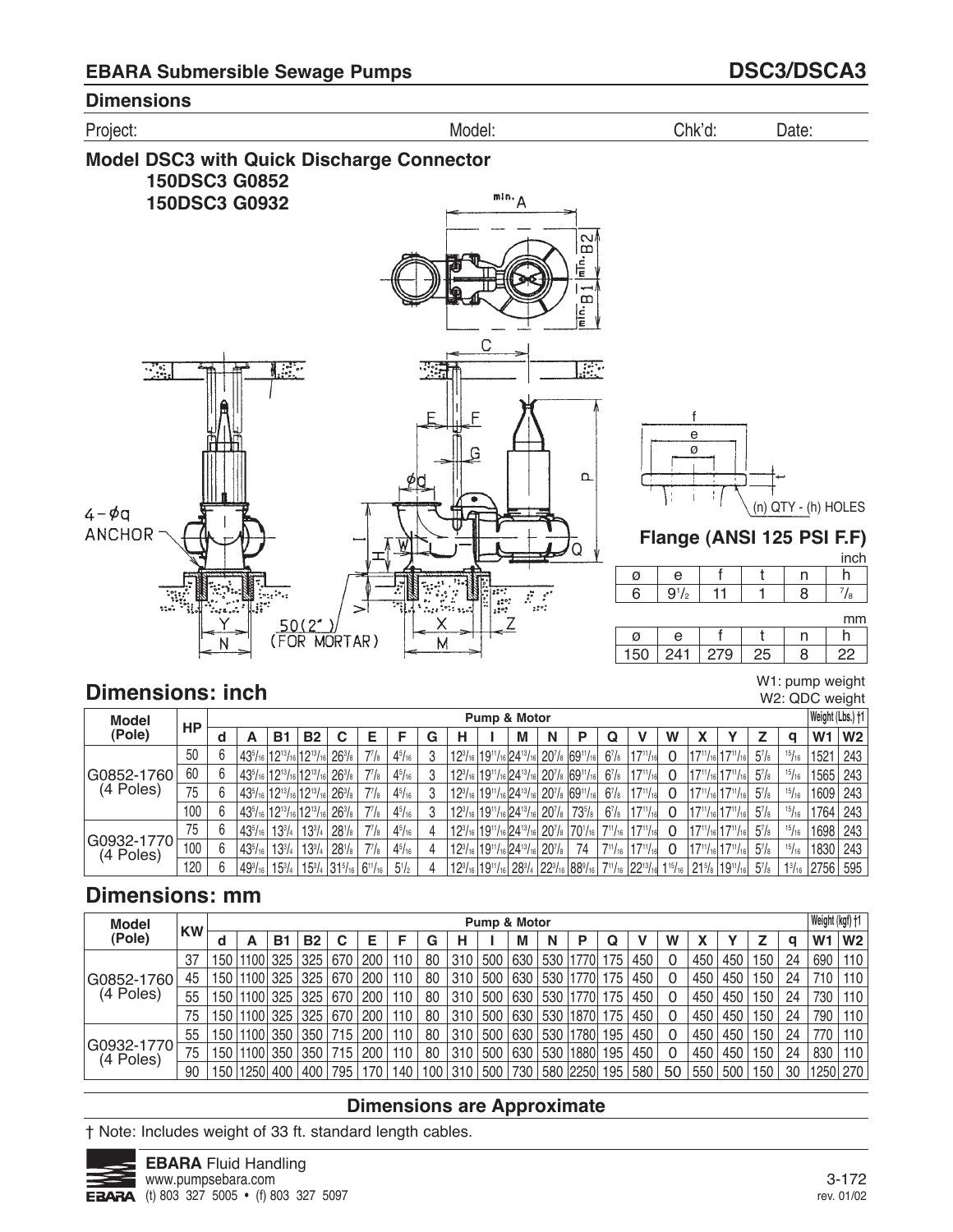





|   |    |  | inch |
|---|----|--|------|
| ø | e  |  |      |
| 6 | 72 |  | 8    |

mm

| 41ء<br>150 | ببار | ינ. |
|------------|------|-----|

W1: pump weight W2: QDC weight

# **Dimensions: inch**

| <b>Model</b>             | HP |        |                 |    |            |                                          |          |                |        |                |                 | Pump & Motor                   |                   |                  |    |       |   |               |                           |              |                 | Weight (Lbs.) †1 |                |
|--------------------------|----|--------|-----------------|----|------------|------------------------------------------|----------|----------------|--------|----------------|-----------------|--------------------------------|-------------------|------------------|----|-------|---|---------------|---------------------------|--------------|-----------------|------------------|----------------|
| (Pole)                   |    |        | Ē               | D. | <b>B2</b>  |                                          |          |                | ⌒<br>ч |                |                 | M                              | N                 | n                |    |       | W |               |                           | -            |                 | W <sub>1</sub>   | W <sub>2</sub> |
|                          | 40 |        | $45^{1}/4$      | 14 | 1291<br>∪ו | $16$ 28 <sup>15</sup> / <sub>16</sub>    | 771      | $4^{5}/_{16}$  | $\sim$ | $12^{3}$       | $19^{11}/_{16}$ | $ 24^{13}/_1$                  | 20 <sub>18</sub>  | 70 <sub>18</sub> | 13 | 4711  |   | 4711          | 1711                      | $5^{7}/_{8}$ | $\frac{15}{16}$ | 1830             | 243            |
| G1012-1180L<br>(6 Poles) | 50 | $\sim$ | $45^{1}/_{4}$   | 14 | 13%        | $16$ 28 <sup>15</sup> /                  | 77<br>Iя | $4^{5}/16$     | $\sim$ | $12^{3}$<br>16 | $119^{11}/1$    | $116 24^{131}$                 | 20 <sub>18</sub>  | 70 <sub>18</sub> | 13 | 711   |   | 4711          | 47111<br>116 <sub>1</sub> | $5^{7}/_{8}$ | $\frac{15}{16}$ | 1874             | 243            |
|                          | 60 |        | 45 <sup>1</sup> | 14 | 1291       | $\sim$ 28 <sup>15</sup> / <sub>161</sub> | 77/8     | 4 <sup>5</sup> | C      | 193L           |                 | $ 19^{11}/_{16} 24^{13}/_{16}$ | 20 <sub>181</sub> | $74^{13}$        | 13 | 17111 |   | $17^{11}/161$ | $17^{11}/_{16}$           | $5^7/s$      | 15/16           | 1962             | 243            |

# **Dimensions: mm**

| <b>Model</b>             | <b>KW</b> |     |      |     |     |     |     |     |    |     |     | <b>Pump &amp; Motor</b> |     |      |     |     |   |              |     |     |    | Weight (Lbs.) +1 |                |
|--------------------------|-----------|-----|------|-----|-----|-----|-----|-----|----|-----|-----|-------------------------|-----|------|-----|-----|---|--------------|-----|-----|----|------------------|----------------|
| (Pole)                   |           |     |      | B.  | D0  | r   | ╾   |     | G  | ц   |     | M                       | N   |      |     |     | W | $\mathbf{v}$ |     | -   |    | W <sub>1</sub>   | W <sub>2</sub> |
|                          | 30        | 150 | 1150 | 355 | 345 | 735 | 200 | 110 | 80 | 310 | 500 | 630                     | 530 | 1800 | 330 | 450 | 0 | 450          | 450 | 150 | 24 | 830              | 110            |
| G1012-1180L<br>(6 Poles) | 37        | 150 | 1150 | 355 | 345 | 735 | 200 | 110 | 80 | 310 | 500 | 630                     | 530 | 1800 | 330 | 450 | 0 | 450          | 450 | 150 | 24 | 850              | 110            |
|                          | 45        | 150 | 1150 | 355 | 345 | 735 | 200 | 110 | 80 | 310 | 500 | 630                     | 530 | 1900 | 330 | 450 | 0 | 450          | 450 | 150 | 24 | 890              | 110            |

## **Dimensions are Approximate**

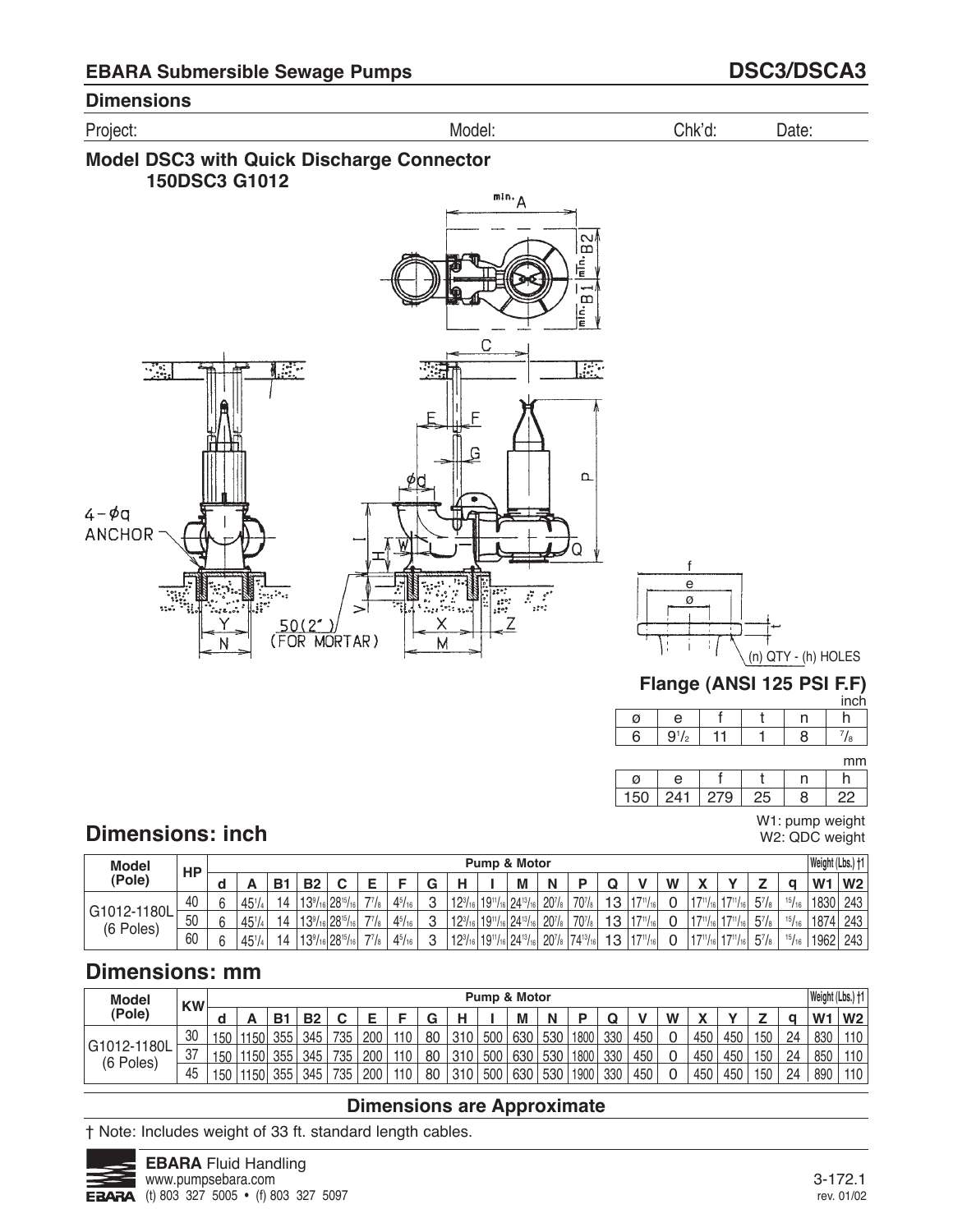





|     |         |  |   | ,,,,, |
|-----|---------|--|---|-------|
|     | e       |  |   |       |
| 200 | ∍ י סטי |  | г |       |
|     |         |  |   |       |

W1: pump weight W2: QDC weight

# **Dimensions: inch**

| <b>Model</b>             | HP  |                  |               |               |                   |              |               |   |               | Pump & Motor    |                                |                  |                |    |                |   |                |                 |              |       | Weight (Lbs.) +1 |                |
|--------------------------|-----|------------------|---------------|---------------|-------------------|--------------|---------------|---|---------------|-----------------|--------------------------------|------------------|----------------|----|----------------|---|----------------|-----------------|--------------|-------|------------------|----------------|
| 'Pole)                   |     |                  | B.            | <b>B2</b>     |                   | ▃            |               | G | н             |                 | M                              | N                |                |    |                | W |                |                 | -            |       | W۰               | W <sub>2</sub> |
|                          | 60  | $49^{3}/_{16}$   | 53/           | $15^{3}/_{4}$ | $131^{11}/_{161}$ | $\mathbf{1}$ | $4^{5}/_{16}$ | C | $13^{3}/_{4}$ | 23 <sup>1</sup> | $29^{1}/_{2}$                  | $122^{13}/_{16}$ | 753/16         | 13 | $\overline{1}$ | ⌒ | $22^{7}/_{16}$ | $19^{11}/_{16}$ | $5^{7}/_{8}$ | 15/16 | 2072             | 441            |
| G1102-1180L<br>(6 Poles) | 75  | $49^{3}/_{16}$   | $15^{\circ}/$ | $15^{3}/_{4}$ | $131^{11}/_{16}$  | 12           | $4^{5}/_{16}$ | C | $13^{3}/4$    | 23 <sup>1</sup> | 29 <sub>1</sub>                | $22^{13}/_{16}$  | $75^{3}/_{16}$ | 13 | $\overline{1}$ |   | 227            | $19^{11}/_{16}$ | $5^{7}/_{8}$ | 15/16 | 2072             | 441            |
|                          | 100 | $51\frac{3}{16}$ | 153/          | $15^{3}/4$    | $131^{11}/_{161}$ | 12           | $4^{5}/_{16}$ | C | $13^{3}/_{4}$ | 23 <sup>1</sup> | 29 <sup>1</sup> / <sub>2</sub> | $22^{13}/_{16}$  | $83^{7}/s$     | 13 | 17111          |   | $22^{7}/_{16}$ | $19^{11}/_{16}$ | $5^{7}/_{8}$ | 15/16 | 2800             | 441            |

# **Dimensions: mm**

| <b>Model</b>             | <b>KW</b> |     |                   |            |           |     |     |     |    |     | Pump & Motor |     |     |      |     |     |   |     |     |     |    | Weight (Lbs.) +1 |                |
|--------------------------|-----------|-----|-------------------|------------|-----------|-----|-----|-----|----|-----|--------------|-----|-----|------|-----|-----|---|-----|-----|-----|----|------------------|----------------|
| (Pole)                   |           |     |                   | <b>B</b> 1 | <b>B2</b> |     |     |     |    |     |              | М   | N   |      |     |     | W |     |     | -   |    | W <sub>1</sub>   | W <sub>2</sub> |
|                          | 45        | 200 | 1250              | 400        | 400       | 805 | 305 | 110 | 80 | 350 | 590          | 750 | 580 | 1910 | 330 | 450 |   | 570 | 500 | 150 | 24 | 940              | 200            |
| G1102-1180L<br>(6 Poles) | 55        | 200 | 1250              | 400        | 400       | 805 | 305 | 110 | 80 | 350 | 590          | 750 | 580 | 1910 | 330 | 450 |   | 570 | 500 | 150 | 24 | 940              | 200            |
|                          | 75        | 200 | 1300 <sub>1</sub> | 400        | 400       | 805 | 305 | 110 | 80 | 350 | 590          | 750 | 580 | 2130 | 330 | 450 |   | 570 | 500 | 150 | 24 | 1270             | 200            |

## **Dimensions are Approximate**

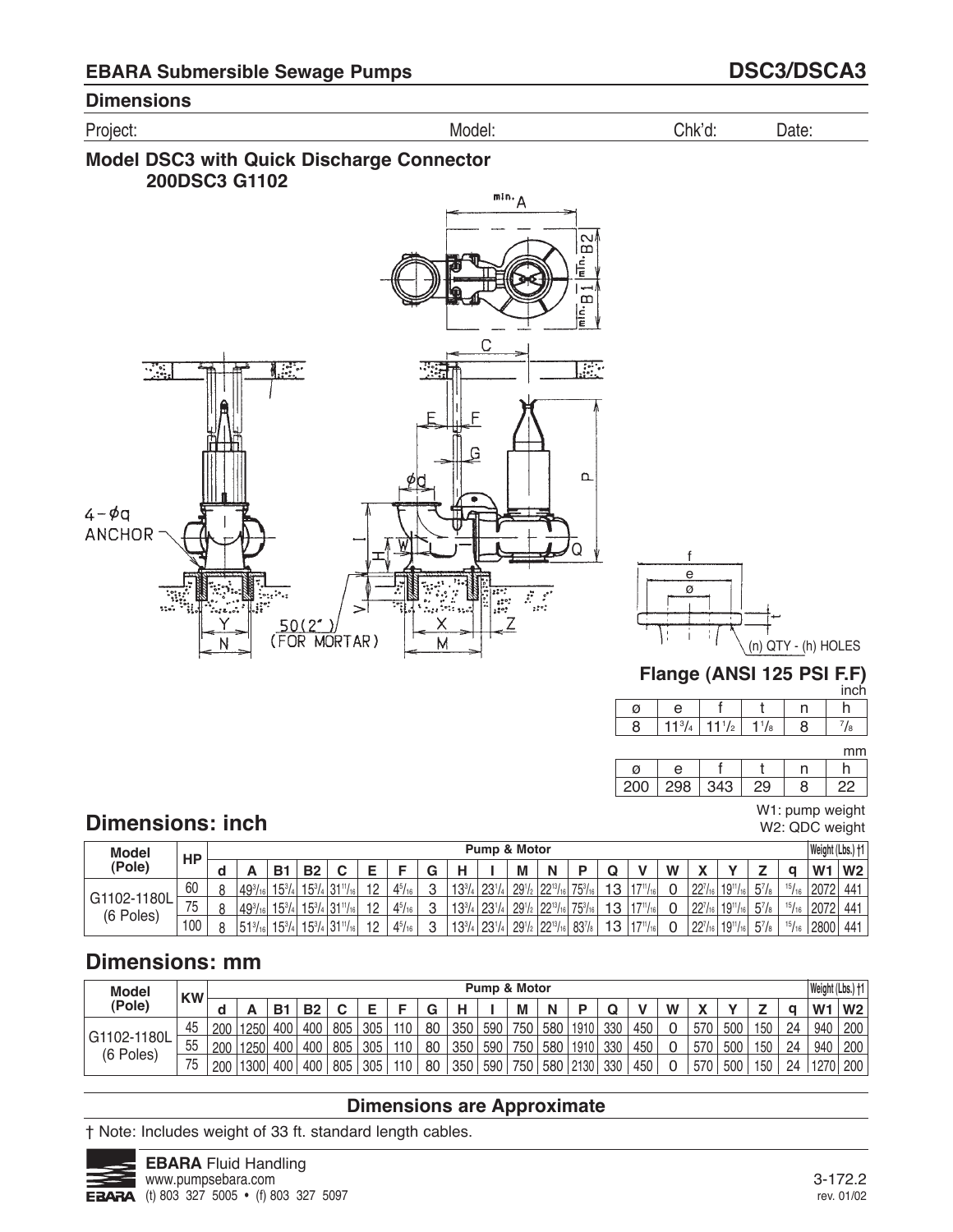

### **Dimensions: inch**

W1: pump weight W2: QDC weight

| <b>Model</b> |     |   |                  |                   |                  |                  |                |                |   |                |                                                 | Pump & Motor    |                       |                 |              |           |                |      |                 |                |               | Weight (Lbs.) †1 |                |
|--------------|-----|---|------------------|-------------------|------------------|------------------|----------------|----------------|---|----------------|-------------------------------------------------|-----------------|-----------------------|-----------------|--------------|-----------|----------------|------|-----------------|----------------|---------------|------------------|----------------|
| (Pole)       | НP  |   | A                | B1                | <b>B2</b>        |                  | Е              |                | G | н              |                                                 | м               | N                     | Р               |              |           | W              |      |                 |                | a             | W <sub>1</sub>   | W <sub>2</sub> |
| G1012-1770   | 120 | 6 | $45^{1}/4$       | 13¾               | $13^{3}/_{4}$    | $ 28^{15} $      |                | $4^{5}/_{16}$  |   | $12^{3}/_{16}$ | $19^{11}$                                       | $ 24^{13}/$     | 20 <sup>7</sup> /s    | $91\frac{1}{8}$ | $8^{1/2}$    |           |                |      |                 | $5^7$ /8       |               | 2740             | 400            |
|              | 145 | 6 | $45^{1}/4$       | $13^{3}/_{4}$     | $13^{3}/_{4}$ i. | $128^{15}/_{16}$ | 77/6           | $4^{5}/_{16}$  | 3 | $12^{3}/_{16}$ | $19^{11}/_{16}$ 24 <sup>13</sup> / <sub>1</sub> |                 | 20 <sub>18</sub>      | $91\frac{1}{8}$ | $8^{1/2}$    |           |                |      |                 | $5^7$ /s       |               | 2850             | 400            |
| (4 Poles)    | 175 | 6 | $45^{1}/4$       | 13¾               | $13^{3}/4$ .     | $128^{15}/_{16}$ | 77/8           | $4^{5}/_{16}$  | 3 | $12^{3}/_{16}$ | $19^{11}/_{161}$                                | $124^{13}$      | 20 <sup>7</sup> /s    | $91\frac{1}{8}$ | $8^{1/4}$    | 1471/161  |                |      |                 | $5\frac{7}{8}$ |               | 2940             | 400            |
|              | 175 | 8 | $55\frac{1}{8}$  | $15\frac{3}{4}$ . | $15^{3}/_{4}$    | $36^{1}/4$       | $9^{13}/_{16}$ | $5^{1}/2$      |   | $13^{3}/4$     | $23^{1}/4$                                      | $34\frac{5}{8}$ | $.8$   $24^{13}$      | $89^{3}/4$      | $8^{7}/_{8}$ | $99^{13}$ | $5^{1}/2$      | 279  | $21\%$          | $5^7$ /8       | $1^{3}/_{16}$ | 3197             | 816            |
|              | 200 | 8 | $57^{1}/_{16}$   |                   |                  | $36^{1}/4$       | $9^{13}/_{16}$ | $5\frac{1}{2}$ | 4 | $13^{3}/4$     | $23^{1/4}$                                      | $34\frac{5}{8}$ | $ 24^{13}\rangle$     | $103\%$         | 87/6         | $22^{13}$ | $5\frac{1}{2}$ | 279  | $21\%$          | $5\frac{7}{8}$ | $1^{3}/_{16}$ | 4519             | 816            |
| G1102-1780   | 215 | 8 | $57^{1}/_{16}$   |                   |                  | $36^{1}/4$       | $9^{13}/_{16}$ | $5^{1}/2$      |   | $13^{3}/4$     | $23^{1/4}$                                      | $34\frac{5}{8}$ | $ 24^{13} $           |                 | $8^{7}/_{8}$ | $22^{13}$ | $5^{1}/2$      | 279  | $21\frac{5}{8}$ | $5^7$ /8       | $1^{3}/16$    | 4740             | 816            |
| (4 Poles)    | 245 | ጸ | $157^{1/16}$     |                   |                  | $36^{1}/4$       | $9^{13}/_{16}$ | $5^{1}/2$      |   | $13^{3}/4$     | $23^{1}/4$                                      | $34\frac{5}{8}$ |                       |                 | $8^{7}/_{8}$ | $22^{13}$ | $5^{1}/2$      |      | $21\%$          | $5^7$ /8       | $1^{3}/_{16}$ | 4982             | 816            |
|              | 265 | 8 | $ 57^{1}/_{16} $ |                   |                  | $36^{1}/4$       | $9^{13}/_{16}$ | $5\frac{1}{2}$ | 4 | $13^{3}/_{4}$  | $23^{1/4}$                                      | $34\frac{5}{8}$ | $18 \,   \, 24^{137}$ |                 | $8^{7}/_{8}$ | $22^{13}$ | $5^{1}/_{2}$   | 279  | $21\%$          | $5^7$ / $8$    | $1^{3}l_{16}$ | 5115             | 816            |
|              | 295 | я | 57 <sup>1</sup>  |                   |                  | 36 <sup>1</sup>  | $9^{13}/_{16}$ | $5^{1/2}$      |   | $1.3^{3}/_{4}$ | $23^{1}/4$                                      | $34^{5}/_{8}$   | (8.12413)             |                 | 87/s         | 0013      | $5\frac{1}{2}$ | 2791 | $21^{5}/_{8}$   | $5^7$ /s       |               | 5225             | 816            |

# **Dimensions: mm**

| <b>Model</b> |           |     |       |     |           |     |      |     |     |     | Pump & Motor |     |     |      |     |     |     |     |     |                  |    |                            |     |
|--------------|-----------|-----|-------|-----|-----------|-----|------|-----|-----|-----|--------------|-----|-----|------|-----|-----|-----|-----|-----|------------------|----|----------------------------|-----|
| (Pole)       | <b>KW</b> | d   |       | B1  | <b>B2</b> | C   |      |     | G   | н   |              | м   | N   | D    | Q   |     | w   |     |     |                  | a  | Weight (kgf) †1<br>W1   W2 |     |
| G1012-1770   | 90        | 150 | 1150  | 350 | 350       | 735 | 200  | 110 | 80  | 310 | 500          | 630 | 530 | 2315 | 210 | 450 |     | 450 | 450 | 150              | 24 | 1240                       | 180 |
|              | 110       | 50  | '150. | 350 | 350       | 735 | 200  | 110 | 80  | 310 | 500          | 630 | 530 | 2315 | 210 | 450 |     | 450 | 450 | 150              | 24 | 1290                       | 180 |
| (4 Poles)    | 132       | 50  | 1150  | 350 | 350       | 735 | 200  | 110 | 80  | 310 | 500          | 630 | 530 | 2315 | 210 | 450 |     | 450 | 450 | 150              | 24 | 1330                       | 180 |
|              | 132       | 200 | 1400  | 400 | 400       | 920 | 250  | 140 | 100 | 350 | 590          | 880 | 630 | 2280 | 225 | 580 | 140 | 700 | 550 | 150              | 30 | 1450                       | 370 |
|              | 150       | 200 | 1450  | 450 | 450       | 920 | 250  | 140 | 100 | 350 | 590          | 880 | 630 | 2630 | 225 | 580 | 140 | 700 | 550 | 150              | 30 | 2050                       | 370 |
| G1102-1780   | 160       | 200 | 1450  | 450 | 450       | 920 | 250  | 140 | 100 | 350 | 590          | 880 | 630 | 2730 | 225 | 580 | 140 | 700 | 550 | 150              | 30 | 2150                       | 370 |
| Poles)<br>4  | 185       | 200 | 1450  | 450 | 450       | 920 | 25C  | 140 | 100 | 350 | 590          | 880 | 630 | 2730 | 225 | 580 | 140 | 700 | 550 | 150              | 30 | 2260                       | 370 |
|              | 200       |     | 1450  | 450 | 450       | 920 | 250  | 140 | 100 | 350 | 590          | 880 | 630 | 2730 | 225 | 580 | 140 | 700 | 550 | 150              | 30 | 2320                       | 370 |
|              | 220       | 200 | 1450  | 450 | 450       | 920 | 25 C | 140 | 100 | 350 | -590         | 880 | 630 | 2730 | 225 | 580 | 140 | 700 | 550 | 150 <sub>1</sub> | 30 | 2370                       | 370 |

### **Dimensions are Approximate**

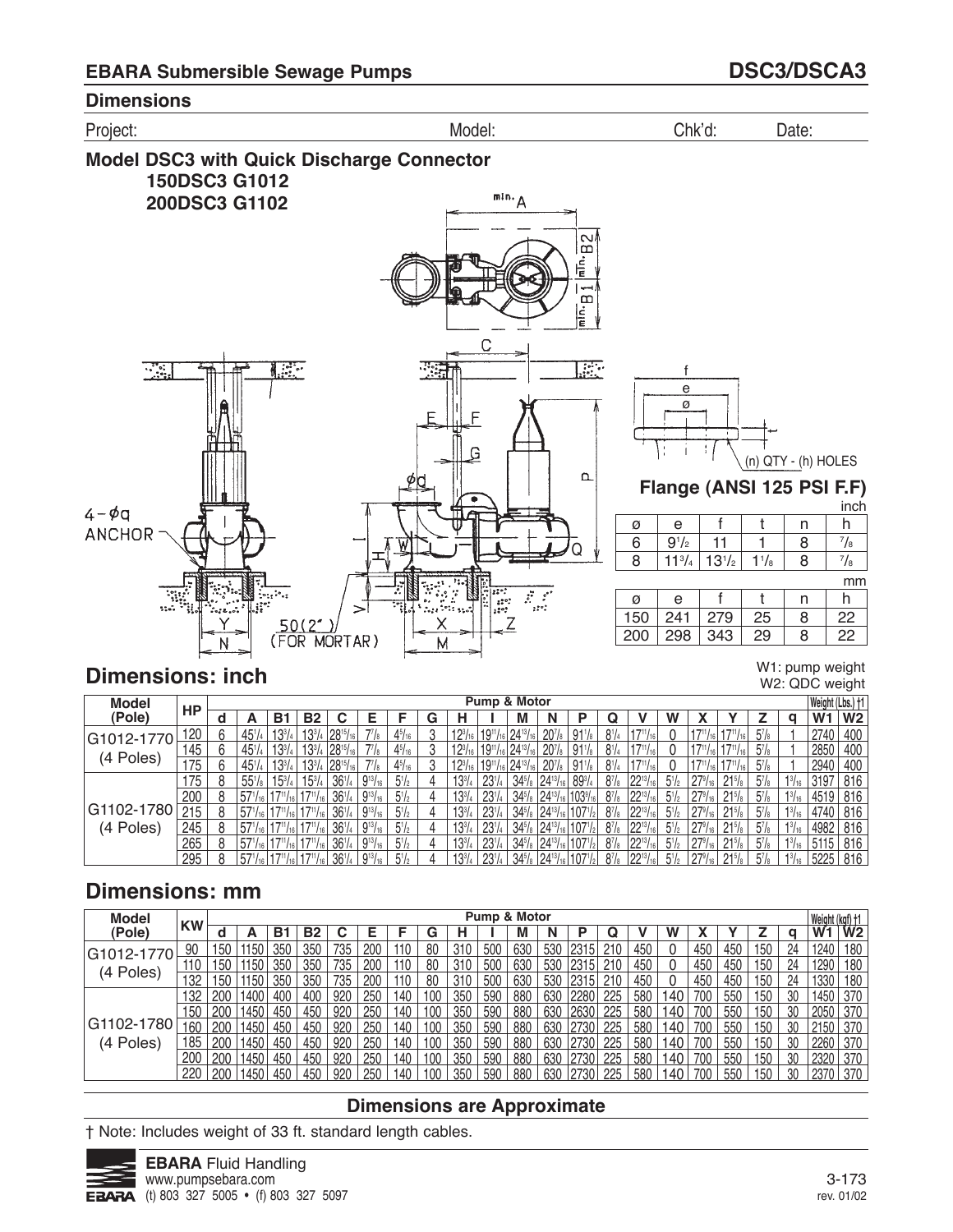





W1: pump weight W2: QDC weight

# **Dimensions: inch**

| <b>Model</b>             | HP  |   |                 |             |      |               |               |        |               | Pump & Motor    |                    |                           |                 |    |                 |   |              |                 |         |                 | Weight (Lbs.) †1 |                |
|--------------------------|-----|---|-----------------|-------------|------|---------------|---------------|--------|---------------|-----------------|--------------------|---------------------------|-----------------|----|-----------------|---|--------------|-----------------|---------|-----------------|------------------|----------------|
| <b>Pole</b> )            |     |   |                 | B.          | D0   |               |               | u      |               |                 | M                  | N                         |                 | w  |                 | W | $\mathbf{v}$ |                 |         |                 | W <sub>1</sub>   | W <sub>2</sub> |
|                          | 100 | Ջ | $53\frac{1}{8}$ | $16^{15}$   | 1691 | 221/          | $4^{5}/_{16}$ | $\sim$ | $13^{3}/_{4}$ | 23 <sup>1</sup> | 29 <sup>1</sup> /2 | $22^{13}$ / <sub>1</sub>  | 857/16          | 13 | 4711            |   | 2271         | $19^{11}$ /     | $5^7/s$ | $\frac{15}{16}$ | 3064             | 1808           |
| G1232-1180L<br>(6 Poles) | 120 | Ջ | $53\frac{1}{8}$ | $16^{15}$ / | 1691 | 221/<br>14 UU | $4^{5}/_{16}$ | $\sim$ | $13^{3}/_{4}$ | 23 <sup>1</sup> | $29^{1}/_{2}$      | $122^{13}$ / <sub>1</sub> | 857/16          | 13 | $-711$<br>16    |   | 2271         | $19^{11}/n$     | $5^7/s$ | 15/16           | 3153             | 1808           |
|                          | 145 |   | $53\frac{1}{8}$ | 1615/       | 169/ | 221/          | $4^{5}/_{16}$ | C      | $13^{3}/_{4}$ | $23^{1}$        | $29^{1}/_{2}$      | $22^{13}/_{16}$           | $191^{3}/_{16}$ | 12 | $17^{11}/_{16}$ |   | 2271         | $19^{11}/_{16}$ | $5^7/s$ | 15/16           | 3285             | 1808           |

# **Dimensions: mm**

| <b>Model</b>             | <b>KW</b> |     |      |                |           |     |     |     |        |     |     | Pump & Motor |     |      |     |     |   |              |     |     |    | Weight (Lbs.) †1 |                |
|--------------------------|-----------|-----|------|----------------|-----------|-----|-----|-----|--------|-----|-----|--------------|-----|------|-----|-----|---|--------------|-----|-----|----|------------------|----------------|
| (Pole)                   |           |     |      | B <sub>1</sub> | <b>B2</b> | ⌒   |     |     | ◠<br>u |     |     | M            | N   | D    |     |     | W | $\mathbf{v}$ |     |     |    | W                | W <sub>2</sub> |
|                          | 75        | 200 | 1350 | 430            | 420       | 845 | 305 | 110 | 80     | 350 | 590 | 750          | 580 | 2170 | 330 | 450 | 0 | 570          | 500 | 150 | 24 | 1390             | 200            |
| G1232-1180L<br>(6 Poles) | 90        | 200 | 1350 | 430            | 420       | 845 | 305 | 110 | 80     | 350 | 590 | 750          | 580 | 2170 | 330 | 450 | 0 | 570          | 500 | 150 | 24 | 1430             | 200            |
|                          | 110       | 200 | 1350 | 430            | 420       | 845 | 305 | 110 | 80     | 350 | 590 | 750          | 580 | 2320 | 330 | 450 | U | 570          | 500 | 150 | 24 | 1490             | 200            |

## **Dimensions are Approximate**

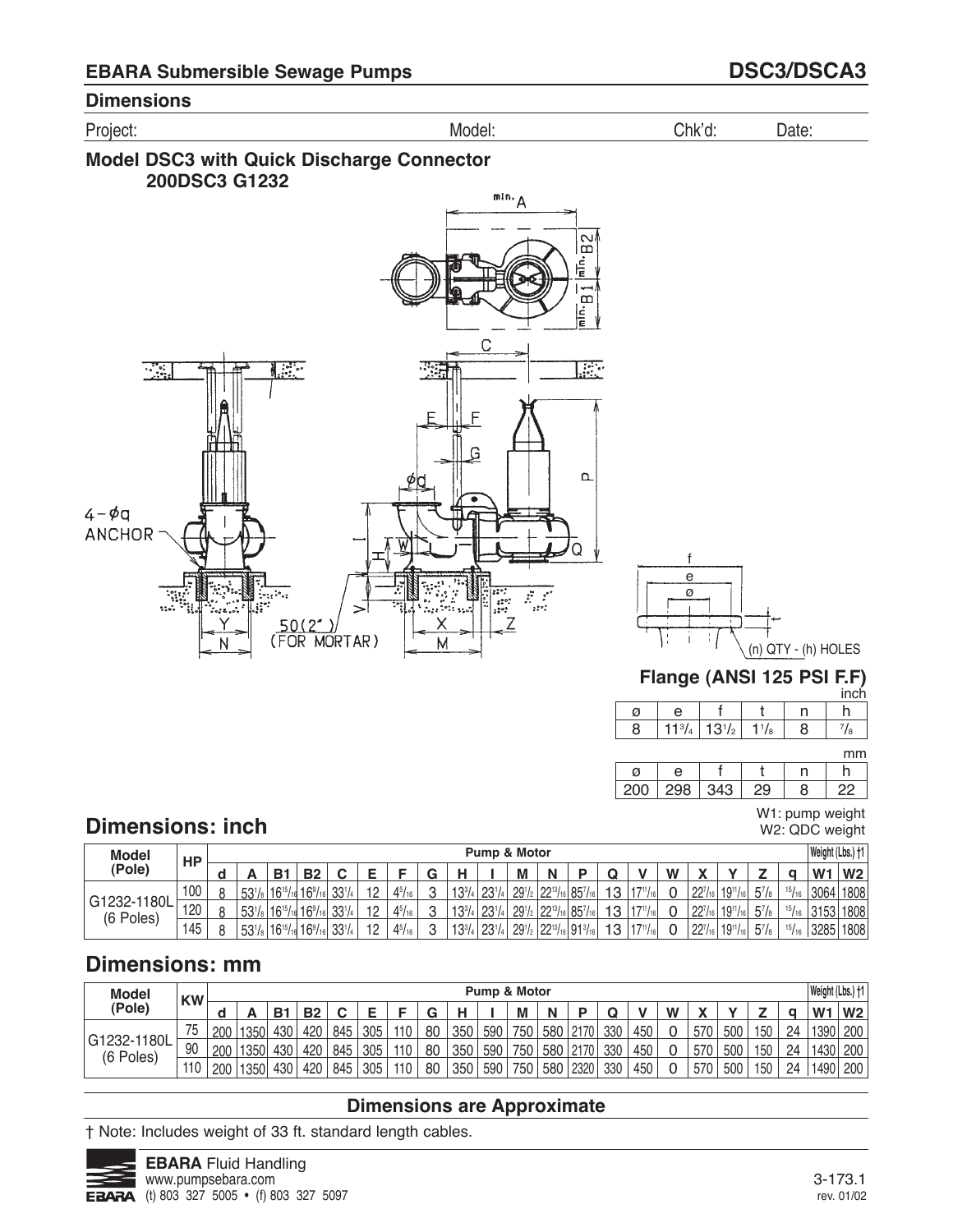Project: Model: Chk'd: Date:

### **Model DSC3 with Quick Discharge Connector 200DSC3 G1232**



 $\frac{7}{8}$ mm

h

inch

W1: pump weight

|     |  |   | . |
|-----|--|---|---|
| Ø   |  |   |   |
| 20C |  | 9 |   |

# **Dimensions: inch**

| <b>Dimensions: Inch</b>       |     |   |   |    |           |                                                         |   |           |   |   |              |   |                      |  |                                                                                                                                                                                                                                                                                                                                |   |  |          |   | W2: QDC weight           |    |
|-------------------------------|-----|---|---|----|-----------|---------------------------------------------------------|---|-----------|---|---|--------------|---|----------------------|--|--------------------------------------------------------------------------------------------------------------------------------------------------------------------------------------------------------------------------------------------------------------------------------------------------------------------------------|---|--|----------|---|--------------------------|----|
| <b>Model</b>                  | НP  |   |   |    |           |                                                         |   |           |   |   | Pump & Motor |   |                      |  |                                                                                                                                                                                                                                                                                                                                |   |  |          |   | Weight (Lbs.) +1         |    |
| (Pole)                        |     |   | А | в. | <b>B2</b> | C                                                       | E | F         | G | н |              | м | N                    |  |                                                                                                                                                                                                                                                                                                                                | W |  |          | α | W <sub>1</sub>           | W2 |
|                               | 295 | 8 |   |    |           | $ 59^{1/16} 17^{11/16} 17^{11/16} 38^{3/16} 9^{13/16} $ |   | $5^{1}/2$ | 4 |   |              |   |                      |  | $13^{3}/_{4}$   23 <sup>1</sup> / <sub>4</sub>   34 <sup>5</sup> / <sub>8</sub>   24 <sup>13</sup> / <sub>16</sub>   108 <sup>11</sup> / <sub>16</sub>   10 <sup>1</sup> / <sub>16</sub>   22 <sup>13</sup> / <sub>16</sub>   5 <sup>1</sup> / <sub>2</sub>   27 <sup>9</sup> / <sub>16</sub>   21 <sup>5</sup> / <sub>8</sub> |   |  | $5^7$ /8 |   | $1\frac{3}{16}$ 5489 816 |    |
|                               | 335 |   |   |    |           |                                                         |   |           |   |   |              |   |                      |  |                                                                                                                                                                                                                                                                                                                                |   |  |          |   |                          |    |
| $ G1232 - 1780 $<br>(4 Poles) | 375 |   |   |    |           |                                                         |   |           |   |   |              |   | <b>Contact EBARA</b> |  |                                                                                                                                                                                                                                                                                                                                |   |  |          |   |                          |    |
|                               | 422 |   |   |    |           |                                                         |   |           |   |   |              |   |                      |  |                                                                                                                                                                                                                                                                                                                                |   |  |          |   |                          |    |
|                               | 475 |   |   |    |           |                                                         |   |           |   |   |              |   |                      |  |                                                                                                                                                                                                                                                                                                                                |   |  |          |   |                          |    |

# **Dimensions: mm**

| <b>Model</b>               | <b>KW</b> |     |      |     |           |     |     |     |     |     | Pump & Motor |                      |   |              |     |     |     |     |     |    | Weight (kgf) +1 |                |
|----------------------------|-----------|-----|------|-----|-----------|-----|-----|-----|-----|-----|--------------|----------------------|---|--------------|-----|-----|-----|-----|-----|----|-----------------|----------------|
| (Pole)                     |           | a   | A    | B.  | <b>B2</b> | C   |     |     | G   |     |              | M                    | N |              |     | W   |     |     |     | C  | W <sub>1</sub>  | W <sub>2</sub> |
|                            | 220       | 200 | 1500 | 450 | 450       | 970 | 250 | 140 | 100 | 350 | 590          | 880                  |   | 630 2760 255 | 580 | 140 | 700 | 550 | 150 | 30 | 2490 370        |                |
|                            | 250       |     |      |     |           |     |     |     |     |     |              |                      |   |              |     |     |     |     |     |    |                 |                |
| G1232-1780 <br>  (4 Poles) | 280       |     |      |     |           |     |     |     |     |     |              | <b>Contact EBARA</b> |   |              |     |     |     |     |     |    |                 |                |
|                            | 315       |     |      |     |           |     |     |     |     |     |              |                      |   |              |     |     |     |     |     |    |                 |                |
|                            | 355       |     |      |     |           |     |     |     |     |     |              |                      |   |              |     |     |     |     |     |    |                 |                |

# **Dimensions are Approximate**

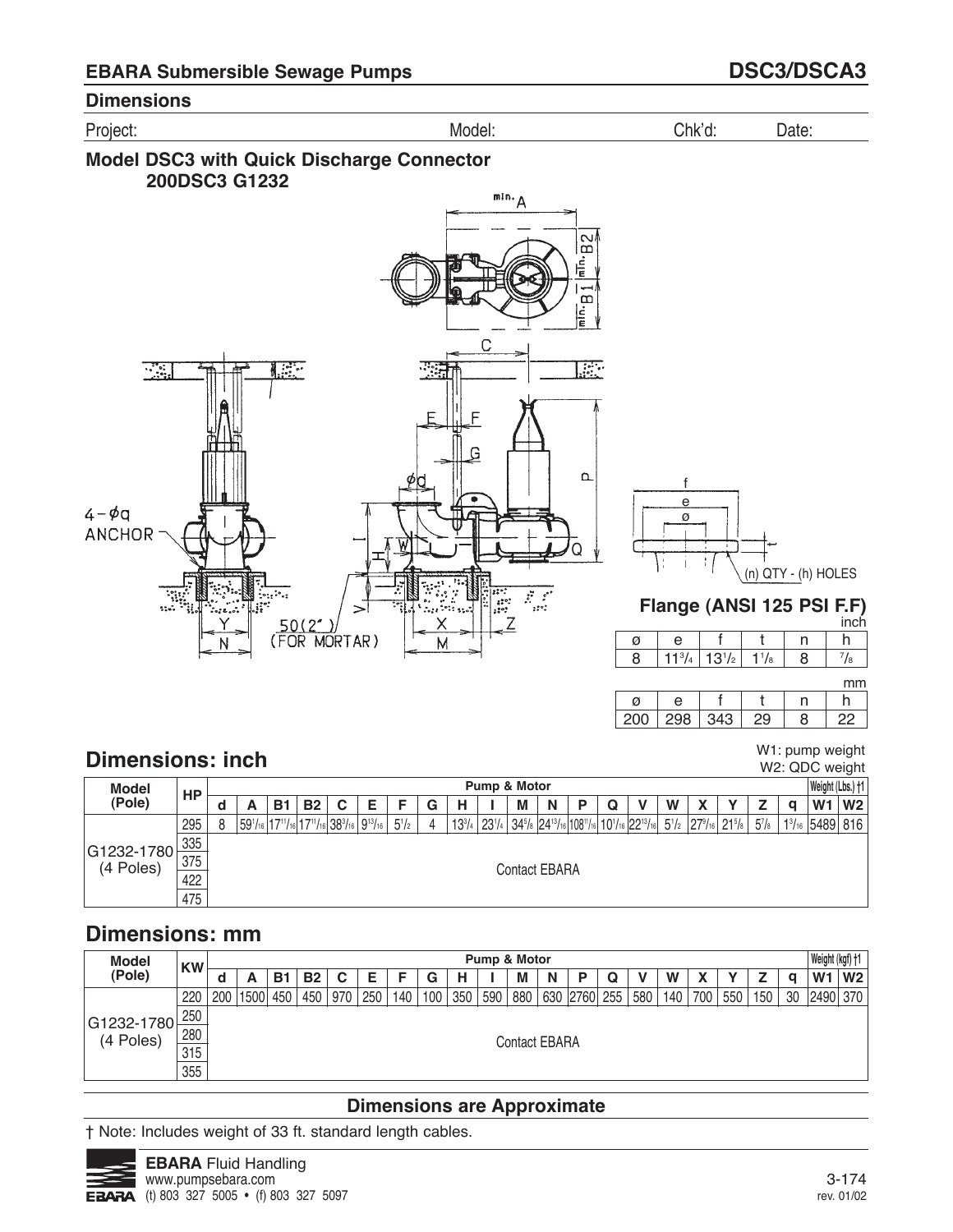





#### mm

| 200 | ∴ 'Ju⊶ | ں. |  |
|-----|--------|----|--|

# **Dimensions: inch**

W1: pump weight W2: QDC weight

| <b>Model</b> | HP  |                                               |            |           |                                                                        |    |               |   |                                 | Pump & Motor |   |   |                                                                             |    |                   |           |                        |                                                   |          |           | Weight (Lbs.) †1   |                |
|--------------|-----|-----------------------------------------------|------------|-----------|------------------------------------------------------------------------|----|---------------|---|---------------------------------|--------------|---|---|-----------------------------------------------------------------------------|----|-------------------|-----------|------------------------|---------------------------------------------------|----------|-----------|--------------------|----------------|
| (Pole)       |     |                                               | <b>B</b> 1 | <b>B2</b> |                                                                        |    |               |   | н                               |              | M | N | D                                                                           |    |                   | W         |                        |                                                   |          |           | W <sub>1</sub>     | W <sub>2</sub> |
|              | 120 | $153'/_8$ 16 <sup>15</sup> / <sub>16</sub>    |            |           | $16\%$ 33 $1/4$                                                        | 12 | $4^{5}/_{16}$ | C | $13^{13}/_{16}$ 23 $^{3}/_{16}$ |              |   |   | $29^{1/2}$ 22 <sup>13</sup> / <sub>16</sub> 85 <sup>7</sup> / <sub>16</sub> | 13 | $17^{11}/_{16}$   |           | $22^{7}/_{16}$         | $119^{11}/_{16}$                                  | $5^7$ /8 | $15/16$ 1 | 3153               | 441            |
| G1233-1180L  | 145 | $153^{1}/_8$ 16 <sup>15</sup> / <sub>16</sub> |            |           | $16\frac{9}{16}$ 33 <sup>1</sup> / <sub>4</sub>                        | 12 | $4^{5}/_{16}$ | C | $13^{13}/_{16}$ 23 $^{3}/_{16}$ |              |   |   | $291/2$ 22 <sup>13</sup> / <sub>16</sub> 91 <sup>5</sup> / <sub>16</sub>    | 13 | $17^{11}/_{16}$   |           | 22 <sup>7</sup> /16    | $119^{11}/_{16}$                                  | $5^7/s$  |           | $15/16$ 3285       | 441            |
| (6 Poles)    | 175 |                                               |            |           | $ 59^{1}/_{16} 17^{11}/_{16} 17^{11}/_{16} 38^{3}/_{16} 9^{13}/_{16} $ |    | $5^{1}/2$     |   |                                 |              |   |   | $ 13^{13}/_{16} 23^{3}/_{16} 34^{11}/_{16} 24^{13}/_{16} 104^{3}/_{4} $     | 13 | $ 22^{13}/_{16} $ | $5^{1}/2$ |                        | $27\frac{9}{16}$ 21 <sup>11</sup> / <sub>16</sub> | $5^7/s$  |           | $1^{3}/_{16}$ 4586 | 816            |
|              | 200 |                                               |            |           | $ 59'_{16} 17''_{16} 17''_{16} 38^3_{16} 9^{13}_{16} $                 |    | $5^{1}/2$     |   |                                 |              |   |   | $ 13^{13}/_{16} 23^{3}/_{16} 34^{11}/_{16} 24^{13}/_{16} 104^{3}/_{4} $     |    | $13 22^{13}/16 $  | $5^{1/2}$ | $ 27^9/16 21^{11}/16 $ |                                                   | $5^7/s$  |           | $13/16$ 4718       | 816            |

# **Dimensions: mm**

| <b>Model</b> | <b>KW</b> |     |      |     |           |     |     |     |     |     | Pump & Motor |     |     |      |     |     |     |     |     |     |    | Weight (Lbs.) †1 |                |
|--------------|-----------|-----|------|-----|-----------|-----|-----|-----|-----|-----|--------------|-----|-----|------|-----|-----|-----|-----|-----|-----|----|------------------|----------------|
| (Pole)       |           |     |      | B.  | <b>B2</b> | r   | F   |     | G   | н   |              | M   | N   | E    |     |     | W   |     |     |     |    | W <sup>-</sup>   | W <sub>2</sub> |
|              | 90        | 200 | 1350 | 430 | 420       | 845 | 305 | 110 | 80  | 350 | 590          | 750 | 580 | 2170 | 330 | 450 | ∩   | 570 | 500 | 150 | 24 | 1430             | 200            |
| G1233-1180L  | 110       | 200 | 1350 | 430 | 420       | 845 | 305 | 110 | 80  | 350 | 590          | 750 | 580 | 2320 | 330 | 450 |     | 570 | 500 | 150 | 24 | 1490             | 200            |
| (6 Poles)    | 132       | 200 | 1500 | 450 | 450       | 970 | 250 | 140 | 100 | 350 | 590          | 880 | 630 | 2660 | 330 | 580 | 140 | 700 | 550 | 150 | 30 | 2080             | 370            |
|              | 150       | 200 | 1500 | 450 | 450       | 970 | 250 | 140 | 100 | 350 | 590          | 880 | 630 | 2660 | 330 | 580 | 140 | 700 | 550 | 150 | 30 | 2140             | 370            |

### **Dimensions are Approximate**

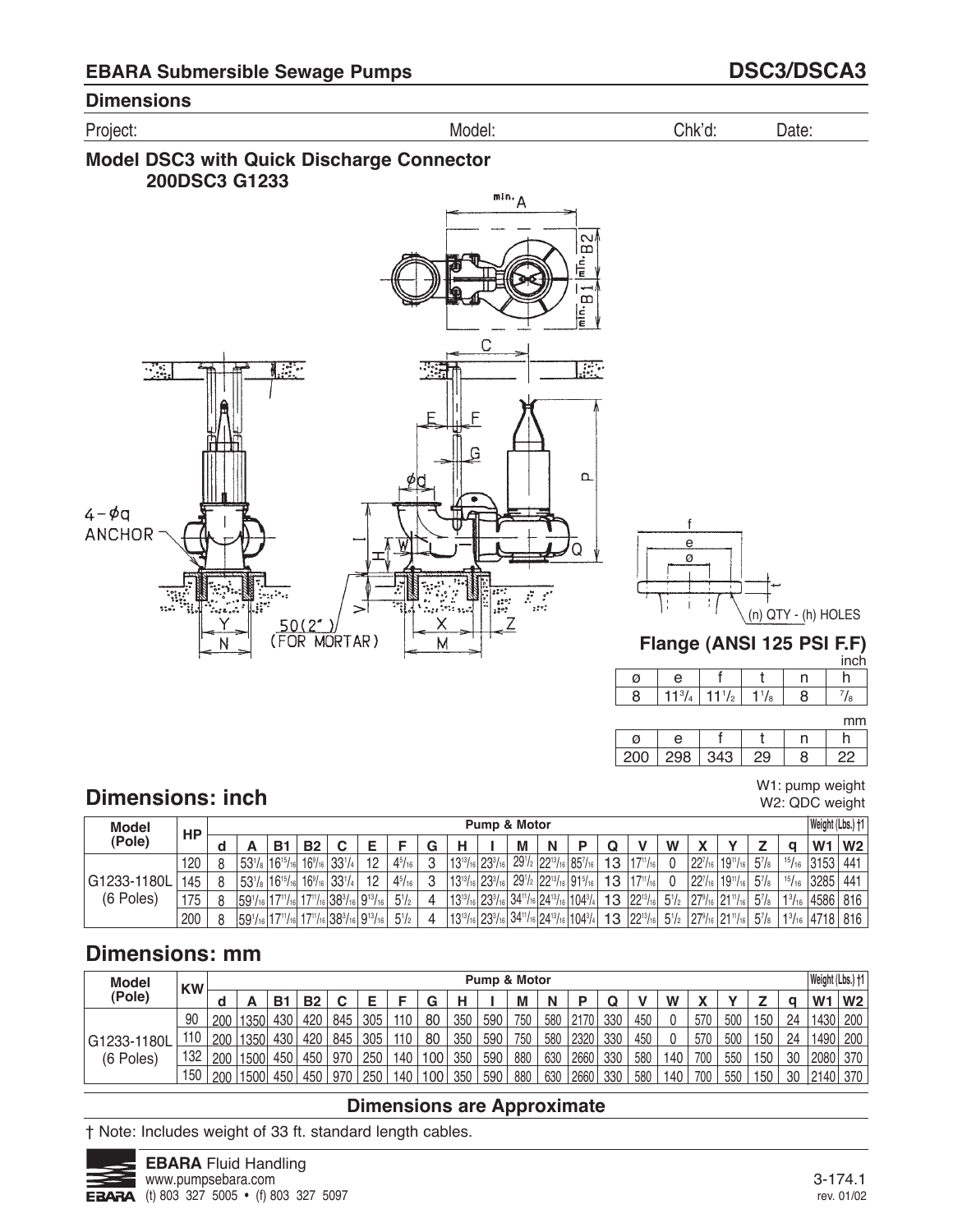

W1: pump weight W2: suction elbow weight W3: water in pump 

# **Dimensions: inch**

| <b>Model</b>            |           |    |                |                                                     |                  |                |                                                     |                                                        | Pump & Motor        |    |                                                           |                 |                                          |                 |                 |               |                | Weight (Lbs.) +1 |                |
|-------------------------|-----------|----|----------------|-----------------------------------------------------|------------------|----------------|-----------------------------------------------------|--------------------------------------------------------|---------------------|----|-----------------------------------------------------------|-----------------|------------------------------------------|-----------------|-----------------|---------------|----------------|------------------|----------------|
| (Pole)                  | <b>HP</b> | d1 | d <sub>2</sub> |                                                     |                  |                | G                                                   | н                                                      |                     | K1 | K2                                                        | М               | R                                        | S               |                 |               | W <sub>1</sub> | W <sub>2</sub>   | W <sub>3</sub> |
|                         | 50        | 14 | 12             | $ 61^{13}/_{16} 17^{15}/_{16} $                     |                  | $24^{7}_{16}$  |                                                     | $38\%$ <sub>16</sub>   25 <sup>3</sup> / <sub>16</sub> |                     |    | $18^{1/2}$   $17^{11/16}$   $17^{11/16}$                  |                 | $291/8$ 37 <sup>13</sup> / <sub>16</sub> | $31^{1/2}$      | $17^{11}/_{16}$ | 15/16         | 2646           | 419              | 463            |
| C1103-1760<br>(4 Poles) | 60        | 14 | 12             | $161^{13}/_{16}$   17 <sup>15</sup> / <sub>16</sub> |                  | $24^{7}/_{16}$ |                                                     | $38\%$ <sub>16</sub>   25 $\%$ <sub>16</sub>           | $18^{1/2}$          |    | $ 17^{11}/_{16} 17^{11}/_{16} $                           |                 | $291/8$ 37 <sup>13</sup> / <sub>16</sub> | $31\frac{1}{2}$ | $17^{11}/_{16}$ | 15/16         | 2690           | 419              | 463            |
|                         | 75        | 14 | 12             | $ 61^{13}/_{16} 17^{15}/_{16} $                     |                  | $24^{7}/_{16}$ | $38\%$ <sub>16</sub>                                | $25^{3}/_{16}$                                         |                     |    | $18^{1/2}$   $17^{11/16}$   $17^{11/16}$                  |                 | $291/8$ 37 <sup>13</sup> / <sub>16</sub> | $31^{1/2}$      | $17^{11}/_{16}$ | 15/16         | 2734           | 419              | 463            |
| C1203-1770              | 75        | 16 | 12             | $62^{5}/\mathrm{s}$                                 | $19^{5}/_{16}$ . |                | $25\frac{3}{16}$ 42 <sup>15</sup> / <sub>16</sub>   | $26^{3}/_{4}$                                          |                     |    | $20^{1/16}$   19 <sup>11</sup> /16   19 <sup>11</sup> /16 | $31\frac{1}{8}$ | $41^{3}/4$                               | $33^{7}/_{16}$  | $17^{11}/_{16}$ | $^{15}/_{16}$ | 3064           | 507              | 617            |
| (4 Poles)               | 100       | 16 | 12             | $66\frac{9}{16}$                                    | $19^{5}/_{16}$   |                | $25\frac{3}{16}$   42 <sup>15</sup> / <sub>16</sub> | $26^{3}/4$                                             | 20 <sup>1</sup> /16 |    | $19^{11}/_{16}$   $19^{11}/_{16}$                         | $31\frac{1}{8}$ | $41^{3}/4$                               | $33^{7}/_{16}$  | $17^{11}/_{16}$ | 15/16         | 3197           | 507              | 617            |
|                         | 120       | 16 | 12             | $81^{1/2}$                                          | $19^{5}/_{16}$ . |                | $25\frac{3}{16}$ 42 <sup>15</sup> / <sub>16</sub>   | $26^{3}/4$                                             |                     |    | $20^{1/16}$   19 <sup>11</sup> /16   19 <sup>11</sup> /16 | $31\frac{1}{8}$ | $41^{3}/4$                               | $33^{7}/_{16}$  | $17^{11}/_{16}$ | 15/16         | 3968           | 507              | 617            |

# **Dimensions: mm**

| <b>Model</b>            | <b>KW</b> |     |                |      |     |     |      |     | Pump & Motor |                |                |     |      |     |     |    |                | Weight (kgf) +1 |                |
|-------------------------|-----------|-----|----------------|------|-----|-----|------|-----|--------------|----------------|----------------|-----|------|-----|-----|----|----------------|-----------------|----------------|
| (Pole)                  |           | d1  | d <sub>2</sub> | С    |     |     | G    |     |              | K <sub>1</sub> | K <sub>2</sub> | М   | R    | S   |     | q  | W <sub>1</sub> | W2              | W <sub>3</sub> |
|                         | 37        | 350 | 300            | 570  | 455 | 620 | 980  | 640 | 470          | 450            | 450            | 740 | 960  | 800 | 450 | 24 | 1200           | 190             | 210            |
| C1103-1760<br>(4 Poles) | 45        | 350 | 300            | 570  | 455 | 620 | 980  | 640 | 470          | 450            | 450            | 740 | 960  | 800 | 450 | 24 | 1220           | 190             | 210            |
|                         | 55        | 350 | 300            | 570  | 455 | 620 | 980  | 640 | 470          | 450            | 450            | 740 | 960  | 800 | 450 | 24 | 1240           | 190             | 210            |
| C1203-1770              | 55        | 400 | 300            | 590  | 490 | 640 | 1090 | 680 | 510          | 500            | 500            | 790 | 1060 | 850 | 450 | 24 | 1390           | 230             | 280            |
| (4 Poles)               | 75        | 400 | 300            | 690  | 490 | 640 | 1090 | 680 | 510          | 500            | 500            | 790 | 1060 | 850 | 450 | 24 | 1450           | 230             | 280            |
|                         | 90        | 400 | 300            | 2070 | 490 | 640 | 1090 | 680 | 510          | 500            | 500            | 790 | 1060 | 850 | 450 | 24 | 1800           | 230             | 280            |

## **Dimensions are Approximate**

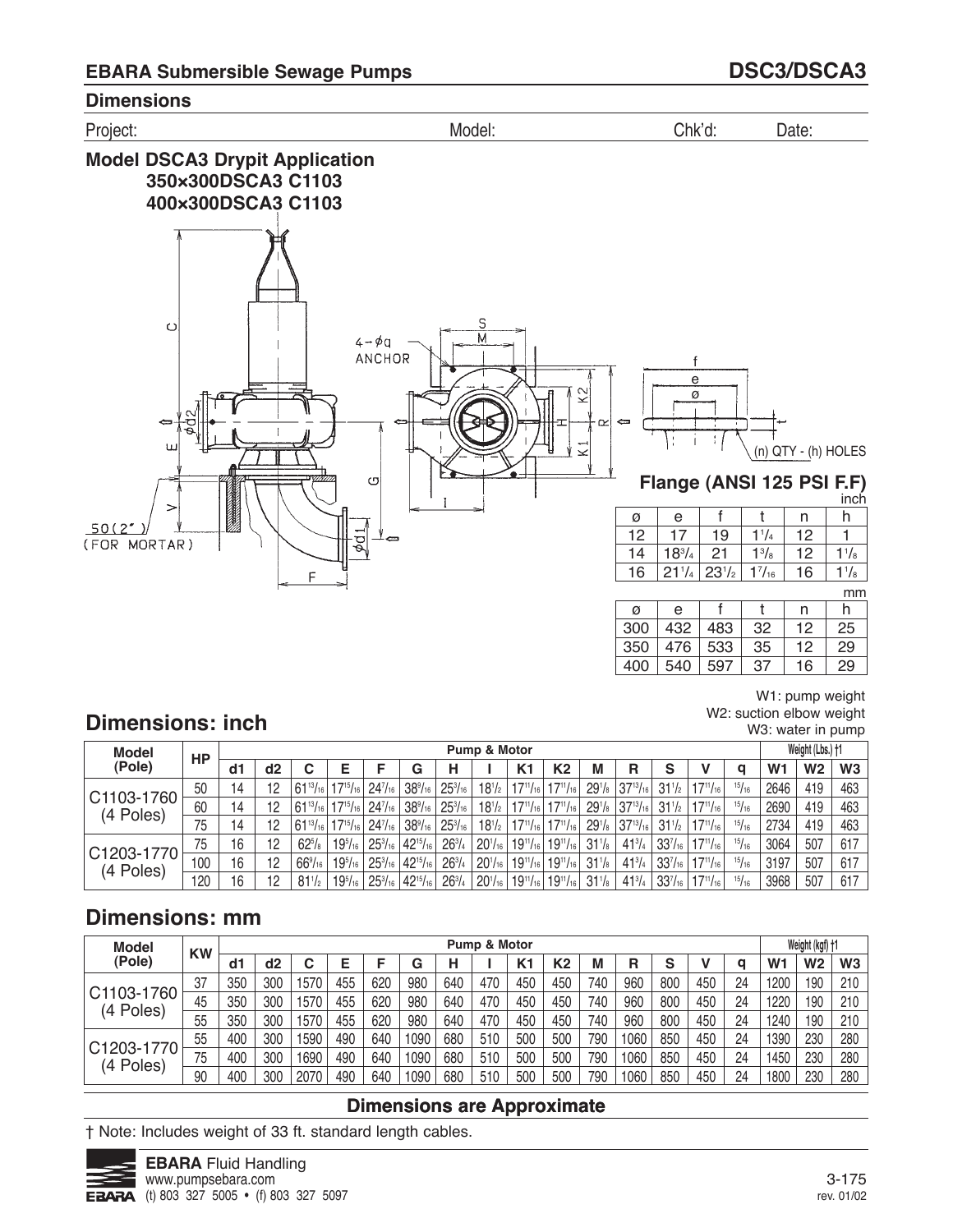Project: Model: Chk'd: Date:

# **Model DSCA3 Drypit Application 400×350DSCA3 C1463**



#### **Flange (ANSI 125 PSI F.F)** inch

| ø  | e             |            |         |    |  |
|----|---------------|------------|---------|----|--|
| △  | $18^{3}/_{4}$ |            | $1^3/s$ | כי |  |
| 16 | $21^{1}/$     | $23^{1/2}$ | 1/16    | 16 |  |

mm

|     |     |     |    |    | .  |
|-----|-----|-----|----|----|----|
| Ø   | е   |     |    | n  |    |
| 350 | 476 | 533 | 35 | 12 | 29 |
| 400 | 540 | 597 | 37 | 16 | 29 |

W1: pump weight W2: suction elbow

weight

W3: water in pump

# **Dimensions: inch**

| <b>Model</b>           | <b>HP</b> |     |    |                 |            |                |            |          | <b>Pump &amp; Motor</b> |                   |                  |                 |               |                |                  |       |                | Weight (Lbs.) +1 |                |
|------------------------|-----------|-----|----|-----------------|------------|----------------|------------|----------|-------------------------|-------------------|------------------|-----------------|---------------|----------------|------------------|-------|----------------|------------------|----------------|
| (Pole)                 |           | dd1 | d2 |                 |            |                |            | н        |                         | K <sub>1</sub>    | K <sub>2</sub>   | M               | R             | c              |                  |       | W <sub>1</sub> | W <sub>2</sub>   | W <sub>3</sub> |
|                        | 30        | 16  | 14 | $63^{3}/4$      | $21^{5}/s$ | $25^{3}/_{16}$ | $45^{1}/4$ | $26^{3}$ | $24^{7}/_{16}$          | $19^{11}/_{16}$   | $19^{11}/_{16}$  | 31 <sup>1</sup> | $41^{3}/_{4}$ | $33^{7}/_{16}$ | $147^{11}/_{16}$ | 15/16 | 3616           | 507              | 882            |
| C1463-880<br>(8 Poles) | 40        | 16  | 14 | $67^{11}/_{16}$ | $21\%$ .   | $25^{3}/_{16}$ | 451/4      | $26^{3}$ | $24^{7}/_{16}$          | $ 19^{11}/_{16} $ | $19^{11}/_{161}$ | 31 <sup>1</sup> | $41^{3}/_{4}$ | $33^{7}_{16}$  | $17^{11}/_{16}$  | 15/16 | 3682           | 507              | 882            |
|                        | 50        | 16  | 14 | $67^{11}/_{16}$ | $21^{5}/2$ | $25^{3}/_{16}$ | 451/4      | 2631     | $24^{7}/_{16}$          | $ 19^{11}/_{16} $ | $19^{11}/_{16}$  | 31 <sup>1</sup> | $41^{3}/_{4}$ | $33^{7}/_{16}$ | $147^{11}/_{16}$ | 15/16 | 3726           | 507              | 882            |

# **Dimensions: mm**

| <b>Model</b> | <b>KW</b> |     |     |      |     |     |      |     | <b>Pump &amp; Motor</b> |                |     |     |      |        |     |    |                | Weight (kgf) +1 |     |
|--------------|-----------|-----|-----|------|-----|-----|------|-----|-------------------------|----------------|-----|-----|------|--------|-----|----|----------------|-----------------|-----|
| (Pole)       |           | d1  | d2  |      |     |     |      |     |                         | K <sup>+</sup> | К2  |     | R    | $\sim$ |     |    | W <sub>1</sub> | W <sub>2</sub>  | W3  |
| C1463-880    | 22        | 400 | 350 | 1620 | 550 | 640 | 1150 | 600 | 620                     | 500            | 500 | 790 | 1060 | 850    | 450 | 24 | 1640           | 230             | 400 |
| (8 Poles)    | 30        | 400 | 350 | 720  | 550 | 640 | 1150 | 600 | 620                     | 500            | 500 | 790 | 1060 | 850    | 450 | 24 | 1670           | 230             | 400 |
|              | דמ<br>UI. | 400 | 350 | 720  | 550 | 640 | 1150 | 600 | 620                     | 500            | 500 | 790 | 1060 | 850    | 450 | 24 | 1690           | 230             | 400 |

## **Dimensions are Approximate**

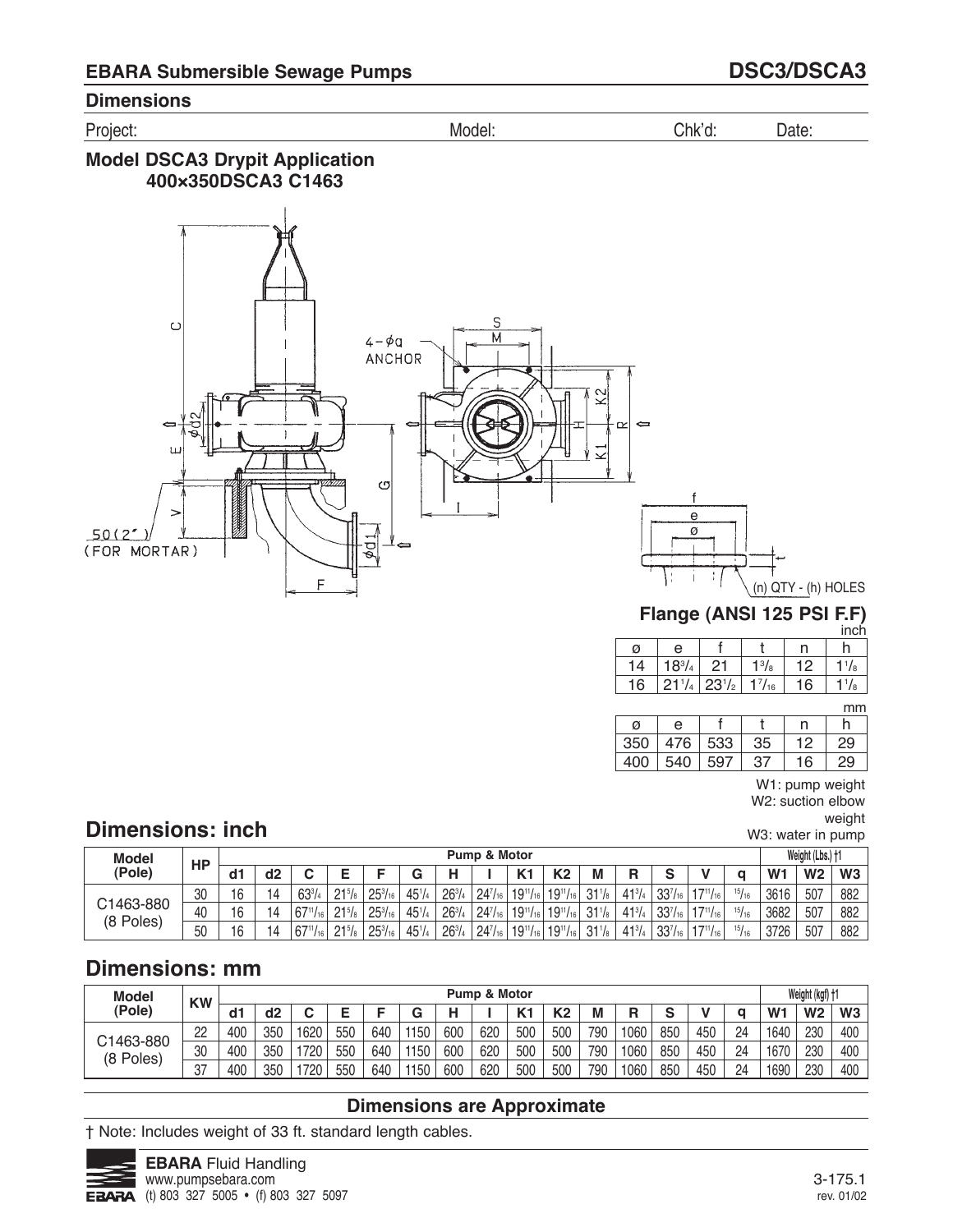

W1: pump weight W2: suction elbow weight W3: water in pump

# **Dimensions: inch**

| Model                   | <b>HP</b> |    |    |                      |                 |                  |                                             |               | Pump & Motor   |                 |                                                  |                 |                |                |                   |               |                | Weight (Lbs.) †1 |                |
|-------------------------|-----------|----|----|----------------------|-----------------|------------------|---------------------------------------------|---------------|----------------|-----------------|--------------------------------------------------|-----------------|----------------|----------------|-------------------|---------------|----------------|------------------|----------------|
| (Pole)                  |           | d1 | d2 | С                    |                 |                  | G                                           | н             |                | K <sub>1</sub>  | K <sub>2</sub>                                   | М               | R              | S              |                   | a             | W <sub>1</sub> | W <sub>2</sub>   | W <sub>3</sub> |
|                         | 60        | 16 | 14 | $67^{11}/_{16}$      | $21\frac{5}{8}$ | $25\frac{3}{16}$ | $45^{1}/4$                                  | $26^{3}/4$    | $24^{7}/_{16}$ |                 | $19^{11}/_{16}$ 19 $^{11}/_{16}$                 | $31\frac{1}{8}$ | $41^{3}/4$     | $33^{7}/_{16}$ | $17^{11}/_{16}$   | 15/16         | 3704           | 507              | 882            |
| C1463-1170<br>(6 Poles) | 75        | 16 | 14 | $67^{11}/_{16}$      | $21\frac{5}{8}$ | $25^{3}/_{16}$   | $45^{1}/4$                                  | $26^{3}/_{4}$ | $24^{7}/_{16}$ |                 | $19^{11}/_{16}$ 19 $^{11}/_{16}$                 | $31\frac{1}{8}$ | $41^{3}/_{4}$  | $33^{7}/_{16}$ | $17^{11}/_{16}$   | 15/16         | 3704           | 507              | 882            |
|                         | 100       | 16 | 14 | $75\%$ <sub>16</sub> | $21\frac{5}{8}$ | $25\frac{3}{16}$ | $45^{1}/_{4}$                               | $26^{3}/4$    | $24^{7}/_{16}$ |                 | $19^{11}/_{16}$ 19 <sup>11</sup> / <sub>16</sub> | $31\frac{1}{8}$ | $41^{3}/_{4}$  | $33^{7}/_{16}$ | $17^{11}/_{16}$   | 15/16         | 4409           | 507              | 882            |
| C1583-880               | 40        | 20 | 16 | $68^{1}/s$           | $22^{7}/_{16}$  | $29^{1/2}$       | $51^{15}/_{16}$                             | $31^{1/2}$    | $26^{3}/s$     | $21^{5}/s$      | $21\frac{5}{8}$                                  | $34\frac{5}{8}$ | $46^{1}/_{16}$ | $37^{3}/s$     | $ 22^{13}/_{16} $ | $1^{3}/_{16}$ | 4123           | 882              | 1301           |
| (8 Poles)               | 50        | 20 | 16 | $68^{1}/s$           | $22^{7}/_{16}$  | $29^{1/2}$       | $51^{15}/_{16}$                             | $31^{1/2}$    | $26^{3}/s$     | $21^{5}/s$      | $21^{5}/s$                                       | $34^{5}/s$      | $46^{1}/_{16}$ | $37^{3}/s$     | $ 22^{13}/_{16} $ | $1^{3}/_{16}$ | 4167           | 882              | 1301           |
|                         | 60        | 20 | 16 | 76                   | $22^{7}/_{16}$  |                  | $29^{1/2}$ 51 <sup>15</sup> / <sub>16</sub> | $31^{1/2}$    | $26^{3}/s$     | $21\frac{5}{8}$ | $21^{5}/s$                                       | $34^{5}/s$      | $46^{1}/_{16}$ | $37^{3}/s$     | $ 22^{13}/_{16} $ | $1^{3}/_{16}$ | 4850           | 882              | 1301           |

# **Dimensions: mm**

| <b>Model</b>            | <b>KW</b> |     |     |      |     |     |      |     | Pump & Motor |     |                |     |      |     |     |    |                | Weight (kgf) +1 |                |
|-------------------------|-----------|-----|-----|------|-----|-----|------|-----|--------------|-----|----------------|-----|------|-----|-----|----|----------------|-----------------|----------------|
| (Pole)                  |           | d1  | d2  |      | Е   |     | G    | н   |              | K1  | K <sub>2</sub> | M   | R    | S   |     | a  | W <sub>1</sub> | W2              | W <sub>3</sub> |
|                         | 45        | 400 | 350 | 720  | 550 | 640 | 1150 | 680 | 620          | 500 | 500            | 790 | 1060 | 850 | 450 | 24 | 1680           | 230             | 400            |
| C1463-1170<br>(6 Poles) | 55        | 400 | 350 | 720  | 550 | 640 | 1150 | 680 | 620          | 500 | 500            | 790 | 1060 | 850 | 450 | 24 | 1680           | 230             | 400            |
|                         | 75        | 400 | 350 | 1920 | 550 | 640 | 1150 | 680 | 620          | 500 | 500            | 790 | 1060 | 850 | 450 | 24 | 2000           | 230             | 400            |
| C1583-880               | 30        | 500 | 400 | 730  | 570 | 750 | 1320 | 800 | 670          | 550 | 550            | 880 | 1170 | 950 | 580 | 30 | 1870           | 400             | 590            |
| (8 Poles)               | 37        | 500 | 400 | 730  | 570 | 750 | 1320 | 800 | 670          | 550 | 550            | 880 | 1170 | 950 | 580 | 30 | 1890           | 400             | 590            |
|                         | 45        | 500 | 400 | 930  | 570 | 750 | 1320 | 800 | 670          | 550 | 550            | 880 | 1170 | 950 | 580 | 30 | 2200           | 400             | 590            |

## **Dimensions are Approximate**

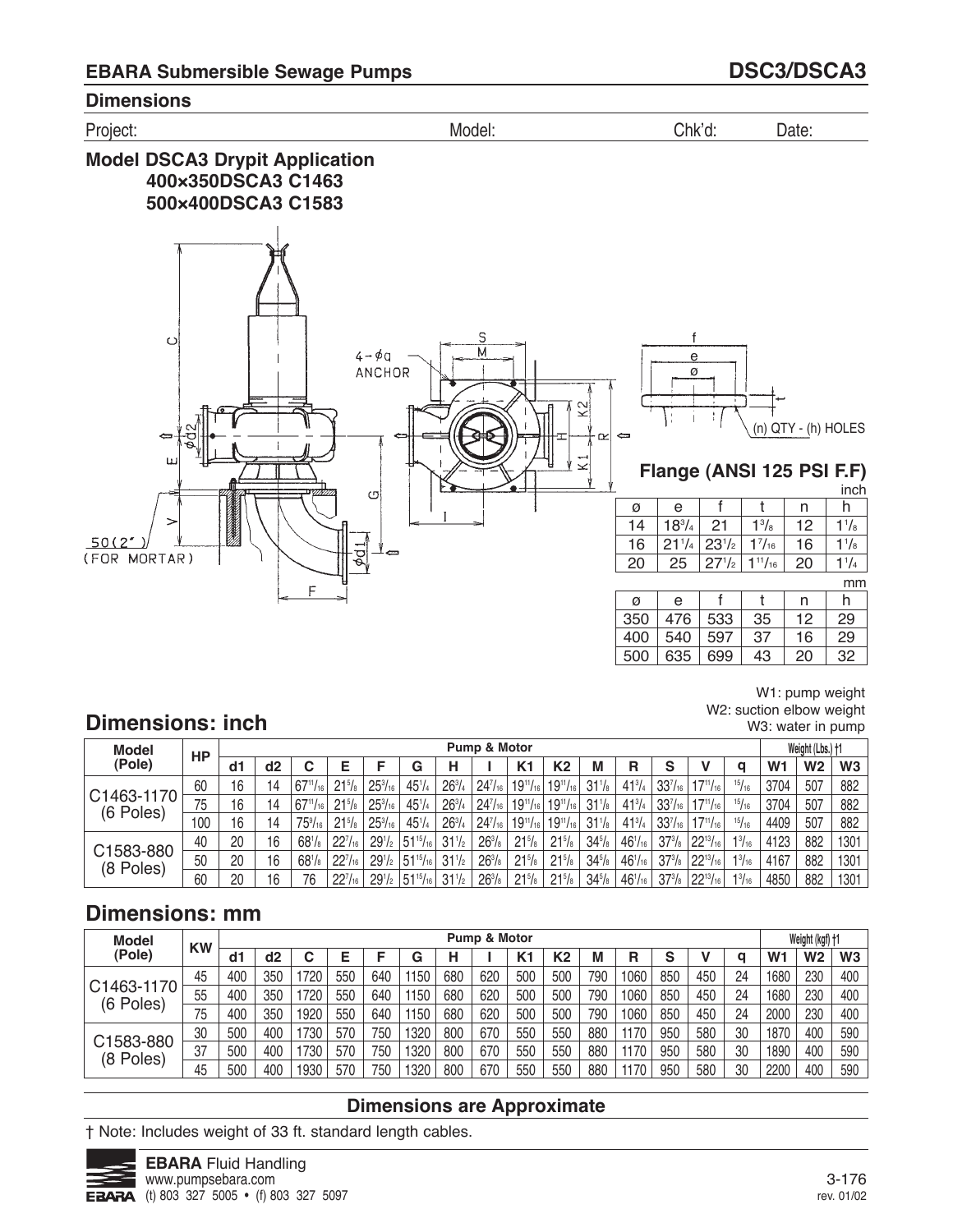

#### 

## **Dimensions: inch**

W1: pump weight W2: suction elbow weight W3: water in pump

| <b>Model</b>            | HP  |    |    |                |                |            |                  |                 | Pump & Motor                                       |                     |                     |                 |                |               |                 |               |                | Weight (Lbs.) †1 |                |
|-------------------------|-----|----|----|----------------|----------------|------------|------------------|-----------------|----------------------------------------------------|---------------------|---------------------|-----------------|----------------|---------------|-----------------|---------------|----------------|------------------|----------------|
| (Pole)                  |     | d1 | d2 |                |                |            | G                |                 |                                                    | K <sub>1</sub>      | K <sub>2</sub>      | M               | R              | e<br>c        |                 | q             | W <sub>1</sub> | W <sub>2</sub>   | W <sub>3</sub> |
|                         | 100 | 20 | 16 | 76             | 227            | $29^{1/2}$ | $51^{15}/_{16}$  | $31\frac{1}{2}$ | $26^{3}/_{8}$                                      | $21^{5}/\mathrm{s}$ | $21\frac{5}{8}$     | $34^{5}/_8$     | $46^{1}/_{16}$ | $37^{3}/_8$   | $22^{13}/_{16}$ | $1^{3}/_{16}$ | 4850           | 882              | 1301           |
| C1583-1175<br>(6 Poles) | .20 | 20 | 16 | 76             | $22^{7}/_{16}$ | $29^{1/2}$ | $51^{15}/_{16}$  | $31\frac{1}{2}$ | $26^{3}/_{8}$                                      | $21^{5}/\mathrm{s}$ | $21^{5}/\mathrm{s}$ | $34^{5}/_{8}$   | $46^{1}/_{16}$ | $37^{3}/_{8}$ | $22^{13}/_{16}$ | $1^{3}/_{16}$ | 4938           | 882              | 1301           |
|                         | 145 | 20 | 16 | $81^{7}/s$     | $22^{7}/_{16}$ | $29^{1/2}$ | $151^{15}/_{16}$ | $31\frac{1}{2}$ | $26^{3}/_{8}$                                      | $21^{5}/a$          | $21^{5}/\mathrm{s}$ | $34^{5}/_{8}$   | $46^{1}/_{16}$ | $37^{3}/_{8}$ | $22^{13}/_{16}$ | $1^{3}/_{16}$ | 5071           | 882              | 1301           |
| C1793-885               | 75  | 20 | 16 | $76^{3}/_{8}$  | 24             | $29^{1/2}$ | $53\frac{9}{16}$ | $31\frac{1}{2}$ | $129^{15}/_{16}$                                   | $21\frac{5}{8}$     | $21^{5}/\mathrm{s}$ | $34^{5}/_8$     | $46^{1}/_{16}$ | $37^{3}/_{8}$ | $22^{13}/_{16}$ | $1^{3}/_{16}$ | 5556           | 882              | 1631           |
| (8 Poles)               | 100 | 20 | 16 | $82^{5}/_{16}$ | 24             | $29^{1/2}$ | $53\frac{9}{16}$ | $31\frac{1}{2}$ | $\frac{1}{2}$   29 <sup>15</sup> / <sub>16 1</sub> | $21\frac{5}{8}$     | $21\frac{5}{8}$     | $34\frac{5}{8}$ | $46^{1}/_{16}$ | $37^{3}/_{8}$ | $22^{13}/_{16}$ | $1^{3}/_{16}$ | 5842           | 882              | 1631           |

# **Dimensions: mm**

| <b>Model</b>            | <b>KW</b> |     |     |      |     |     |      |     | Pump & Motor |     |     |     |      |     |     |    |                | Weight (kgf) +1 |     |
|-------------------------|-----------|-----|-----|------|-----|-----|------|-----|--------------|-----|-----|-----|------|-----|-----|----|----------------|-----------------|-----|
| (Pole)                  |           | d1  | d2  |      |     |     | G    | н   |              |     | K2  | М   | R    | s   |     | a  | W <sub>1</sub> | W <sub>2</sub>  | W3  |
|                         | 75        | 500 | 400 | 1930 | 570 | 750 | 1320 | 800 | 670          | 550 | 550 | 880 | 1170 | 950 | 580 | 30 | 2200           | 400             | 590 |
| C1583-1175<br>(6 Poles) | 90        | 500 | 400 | 1930 | 570 | 750 | 1320 | 800 | 670          | 550 | 550 | 880 | 1170 | 950 | 580 | 30 | 2240           | 400             | 590 |
|                         | 110       | 500 | 400 | 2080 | 570 | 750 | 1320 | 800 | 670          | 550 | 550 | 880 | 1170 | 950 | 580 | 30 | 2300           | 400             | 590 |
| C1793-885               | 55        | 500 | 400 | 1940 | 610 | 750 | 1360 | 800 | 760          | 550 | 550 | 880 | 1170 | 950 | 580 | 30 | 2520           | 400             | 740 |
| (8 Poles)               | 75        | 500 | 400 | 2090 | 610 | 750 | 1360 | 800 | 760          | 550 | 550 | 880 | 1170 | 950 | 580 | 30 | 2650           | 400             | 740 |

## **Dimensions are Approximate**

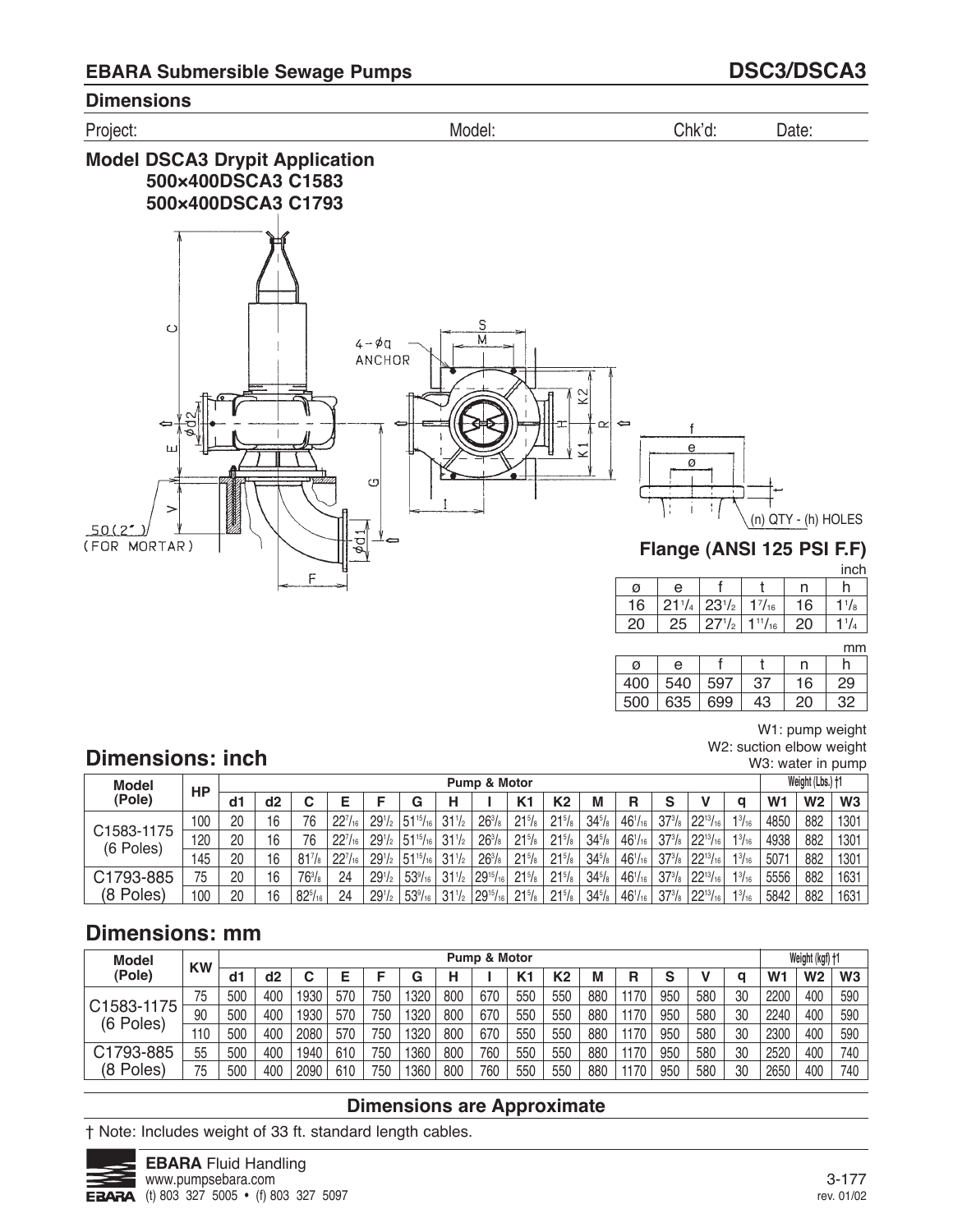Project: Model: Chk'd: Date:

## **Model DSCA3 Drypit Application 600×500DSCA3 C1943**



W1: pump weight W2: suction elbow weight

W3: water in pump

# **Dimensions: inch**

| <b>Model</b> | HP  |    |    |                    |                      |                     |            |                 | <b>Pump &amp; Motor</b> |                 |                 |                      |                 |                |                           |               |                | Weight (Lbs.) †1 |                |
|--------------|-----|----|----|--------------------|----------------------|---------------------|------------|-----------------|-------------------------|-----------------|-----------------|----------------------|-----------------|----------------|---------------------------|---------------|----------------|------------------|----------------|
| (Pole)       |     | d1 | d2 | ◡                  |                      |                     | G          |                 |                         | K1              | K2              | M                    | R               |                |                           | a             | W <sub>1</sub> | W2               | W <sub>3</sub> |
|              | 50  | 24 | 20 | $779/16$ .         | $28^{3}/s$           | 35 <sup>7</sup> /16 | $63^{3}/4$ | 36 <sup>1</sup> | 32 <sup>1</sup>         | $24^{13}/_{16}$ | $24^{13}/_{16}$ | $40\%$ <sub>16</sub> | $52\frac{3}{8}$ | $43^{5}/_{16}$ | $22^{13}/_{16}$           | $1^{3}/_{16}$ | 6658           | 1235             | 2337           |
| C1943-710    | 60  | 24 | 20 | $83^{7}/_{16}$     | $28^{3}/s$           | $35''_{16}$         | $63^{3}/4$ | 36 <sup>1</sup> | 32 <sup>1</sup>         | $24^{13}/_{16}$ |                 | $40\%$ <sub>16</sub> | $52^{3}/s$      | $43^{5}/_{16}$ | $22^{13}$                 | $1^{3}/_{16}$ | 6856           | 1235             | 2337           |
| (10 Poles)   | 75  | 24 | 20 | $83^{7}/_{16}$     | $28^{3}/_8$          | $35^{7}/_{16}$      | $63^{3}/4$ | 36 <sup>1</sup> | 32 <sub>1</sub>         | $24^{13}/_{16}$ | $24^{13}$       | $40\%$               | 52%             | $43^{5}/_{16}$ | $22^{13}/_{16}$           | $1^{3}/_{16}$ | 6944           | 1235             | 2337           |
|              | 100 | 24 | 20 | 96 <sup>7</sup> /s | $28^{3}/s$           | $35''_{16}$         | $63^{3}/4$ | 36 <sup>1</sup> | $32^{1}/2$              | $24^{13}/_{16}$ | $24^{13}/_{16}$ | $40\%$ <sub>16</sub> | $52\frac{3}{8}$ | $43^{5}/_{16}$ | $22^{13}/_{16}$           | $1^{3}/_{16}$ | 8245           | 1235             | 2337           |
|              | 100 | 24 | 20 | $83^{7}/_{16}$     | $28^{3}/s$           | $35^{7}/_{16}$      | $63^{3}/4$ | 36 <sup>1</sup> | 32 <sup>1</sup>         |                 |                 | $40\%$ <sub>16</sub> | $52\frac{3}{8}$ | $43^{5}/_{16}$ | $22^{13}$ / <sub>16</sub> | $1^{3}/_{16}$ | 6944           | 1235             | 2337           |
| C1943-885    | 120 | 24 | 20 | $967$ /s           | $28^{3}/_{8}$        | $35^{7}/_{16}$      | $63^{3}/4$ | 36 <sup>1</sup> | $32^{1}/2$              | $24^{13}$ /     | $24^{13}/_{16}$ | $40\%$               | 52%             | $43^{5}/_{16}$ | $22^{13}/_{16}$           | $1^{3}/_{16}$ | 8113           | 1235             | 2337           |
| (8 Poles)    | 145 | 24 | 20 | 96 <sup>7</sup> /s | $28^{3}/s$           | $35''_{16}$         | $63^{3}/4$ | 36 <sup>1</sup> | $32^{1}/2$              | $24^{13}/_{16}$ | $24^{13}/_{16}$ | $40\%$ <sub>16</sub> | $52\frac{3}{8}$ | $43^{5}/_{16}$ | $22^{13}/_{16}$           | $1^{3}/_{16}$ | 8245           | 1235             | 2337           |
|              | 75  | 24 | 20 | 0 <sup>7</sup>     | $28^{3}/_{\text{R}}$ | 357                 | $63^{3}/4$ | 261             | 32 <sup>1</sup>         | $24^{13}$       |                 | $40^{\circ}$ /       | $52^{3}$        | 1251           | $22^{13}$ / <sub>16</sub> | $1^{3}/_{16}$ | 8355           | 1235             | 2337           |

# **Dimensions: mm**

| <b>Model</b>           | <b>KW</b> |     |     |      |     |     |      |     | Pump & Motor |     |                |       |      |        |     |    |      | Weight (kgf) +1 |                |
|------------------------|-----------|-----|-----|------|-----|-----|------|-----|--------------|-----|----------------|-------|------|--------|-----|----|------|-----------------|----------------|
| (Pole)                 |           | d٦  | d2  |      |     |     | G    | Н   |              | K1  | K <sub>2</sub> | м     | R    | c<br>o |     | a  | W1   | <b>W2</b>       | W <sub>3</sub> |
|                        | 37        | 600 | 500 | 1970 | 720 | 900 | 1620 | 920 | 825          | 630 | 630            | 1030  | 1330 | 1100   | 580 | 30 | 3020 | 560             | 1060           |
| C <sub>1943</sub> -710 | 45        | 600 | 500 | 2120 | 720 | 900 | 1620 | 920 | 825          | 630 | 630            | 1030  | 1330 | 1100   | 580 | 30 | 3110 | 560             | 1060           |
| (10 Poles)             | 55        | 600 | 500 | 2120 | 720 | 900 | 1620 | 920 | 825          | 630 | 630            | 1030  | 1330 | 1100   | 580 | 30 | 3150 | 560             | 1060           |
|                        | 75        | 600 | 500 | 2460 | 720 | 900 | 1620 | 920 | 825          | 630 | 630            | 1030  | 1330 | 1100   | 580 | 30 | 3740 | 560             | 1060           |
|                        | 75        | 600 | 500 | 2120 | 720 | 900 | 1620 | 920 | 825          | 630 | 630            | 1030  | 1330 | 1100   | 580 | 30 | 3150 | 560             | 1060           |
| C1943-885              | 90        | 600 | 500 | 2460 | 720 | 900 | 1620 | 920 | 825          | 630 | 630            | 1030  | 1330 | 1100   | 580 | 30 | 3680 | 560             | 1060           |
| (8 Poles)              | 110       | 600 | 500 | 2460 | 720 | 900 | 1620 | 920 | 825          | 630 | 630            | 1030  | 1330 | 1100   | 580 | 30 | 3740 | 560             | 1060           |
|                        | 132       | 600 | 500 | 2460 | 720 | 900 | 1620 | 920 | 825          | 630 | 63C            | 1 กวก | 1330 | 1100   | 580 | 30 | 3790 | 560             | 1060           |

### **Dimensions are Approximate**

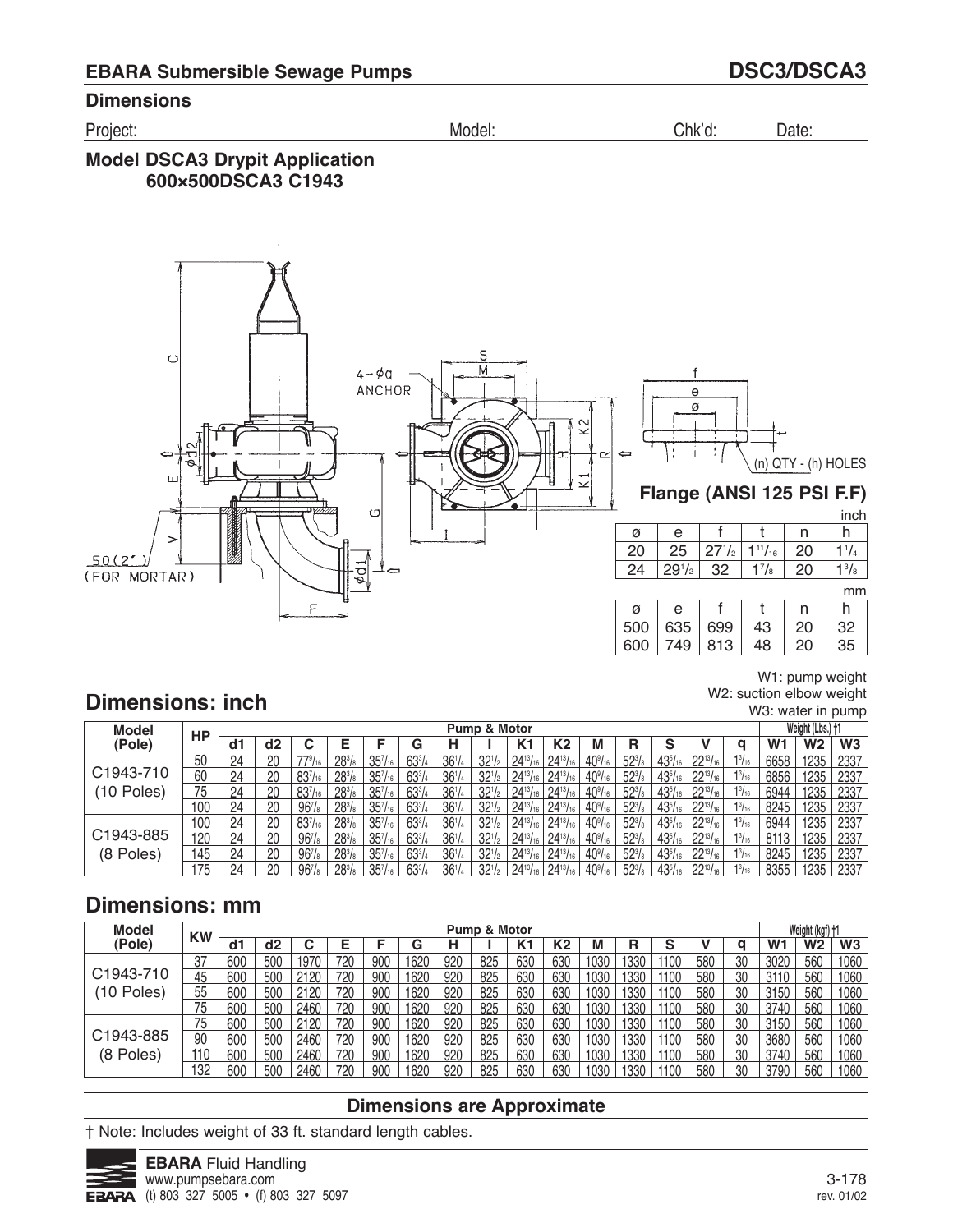Project: Model: Chk'd: Date:

## **Model DSCA3 Drypit Application 750×500DSCA3 C2113**



W1: pump weight W2: suction elbow weight W3: water in pump

# **Dimensions: inch**

| Model        | HP  |    |    |                |            |                |                 |             | Pump & Motor |                                 |                                 |                |    |                |            |               |                | Weight (Lbs.) †1  |                |
|--------------|-----|----|----|----------------|------------|----------------|-----------------|-------------|--------------|---------------------------------|---------------------------------|----------------|----|----------------|------------|---------------|----------------|-------------------|----------------|
| (Pole)       |     | d1 | d2 |                |            |                | G               |             |              | K1                              | K <sub>2</sub>                  | М              | R  | s              |            |               | W <sub>1</sub> | W <sub>2</sub>    | W <sub>3</sub> |
| C2113-590    | 50  | 30 | 20 | $84^{5}/s$     | $30^{1/2}$ | $44^{5}/_{16}$ | $74^{13}/_{16}$ | $44^{1}/_8$ | $35^{1/4}$   | $ 29^{15}/_{16} 29^{15}/_{16} $ |                                 | $46^{1}/_{16}$ | 63 | $49^{3}/_{16}$ | $29^{1/2}$ | 17/16         | 8047           | 1918 <sub>1</sub> | 3682           |
| $(12$ Poles) | 60  | 30 | 20 | $84^{5}/_8$    | $30^{1/2}$ | $44^{5}/_{16}$ | $74^{13}/_{16}$ | $44^{1}/_8$ | $35^{1/4}$   | $ 29^{15}/_{16} 29^{15}/_{16} $ |                                 | $46^{1}/_{16}$ | 63 | $49^{3}/_{16}$ | $29^{1/2}$ | 17/16         | 8047           | 1918              | 3682           |
|              | 75  | 30 | 20 | $98^{1/16}$    | $30^{1/2}$ | $44^{5}/_{16}$ | $74^{13}/_{16}$ | $44^{1}/_8$ | $35^{1/4}$   | $ 29^{15}/_{16} 29^{15}/_{16} $ |                                 | $46^{1}/_{16}$ | 63 | $49^{3}/_{16}$ | $29^{1/2}$ | 17/16         | 9348           | 1918              | 3682           |
| C2113-710    | 75  | 30 | 20 | $84^{5}/_8$    | $30^{1/2}$ | $44^{5}/_{16}$ | $74^{13}/_{16}$ | $44^{1}/_8$ | $35^{1/4}$   | $ 29^{15}/_{16} 29^{15}/_{16} $ |                                 | $46^{1}/_{16}$ | 63 | $49^{3}/_{16}$ | $29^{1/2}$ | $1^{7}/_{16}$ | 8113           | 1918              | 3682           |
| $(10$ Poles) | 100 | 30 | 20 | $98^{1/16}$    | $30^{1/2}$ | $44^{5}/_{16}$ | $74^{13}/_{16}$ | $44^{1}/_8$ | $35^{1/4}$   | $ 29^{15}/_{16} 29^{15}/_{16} $ |                                 | $46^{1}/_{16}$ | 63 | $49^{3}/_{16}$ | $29^{1/2}$ | $1^{7}/_{16}$ | 9436           | 1918              | 3682           |
|              | 20  | 30 | 20 | $98^{1}/_{16}$ | $30^{1/2}$ | $44^{5}/_{16}$ | $74^{13}/_{16}$ | $44^{1}/s$  | $35^{1/4}$   |                                 | $ 29^{15}/_{16} 29^{15}/_{16} $ | $46^{1}/_{16}$ | 63 | $49^{3}/_{16}$ | $29^{1/2}$ | 17/16         | 9546           | 1918              | 3682           |

## **Dimensions: mm**

| <b>Model</b> | <b>KW</b> |     |     |      |     |      |      |      | Pump & Motor |     |     |      |      |        |     |    |                | Weight (kgf) +1 |                |
|--------------|-----------|-----|-----|------|-----|------|------|------|--------------|-----|-----|------|------|--------|-----|----|----------------|-----------------|----------------|
| (Pole)       |           | d1  | d2  | ⌒    | Е   |      | G    | н    |              | K1  | K2  | M    | R    | c<br>C |     | a  | W <sub>1</sub> | W2              | W <sub>3</sub> |
| C2113-590    | 37        | 750 | 500 | 2150 | 775 | 1125 | 1900 | 1120 | 895          | 760 | 760 | 1170 | 1600 | '250   | 750 | 36 | 3650           | 870             | 1670           |
| (12 Poles)   | 45        | 750 | 500 | 2150 | 775 | 1125 | 1900 | 1120 | 895          | 760 | 760 | 1170 | 1600 | '250   | 750 | 36 | 3650           | 870             | 1670           |
|              | 55        | 750 | 500 | 2490 | 775 | 1125 | 1900 | 1120 | 895          | 760 | 760 | 1170 | 1600 | '250   | 750 | 36 | 4240           | 870             | 1670           |
| C2113-710    | 55        | 750 | 500 | 2150 | 775 | 1125 | 1900 | 1120 | 895          | 760 | 760 | 1170 | 1600 | 1250   | 750 | 36 | 3680           | 870             | 1670           |
| (10 Poles)   | 75        | 750 | 500 | 2490 | 775 | 1125 | 1900 | 1120 | 895          | 760 | 760 | 1170 | 1600 | 1250   | 750 | 36 | 4280           | 870             | 1670           |
|              | 90        | 750 | 500 | 2490 | 775 | 1125 | 900  | 1120 | 895          | 760 | 760 | 1170 | 1600 | '250   | 750 | 36 | 4330           | 870             | 1670           |

## **Dimensions are Approximate**

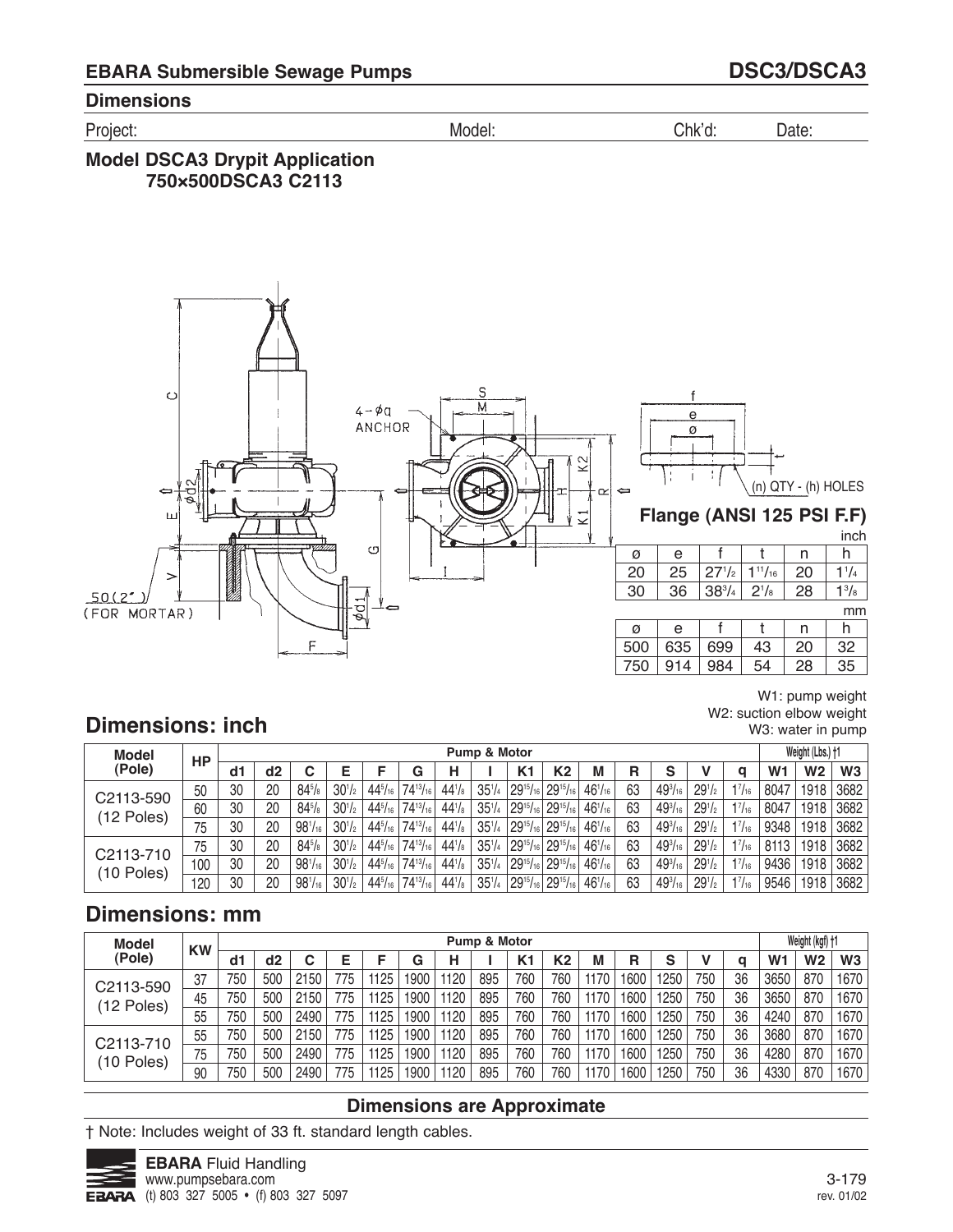Project: Model: Chk'd: Date:

## **Model DSCA3 Drypit Application 750×500DSCA3 C2113**



W1: pump weight W2: suction elbow weight W3: water in pump

# **Dimensions: inch**

| Model                  | НP  |     |    |                   |            |                |                 |             | Pump & Motor |                 |                         |                |    |                |                                |               |                | Weight (Lbs.) †1 |      |
|------------------------|-----|-----|----|-------------------|------------|----------------|-----------------|-------------|--------------|-----------------|-------------------------|----------------|----|----------------|--------------------------------|---------------|----------------|------------------|------|
| (Pole)                 |     | dd1 | d2 |                   |            |                | G               | Н           |              | K <sub>1</sub>  | K2                      | M              | R  | ⌒<br>a         |                                | a             | W <sub>1</sub> | W <sub>2</sub>   | W3   |
|                        | 45  | 30  | 20 | $98^{1}/_{16}$    | $30^{1/2}$ | $44^{5}/_{16}$ | $74^{13}/_{16}$ | $44^{1}/s$  | $35^{1}/4$   | $29^{15}/_{16}$ | $129^{15}/_{16}$        | $46^{1}/_{16}$ | 63 | $49^{3}/_{16}$ | $291$ / <sub>2</sub>           | $1^{7}/_{16}$ | 9414           | 1918             | 3682 |
|                        | 75  | 30  | 20 | $98^{1/16}$       | $30^{1/2}$ | $44^{5}/_{16}$ | $74^{13}/_{16}$ | $44^{1/s}$  | $35^{1}/4$   |                 | $29^{15}/_{16}$ 2915/16 | $46^{1/16}$    | 63 | $49^{3}/_{16}$ | $29^{1/2}$                     | $1^{7}/_{16}$ | 9546           | 1918             | 3682 |
| C2113-885<br>(8 Poles) | 200 | 30  | 20 | $101^{15}/_{16}$  | $30^{1/2}$ | $44^{5}/_{16}$ | $74^{13}/_{16}$ | $44^{1}/_8$ | $35^{1/4}$   |                 | $29^{15}/_{16}$ 2915/16 | $46^{1}/_{16}$ | 63 | $49^{3}/_{16}$ | 29 <sup>1</sup> / <sub>2</sub> | $1^{7}/_{16}$ | 9766           | 1918             | 3682 |
|                        | 215 | 30  | 20 | $1101^{15}/_{16}$ | $30^{1/2}$ | $44^{5}/_{16}$ | $74^{13}/_{16}$ | $44^{1/s}$  | $35^{1}/4$   |                 | $29^{15}/_{16}$ 2915/16 | $46^{1}/_{16}$ | 63 | $49^{3}/_{16}$ | 29 <sup>1</sup> / <sub>2</sub> | $1^{7}/_{16}$ | 9766           | 1918             | 3682 |
|                        | 245 | 30  | 20 | $101\frac{3}{16}$ | $30^{1/2}$ | $44^{5}/_{16}$ | $74^{13}/_{16}$ | $44^{1}/_8$ | $35^{1/4}$   | $29^{15}/_{16}$ | $129^{15}/_{16}$        | $46^{1}/_{16}$ | 63 | $49^{3}/_{16}$ | 29 <sup>1</sup> / <sub>2</sub> | 17/16         | 11464          | 1918             | 3682 |

# **Dimensions: mm**

| <b>Model</b> | <b>KW</b> |     |     |      |     |      |      |      | Pump & Motor |     |                |      |       |      |     |    |                | Weight (kgf) +1 |                |
|--------------|-----------|-----|-----|------|-----|------|------|------|--------------|-----|----------------|------|-------|------|-----|----|----------------|-----------------|----------------|
| (Pole)       |           | d1  | d2  |      |     |      | G    | н    |              | K1  | K <sub>2</sub> | M    | R     | S    |     | a  | W <sub>1</sub> | W <sub>2</sub>  | W <sub>3</sub> |
|              | 110       | 750 | 500 | 2490 | 775 | 1125 | 1900 | 1120 | 895          | 760 | 760            | 1170 | 1600. | 1250 | 750 | 36 | 4270           | 870             | 1670           |
|              | 132       | 750 | 500 | 2490 | 775 | 1125 | 1900 | 1120 | 895          | 760 | 760            | 1170 | 1600  | 1250 | 750 | 36 | 4330           | 870             | 1670           |
| C2113-885    | 150       | 750 | 500 | 2590 | 775 | 1125 | 1900 | 1120 | 895          | 760 | 760            | 1170 | 1600  | 1250 | 750 | 36 | 4430           | 870             | 1670           |
| (8 Poles)    | 60        | 750 | 500 | 2590 | 775 | 1125 | 1900 | 1120 | 895          | 760 | 760            | 1170 | 1600  | 1250 | 750 | 36 | 4430           | 870             | 1670           |
|              | 185       | 750 | 500 | 2570 |     | 1125 | 1900 | 1120 | 895          | 760 | 760            | 1170 | 1600  | 1250 | 750 | 36 | 5200           | 870             | 1670           |

## **Dimensions are Approximate**

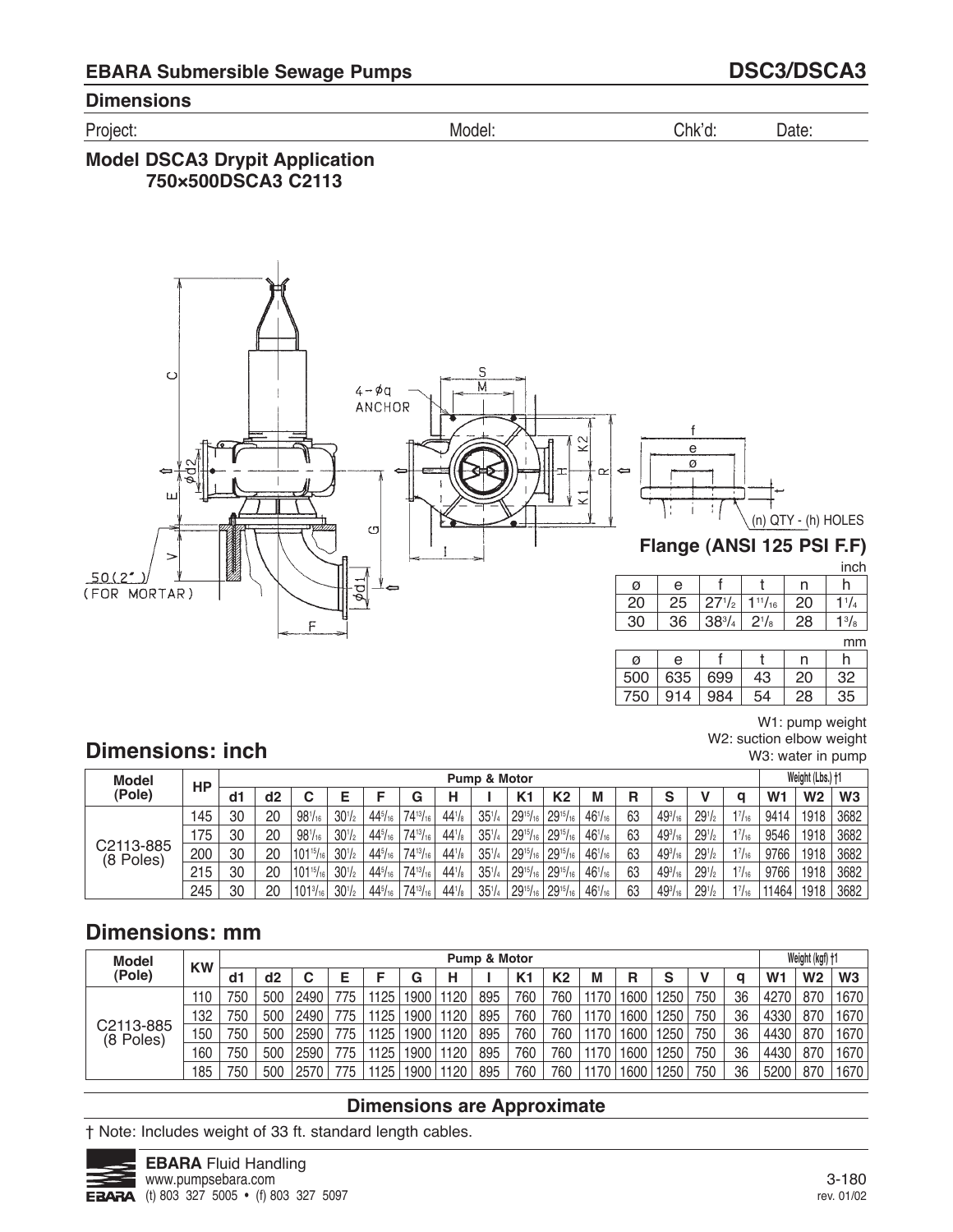Project: Model: Chk'd: Date:

## **Model DSCA3 Drypit Application 750×600DSCA3 C2373**



f e ø (n) QTY - (h) HOLES t

## **Flange (ANSI 125 PSI F.F)**

inch

| Ø  | е          |            |               |    |              |
|----|------------|------------|---------------|----|--------------|
| 24 | $29^{1/2}$ | 32         | $\frac{7}{8}$ | 20 | $1^{3}/_{8}$ |
| 30 | 36         | $38^{3}/4$ | $2^{1}/8$     | 28 | $1^{3}/_{8}$ |

mm

| ø   | e   |     |    | n  | h  |
|-----|-----|-----|----|----|----|
| 600 | 749 | 813 | 48 | 20 | 35 |
| 750 | 914 | 984 | 54 | 28 | 35 |

W1: pump weight W2: suction elbow weight W3: water in pump

# **Dimensions: inch**

| <b>Model</b> | HP  |    |    |                      |                      |                |                 |             | Pump & Motor       |                 |                                                                        |                |    |                |                      |           |                | Weight (Lbs.) +1 |      |
|--------------|-----|----|----|----------------------|----------------------|----------------|-----------------|-------------|--------------------|-----------------|------------------------------------------------------------------------|----------------|----|----------------|----------------------|-----------|----------------|------------------|------|
| (Pole)       |     | d1 | d2 |                      |                      |                | ٠ā.             |             |                    | K1              | K2                                                                     | М              | R  | c              |                      |           | W <sub>1</sub> | W2               | W3   |
|              | 75  | 30 | 24 | $98^{7}/_{16}$       | $28\%$ <sub>16</sub> | $44^{5}/_{16}$ | $72^{13/2}$     | $44^{1}/s$  | 39 <sup>3</sup> /8 | $29^{15}/_{16}$ | $129^{15}/_{16}$                                                       | $46^{1}/_{16}$ | 63 | $49^{3}/_{16}$ | $291$ / <sub>2</sub> | 17/16     | 10009          | 1918             | 4167 |
| C2373-590    | 100 | 30 | 24 | $98^{7}/_{16}$       | $28\%$ <sub>16</sub> | $44^{5}/_{16}$ | $72^{13}/_{16}$ | $44^{1}/_8$ | $39\frac{3}{8}$    | $29^{15}/_{16}$ | $29^{15}/_{16}$                                                        | $46^{1}/_{16}$ | 63 | $49^{3}/_{16}$ | 29 <sup>1</sup> /2   | 17/16     |                | 1918             | 4167 |
| (12 Poles)   | 120 | 30 | 24 |                      | $28\%$ <sub>16</sub> | $44^{5}/_{16}$ | 7213/           | $44^{1}/_8$ | 39 <sup>3</sup> /s | $29^{15}/_{16}$ | $29^{15}/_{16}$                                                        | $46^{1}/_{16}$ | 63 | $49^{3}/_{16}$ | $29^{1/2}$           | 17/16     | 10428          | 1918 i           | 4167 |
|              | 145 | 30 | 24 |                      | $28\%$ <sub>16</sub> | $44^{5}/_{16}$ | $72^{13}/_{16}$ | $44^{1}/s$  | $39\frac{3}{8}$    | $29^{15}/_{16}$ | $129^{15}/_{16}$                                                       | $46^{1}/_{16}$ | 63 | $49^{3}/_{16}$ | $29^{1/2}$           | 17/16     | 1208           | 1918             | 4167 |
|              | 145 | 30 | 24 | $102^{3}/\mathrm{s}$ | $28\%$ <sub>16</sub> | $44^{5}/_{16}$ | $72^{13}/_{16}$ | $44^{1}/_8$ | $39\frac{3}{8}$    | $29^{15}/_{16}$ | $29^{15}/_{16}$                                                        | $46^{1}/_{16}$ | 63 | $49^{3}/_{16}$ | $291$ / <sub>2</sub> | $17/16$ . | 10560          | 1918             | 4167 |
| C2373-710    | 175 | 30 | 24 |                      | $28\%$ <sub>16</sub> | $44^{5}/_{16}$ | 7213/           | $44^{1}/_8$ | $39\frac{3}{8}$    | $29^{15}/_{16}$ | $129^{15}/_{16}$                                                       | $46^{1}/_{16}$ | 63 | $49^{3}/_{16}$ | $29^{1/2}$           |           | 12103          | 1918             | 4167 |
| (10 Poles)   | 200 | 30 | 24 |                      | $28\%$ <sub>16</sub> | $44^{5}/_{16}$ | $72^{13}/_{16}$ | $44^{1}/_8$ | $39\frac{3}{8}$    |                 | $^1$ 29 <sup>15</sup> / <sub>16</sub> 29 <sup>15</sup> / <sub>16</sub> | $46^{1}/_{16}$ | 63 | $49^{3}/_{16}$ | $29^{1/2}$           | 17/16     | 12302          | 1918             | 4167 |
|              | 215 | 30 | 24 |                      | $28\%$               | $44^{5}/_{16}$ | 7913/           | $44^{1}/_8$ | $39\frac{3}{8}$    | $29^{15}/_{16}$ | $129^{15}/_{16}$                                                       | $46^{1/16}$    | 63 | $49^{3}/_{16}$ | $29^{1/2}$           | 17/16     | 12302          | 1918             | 4167 |

# **Dimensions: mm**

| <b>Model</b> | <b>KW</b> |     |     |      |     |      |     | Pump & Motor |                |     |      |      |       |     |    |      | Weight (kgf) +1 |                |
|--------------|-----------|-----|-----|------|-----|------|-----|--------------|----------------|-----|------|------|-------|-----|----|------|-----------------|----------------|
| (Pole)       |           | d1  | d2  |      |     |      | G   |              | K <sub>1</sub> | K2  | M    | R    | c     |     | a  | W1   | W2              | W <sub>3</sub> |
|              | 55        | 750 | 600 | 2500 | 725 | 1125 | 850 | '000'        | 760            | 760 |      | 1600 | 1250. | 750 | 36 | 4540 | 870             | 1890           |
| C2373-590    | 75        | 750 | 600 | 2500 |     | 1125 | 850 | 1000         | 760            | 760 |      | 600  | 1250  | 750 | 36 | 4590 | 870             | 1890           |
| (12 Poles)   | 90        | 750 | 600 | 2600 | 725 | 1125 | 850 | 1000         | 760            | 760 |      | 1600 | 1250  | 750 | 36 | 4730 | 870             | 1890           |
|              | 10        | 750 | 600 | 2580 | 725 | 1125 | 850 | 1000         | 760            | 760 |      | 1600 | 1250  | 750 | 36 | 5480 | 870             | 1890           |
|              | 110       | 750 | 600 | 2600 | 725 | 1125 | 850 | 1000         | 760            | 760 |      | 1600 | 1250  | 750 | 36 | 4790 | 870             | 1890           |
| C2373-710    | 132       | 750 | 600 | 2580 | 725 | 1125 | 850 | 1000         | 760            | 760 |      | 1600 | 1250  | 750 | 36 | 5490 | 870             | 1890           |
| 10 Poles)    | 15C       | 750 | 600 | 2580 | 725 | 1125 | 850 | 1000         | 760            | 760 |      | 600  | 1250  | 75( | 36 | 5580 | 870             | 1890           |
|              | 60        | 750 | 600 | 2580 | 725 | 1125 | 850 | 1000         | 760            | 760 | 1170 | 1600 | 1250  | 750 | 36 | 5580 | 870             | 1890           |

### **Dimensions are Approximate**

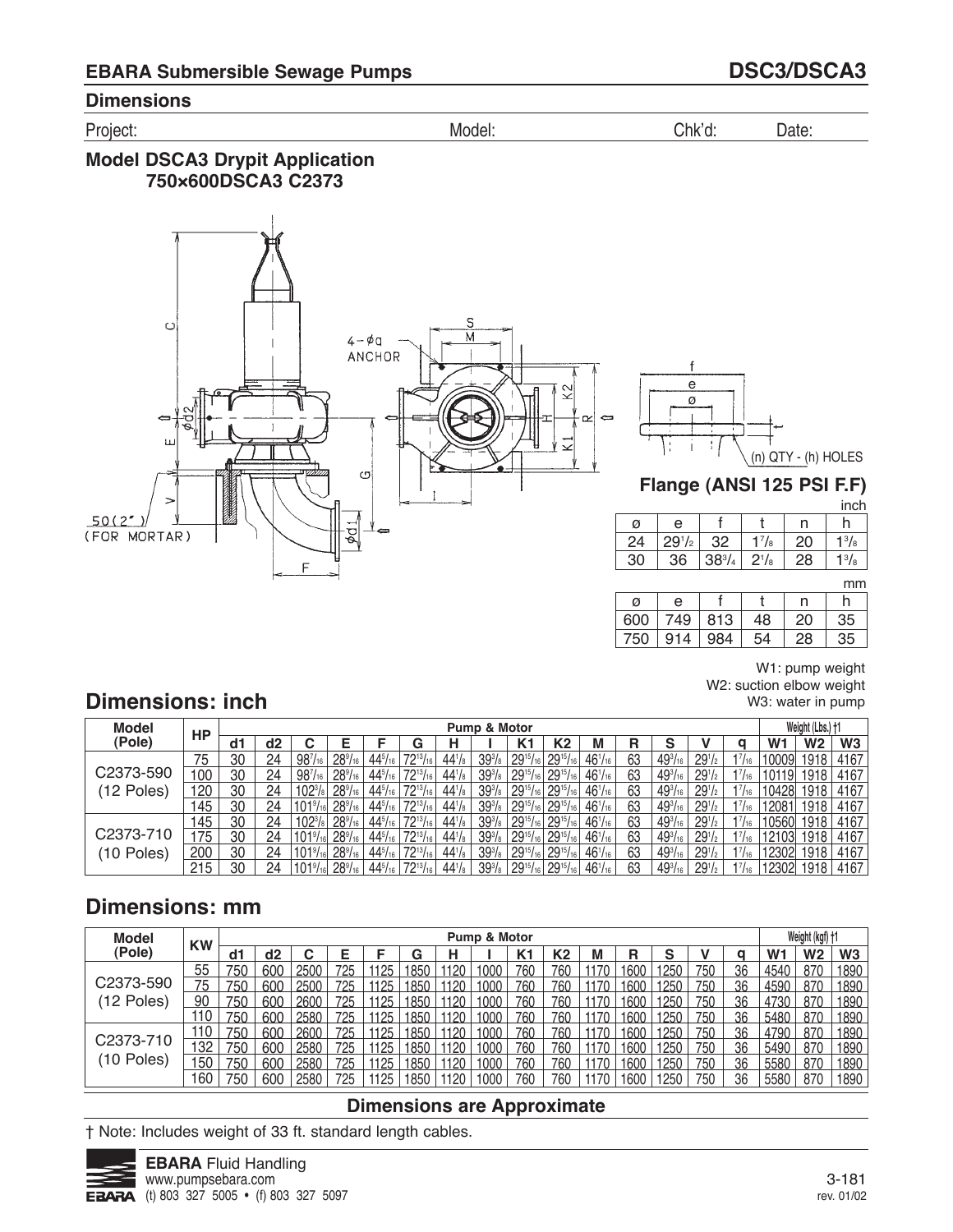Project: Model: Chk'd: Date:

## **Model DSCA3 Drypit Application 750×600DSCA3 C2573**



f e ø t

# (n) QTY - (h) HOLES

# **Flange (ANSI 125 PSI F.F)**

|     |            |            |              |    | inch         |
|-----|------------|------------|--------------|----|--------------|
| ø   | e          |            |              | n  | h            |
| 24  | $29^{1/2}$ | 32         | $1^{7}/_{8}$ | 20 | $1^{3}/_{8}$ |
| 30  | 36         | $38^{3}/4$ | $2^{1}/8$    | 28 | $1^{3}/_{8}$ |
|     |            |            |              |    | mm           |
| ø   | е          |            |              | n  | h            |
| 600 | 749        | 813        | 48           | 20 | 35           |
| 750 | 914        | 984        | 54           | 28 | 35           |

W1: pump weight W2: suction elbow weight W3: water in pump

# **Dimensions: inch**

| <b>Model</b> |           |    |    |                    |                  |                |    |                 | Pump & Motor    |                 |                 |                |    |                |                                |       |       | Weight (Lbs.) †1 |                |
|--------------|-----------|----|----|--------------------|------------------|----------------|----|-----------------|-----------------|-----------------|-----------------|----------------|----|----------------|--------------------------------|-------|-------|------------------|----------------|
| (Pole)       | <b>HP</b> | d1 | d2 |                    |                  |                | G  |                 |                 |                 | K2              | М              | R  | c              |                                |       | W1    | W <sub>2</sub>   | W <sub>3</sub> |
| C2573-590    | 120       | 30 | 24 | $102^{3}/4$        | $31^{11}/_{16}$  | $44^{5}/_{16}$ | 76 | $44^{1}/_8$     | $42^{11}/_{16}$ | $29^{15}/_{16}$ | $29^{15}/_{16}$ | $46^{1/16}$    | 63 | $49^{3}/_{16}$ | 29 <sup>1</sup> / <sub>2</sub> | 17/16 | 11420 | 1918             | 4806           |
| (12 Poles)   | 145       | 30 | 24 | $101^{15}/_{16}$   | $31^{11}/_{16}$  | $44^{5}/_{16}$ | 76 | $44^{1}$        | $42^{11}$       | $29^{15}$       | $29^{15}/_{16}$ | $46^{1}/_{16}$ | 63 | $49^{3}/_{16}$ | 29 <sup>1</sup> /2             |       | 13095 | 1918             | 4806           |
|              | 175       | 30 | 24 | $101^{15}/_{16}$   | $31^{11}/_{16}$  | $44^{5}/_{16}$ | 76 | $44^{1}/_8$     | $42^{11}$       | $29^{15}/_{16}$ | $29^{15}/_{16}$ | $46^{1}/_{16}$ | 63 | $49^{3}/_{16}$ | 29 <sub>1</sub>                | 17/16 | 13294 | 1918             | 4806           |
|              | 200       | 30 | 24 | $109^{13}/_{16}$   | $31^{11}/_{16}$  | $44^{5}/_{16}$ | 76 | $44^{1}/_8$     | $42^{11}/_{16}$ | $29^{15}$       | $29^{15}/_{16}$ | $46^{1/16}$    | 63 | $49^{3}/_{16}$ | 29 <sup>1</sup> / <sub>2</sub> | 17/16 | 13338 | 1918             | 4806           |
|              | 215       | 30 | 24 | $109^{13}/_{16}$   | $31^{11}/_{16}$  | $44^{5}/_{16}$ | 76 | $44^{1}$        | $42^{11}$ /     | $29^{15}$       | $29^{15}/_{16}$ | $46^{1/16}$    | 63 | $49^{3}/_{16}$ | 29 <sup>1</sup> /2             |       | 13338 | 1918             | 4806           |
| C2573-710    | 245       | 30 | 24 | $109^{13}/_{16}$ 1 | $31^{11}/_{16}$  | $44^{5}/_{16}$ | 76 | 44 <sup>1</sup> | $42^{11}/_{16}$ | $29^{15}/_{16}$ | $29^{15}/_{16}$ | $46^{1}/_{16}$ | 63 | $49^{3}/_{16}$ | 29 <sub>1</sub>                | 17/16 | 13646 | 1918             | 4806           |
| (10 Poles)   | 265       | 30 | 24 | $109^{13}/161$     | $31^{11}/_{16}$  | $44^{5}/_{16}$ | 76 | $44^{1}$        | $42^{11}/_{16}$ | $29^{15}/_{16}$ | $29^{15}/_{16}$ | $46^{1/16}$    | 63 | $49^{3}/_{16}$ | 29 <sub>1</sub>                | 17/16 | 13845 | 1918             | 4806           |
|              | 295       | 30 | 24 | $109^{13}/16$      | $31^{11}/_{16}$  | $44^{5}/_{16}$ | 76 | $44^{1}$        | $42^{11}/_{16}$ | $29^{15}$ /     | $29^{15}/_{16}$ | $46^{1}/_{16}$ | 63 | $49^{3}/_{16}$ | 29 <sup>1</sup> /2             | 17/16 | 14308 | 1918             | 4806           |
|              | 335       | 30 | 24 | $109^{13}/_{16}$   | $131^{11}/_{16}$ | $44^{5}/_{16}$ | 76 | $44^{1}$        | $42^{11}$ /     | $29^{15}$       | $29^{15}$       | $46^{1}/_{16}$ | 63 | $49^{3}/_{16}$ | $29^{1/2}$                     |       | 14528 | 1918             | 4806           |

# **Dimensions: mm**

| <b>Model</b> | <b>KW</b> |     |     |      |     |      |      |      | Pump & Motor |     |                |      |      |      |     |    |                | Weight (kgf) +1 |                |
|--------------|-----------|-----|-----|------|-----|------|------|------|--------------|-----|----------------|------|------|------|-----|----|----------------|-----------------|----------------|
| (Pole)       |           | d1  | d2  |      | Е   | c    | G    | н    |              | K1  | K <sub>2</sub> |      | R    | S    |     | α  | W <sub>1</sub> | W2              | W <sub>3</sub> |
| C2573-590    | 90        | 750 | 600 | 2610 | 805 | 1125 | 1930 | 1120 | 1085         | 760 | 760            | 1170 | 1600 | 1250 | 750 | 36 | 5180           | 870             | 2180           |
|              | 110       | 750 | 600 | 2590 | 805 | 1125 | 1930 | 1120 | 1085         | 760 | 760            | 1170 | 1600 | 1250 | 750 | 36 | 5940           | 870             | 2180           |
| (12 Poles)   | 132       | 750 | 600 | 2590 | 805 | 1125 | 1930 |      | 1085         | 760 | 760            | 1170 | 1600 | 1250 | 750 | 36 | 6030           | 870             | 2180           |
|              | 150       | 750 | 600 | 2790 | 805 | 1125 | 1930 | 1120 | 1085         | 760 | 760            | 1170 | 1600 | 1250 | 750 | 36 | 6050           | 870             | 2180           |
|              | 160       | 750 | 600 | 2790 | 805 | 1125 | 1930 | 1120 | 1085         | 760 | 760            |      | 1600 | 1250 | 750 | 36 | 6050           | 870             | 2180           |
| C2573-710    | 185       | 750 | 600 | 2790 | 805 | 1125 | 1930 |      | 1085         | 760 | 760            | 1170 | 1600 | 1250 | 750 | 36 | 6190           | 870             | 2180           |
| (10 Poles)   | 200       | 750 | 600 | 2790 | 805 | 1125 | 1930 | 1120 | 1085         | 760 | 760            | 1170 | 1600 | 1250 | 750 | 36 | 6280           | 870             | 2180           |
|              | 220       | 750 | 600 | 2790 | 805 | 1125 | 1930 | 1120 | 1085         | 760 | 760            |      | 1600 | 1250 | 750 | 36 | 6490           | 870             | 2180           |
|              | 250       | 750 | 60C | 2790 | 805 | 1125 | 1030 |      | 1085         | 760 | 760            |      | 600  | 1250 | 750 | 36 | 6590           | 870             | 2180           |

### **Dimensions are Approximate**

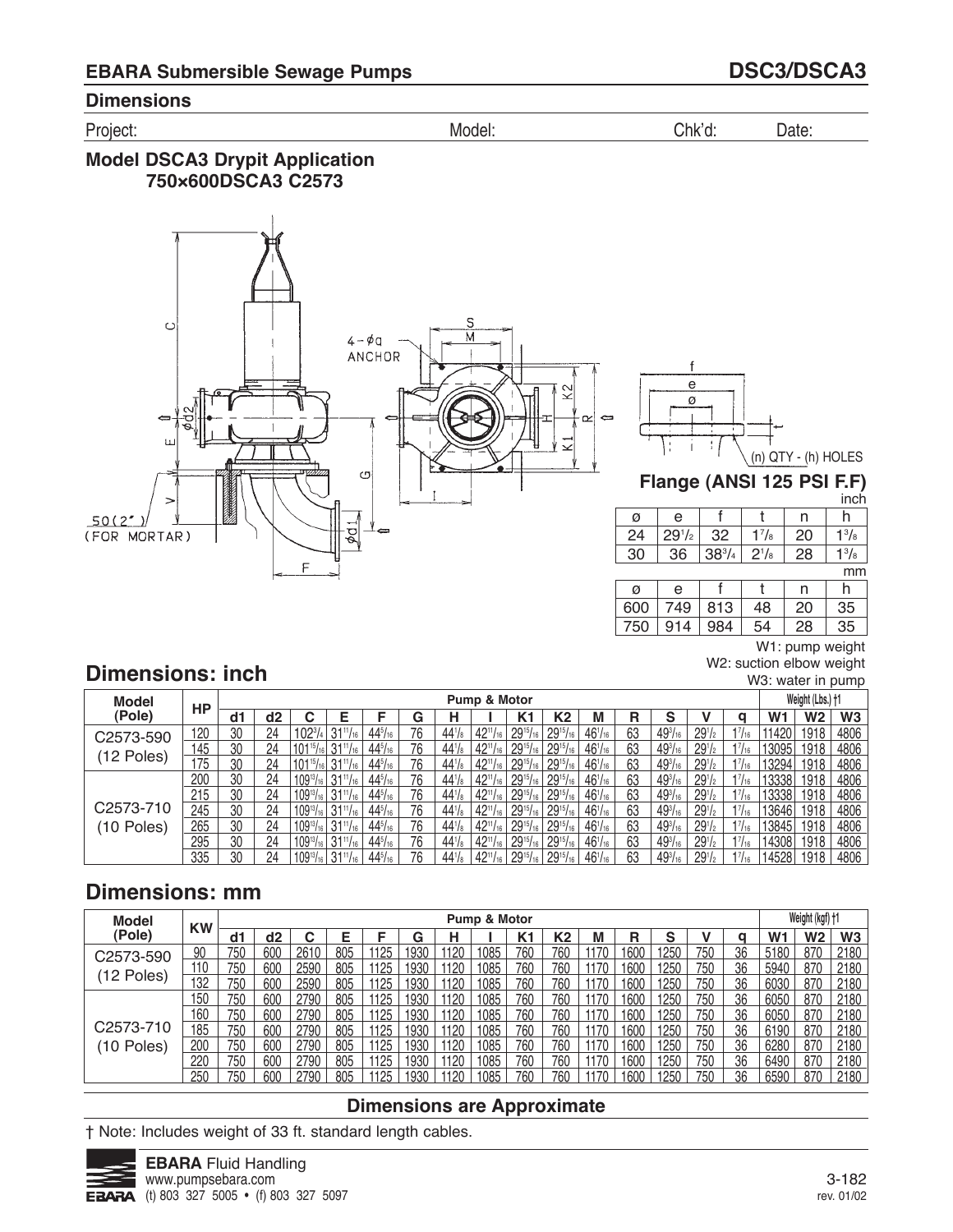Project: Model: Chk'd: Date:

## **Model DSCA3 Drypit Application 900×750DSCA3 C2953**



mm

| $\sqrt{2}$ | ۰۸ |  |  |
|------------|----|--|--|

# **Dimensions: inch**

W1: pump weight W2: suction elbow weight W3: water in pump

| <b>Model</b> | <b>HP</b> |    |               |     |                 |                 |    |                 | <b>Pump &amp; Motor</b> |                     |                                 |                  |                 |                |                                |       |                | Weight (Lbs.) †1 |                |
|--------------|-----------|----|---------------|-----|-----------------|-----------------|----|-----------------|-------------------------|---------------------|---------------------------------|------------------|-----------------|----------------|--------------------------------|-------|----------------|------------------|----------------|
| (Pole)       |           | d1 | d2            | ◠   |                 |                 | G  | н               |                         | K <sub>1</sub>      | K <sub>2</sub>                  | M                | R               | S              |                                | a     | W <sub>1</sub> | W <sub>2</sub>   | W <sub>3</sub> |
|              | 245       | 36 | 30            | 111 | $35^{13}/_{16}$ | $53\frac{1}{8}$ | 89 | $51^{15}/_{16}$ | 49                      | $35^{7}/_{16}$      | 35 <sup>7</sup> /16             | $153^{15}/_{16}$ | $74^{13}/_{16}$ | $57^{1}/_{16}$ | $29^{1/2}$                     | 17/16 | 18056          | 2976             | 7650           |
| C2953-590    | 265       | 36 | 30            | 111 | $35^{13}/_{16}$ | $53\frac{1}{8}$ | 89 | $51^{15}/_{16}$ | 49                      | $35^{7}/_{16}$      | $35'/_{16}$                     | $153^{15}/_{16}$ | $74^{13}/_{16}$ | $57^{1}/_{16}$ | 29 <sup>1</sup> / <sub>2</sub> | 17/16 | 18254          | 2976             | 7650           |
| (12 Poles)   | 295       | 36 | 30            | 111 | $35^{13}/_{16}$ | $53\frac{1}{8}$ | 89 | $51^{15}/_{16}$ | 49                      | 35 <sup>7</sup> /16 | 35 <sup>7</sup> / <sub>16</sub> | $53^{15}/_{16}$  | $74^{13}/_{16}$ | $57^{1}/_{16}$ | $29^{1/2}$                     | 17/16 | 18254          | 2976             | 7650           |
|              | 335       |    |               |     |                 |                 |    |                 |                         |                     |                                 |                  |                 |                |                                |       |                |                  |                |
|              | 375       |    | Contact EBARA |     |                 |                 |    |                 |                         |                     |                                 |                  |                 |                |                                |       |                |                  |                |

# **Dimensions: mm**

| <b>Model</b> | <b>KW</b> |     |               |      |     |      |      |      | Pump & Motor |                |                |      |      |      |     |    |                | Weight (kgf) +1 |                |
|--------------|-----------|-----|---------------|------|-----|------|------|------|--------------|----------------|----------------|------|------|------|-----|----|----------------|-----------------|----------------|
| (Pole)       |           | d1  | d2            |      |     |      | G    | н    |              | K <sub>1</sub> | K <sub>2</sub> | M    | R    | s    |     |    | W <sub>1</sub> | W <sub>2</sub>  | W <sub>3</sub> |
|              | 185       | 900 | 750           | 2820 | 910 | 1350 | 2260 | 1320 | 1245         | 900            | 900            | 1370 | 1900 | 1450 | 750 | 36 | 8190           | 1350            | 3470           |
| C2953-590    | 200       | 900 | 750           | 2820 | 910 | 1350 | 2260 | 1320 | 1245         | 900            | 900            | 1370 | 1900 | 1450 | 750 | 36 | 8280           | 1350            | 3470           |
| (12 Poles)   | 220       | 900 | 750           | 2820 | 910 | 1350 | 2260 | 1320 | 1245         | 900            | 900            | 1370 | 1900 | 1450 | 750 | 36 | 8280           | 1350            | 3470           |
|              | 250       |     |               |      |     |      |      |      |              |                |                |      |      |      |     |    |                |                 |                |
|              | 280       |     | Contact EBARA |      |     |      |      |      |              |                |                |      |      |      |     |    |                |                 |                |

# **Dimensions are Approximate**

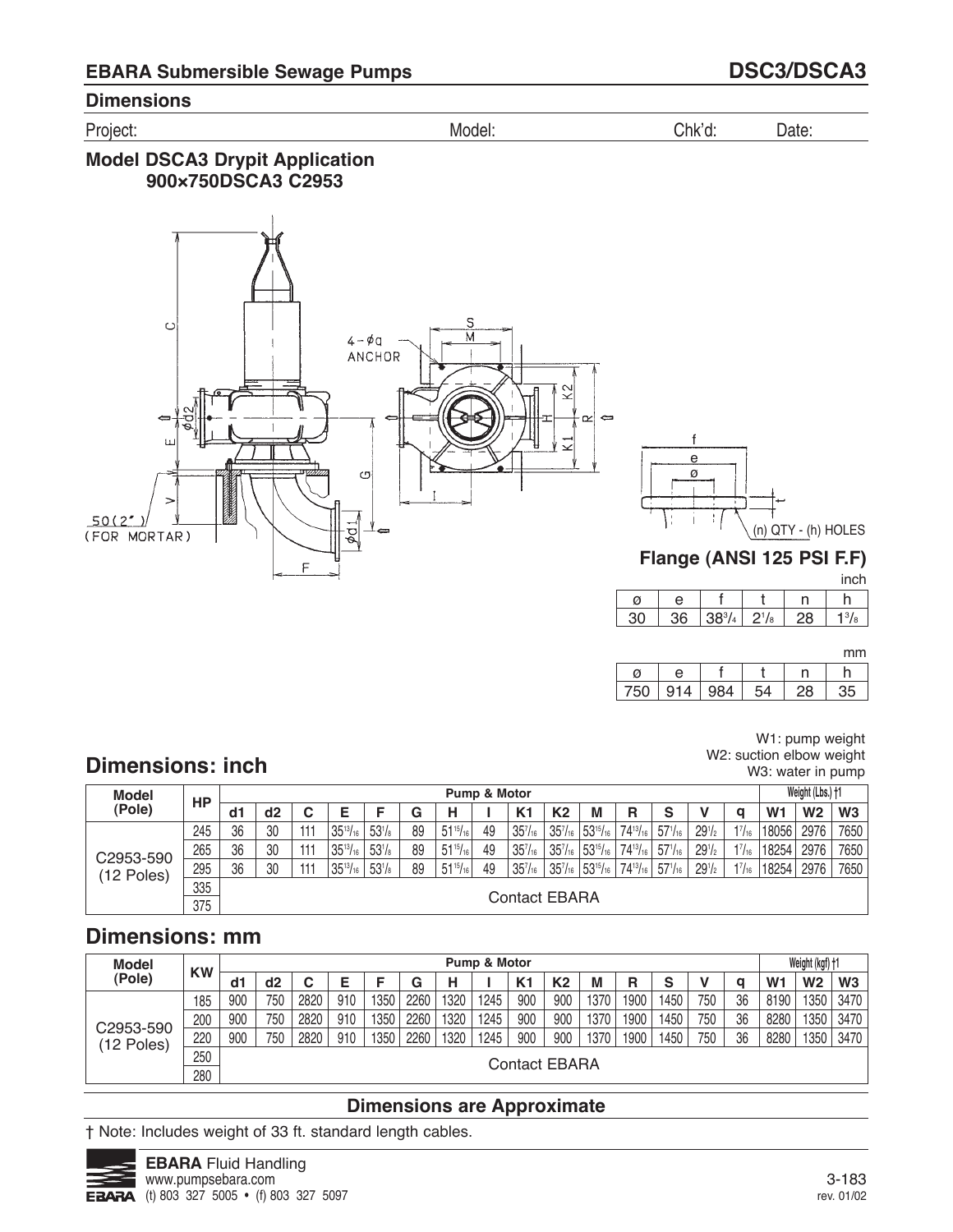

W1: pump weight W2: suction elbow weight W3: water in pump

# **Dimensions: inch**

| Model                   | HP |      |                      |               |                 |            |                 |            | Pump & Motor  |               |               |                |                    |                 |                 |       |      | Weight (Lbs.) †1 |                |
|-------------------------|----|------|----------------------|---------------|-----------------|------------|-----------------|------------|---------------|---------------|---------------|----------------|--------------------|-----------------|-----------------|-------|------|------------------|----------------|
| (Pole)                  |    | l di | d2                   |               | Ε               |            | G               | н          |               | K1            | K2            | M              | R                  | S               |                 | α     | W1   | W <sub>2</sub>   | W <sub>3</sub> |
| D0852-1760              | 20 |      |                      |               |                 |            |                 |            |               |               |               |                |                    |                 |                 |       |      |                  |                |
| (4 Poles)               | 25 |      |                      |               |                 |            |                 |            |               |               |               |                |                    |                 |                 |       |      |                  |                |
|                         | 25 |      |                      |               |                 |            |                 |            |               |               |               |                |                    |                 |                 |       |      |                  |                |
| D0922-1760<br>(4 Poles) | 30 |      | <b>Contact EBARA</b> |               |                 |            |                 |            |               |               |               |                |                    |                 |                 |       |      |                  |                |
|                         | 40 |      |                      |               |                 |            |                 |            |               |               |               |                |                    |                 |                 |       |      |                  |                |
| D <sub>1002</sub> -1760 | 40 |      |                      |               |                 |            |                 |            |               |               |               |                |                    |                 |                 |       |      |                  |                |
| (4 Poles)               | 50 | 10   | 10                   | $62^{5}/_{8}$ | $14^{15}/_{16}$ | $23^{1}/4$ | $32^{11}/_{16}$ | $20^{1/2}$ | $16^{3}/_{4}$ | $15^{3}/_{4}$ | $15^{3}/_{4}$ | $27^{3}/_{16}$ | 33 <sup>7</sup> /8 | 29 <sub>1</sub> | $17^{11}/_{16}$ | 15/16 | 2359 | 353              | 331            |

# **Dimensions: mm**

| <b>Model</b>            |           |     |     |      |     |     |     |     | Pump & Motor |                      |     |     |     |     |     |    |      | Weight (kgf) +1 |                |
|-------------------------|-----------|-----|-----|------|-----|-----|-----|-----|--------------|----------------------|-----|-----|-----|-----|-----|----|------|-----------------|----------------|
| (Pole)                  | <b>KW</b> | d1  | d2  | С    | Е   |     | G   | н   |              | K1                   | K2  | M   | R   | S   |     | a  | W1   | W2              | W <sub>3</sub> |
| D0852-1760              | 15        |     |     |      |     |     |     |     |              |                      |     |     |     |     |     |    |      |                 |                |
| (4 Poles)               | 18.5      |     |     |      |     |     |     |     |              |                      |     |     |     |     |     |    |      |                 |                |
|                         | 18.5      |     |     |      |     |     |     |     |              | <b>Contact EBARA</b> |     |     |     |     |     |    |      |                 |                |
| D0922-1760<br>(4 Poles) | 22        |     |     |      |     |     |     |     |              |                      |     |     |     |     |     |    |      |                 |                |
|                         | 30        |     |     |      |     |     |     |     |              |                      |     |     |     |     |     |    |      |                 |                |
| D <sub>1002</sub> -1760 | 30        |     |     |      |     |     |     |     |              |                      |     |     |     |     |     |    |      |                 |                |
| (4 Poles)               | 37        | 300 | 250 | 1590 | 380 | 590 | 830 | 520 | 425          | 400                  | 400 | 690 | 860 | 750 | 450 | 24 | 1070 | 160             | 150            |

## **Dimensions are Approximate**

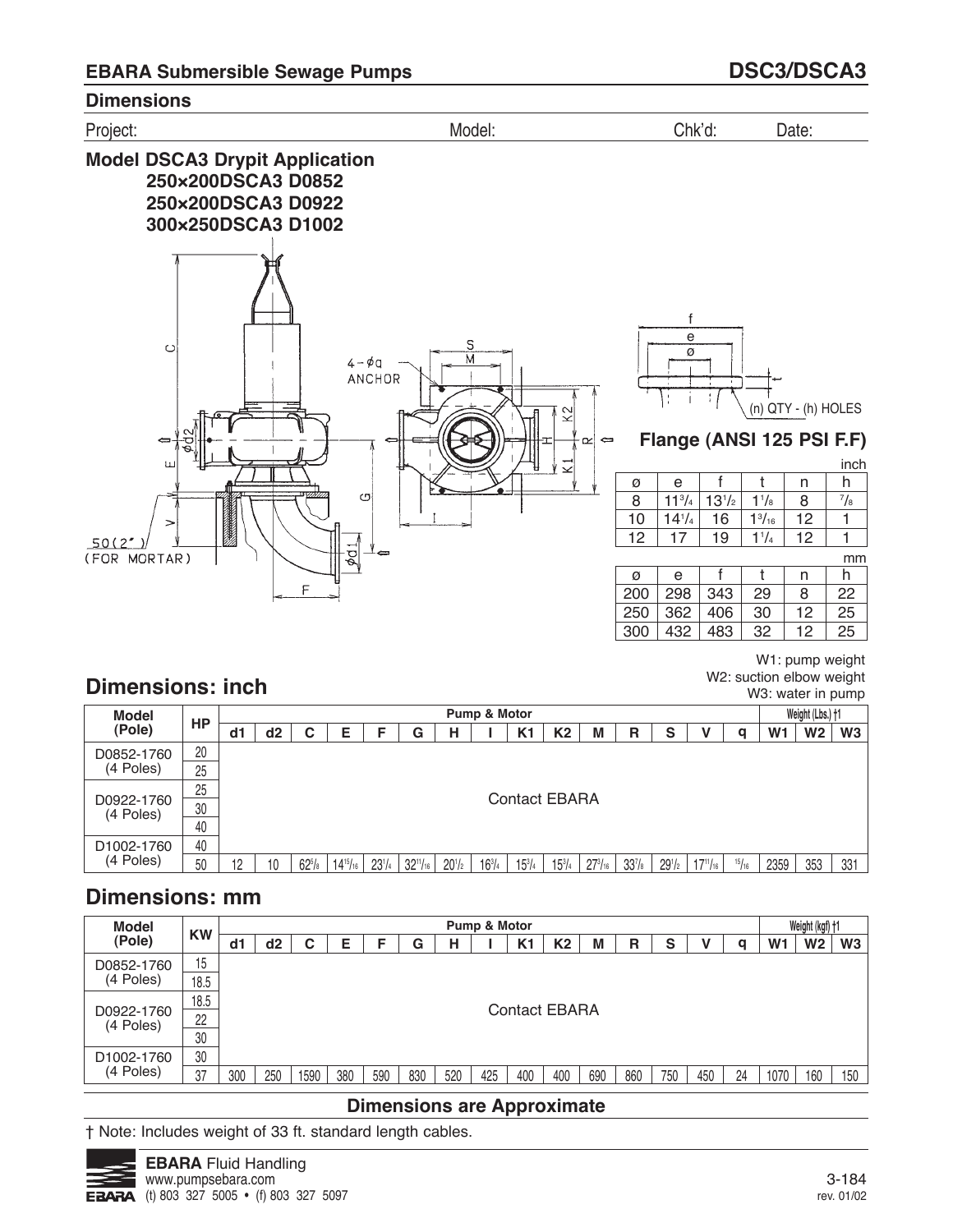

W1: pump weight 

W2: suction elbow weight

W3: water in pump

# **Dimensions: inch**

| <b>Model</b>                         |     |    |    |                    |                 |                      |                |                 | Pump & Motor        |                 |                 |                 |                |                    |                 |               |                | Weight (Lbs.) +1 |      |
|--------------------------------------|-----|----|----|--------------------|-----------------|----------------------|----------------|-----------------|---------------------|-----------------|-----------------|-----------------|----------------|--------------------|-----------------|---------------|----------------|------------------|------|
| (Pole)                               | HP  | d1 | d2 |                    | E               |                      | G              | н               |                     | K <sub>1</sub>  | K <sub>2</sub>  | М               | R              | c                  |                 | q             | W <sub>1</sub> | W <sub>2</sub>   | W3   |
|                                      | 120 | 16 | 12 | 81 <sup>1</sup> /s | $18^{11}/_{16}$ | $25^{3}/_{16}$       | $42^{1/2}$     | $26^{3}/4$      | 21 <sup>1</sup> /16 | $19^{11}/_{16}$ | $19^{11}/_{16}$ | $31\frac{1}{8}$ | $41^{3}/_{4}$  | $33^{7}/_{16}$     | $17^{11}/_{16}$ | 15/16         | 4167           | 507              | 639  |
| D <sub>1262</sub> -1770<br>(4 Poles) | 145 | 16 | 12 | $81\frac{1}{8}$    | $18^{11}/_{16}$ | $25^{3}/_{16}$       | $42^{1}/2$     | $26^{3}/_{4}$   | 21 <sup>1</sup> /16 | $19^{11}/_{16}$ | $19^{11}/_{16}$ | $31\frac{1}{8}$ | $41^{3}/_{4}$  | $33^{7}/_{16}$     | $17^{11}/_{16}$ | 15/16         | 4255           | 507              | 639  |
|                                      | 175 | 16 | 12 | $81\frac{1}{8}$    | $18^{11}/_{16}$ | $25^{3}/_{16}$       | $42^{1}/2$     | $26^{3}/4$      | 21 <sup>1</sup> /16 | $19^{11}/_{16}$ | $19^{11}/_{16}$ | $31\frac{1}{8}$ | $41^{3}/_{4}$  | $33^{7}/_{16}$     | $17^{11}/_{16}$ | 15/16         | 4321           | 507              | 639  |
|                                      | 145 | 20 | 16 | 81 <sup>7</sup> /s | $21^{5}/s$      | $29'$ / <sub>2</sub> | $51^{3}/_{16}$ | $31^{1}/2$      | $26^{15}/_{16}$     | $21\frac{5}{8}$ | $21^{5}/s$      | $34\frac{5}{8}$ | $46^{1}/_{16}$ | $37^{3}/s$         | $22^{13}/_{16}$ | $1^{3}/_{16}$ | 5313           | 882              | 1213 |
| D1553-1175                           | 175 | 20 | 16 | $95^{1}/4$         | $21^{5}/s$      | $29'$ / <sub>2</sub> | $51^{3}/_{16}$ | $31\frac{1}{2}$ | $26^{15}/_{16}$     | $21\frac{5}{8}$ | $21^{5}/s$      | $34\frac{5}{8}$ | $46^{1}/_{16}$ | 37 <sup>3</sup> /s | $22^{13}/_{16}$ | $1^{3}/_{16}$ | 6437           | 882              | 1213 |
| (6 Poles)                            | 200 | 20 | 16 | $95^{1}/4$         | $21^{5}/s$      | $29'$ / <sub>2</sub> | $51^{3}/_{16}$ | $31\frac{1}{2}$ | $26^{15}/_{16}$     | $21\%$          | $21^{5}/s$      | $34\frac{5}{8}$ | $46^{1}/_{16}$ | $37^{3}/s$         | $22^{13}/_{16}$ | $1^{3}/_{16}$ | 6570           | 882              | 1213 |
|                                      | 215 | 20 | 16 | $99^{3}/_{16}$     | $21^{5}/s$      | $29'$ / <sub>2</sub> | $51^{3}/_{16}$ | $31\frac{1}{2}$ | $26^{15}/_{16}$     | $21^{5}/s$      | $21^{5}/s$      | $34\frac{5}{8}$ | $46^{1}/_{16}$ | $37^{3}/s$         | $22^{13}/_{16}$ | $1^{3}/_{16}$ | 6967           | 882              | 1213 |

# **Dimensions: mm**

| <b>Model</b>            | <b>KW</b> |     |     |      |     |     |      |     | Pump & Motor |     |     |     |      |        |     |    |                | Weight (kgf) +1 |                |
|-------------------------|-----------|-----|-----|------|-----|-----|------|-----|--------------|-----|-----|-----|------|--------|-----|----|----------------|-----------------|----------------|
| (Pole)                  |           | d٦  | d2  | ⌒    |     | -   | G    | Н   |              | K1  | К2  | М   | R    | c<br>o |     | a  | W <sub>1</sub> | W <sub>2</sub>  | W <sub>3</sub> |
|                         | 90        | 400 | 300 | 2060 | 475 | 640 | 1080 | 680 | 535          | 500 | 500 | 790 | 1060 | 850    | 450 | 24 | 1890           | 230             | 290            |
| D1262-1770<br>(4 Poles) | 110       | 400 | 300 | 2060 | 475 | 640 | 1080 | 680 | 535          | 500 | 500 | 790 | 1060 | 850    | 450 | 24 | 1930           | 230             | 290            |
|                         | 132       | 400 | 300 | 2060 | 475 | 640 | 1080 | 680 | 535          | 500 | 500 | 790 | 1060 | 850    | 450 | 24 | 1960           | 230             | 290            |
|                         | 110       | 500 | 400 | 2080 | 550 | 750 | 1300 | 800 | 685          | 550 | 550 | 880 | 1170 | 950    | 580 | 30 | 2410           | 400             | 550            |
| D <sub>1553</sub> -1175 | 132       | 500 | 400 | 2420 | 550 | 750 | 1300 | 800 | 685          | 550 | 550 | 880 | 1170 | 950    | 580 | 30 | 2920           | 400             | 550            |
| (6 Poles)               | 150       | 500 | 400 | 2420 | 550 | 750 | 1300 | 800 | 685          | 550 | 550 | 880 | 1170 | 950    | 580 | 30 | 2980           | 400             | 550            |
|                         | 160       | 500 | 400 | 2520 | 550 | 750 | 1300 | 800 | 685          | 550 | 550 | 880 | 1170 | 950    | 580 | 30 | 3160           | 400             | 550            |

### **Dimensions are Approximate**

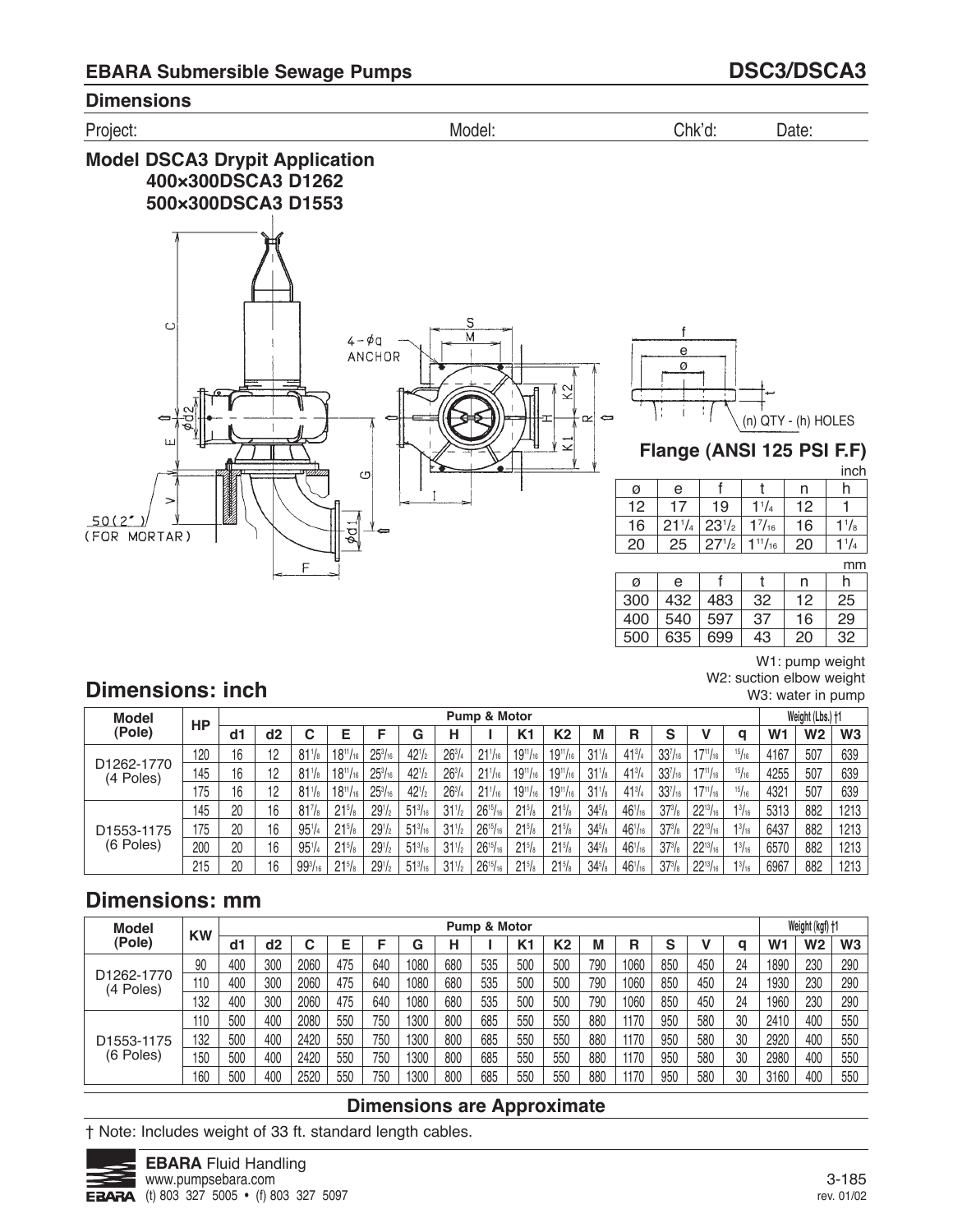Project: Model: Chk'd: Date:

## **Model DSCA3 Drypit Application 750×600DSCA3 D2503**



inch

| ø  | e          |            |              | n  | n            |
|----|------------|------------|--------------|----|--------------|
| 24 | $29^{1/2}$ | 32         | $1^{7}/_8$   | 20 | $1^{3}/_{8}$ |
| 30 | 36         | $38^{3}/4$ | $2^{1}/_{8}$ | 28 | $1^{3}/_{8}$ |
|    |            |            |              |    | mm           |

|     |     |     |    |    | ,,,,,, |
|-----|-----|-----|----|----|--------|
| ø   | e   |     |    | n  |        |
| 600 | 749 | 813 | 48 | 20 | 35     |
| 750 | 914 | 984 | 54 | 28 | 35     |

W1: pump weight W2: suction elbow weight W3: water in pump

# **Dimensions: inch**

| <b>Model</b>                                                                                                                     | HP  |    |    |              |               |                |             |                 | Pump & Motor   |                |                |   |    |                |            |   |                | Weight (Lbs.) +1 |                |
|----------------------------------------------------------------------------------------------------------------------------------|-----|----|----|--------------|---------------|----------------|-------------|-----------------|----------------|----------------|----------------|---|----|----------------|------------|---|----------------|------------------|----------------|
| (Pole)                                                                                                                           |     | d1 | d2 | ັ            | Е             |                | G           | н               |                | K <sub>1</sub> | K <sub>2</sub> | M | R  | е<br>J         |            | a | W <sub>1</sub> | W <sub>2</sub>   | W <sub>3</sub> |
|                                                                                                                                  | 335 | 30 | 24 | $109^{1/16}$ | $27^{3}/_{4}$ | $44^{5}/_{16}$ | $72^{1/16}$ | $44\frac{1}{8}$ | $41^{5}/_{16}$ |                |                |   | 63 | $49^{3}/_{16}$ | $29^{1/2}$ |   | 15035          | 1918             | 4189           |
| D2503-710                                                                                                                        | 375 |    |    |              |               |                |             |                 |                |                |                |   |    |                |            |   |                |                  |                |
| $1^{7}/_{16}$<br>$29^{15}/_{16}$ 29 <sup>15</sup> / <sub>16</sub><br>$46^{1}/_{16}$<br>(10 Poles)<br>422<br><b>Contact EBARA</b> |     |    |    |              |               |                |             |                 |                |                |                |   |    |                |            |   |                |                  |                |
|                                                                                                                                  | 475 |    |    |              |               |                |             |                 |                |                |                |   |    |                |            |   |                |                  |                |

# **Dimensions: mm**

| <b>Model</b> | <b>KW</b> |     |     |        |     |      |      |      | <b>Pump &amp; Motor</b> |                |     |      |      |      |     |    |                | Weight (kgf) +1 |                |
|--------------|-----------|-----|-----|--------|-----|------|------|------|-------------------------|----------------|-----|------|------|------|-----|----|----------------|-----------------|----------------|
| (Pole)       |           | d1  | d2  | r<br>ັ |     |      | G    |      |                         | K <sub>1</sub> | K2  | M    | R    | ə    |     | Q  | W <sub>1</sub> | W <sub>2</sub>  | W <sub>3</sub> |
|              | 250       | 750 | 600 | 2770   | 705 | 1125 | 1830 | 1120 | 1050                    | 760            | 760 | 1170 | 1600 | 1250 | 750 | 36 | 6820           | 870             | 1900           |
| D2503-710    | 280       |     |     |        |     |      |      |      |                         |                |     |      |      |      |     |    |                |                 |                |
| (10 Poles)   | 315       |     |     |        |     |      |      |      |                         |                |     |      |      |      |     |    |                |                 |                |
|              | 355       |     |     |        |     |      |      |      |                         |                |     |      |      |      |     |    |                |                 |                |

## **Dimensions are Approximate**

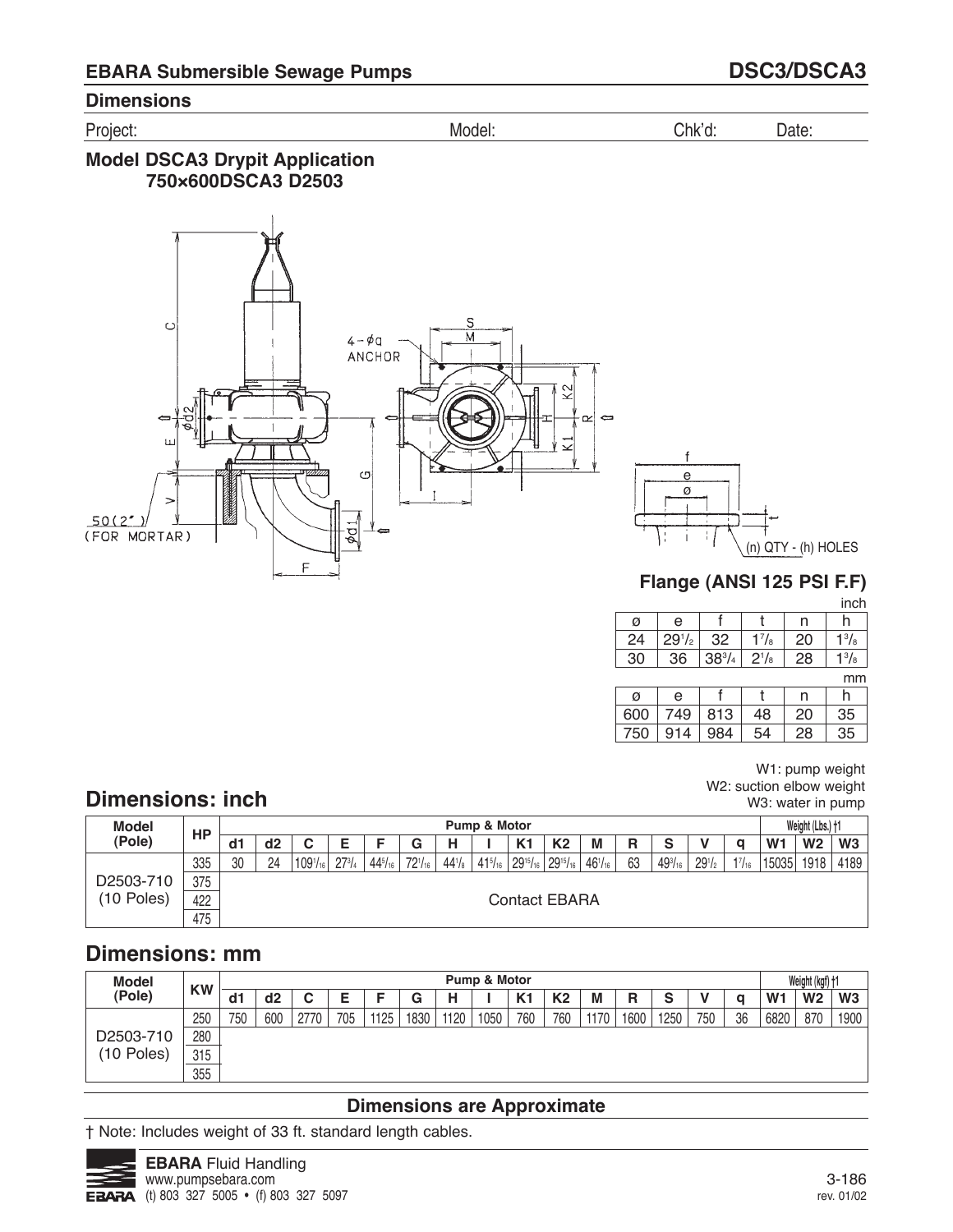



| Model                   | HP |     |    |                     |                      |                     |            |                                                                              | Pump & Motor |                |               |   |                                                 |   |                                                                                                                  |       |                | Weight (Lbs.) +1 |                |
|-------------------------|----|-----|----|---------------------|----------------------|---------------------|------------|------------------------------------------------------------------------------|--------------|----------------|---------------|---|-------------------------------------------------|---|------------------------------------------------------------------------------------------------------------------|-------|----------------|------------------|----------------|
| (Pole)                  |    | dd1 | d2 | С                   | Е                    |                     | G          | н                                                                            |              | K <sub>1</sub> | K2            | M | R                                               | s |                                                                                                                  | a     | W <sub>1</sub> | W <sub>2</sub>   | W <sub>3</sub> |
|                         | 25 |     |    |                     |                      |                     |            |                                                                              |              |                |               |   |                                                 |   |                                                                                                                  |       |                |                  |                |
| E0852-1760<br>(4 Poles) | 30 |     |    |                     |                      |                     |            |                                                                              |              | Contact EBARA  |               |   |                                                 |   |                                                                                                                  |       |                |                  |                |
|                         | 40 |     |    |                     |                      |                     |            |                                                                              |              |                |               |   |                                                 |   |                                                                                                                  |       |                |                  |                |
|                         | 40 |     |    |                     |                      |                     |            |                                                                              |              |                |               |   |                                                 |   |                                                                                                                  |       |                |                  |                |
| E0952-1760              | 50 | 10  | 8  | $62^{5}/\mathrm{s}$ | $13\%$ <sub>16</sub> | 22 <sup>7</sup> /16 |            | $28\%$   16 <sup>15</sup> / <sub>16</sub>   15 <sup>15</sup> / <sub>16</sub> |              | $13^{3}/_{4}$  | $13^{3}/_{4}$ |   |                                                 |   | $\mid$ 25 $^{3}/_{16}$ $\mid$ 29 $^{15}/_{16}$ $\mid$ 27 $^{9}/_{16}$ $\mid$ 17 $^{11}/_{16}$ $\mid$             | 15/16 | 2161           | 287              | 220            |
| (4 Poles)               | 60 | 10  | 8  | $62^{5}/s$          | $13\frac{9}{16}$     | $22^{7}/_{16}$      | $28^{3}/s$ | $16^{15}/_{16}$ 15 <sup>15</sup> / <sub>16</sub>                             |              | $13^{3}/4$     | $13^{3}/_{4}$ |   |                                                 |   | $25^{3}/_{16}$ 29 <sup>15</sup> / <sub>16</sub> 27 <sup>9</sup> / <sub>16</sub> 17 <sup>11</sup> / <sub>16</sub> | 15/16 | 2227           | 287              | 220            |
|                         | 75 | 10  | 8  | $62^{5}/\mathrm{s}$ | $13\frac{9}{16}$     | $22^{7}/_{16}$      | $28^{3}/s$ | $ 16^{15}/_{16} 15^{15}/_{16} $                                              |              | $13^{3}/_{4}$  | $13^{3}/_{4}$ |   | $25^{3}/_{16}$ 29 <sup>51</sup> / <sub>16</sub> |   | $ 27^9/_{16} 17^{11}/_{16} $                                                                                     | 15/16 | 2271           | 287              | 220            |

# **Dimensions: mm**

| <b>Model</b>            | <b>KW</b> |     |     |     |     |     |     |     | Pump & Motor |                |                      |     |     |     |     |    |                | Weight (kgf) +1 |                |
|-------------------------|-----------|-----|-----|-----|-----|-----|-----|-----|--------------|----------------|----------------------|-----|-----|-----|-----|----|----------------|-----------------|----------------|
| (Pole)                  |           | d1  | d2  | С   | Е   |     | G   | н   |              | K <sub>1</sub> | K <sub>2</sub>       | M   | R   | S   |     | q  | W <sub>1</sub> | W2              | W <sub>3</sub> |
|                         | 18.5      |     |     |     |     |     |     |     |              |                |                      |     |     |     |     |    |                |                 |                |
| E0852-1760<br>(4 Poles) | 22        |     |     |     |     |     |     |     |              |                | <b>Contact EBARA</b> |     |     |     |     |    |                |                 |                |
|                         | 30        |     |     |     |     |     |     |     |              |                |                      |     |     |     |     |    |                |                 |                |
|                         | 30        |     |     |     |     |     |     |     |              |                |                      |     |     |     |     |    |                |                 |                |
| E0952-1760              | 37        | 250 | 200 | 590 | 345 | 570 | 720 | 430 | 405          | 350            | 350                  | 640 | 760 | 700 | 450 | 24 | 980            | 130             | 100            |
| (4 Poles)               | 45        | 250 | 200 | 590 | 345 | 570 | 720 | 430 | 405          | 350            | 350                  | 640 | 760 | 700 | 450 | 24 | 1010           | 130             | 100            |
|                         | 55        | 250 | 200 | 590 | 345 | 570 | 720 | 430 | 405          | 350            | 350                  | 640 | 760 | 700 | 450 | 24 | 1030           | 130             | 100            |

## **Dimensions are Approximate**

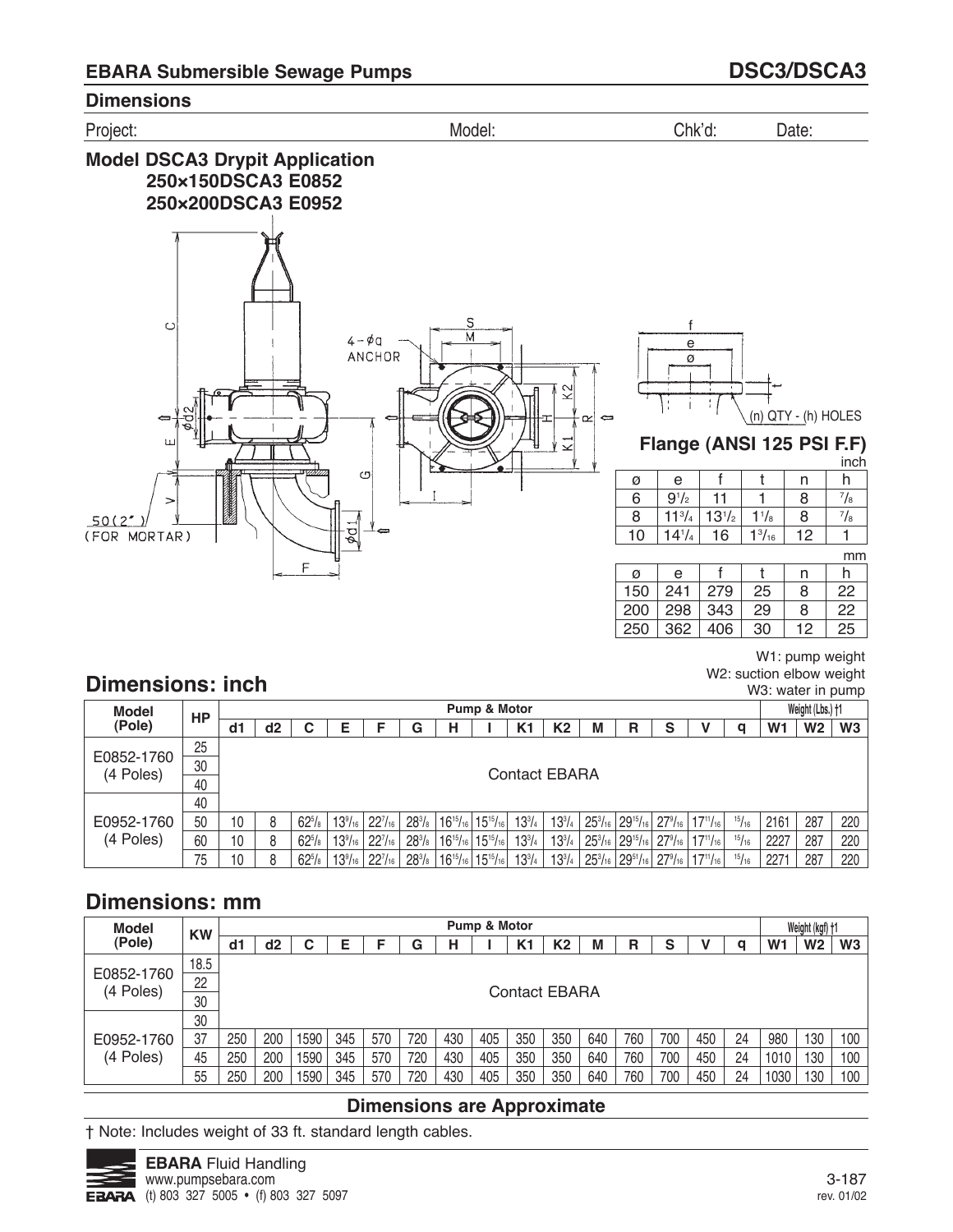Project: Model: Chk'd: Date:

## **Model DSCA3 Drypit Application 300×200DSCA3 E1052**





## **Flange (ANSI 125 PSI F.F)**

inch

| Ø | e               |            |             | n |    |
|---|-----------------|------------|-------------|---|----|
| Я | 11 <sup>3</sup> | $13^{1/2}$ | $^{1}/_{8}$ | 8 | /8 |
|   |                 | 19         |             |   |    |

mm

| a   | e         |     |    | n  |    |
|-----|-----------|-----|----|----|----|
| 200 | $298$ 343 |     | 29 | 8  | 22 |
| 300 | 432       | 483 | 32 | 12 | 25 |

W1: pump weight W2: suction elbow weight W3: water in pump

# **Dimensions: inch**

| <b>Model</b>             | НP |                       |                |                    |                   |            |                               |            | <b>Pump &amp; Motor</b> |                     |            |                |                    |                    |                  |       |                | Weight (Lbs.) +1 |                |
|--------------------------|----|-----------------------|----------------|--------------------|-------------------|------------|-------------------------------|------------|-------------------------|---------------------|------------|----------------|--------------------|--------------------|------------------|-------|----------------|------------------|----------------|
| (Pole)                   |    | d1                    | d <sub>2</sub> |                    |                   |            |                               |            |                         | $\mathbf{z}$<br>n i | K2         | М              | R                  | $\sim$<br>u        |                  |       | W <sub>1</sub> | W <sub>2</sub>   | W <sub>3</sub> |
|                          | 25 | $\overline{10}$<br>ॱ– |                | $39^{3}/_{8}$      | $15^{3}/a$        | $23^{1/4}$ | 221/                          | $20^{1/2}$ | 47111                   | $15^{3}/_{4}$       | $15^{3}/4$ | 2731           | 33 <sup>7</sup> /8 | 29 <sup>1</sup> /2 | $17^{11}/_{16}$  | 15/16 | 1896           | 353              | 331            |
| E1052-1180L<br>(6 Poles) | 30 | $\overline{A}$<br>'∽  |                | 39 <sup>3</sup> /s | $15^{3}/a$        | $23^{1/4}$ | $33^{1}/_{16}$                | $20^{1/2}$ | $-1711L$                | $15^{3}/_{4}$       | $15^{3}/4$ | $27^{3}/_{16}$ | 33 <sup>7</sup> /8 | 29 <sup>1</sup> /2 | $147^{11}/_{16}$ | 15/16 | 1918           | 353              | 331            |
|                          | 40 | $\overline{10}$       |                | $62^{5}/s$         | $15^{3}/_{\circ}$ | $23^{1/4}$ | 221/<br><sup>ا 116</sup> ل0 ن | $20^{1/2}$ | 4711/                   | $15^{3}/_{4}$       | $15^{3}/4$ | $27^{3}/_{16}$ | 33 <sup>7</sup> /s | 29 <sup>1</sup> /2 | $147^{11}/_{16}$ | 15/16 | 2469           | 353              | 331            |

# **Dimensions: mm**

| <b>Model</b> | <b>KW</b> |     |     |      |     |     |     |     | Pump & Motor |       |                |     |     |        |     |    |                | Weight (kgf) + |     |
|--------------|-----------|-----|-----|------|-----|-----|-----|-----|--------------|-------|----------------|-----|-----|--------|-----|----|----------------|----------------|-----|
| (Pole)       |           | d1  | d2  |      |     |     |     |     |              | $V -$ | K <sub>2</sub> | М   | R   | $\sim$ |     |    | W <sub>1</sub> | W <sub>2</sub> | W3  |
| E1052-1180L  | 22        | 300 | 200 | 1000 | 390 | 590 | 840 | 520 | 450          | 400   | 400            | 790 | 860 | 750    | 450 | 24 | 860            | 160            | 150 |
| (6 Poles)    | 30        | 300 | 200 | 1000 | 390 | 590 | 840 | 520 | 450          | 400   | 400            | 790 | 860 | 750    | 450 | 24 | 870            | 160            | 150 |
|              | 27<br>ا ك | 300 | 200 | 590  | 390 | 590 | 840 | 520 | 450          | 400   | 400            | 790 | 860 | 750    | 450 | 24 | 1120           | 160            | 150 |

## **Dimensions are Approximate**

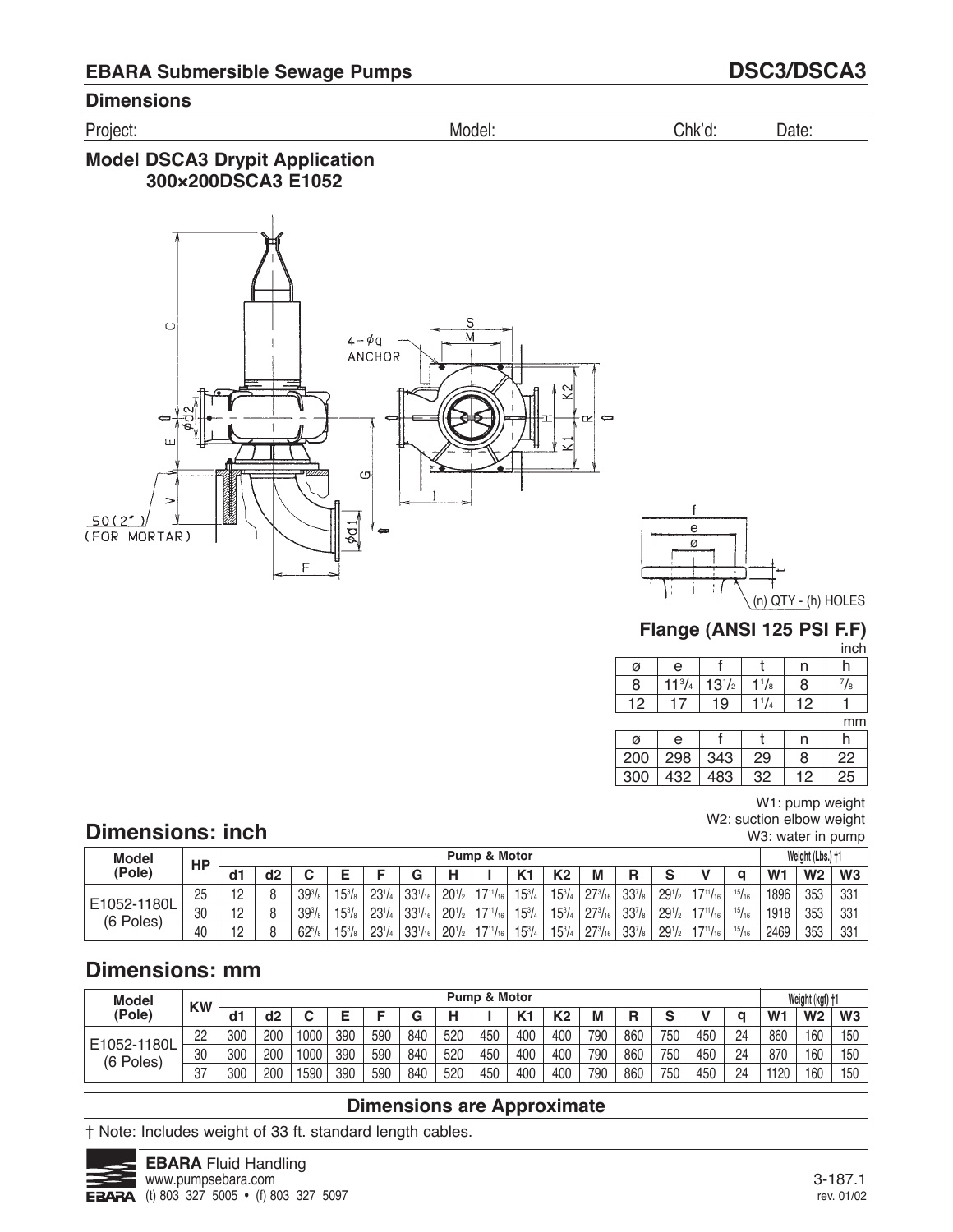Project: Model: Chk'd: Date:

## **Model DSCA3 Drypit Application 350×250DSCA3 E1152**





# **Flange (ANSI 125 PSI F.F)**

inch

|    |               |    |               |     | .  |
|----|---------------|----|---------------|-----|----|
| Ø  | е             |    |               |     |    |
| 10 | 74            | 16 | $1^{3}/_{16}$ | 12  |    |
|    | $18^{3}/_{4}$ | 21 | 13/8          | 1 ር | /8 |
|    |               |    |               |     |    |

mm

|     |     |     |    |    | .  |
|-----|-----|-----|----|----|----|
| Ø   | e   |     |    | n  |    |
| 250 | 362 | 406 | 30 | 12 | 25 |
| 350 | 476 | 353 | 35 | 12 | 29 |

W1: pump weight W2: suction elbow weight W3: water in pump

# **Dimensions: inch**

| <b>Model</b>             | HP |    |                |                |            |                |            |                | <b>Pump &amp; Motor</b> |                       |                                                  |                    |                   |                 |                  |       |                | Weight (Lbs.) +1 |     |
|--------------------------|----|----|----------------|----------------|------------|----------------|------------|----------------|-------------------------|-----------------------|--------------------------------------------------|--------------------|-------------------|-----------------|------------------|-------|----------------|------------------|-----|
| (Pole)                   |    | d1 | d <sub>2</sub> |                |            |                |            |                |                         | $\mathbf{V}$          | K <sub>2</sub>                                   | М                  | R                 | $\sim$          |                  |       | W <sub>1</sub> | W <sub>2</sub>   | W3  |
|                          | 40 |    | 10             | $62^{3}/_{16}$ | $16^{3}/4$ | $24^{7}/_{16}$ | $37^{3}/s$ | $25^{3}/_{16}$ | $19^{5}/_{16}$          | $147^{11}/_{16}$   1  | $117^{11}/_{16}$                                 | $29^{1}/s$         | $37^{13}/_{16}$   | $31\frac{1}{2}$ | $147^{11}/_{16}$ | 15/16 | 2888           | 419              | 441 |
| E1152-1180L<br>(6 Poles) | 50 | 14 | 10             | $62^{3}/_{16}$ | $16^{3}/4$ | $24^{7}/_{16}$ | $37^{3}/s$ | $25^{3}/_{16}$ | $19^{5}/_{16}$          | $147^{11}/_{16}$   17 | $17^{11}/_{16}$                                  | $29^{1}/s$         | $37^{13}/_{16}$   | $31\frac{1}{2}$ | $147^{11}/_{16}$ | 15/16 | 2932           | 419              | 441 |
|                          | 60 | 14 | 10             | $66^{1}/s$     | $16^{3}/4$ | $24^{7}/_{16}$ | $37^{3}/s$ | $25^{3}/_{16}$ | $19^{5}/_{16}$          |                       | $17^{11}/_{16}$ 17 <sup>11</sup> / <sub>16</sub> | 29 <sup>1</sup> /s | $ 37^{13}/_{16} $ | $31\frac{1}{2}$ | $117^{11}/_{16}$ | 15/16 | 2998           | 419              | 441 |

# **Dimensions: mm**

| <b>Model</b> | <b>KW</b> |     |     |     |     |     |     |     | Pump & Motor |              |                |     |     |        |     |    |                | Weight (kgf) + |                |
|--------------|-----------|-----|-----|-----|-----|-----|-----|-----|--------------|--------------|----------------|-----|-----|--------|-----|----|----------------|----------------|----------------|
| (Pole)       |           | d1  | d2  |     |     |     |     |     |              | $\mathbf{z}$ | K <sub>2</sub> | М   | R   | $\sim$ |     |    | W <sub>1</sub> | W <sub>2</sub> | W <sub>3</sub> |
| E1152-1180L  | 30        | 350 | 250 | 580 | 425 | 620 | 950 | 640 | 490          | 450          | 450            | 740 | 960 | 800    | 450 | 24 | 1310           | 190            | 200            |
| (6 Poles)    | רח<br>، ں | 350 | 250 | 580 | 425 | 620 | 950 | 640 | 490          | 450          | 450            | 740 | 960 | 800    | 450 | 24 | 1330           | 190            | 200            |
|              | 45        | 350 | 250 | 680 | 425 | 620 | 950 | 640 | 490          | 450          | 450            | 740 | 960 | 800    | 450 | 24 | 1360           | 190            | 200            |

## **Dimensions are Approximate**

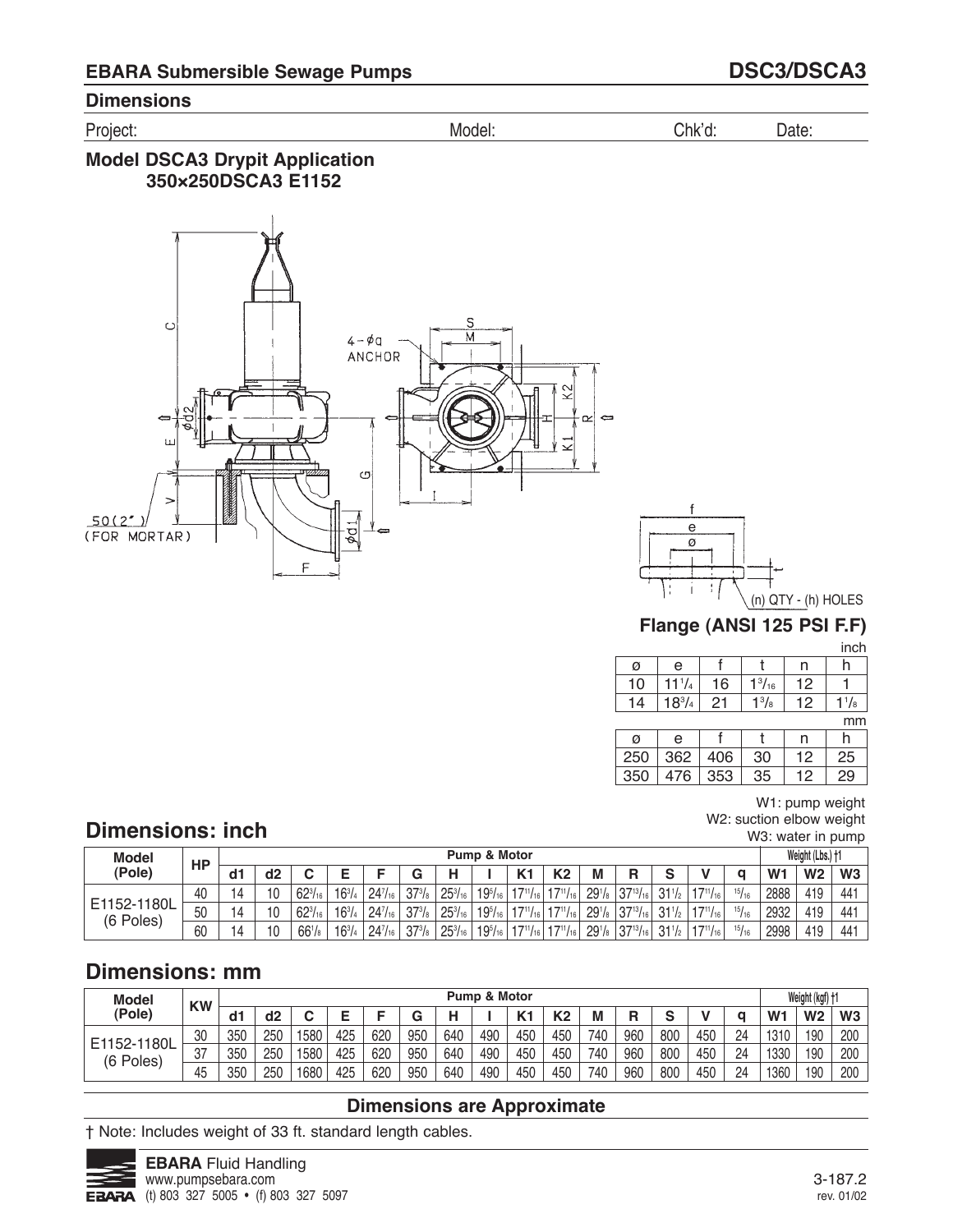

 

#### 

W1: pump weight W2: suction elbow weight

W3: water in pump

# **Dimensions: inch**

| Model                   | <b>HP</b> |    |    |                      |                 |                |                |                | Pump & Motor     |                 |                                   |                    |                                          |                    |                  |               |                | Weight (Lbs.) +1 |                 |
|-------------------------|-----------|----|----|----------------------|-----------------|----------------|----------------|----------------|------------------|-----------------|-----------------------------------|--------------------|------------------------------------------|--------------------|------------------|---------------|----------------|------------------|-----------------|
| (Pole)                  |           | d1 | d2 |                      |                 |                |                |                |                  | K1              | K <sub>2</sub>                    | M                  | R                                        |                    |                  |               | W <sub>1</sub> | W <sub>2</sub>   | W <sub>3</sub>  |
| E1052-1760              | 75        | 12 |    | $62^{5}/s$           | $15\frac{3}{8}$ | $23^{1/4}$     | $33^{1}/_{16}$ | $20^{1/2}$ .   | $17^{11}/_{16}$  | $15^{3}/_{4}$   | $15^{3}/_{4}$                     | $27^{3}/_{16}$     | $33^{7}/s$                               | $29^{1/2}$         | $17^{11}/_{161}$ | 15/16         | 2535           | 353              | 331             |
| (4 Poles)               | 100       | 12 |    | $66\%$ <sub>16</sub> | $15\frac{3}{8}$ | $23^{1/4}$     | $33^{1}/_{16}$ | $20^{1/2}$     | $17^{11}/_{16}$  | $15^{3}/_{4}$   | $15^{3}/_{4}$                     | $27^{3}/_{16}$ .   | $33^{7}/8$                               | 29 <sup>1</sup> /2 | $17^{11}/_{16}$  | 15/16         | 2668           | 353              | 331             |
|                         | 120       | 14 | 10 | $81\frac{1}{8}$      | $16^{3}/4$      | $24^{7}/_{16}$ | $37^{3}/s$     | $25^{3}/_{16}$ | $19^{5}/_{16}$   | $17^{11}/_{16}$ | $ 17^{11}/_{16} $                 |                    | $291/8$ 37 <sup>13</sup> / <sub>16</sub> | $31\frac{1}{2}$    | $17^{11}/_{16}$  | 15/16         | 3770           | 419              | 441             |
| E1152-1770<br>(4 Poles) | 145       | 14 | 10 | $81\frac{1}{8}$      | $16^{3}/_{4}$   | $24^{7}/_{16}$ | $37^{3}/s$     | $25^{3}/_{16}$ | $19^{5}/_{16}$ , |                 | $17^{11}/_{16}$   $17^{11}/_{16}$ | $29^{1}/s$         | $ 37^{13}/_{16} $                        | $31\frac{1}{2}$    | $17^{11}/_{16}$  | 15/16         | 3902           | 419              | 441             |
|                         | 75        | 14 | 10 | $81^{1}/s$           | $16^{3}/4$      | $24^{7}/_{16}$ | $37^{3}/s$     | $25^{3}/_{16}$ | $19^{5}/_{16}$   | $17^{11}/_{16}$ | $17^{11}/_{16}$                   | 29 <sup>1</sup> /s | $ 37^{13}/_{16} $                        | $31\frac{1}{2}$    | $17^{11}/_{16}$  | $^{15}/_{16}$ | 3968           | 419              | 44 <sup>1</sup> |

# **Dimensions: mm**

| <b>Model</b>            | <b>KW</b> |     |     |      |     |     |     |     | Pump & Motor |                |                |     |     |        |     |    |                | Weight (kgf) +1 |     |
|-------------------------|-----------|-----|-----|------|-----|-----|-----|-----|--------------|----------------|----------------|-----|-----|--------|-----|----|----------------|-----------------|-----|
| (Pole)                  |           | d1  | d2  |      |     |     |     |     |              | K <sub>1</sub> | K <sub>2</sub> | M   | R   | c<br>J |     | a  | W <sub>1</sub> | W <sub>2</sub>  | W3  |
| E1052-1760              | 55        | 300 | 200 | 1590 | 390 | 590 | 840 | 520 | 450          | 400            | 400            | 690 | 860 | 750    | 450 | 24 | 1150           | 160             | 150 |
| (4 Poles)               | 75        | 300 | 200 | 1690 | 390 | 590 | 840 | 520 | 450          | 400            | 400            | 690 | 860 | 750    | 450 | 24 | 1210           | 160             | 150 |
|                         | 90        | 350 | 250 | 2060 | 425 | 620 | 950 | 640 | 490          | 450            | 450            | 740 | 960 | 800    | 450 | 24 | 1720           | 190             | 200 |
| E1152-1770<br>(4 Poles) | 110       | 350 | 250 | 2060 | 425 | 620 | 950 | 640 | 490          | 450            | 450            | 740 | 960 | 800    | 450 | 24 | 1750           | 190             | 200 |
|                         | 32        | 350 | 250 | 2060 | 425 | 620 | 950 | 640 | 490          | 450            | 450            | 740 | 960 | 800    | 450 | 24 | 1790           | 190             | 200 |

## **Dimensions are Approximate**

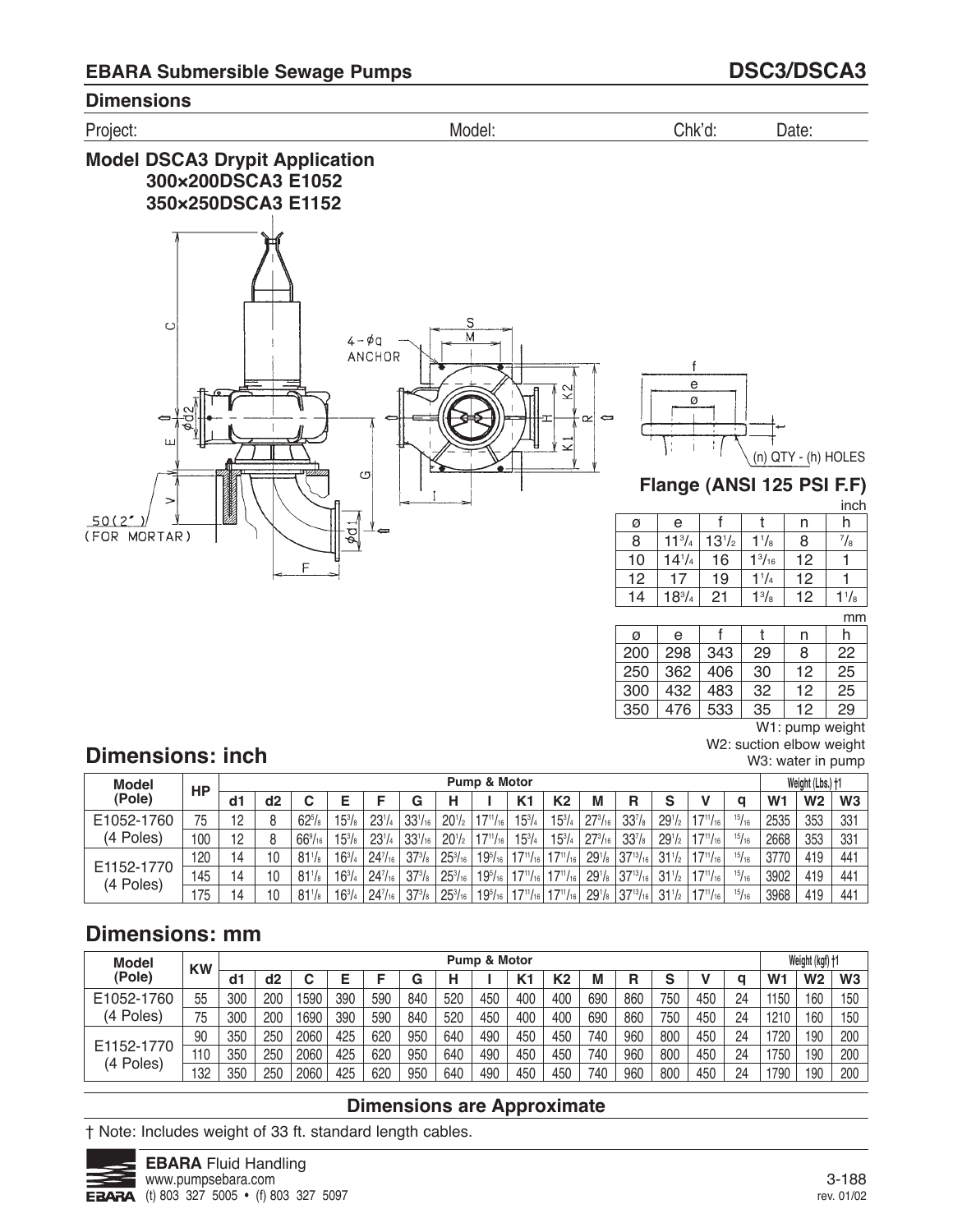Project: Model: Chk'd: Date:

## **Model DSCA3 Drypit Application 400×250DSCA3 E1262**





# **Flange (ANSI 125 PSI F.F)**

inch

| ø  | е          |            |                 |                 |             |
|----|------------|------------|-----------------|-----------------|-------------|
| 10 | 74         | 16         | $1^{3}/_{16}$ . | 12 <sup>°</sup> |             |
| 16 | $21^{1/4}$ | $23^{1/2}$ | $1^{7}/_{16}$   | 16              | $^{1}/_{8}$ |

mm

|     |     |     |    |    | .  |
|-----|-----|-----|----|----|----|
| ø   | e   |     |    | n  |    |
| 250 | 362 | 406 | 30 | 12 | 25 |
| 400 | 540 | 597 | 37 | 16 | 29 |

W1: pump weight W2: suction elbow weight W3: water in pump

# **Dimensions: inch**

| <b>Model</b> | HP        |    |    |                  |            |                |            |            | <b>Pump &amp; Motor</b> |                   |                 |                |            |                |                 |       |                | Weight (Lbs.) +1 |     |
|--------------|-----------|----|----|------------------|------------|----------------|------------|------------|-------------------------|-------------------|-----------------|----------------|------------|----------------|-----------------|-------|----------------|------------------|-----|
| (Pole)       |           | d1 | d2 |                  |            |                |            |            |                         | $V -$             | K <sub>2</sub>  | М              | D<br>n     | $\sim$         |                 |       | W <sub>1</sub> | W <sub>2</sub>   | W3  |
| E1262-1180L  | 60        | 16 | 10 | $66\frac{9}{16}$ | $18^{1/2}$ | $25^{3}/_{16}$ | $42^{1}/s$ | $26^{3}/4$ | 911                     | $19^{11}/_{16}$ . | $19^{11}/_{16}$ | 211            | $41^{3}/4$ | $33^{7}/_{16}$ | $17^{11}/_{16}$ | 15/16 | 3329           | 507              | 595 |
|              | 75<br>ں ، | 16 | 10 | $66\frac{9}{16}$ | $18^{1/2}$ | $25^{3}/_{16}$ | $42^{1}/s$ | $26^{3}/4$ | $21^{11}$               | $19^{11}/_{16}$ . | $19^{11}/_{16}$ | 311/2          | $41^{3}/4$ | $33^{7}/_{16}$ | $17^{11}/_{16}$ | 15/16 | 3329           | 507              | 595 |
| (6 Poles)    | 100       | 16 | 10 | $75^{3}/_{16}$   | $18^{1/2}$ | $25^{3}/_{16}$ | $42^{1}/s$ | $26^{3}/4$ | $1.211_{16}$            | $ 19^{11}/_{16} $ | $19^{11}/_{16}$ | $\sqrt{211/2}$ | $41^{3}/4$ | $33^{7}/_{16}$ | $17^{11}/_{16}$ | 15/16 | 3968           | 507              | 595 |

# **Dimensions: mm**

| <b>Model</b> | <b>KW</b> |     |     |      |     |     |      |     | Pump & Motor |              |                |     |      |        |     |    |                | Weight (kgf) + |                |
|--------------|-----------|-----|-----|------|-----|-----|------|-----|--------------|--------------|----------------|-----|------|--------|-----|----|----------------|----------------|----------------|
| (Pole)       |           | d1  | d2  |      |     |     |      |     |              | $\mathbf{z}$ | K <sub>2</sub> |     | R    | $\sim$ |     |    | W <sub>1</sub> | W <sub>2</sub> | W <sub>3</sub> |
| E1262-1180L  | 45        | 400 | 250 | 1690 | 470 | 640 | 1070 | 680 | 535          | 500          | 500            | 790 | 1060 | 850    | 450 | 24 | 1510           | 230            | 270            |
| (6 Poles)    | 55        | 400 | 250 | 1690 | 470 | 640 | 1070 | 680 | 535          | 500          | 500            | 790 | 1060 | 850    | 450 | 24 | 1510           | 230            | 270            |
|              | 75        | 400 | 250 | 1910 | 470 | 640 | 1070 | 680 | 535          | 500          | 500            | 790 | 1060 | 850    | 450 | 24 | 1800           | 230            | 270            |

## **Dimensions are Approximate**

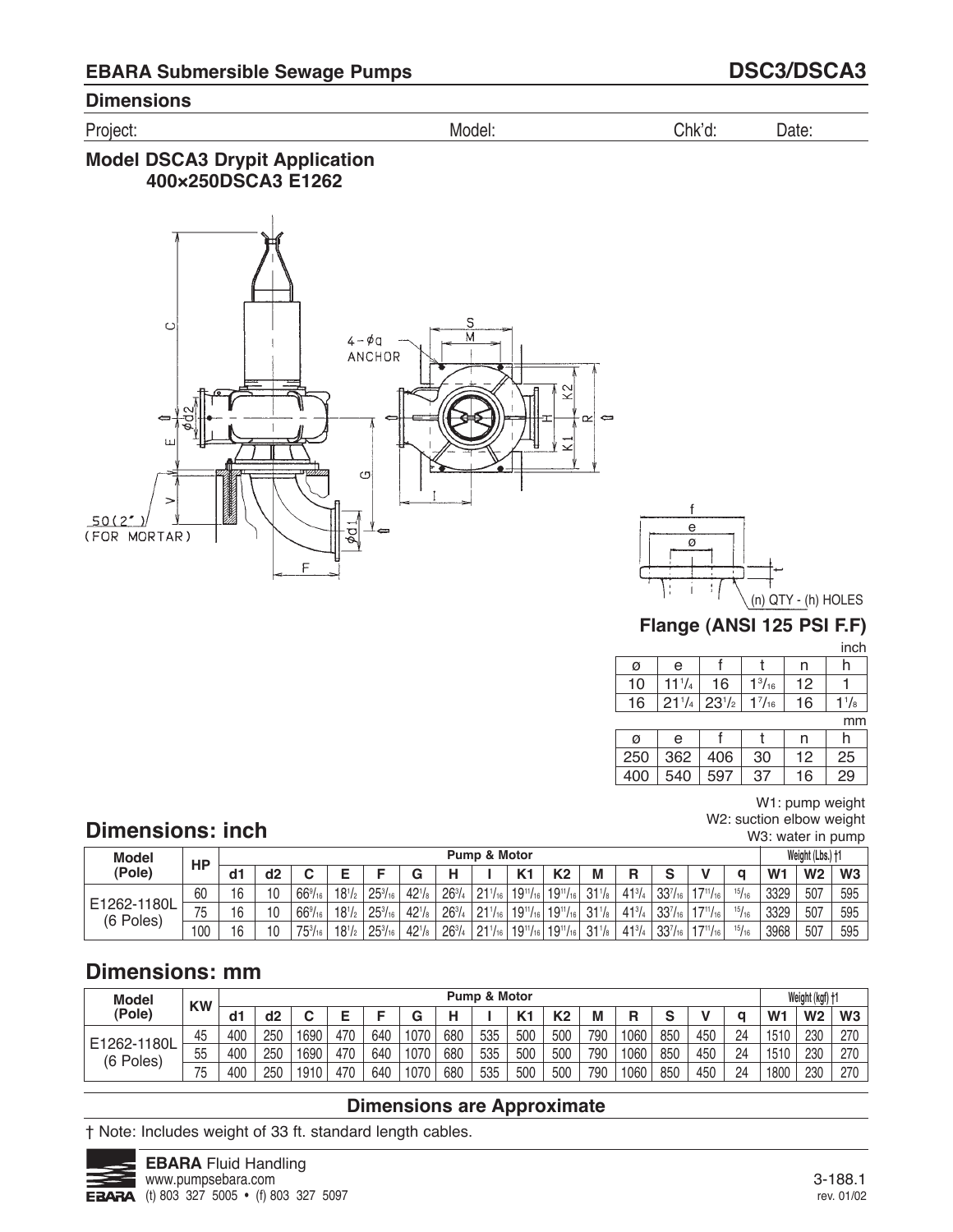Project: Model: Chk'd: Date:

## **Model DSCA3 Drypit Application 400×250DSCA3 E1262**





# **Flange (ANSI 125 PSI F.F)**

inch

| ø  | е          |                                           |                 | n  |              |
|----|------------|-------------------------------------------|-----------------|----|--------------|
| 10 | $14^{1/4}$ | 16                                        | $1\frac{3}{16}$ | 12 |              |
| 16 |            | $21^{1/4}$ 23 <sup>1</sup> / <sub>2</sub> | $1^{7}/_{16}$   | 16 | $1^{1}/_{8}$ |

mm

| a   | е   |     | n |    |
|-----|-----|-----|---|----|
| 250 | 362 | 106 |   |    |
|     | 54በ | 597 | 6 | 29 |

# **Dimensions: inch**

W1: pump weight W2: suction elbow weight W3: water in pump

| <b>Model</b>            | HP  |     |                |                 |            |                |            |               | Pump & Motor        |                 |                 |                 |               |                |                 |       |                | Weight (Lbs.) +1 |     |
|-------------------------|-----|-----|----------------|-----------------|------------|----------------|------------|---------------|---------------------|-----------------|-----------------|-----------------|---------------|----------------|-----------------|-------|----------------|------------------|-----|
| (Pole)                  |     | dd1 | d <sub>2</sub> |                 |            |                | G          | Н             |                     | K <sub>1</sub>  | K2              | М               | R             | s              |                 | a     | W <sub>1</sub> | W <sub>2</sub>   | W3  |
|                         | 175 | 16  | 10             | $81\frac{1}{8}$ | $18^{1/2}$ | $25^{3}/_{16}$ | $42^{1/s}$ | $26^{3}/_{4}$ | $21^{1/16}$         | $19^{11}/_{16}$ | $19^{11}/_{16}$ | $31\frac{1}{8}$ | $41^{3}/_{4}$ | $33^{7}/_{16}$ | $17^{11}/161$   | 15/16 | 4255           | 507              | 595 |
|                         | 200 | 16  | 10             | $94\frac{1}{2}$ | $18^{1/2}$ | $25^{3}/_{16}$ | $42^{1}/s$ | $26^{3}/4$    | 21 <sup>1</sup> /16 | $19^{11}/_{16}$ | $19^{11}/_{16}$ | $31\frac{1}{8}$ | $41^{3}/_{4}$ | $33^{7}/_{16}$ | $17^{11}/_{16}$ | 15/16 | 5600           | 507              | 595 |
| E1262-1780<br>(4 Poles) | 215 | 16  | 10             | $98^{7}/_{16}$  | $18^{1/2}$ | $25^{3}/_{16}$ | $42^{1}/s$ | $26^{3}/_{4}$ | 21 <sup>1</sup> /16 | $19^{11}/_{16}$ | $19^{11}/_{16}$ | $31\frac{1}{8}$ | $41^{3}/_{4}$ | $33^{7}/_{16}$ | $17^{11}/_{16}$ | 15/16 | 5820           | 507              | 595 |
|                         | 245 | 16  | 10             | $98^{7}/_{16}$  | $18^{1/2}$ | $25^{3}/_{16}$ | 421/8      | $26^{3}/4$    | $21^{1/16}$         | $19^{11}/_{16}$ | $19^{11}/_{16}$ | $31\frac{1}{8}$ | $41^{3}/_{4}$ | $33^{7}/_{16}$ | $17^{11}/_{16}$ | 15/16 | 6063           | 507              | 595 |
|                         | 265 | 16  | 10             | $98^{7}/_{16}$  | $18^{1/2}$ | $25^{3}/_{16}$ | $42^{1}/s$ | $26^{3}/_{4}$ | 21 <sup>1</sup> /16 | $19^{11}/_{16}$ | $19^{11}/_{16}$ | $31\frac{1}{8}$ | $41^{3}/_{4}$ | $33^{7}/_{16}$ | $17^{11}/_{16}$ | 15/16 | 6195           | 507              | 595 |

# **Dimensions: mm**

| <b>Model</b>            | <b>KW</b> |     |     |      |     |     |      |     | Pump & Motor |                |                |     |      |        |     |    |                | Weight (kgf) +1 |     |
|-------------------------|-----------|-----|-----|------|-----|-----|------|-----|--------------|----------------|----------------|-----|------|--------|-----|----|----------------|-----------------|-----|
| (Pole)                  |           | d1  | d2  |      |     |     | G    |     |              | K <sub>1</sub> | K <sub>2</sub> | M   | R    | c<br>ə |     | a  | W <sub>1</sub> | W <sub>2</sub>  | W3  |
|                         | 132       | 400 | 250 | 2060 | 470 | 640 | 1070 | 680 | 535          | 500            | 500            | 790 | 1060 | 850    | 450 | 24 | 1930           | 230             | 270 |
|                         | 150       | 400 | 250 | 2400 | 470 | 640 | 1070 | 680 | 535          | 500            | 500            | 790 | 1060 | 850    | 450 | 24 | 2540           | 230             | 270 |
| E1262-1780<br>(4 Poles) | 60        | 400 | 250 | 2500 | 470 | 640 | 1070 | 680 | 535          | 500            | 500            | 790 | 1060 | 850    | 450 | 24 | 2640           | 230             | 270 |
|                         | 85        | 400 | 250 | 2500 | 470 | 640 | 1070 | 680 | 535          | 500            | 500            | 790 | 1060 | 850    | 450 | 24 | 2750           | 230             | 270 |
|                         | 200       | 400 | 250 | 2500 | 470 | 640 | 1070 | 680 | 535          | 500            | 500            | 790 | 1060 | 850    | 450 | 24 | 2810           | 230             | 270 |

## **Dimensions are Approximate**

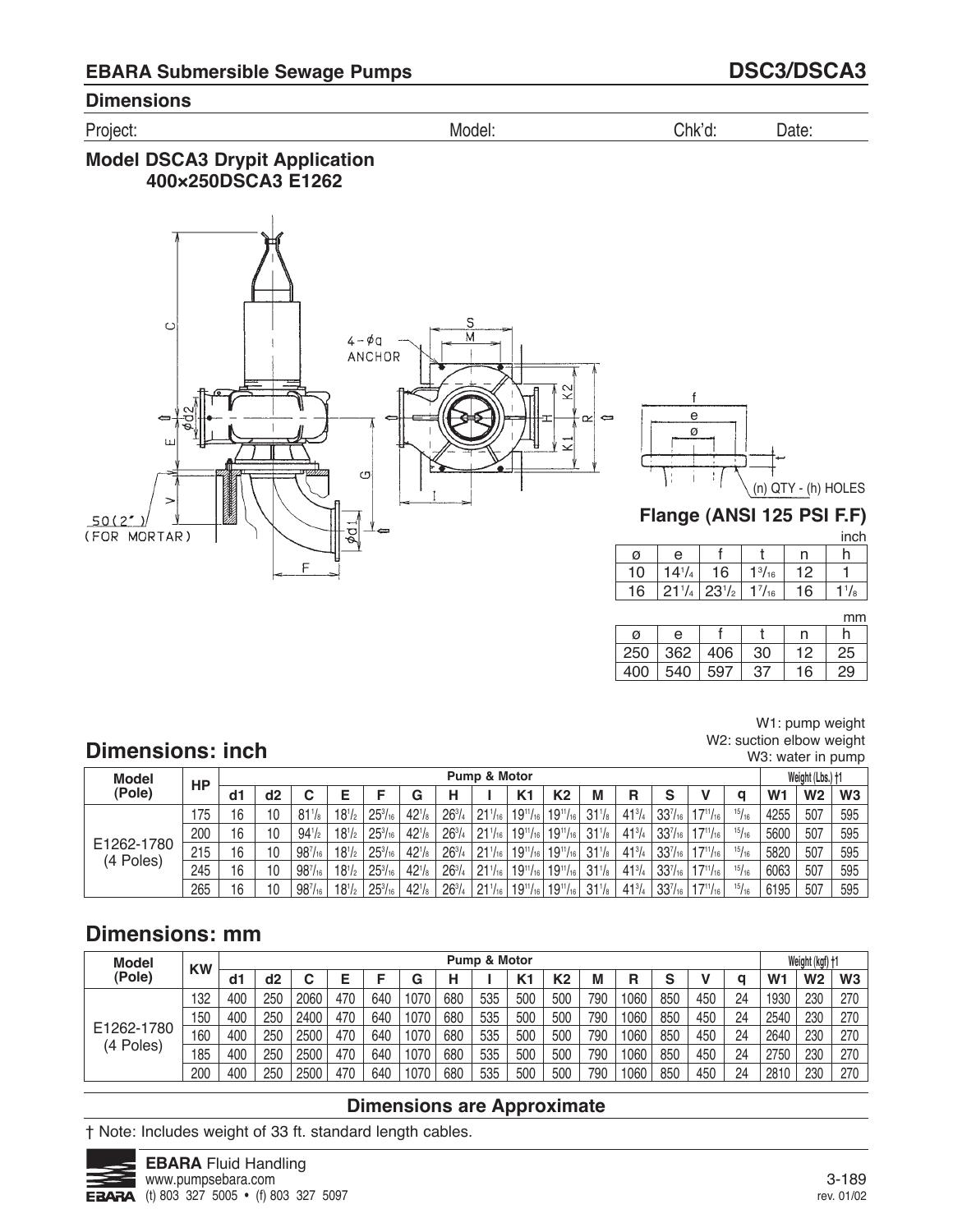Project: Model: Chk'd: Date:

## **Model DSCA3 Drypit Application 500×300DSCA3 E1543**



f e ø (n) QTY - (h) HOLES t

# **Flange (ANSI 125 PSI F.F)**

inch

| ø  | е  |    |                                            | n   |  |
|----|----|----|--------------------------------------------|-----|--|
| 12 |    | 19 | $1^{1}/_{4}$                               | 12  |  |
| 20 | 25 |    | $27^{1/2}$ 1 <sup>11</sup> / <sub>16</sub> | -20 |  |
|    |    |    |                                            |     |  |

mm

| Ø   | е   |     |    |    |    |
|-----|-----|-----|----|----|----|
| 300 | 432 | 483 | 32 | 12 | 25 |
| 500 | 635 | 699 | 43 | 20 | 32 |

### W1: pump weight

W2: suction elbow weight W3: water in pump

# **Dimensions: inch**

| <b>Model</b>            | HP  |    |    |                   |                 |               |                                             |                 | Pump & Motor                        |                 |                 |            |                |                                              |                 |                | Weight (Lbs.) †1 |      |
|-------------------------|-----|----|----|-------------------|-----------------|---------------|---------------------------------------------|-----------------|-------------------------------------|-----------------|-----------------|------------|----------------|----------------------------------------------|-----------------|----------------|------------------|------|
| (Pole)                  |     | d1 | d2 |                   |                 |               | G                                           | н               |                                     | K <sub>1</sub>  | К2              | М          | R              |                                              | a               | W <sub>1</sub> | W <sub>2</sub>   | W3   |
|                         | 200 | 20 | 12 | $95^{1}/4$        | $21^{1}/4$      | $29^{1/2}$    | $150^{13}/_{16}$                            |                 | $31\frac{1}{2}$   $25\frac{13}{16}$ | $21^{5}/s$      | $21^{5}/s$      | $34^{5}/s$ | $46^{1}/_{16}$ | $37^{3}/_8$ 22 <sup>13</sup> / <sub>16</sub> | $1^{3}/_{16}$   | 6437           | 882              | 1124 |
| E1543-1180<br>(6 Poles) | 215 | 20 | 12 | $99^{3}/_{16}$    | $21^{1/4}$      | $29^{1}/_{2}$ | $150^{13}/_{16}$                            |                 | $31\frac{1}{2}$   $25\frac{13}{16}$ | $21\frac{5}{8}$ | $21^{5}/s$      | $34^{5}/s$ | $46^{1}/_{16}$ | $37^{3}/_8$ 22 <sup>13</sup> / <sub>16</sub> | $1^{3}/_{16}$   | 6856           | 882              | 1124 |
|                         | 245 | 20 | 12 | $99^{3}/_{16}$    | $21\frac{1}{4}$ | $29^{1/2}$ 1. | $150^{13}/_{16}$                            |                 | $31\frac{1}{2}$   $25\frac{13}{16}$ | $21\%$          | $21^{5}/s$      | $34^{5}/s$ | $46^{1}/_{16}$ | $37^{3}/_8$ 22 <sup>13</sup> / <sub>16</sub> | $1\frac{3}{16}$ | 6967           | 882              | 1124 |
|                         | 265 | 20 | 12 | $99^{3}/_{16}$    | $21^{1/4}$      | $29^{1/2}$    | $150^{13}/_{16}$                            |                 | $31\frac{1}{2}$   $25\frac{13}{16}$ | $21^{5}/s$      | $21^{5}/s$      | $34^{5}/s$ | $46^{1}/_{16}$ | $37^{3}/_8$ 22 <sup>13</sup> / <sub>16</sub> | $1\frac{3}{16}$ | 7077           | 882              | 1124 |
|                         | 295 | 20 | 12 | $106^{11}/16$     | $21\frac{1}{4}$ | $29^{1}/_{2}$ | $150^{13}/_{16}$                            | $31\frac{1}{2}$ | $25^{13}/_{16}$                     | $21^{5}/s$      | $21^{5}/s$      | $34^{5}/s$ | $46^{1}/_{16}$ | $37^{3}/_8$ 22 <sup>13</sup> / <sub>16</sub> | $1^{3}/_{16}$   | 9568           | 882              | 1124 |
|                         | 335 | 20 | 12 | $1106^{11}/_{16}$ | $21\frac{1}{4}$ |               | $29^{1/2}$ 50 <sup>13</sup> / <sub>16</sub> | $31\frac{1}{2}$ | $25^{13}/_{16}$                     | $21^{5}/s$      | $21\frac{5}{8}$ | $34^{5}/s$ | $46^{1}/_{16}$ | $37^{3}/_8$ 22 <sup>13</sup> / <sub>16</sub> | $1\frac{3}{16}$ | 9855           | 882              | 1124 |

# **Dimensions: mm**

| <b>Model</b> | <b>KW</b> |     |     |      |     |     |      |     | Pump & Motor |     |                |     |      |        |     |    |                | Weight (kgf) +1 |                |
|--------------|-----------|-----|-----|------|-----|-----|------|-----|--------------|-----|----------------|-----|------|--------|-----|----|----------------|-----------------|----------------|
| (Pole)       |           | d1  | d2  | ⌒    | Е   |     | G    | н   |              | K1  | K <sub>2</sub> | M   | R    | c<br>ວ |     | a  | W <sub>1</sub> | W2              | W <sub>3</sub> |
|              | 150       | 500 | 300 | 2420 | 540 | 750 | 1290 | 800 | 655          | 550 | 550            | 880 | 1170 | 950    | 580 | 30 | 2920           | 400             | 510            |
|              | 160       | 500 | 300 | 2520 | 540 | 750 | 1290 | 800 | 655          | 550 | 550            | 880 | 1170 | 950    | 580 | 30 | 3110           | 400             | 510            |
| E1543-1180   | 185       | 500 | 300 | 2520 | 540 | 750 | 1290 | 800 | 655          | 550 | 550            | 880 | 1170 | 950    | 580 | 30 | 3160           | 400             | 510            |
| (6 Poles)    | 200       | 500 | 300 | 2520 | 540 | 750 | 1290 | 800 | 655          | 550 | 550            | 880 | 1170 | 950    | 580 | 30 | 3210           | 400             | 510            |
|              | 220       | 500 | 300 | 2710 | 540 | 750 | 1290 | 800 | 655          | 550 | 550            | 880 | 1170 | 950    | 580 | 30 | 4340           | 400             | 510            |
|              | 250       | 500 | 300 |      | 540 | 750 | 1290 | 800 | 655          | 550 | 550            | 880 | 1170 | 950    | 580 | 30 | 4470           | 400             | 510            |

## **Dimensions are Approximate**

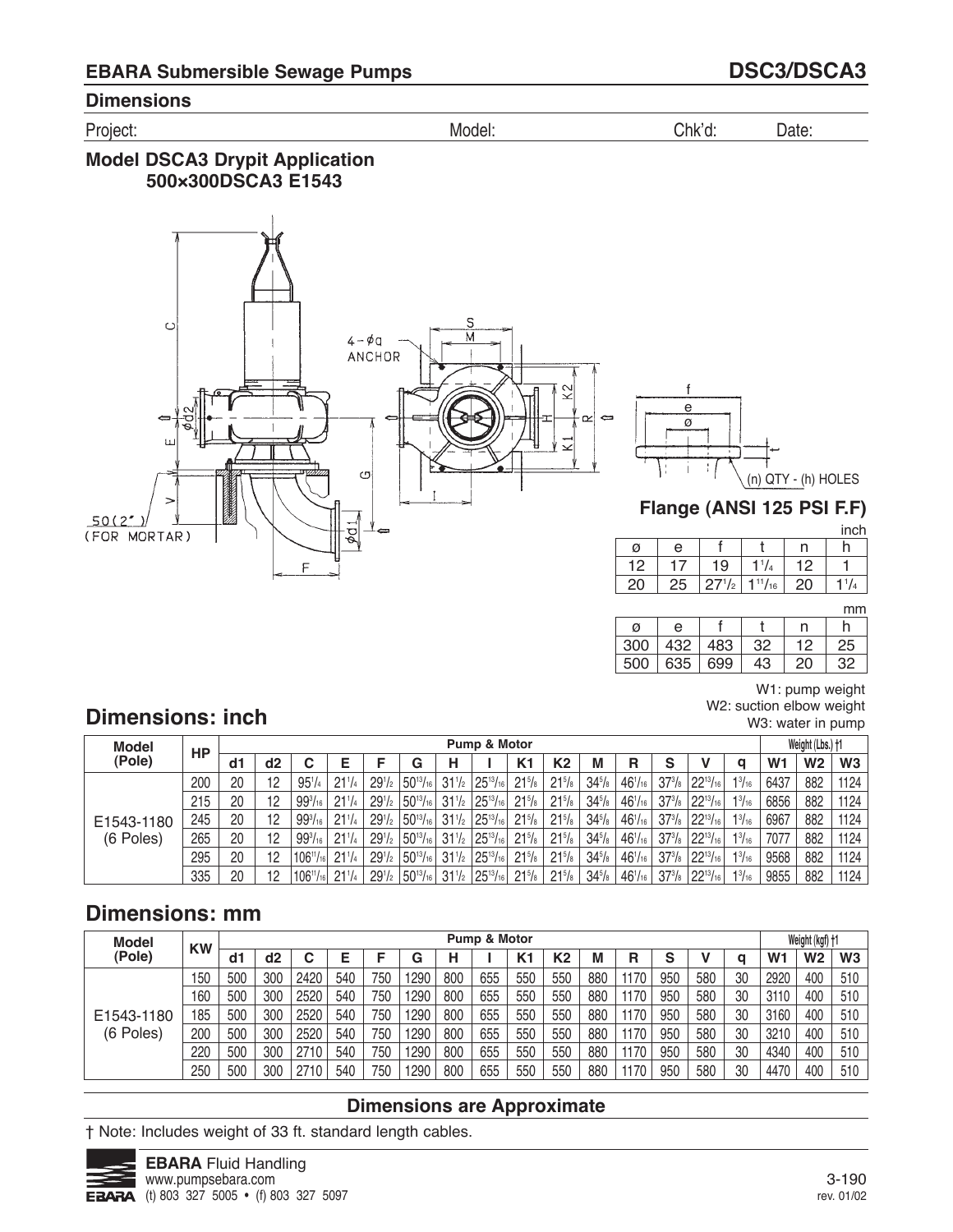Project: Model: Chk'd: Date:

## **Model DSCA3 Drypit Application 750×500DSCA3 E2244**



(n) QTY - (h) HOLES -

# **Flange (ANSI 125 PSI F.F)**

inch

| ø  | е    |            |                | n  |              |
|----|------|------------|----------------|----|--------------|
| 20 | 25   | $27^{1/2}$ | $1^{11}/_{16}$ | 20 | $1^{1}/_{4}$ |
| 30 | 36   | $38^{3}/4$ | $2^{1}/_{8}$   | 28 | $1^{3}/_{8}$ |
|    |      |            |                |    | mm           |
| ø  | e    |            |                | n  |              |
| הח | ิควร | 69Q        | ⊿จ             | 20 | つ            |

| Ø     | е   |     |    | n  |     |
|-------|-----|-----|----|----|-----|
| 500   | 635 | 699 | +3 | 20 | 32. |
| 75∩ . | 914 | 984 |    | 28 |     |

W1: pump weight W2: suction elbow weight W3: water in pump

# **Dimensions: inch**

| <b>Model</b>           | HP  |    |    |                       |                  |                |               |             | <b>Pump &amp; Motor</b> |                 |                  |                |    |                |                 |               |                | Weight (Lbs.) †1 |                |
|------------------------|-----|----|----|-----------------------|------------------|----------------|---------------|-------------|-------------------------|-----------------|------------------|----------------|----|----------------|-----------------|---------------|----------------|------------------|----------------|
| (Pole)                 |     | d1 | d2 |                       |                  |                | G             | н           |                         | K <sub>1</sub>  | K2               | M              | R  | S              |                 | a             | W <sub>1</sub> | W <sub>2</sub>   | W <sub>3</sub> |
|                        | 245 | 30 | 20 | $ 101\% $             | $126^{15}/_{16}$ | $44^{5}/_{16}$ | 711/4         | $44^{1}/_8$ | 35%                     | $29^{15}/_{16}$ | $129^{15}/_{16}$ | $46^{1}/_{16}$ | 63 | $49^{3}/_{16}$ | $29^{1/2}$      | $1^{7}/_{16}$ | 10935          | 1918             | 2932           |
| E2244-885<br>(8 Poles) | 265 | 30 | 20 | $101\%$ <sub>16</sub> | $126^{15}/_{16}$ | $44^{5}/_{16}$ | 711/4         | $44^{1}/_8$ | 35 <sup>5</sup> /s      | $29^{15}/_{16}$ | $129^{15}/_{16}$ | $46'/_{16}$    | 63 | $49^{3}/_{16}$ | $29\frac{1}{2}$ | $1^{7}/_{16}$ | 11133          | 1918             | 2932           |
|                        | 295 | 30 | 20 | $101\%$ <sub>16</sub> | $126^{15}/_{16}$ | $44^{5}/_{16}$ | 711/4         | $44^{1}/s$  | 35 <sup>5</sup> /s      | $29^{15}/_{16}$ | $129^{15}/_{16}$ | $46^{1}/_{16}$ | 63 | $49^{3}/_{16}$ | $29^{1/2}$      | $1^{7}/_{16}$ | 11133          | 1918             | 2932           |
|                        | 335 | 30 | 20 | $109^{7}_{161}$       | $26^{15}/_{16}$  | $44^{5}/_{16}$ | $71^{1}/_{4}$ | $44^{1}/s$  | 35 <sup>5</sup> /s      | $29^{15}/_{16}$ | $129^{15}/_{16}$ | $46^{1}/_{16}$ | 63 | $49^{3}/_{16}$ | $29^{1/2}$      | $1^{7}/_{16}$ | 11751          | 1918             | 2932           |
|                        | 375 | 30 | 20 | 1097/161              | $26^{15}/_{16}$  | $44^{5}/_{16}$ | 711/4         | $44^{1}/_8$ | 35%                     | $29^{15}/_{16}$ | $29^{15}/_{16}$  | $46'/_{16}$    | 63 | $49^{3}/_{16}$ | $29^{1/2}$      | $1^{7}/_{16}$ | 11927          | 1918             | 2932           |

# **Dimensions: mm**

| <b>Model</b>           | <b>KW</b> |     |     |      |     |      |                   |      | Pump & Motor |                |     |      |                   |      |     |    |                | Weight (kgf) +1 |                |
|------------------------|-----------|-----|-----|------|-----|------|-------------------|------|--------------|----------------|-----|------|-------------------|------|-----|----|----------------|-----------------|----------------|
| (Pole)                 |           | d1  | d2  |      |     |      | G                 | н    |              | K <sub>1</sub> | K2  | M    | R                 | s    |     | a  | W <sub>1</sub> | W <sub>2</sub>  | W <sub>3</sub> |
| E2244-885<br>(8 Poles) | 185       | 750 | 500 | 2580 | 685 | 1125 | 1810              | 1120 | 905          | 760            | 760 | 1170 | 1600              | 1250 | 750 | 36 | 4960           | 870             | 1330           |
|                        | 200       | 750 | 500 | 2580 | 685 | 1125 | 1810 <sub>1</sub> | 1120 | 905          | 760            | 760 | 1170 | 1600              | 1250 | 750 | 36 | 5050           | 870             | 1330           |
|                        | 220       | 750 | 500 | 2580 | 685 | 1125 | 1810              | 1120 | 905          | 760            | 760 | 1170 | 1600 <sub>1</sub> | 1250 | 750 | 36 | 5050           | 870             | 1330           |
|                        | 250       | 750 | 500 | 2780 | 685 | 1125 | 1810              | 1120 | 905          | 760            | 760 | 1170 | 1600 <sub>1</sub> | 1250 | 750 | 36 | 5330           | 870             | 1330           |
|                        | 280       | 750 | 500 | 2780 | 685 | 1125 | 1810              | 1120 | 905          | 760            | 760 | 1170 | 1600 <sub>1</sub> | 1250 | 750 | 36 | 5410           | 870             | 1330           |

### **Dimensions are Approximate**

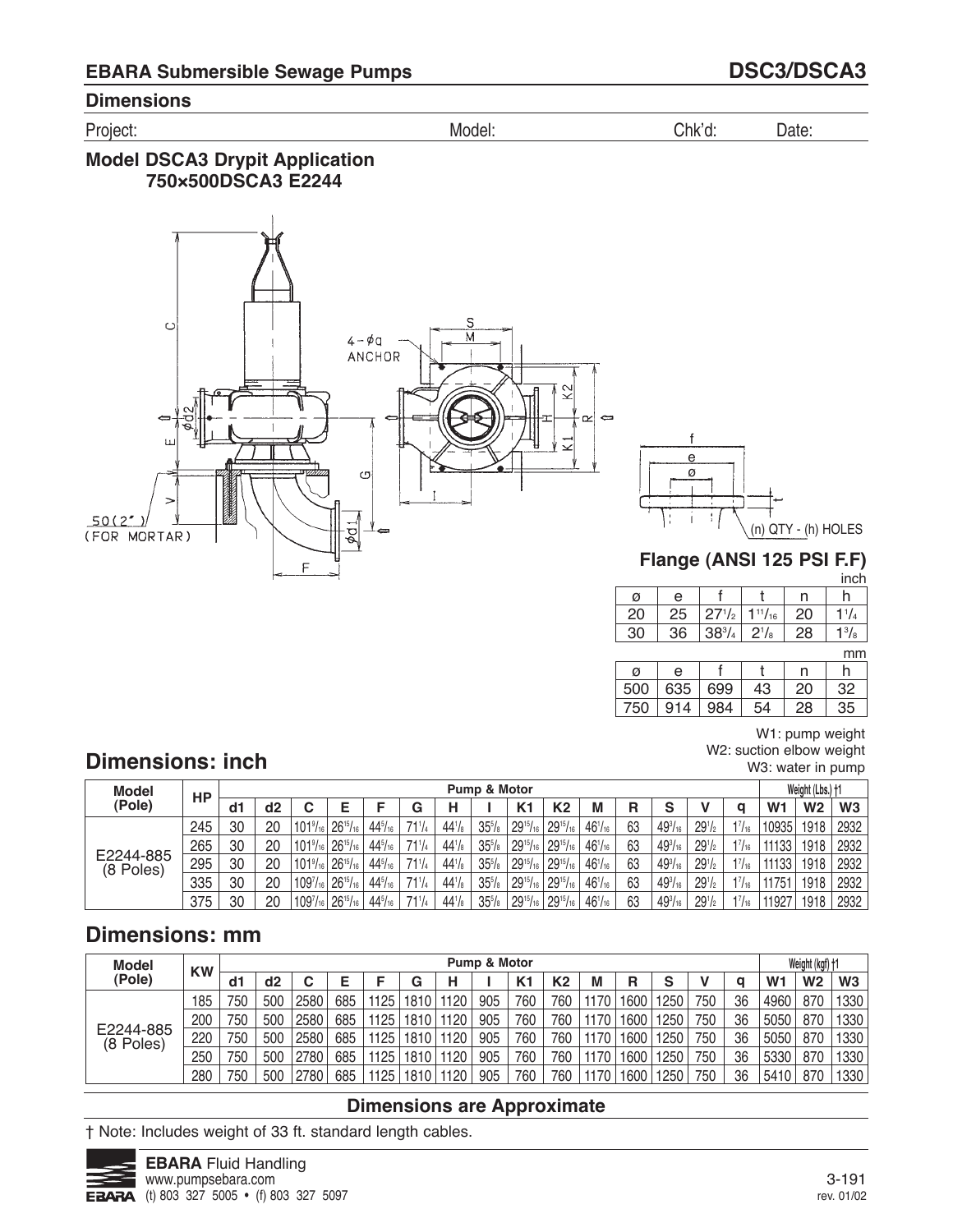Project: Model: Chk'd: Date:

## **Model DSCA3 Drypit Application 750×500DSCA3 E2424**



mm

W1: pump weight W<sub>2</sub>: suction elbow weight W3: water in pump

|     |     |     |     | ,,,,,, |
|-----|-----|-----|-----|--------|
| Ø   | е   |     | n   |        |
| 500 | 635 | 699 | 20  |        |
| 750 | 14  | 984 | 28. |        |

# **Dimensions: inch**

| <b>Model</b> |     |    |    |                    |            |                |             |            | Pump & Motor    |                |                                                  |                |    |                |            |               |                | Weight (Lbs.) +1 |      |
|--------------|-----|----|----|--------------------|------------|----------------|-------------|------------|-----------------|----------------|--------------------------------------------------|----------------|----|----------------|------------|---------------|----------------|------------------|------|
| (Pole)       | HP  | d1 | d2 | ັ                  |            | F              | G           | н          |                 | K <sub>1</sub> | K <sub>2</sub>                                   | М              | R  | S              |            | a             | W <sub>1</sub> | W <sub>2</sub>   | W3   |
|              | 375 | 30 | 20 | $ 109^{13}/_{16} $ | $27^{3}/4$ | $44^{5}/_{16}$ | $72^{1/16}$ | $44^{1}/s$ | $38\frac{3}{8}$ |                | $29^{15}/_{16}$ 29 <sup>15</sup> / <sub>16</sub> | $46^{1}/_{16}$ | 63 | $49^{3}/_{16}$ | $29^{1/2}$ | $1^{7}/_{16}$ | 12588          | 1918             | 3241 |
| E2424-885    | 422 |    |    |                    |            |                |             |            |                 |                |                                                  |                |    |                |            |               |                |                  |      |
| (8 Poles)    | 475 |    |    |                    |            |                |             |            |                 |                | Contact EBARA                                    |                |    |                |            |               |                |                  |      |
|              | 535 |    |    |                    |            |                |             |            |                 |                |                                                  |                |    |                |            |               |                |                  |      |
|              | 600 |    |    |                    |            |                |             |            |                 |                |                                                  |                |    |                |            |               |                |                  |      |

# **Dimensions: mm**

| Model     | <b>KW</b> |     |     |      |     |      |      |      | Pump & Motor |                |                |      |      |      |     |    |                | Weight (kgf) +1 |                |
|-----------|-----------|-----|-----|------|-----|------|------|------|--------------|----------------|----------------|------|------|------|-----|----|----------------|-----------------|----------------|
| (Pole)    |           | dd1 | d2  | v    |     |      | G    | н    |              | K <sub>1</sub> | K <sub>2</sub> | M    | R    | S    |     | a  | W <sub>1</sub> | W <sub>2</sub>  | W <sub>3</sub> |
|           | 280       | 750 | 500 | 2790 | 705 | 1125 | 1830 | 1120 | 975          | 760            | 760            | 1170 | 1600 | 1250 | 750 | 36 | 5710           | 870             | 1470           |
| E2424-885 | 315       |     |     |      |     |      |      |      |              |                |                |      |      |      |     |    |                |                 |                |
| (8 Poles) | 355       |     |     |      |     |      |      |      |              | Contact EBARA  |                |      |      |      |     |    |                |                 |                |
|           | 400       |     |     |      |     |      |      |      |              |                |                |      |      |      |     |    |                |                 |                |
|           | 450       |     |     |      |     |      |      |      |              |                |                |      |      |      |     |    |                |                 |                |

## **Dimensions are Approximate**

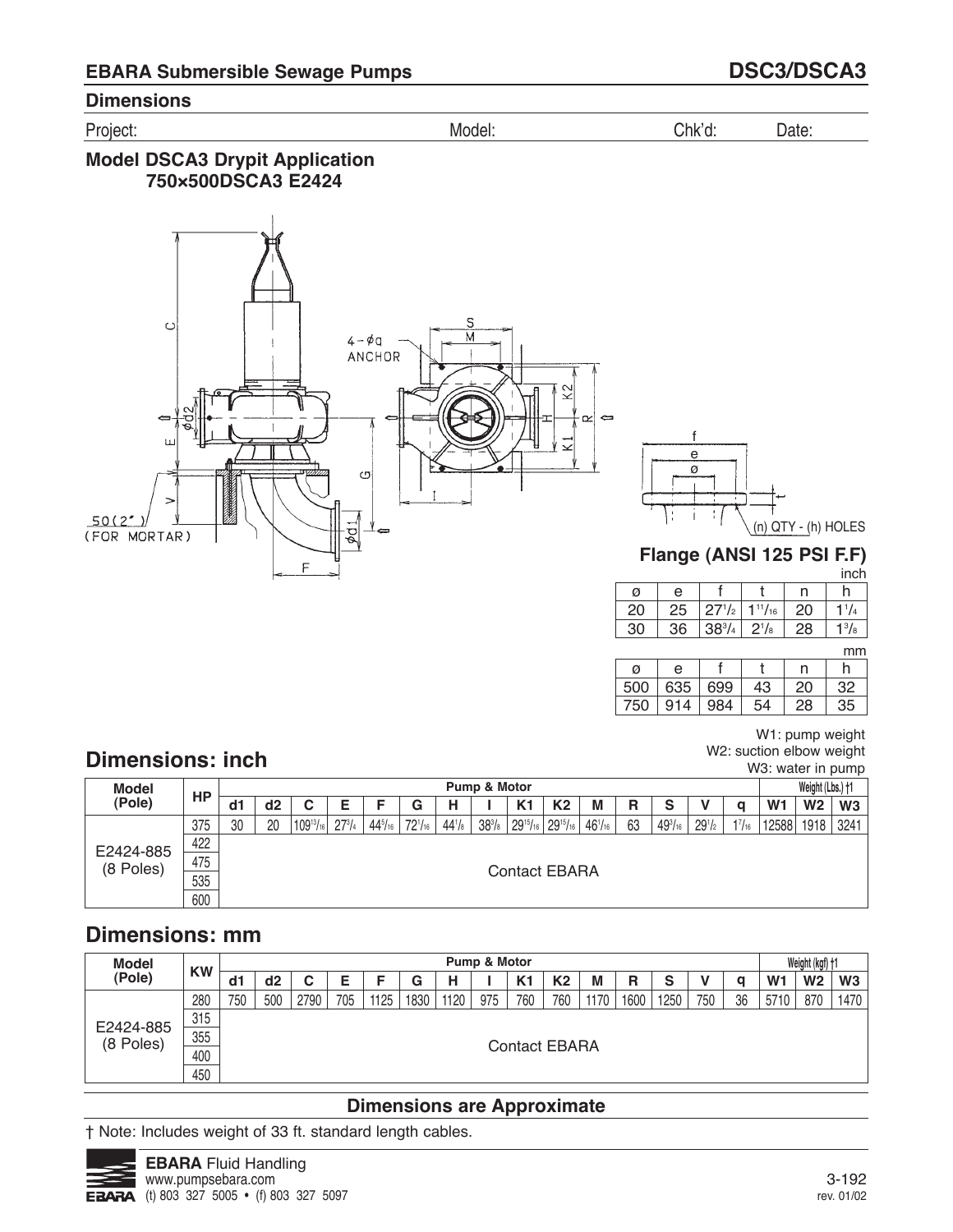



W1: pump weight W2: suction elbow weight W3: water in pump

# **Dimensions: inch**

| <b>Model</b> | HP  |    |    |                 |                |                     |            |                  | <b>Pump &amp; Motor</b> |                 |                 |                    |                  |                                         |                   |               |                | Weight (Lbs.) +1 |                |
|--------------|-----|----|----|-----------------|----------------|---------------------|------------|------------------|-------------------------|-----------------|-----------------|--------------------|------------------|-----------------------------------------|-------------------|---------------|----------------|------------------|----------------|
| (Pole)       |     | d1 | d2 |                 | F.             |                     | G          |                  |                         | K1              | K2              | м                  | R                | c                                       |                   | a             | W <sub>1</sub> | W <sub>2</sub>   | W <sub>3</sub> |
| F0852-1760   | 40  |    |    |                 |                |                     |            |                  |                         |                 | Contact EBARA   |                    |                  |                                         |                   |               |                |                  |                |
|              | 50  | 10 |    | 63              | $13^{3}/_{16}$ | $22^{7}/_{16}$      |            | $16^{15}/16$     | 14                      | $13^{3}/4$      | $13^{3}/4$      | $25^{3}$           | $129^{15}/_{16}$ | $^{14}$ 27 <sup>9</sup> / <sub>16</sub> |                   | $^{15}/_{16}$ | 2116           | 287              | 176            |
| (4 Poles)    | 60  | 10 |    | 63              | $13^{3}/_{16}$ | $22^{7}/_{16}$      |            | $16^{15}/_{16}$  | 14                      | $13^{3}/4$      | $13^{3}/4$      | $25^{3}/_{16}$     | $29^{15}/_{16}$  | $27\frac{9}{16}$                        |                   | 15/16         | 2161           | 287              | 176            |
|              | 120 | 14 |    | $81^{1}/8$      | $16^{3}/_{4}$  | $24^{7}/_{16}$      | $37^{3}/s$ | $25^{3}/_{16}$   | $17^{11}/16$ .          | $17^{11}/16$ 1  | $17^{11}/16$    | 29 <sup>1</sup> /s | $37^{13}/_{16}$  | $31\frac{1}{2}$                         |                   | 15/16         | 3660           | 419              | 397            |
| F1102-1780   | 145 | 14 |    | R1'             | $16^{3}$       | $24^{7}/_{16}$      | $37^{3}/s$ | $25^{3}$         | 711/                    |                 |                 | 29 <sup>1</sup> /s | $37^{13}/16$     | $31\frac{1}{2}$                         |                   | 15/16         | 3726           | 419              | 397            |
| (4 Poles)    | 175 | 14 |    | $81\frac{1}{8}$ | $16^{3}/_{4}$  | 24 <sup>7</sup> /16 | $37^{3}/s$ | $25\frac{3}{16}$ | 1711/                   | 116             | $17^{11}/_{16}$ | $291$ /8           | $37^{13}/_{16}$  | $31\frac{1}{2}$                         |                   | 15/16         | 3814           | 419              | 397            |
|              | 200 | 14 |    | $95^{11}/_{16}$ | $16^{3}/_{4}$  | $24^{7}/_{16}$      | $37^{3}/s$ | $25^{3}/_{16}$   | 711/                    | $17^{11}/_{16}$ | $17^{11}/16$    | 29 <sup>1</sup> /8 | $37^{13}/_{16}$  | $31\frac{1}{2}$                         |                   | 15/16         | 5159           | 419              | 397            |
|              | 215 | 14 | O. | $99^{5}/_{8}$   | $16^{3}/_{4}$  | $24^{7}/_{16}$      | $37^{3}/s$ | $25\frac{3}{16}$ | $17^{11}/_{16}$         | $17^{11}/_{16}$ | $17^{11}/_{16}$ | 29 <sup>1</sup> /s | $37^{13}/_{16}$  | $31\frac{1}{2}$                         | $17^{11}/_{16}$ J | 15/16         | 5379           | 419              | 397            |

# **Dimensions: mm**

| <b>Model</b>          | <b>KW</b> |     |     |      |     |     |     |     | <b>Pump &amp; Motor</b> |                      |     |     |     |     |     |    |                | Weight (kgf) +1 |                |
|-----------------------|-----------|-----|-----|------|-----|-----|-----|-----|-------------------------|----------------------|-----|-----|-----|-----|-----|----|----------------|-----------------|----------------|
| (Pole)                |           | d1  | d2  |      |     |     | G   |     |                         |                      | K2  | М   | R   | c   |     | a  | W <sub>1</sub> | <b>W2</b>       | W <sub>3</sub> |
| F0852-1760            | 30        |     |     |      |     |     |     |     |                         | <b>Contact EBARA</b> |     |     |     |     |     |    |                |                 |                |
|                       | 37        | 250 | 50، | 1600 | 335 | 570 |     | 430 | 355                     | 350                  | 350 | 640 | 760 | 700 | 450 | 24 | 960            | 130             | 80             |
| Poles)<br>$4^{\circ}$ | 45        | 250 | 50  | 1600 | 335 | 570 | 710 | 430 | 355                     | 350                  | 350 | 640 | 760 | 700 | 450 | 24 | 980            | 130             | 80             |
|                       | 90        | 350 | 200 | 2060 | 425 | 620 | 950 | 640 | 450                     | 450                  | 450 | 740 | 960 | 800 | 450 | 24 | 1660           | 190             | 180            |
|                       | '10       | 350 | 200 | 2060 | 425 | 620 | 950 | 640 | 450                     | 450                  | 450 | 740 | 960 | 800 | 450 | 24 | 1690           | 190             | 180            |
| F1102-1780            | 132       | 350 | 200 | 2060 | 425 | 620 | 950 | 640 | 450                     | 450                  | 450 | 740 | 960 | 800 | 450 | 24 | 1730           | 190             | 180            |
| Poles)<br>4           | 150       | 350 | 200 | 2430 | 425 | 620 | 950 | 640 | 450                     | 450                  | 450 | 740 | 960 | 800 | 450 | 24 | 2340           | 190             | 180            |
|                       | 160       | 350 | 200 | つよろひ | 425 | 620 | 950 | 64C | 45C                     | 450                  | 450 | 740 | 960 | 800 | 45f | 24 | 2440           | 190             | 180            |

## **Dimensions are Approximate**

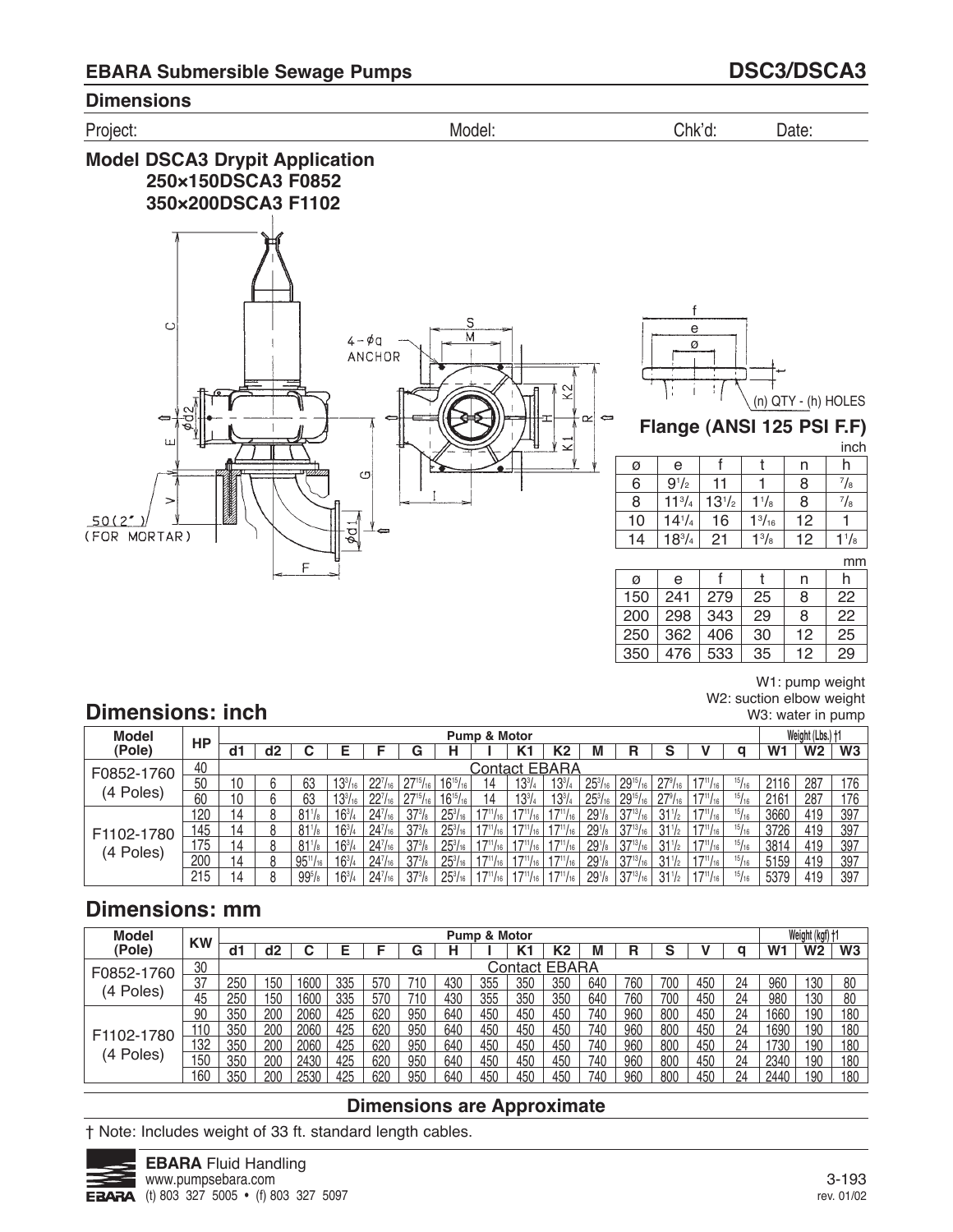Project: Model: Chk'd: Date:

## **Model DSCA3 Drypit Application 400×250DSCA3 F1302**





**Flange (ANSI 125 PSI F.F)**

|    |            |            |                 |    | inch        |
|----|------------|------------|-----------------|----|-------------|
| ø  | e          |            |                 | n  |             |
| 10 | $14^{1/4}$ | 16         | $1\frac{3}{16}$ | 12 |             |
| 16 | $21^{1}/4$ | $23^{1/2}$ | $1^{7}/_{16}$   | 16 | $^{1}/_{8}$ |

mm

|     |     |     |     |    | .  |
|-----|-----|-----|-----|----|----|
| ø   | е   |     |     | n  |    |
| 250 | 362 | 406 | 30  | 12 | 25 |
| 400 | 540 | 597 | -37 | 16 | 29 |

#### W1: pump weight W2: suction elbow weight W3: water in pump

# **Dimensions: inch**

| <b>Model</b>             | НP  |    |                |                 |            |                  |             |               | Pump & Motor |                 |                 |                 |               |                |                 |       |                | Weight (Lbs.) +1 |     |
|--------------------------|-----|----|----------------|-----------------|------------|------------------|-------------|---------------|--------------|-----------------|-----------------|-----------------|---------------|----------------|-----------------|-------|----------------|------------------|-----|
| (Pole)                   |     | d1 | d <sub>2</sub> |                 |            |                  | G           |               |              | K <sub>1</sub>  | К2              | М               | R             | e              |                 |       | W <sub>1</sub> | W <sub>2</sub>   | W3  |
| F1302-1180L<br>(6 Poles) | 100 | 16 | 10             | $74^{13}/_{16}$ | $18^{1}/2$ | $25\frac{3}{16}$ | $42^{1}/_8$ | $26^{3}/_{4}$ | $20^{1/2}$   | $19^{11}/_{16}$ | $19^{11}/_{16}$ | $31\frac{1}{8}$ | $41^{3}/_{4}$ | $33^{7}/_{16}$ | $17^{11}/_{16}$ | 15/16 | 4343           | 507              | 573 |
|                          | 120 | 16 | 10             | $74^{13}/_{16}$ | $18^{1}/2$ | $25^{3}/_{16}$   | $42^{1}/_8$ | $26^{3}/_{4}$ | $20^{1/2}$   | $19^{11}/_{16}$ | $19^{11}/_{16}$ | $31\frac{1}{8}$ | $41^{3}/_{4}$ | $33^{7}/_{16}$ | $17^{11}/_{16}$ | 15/16 | 4431           | 507              | 573 |
|                          | 145 | 16 | 10             | $80^{11}/_{16}$ | $18^{1/2}$ | $25^{3}/_{16}$   | $42^{1}/_8$ | $26^{3}/_{4}$ | $20^{1/2}$   | $19^{11}/_{16}$ | $19^{11}/_{16}$ | $31\frac{1}{8}$ | $41^{3}/_{4}$ | $33^{7}/_{16}$ | $17^{11}/_{16}$ | 15/16 | 4564           | 507              | 573 |
|                          | 175 | 16 | 10             | $94\frac{7}{8}$ | $18^{1/2}$ | $25^{3}/_{16}$   | $42^{1}/_8$ | $26^{3}/_{4}$ | $20^{1/2}$   | $19^{11}/_{16}$ | $19^{11}/_{16}$ | $31\frac{1}{8}$ | $41^{3}/_{4}$ | $33^{7}/_{16}$ | $17^{11}/_{16}$ | 15/16 | 5688           | 507              | 573 |

# **Dimensions: mm**

| <b>Model</b> | <b>KW</b> |                |     |      |     |     |      |     | <b>Pump &amp; Motor</b> |                |     |     |      |     |     |    |                | Weight (kgf) +1 |     |
|--------------|-----------|----------------|-----|------|-----|-----|------|-----|-------------------------|----------------|-----|-----|------|-----|-----|----|----------------|-----------------|-----|
| (Pole)       |           | d <sub>1</sub> | d2  |      |     |     | G    | н   |                         | K <sub>1</sub> | K2  | M   | R    | c   |     |    | W <sub>1</sub> | W <sub>2</sub>  | W3  |
|              | ں ا       | 400            | 250 | 1900 | 470 | 640 | 1070 | 680 | 520                     | 500            | 500 | 790 | 1060 | 850 | 450 | 24 | 1970           | 230             | 260 |
| F1302-1180L  | 90        | 400            | 250 | 1900 | 470 | 640 | 1070 | 680 | 520                     | 500            | 500 | 790 | 1060 | 850 | 450 | 24 | 2010           | 230             | 260 |
| (6 Poles)    | 110       | 400            | 250 | 2050 | 470 | 640 | 1070 | 680 | 520                     | 500            | 500 | 790 | 1060 | 850 | 450 | 24 | 2070           | 230             | 260 |
|              | 132       | 400            | 250 | 2410 | 470 | 640 | 1070 | 680 | 520                     | 500            | 500 | 790 | 1060 | 850 | 450 | 24 | 2580           | 230             | 260 |

## **Dimensions are Approximate**

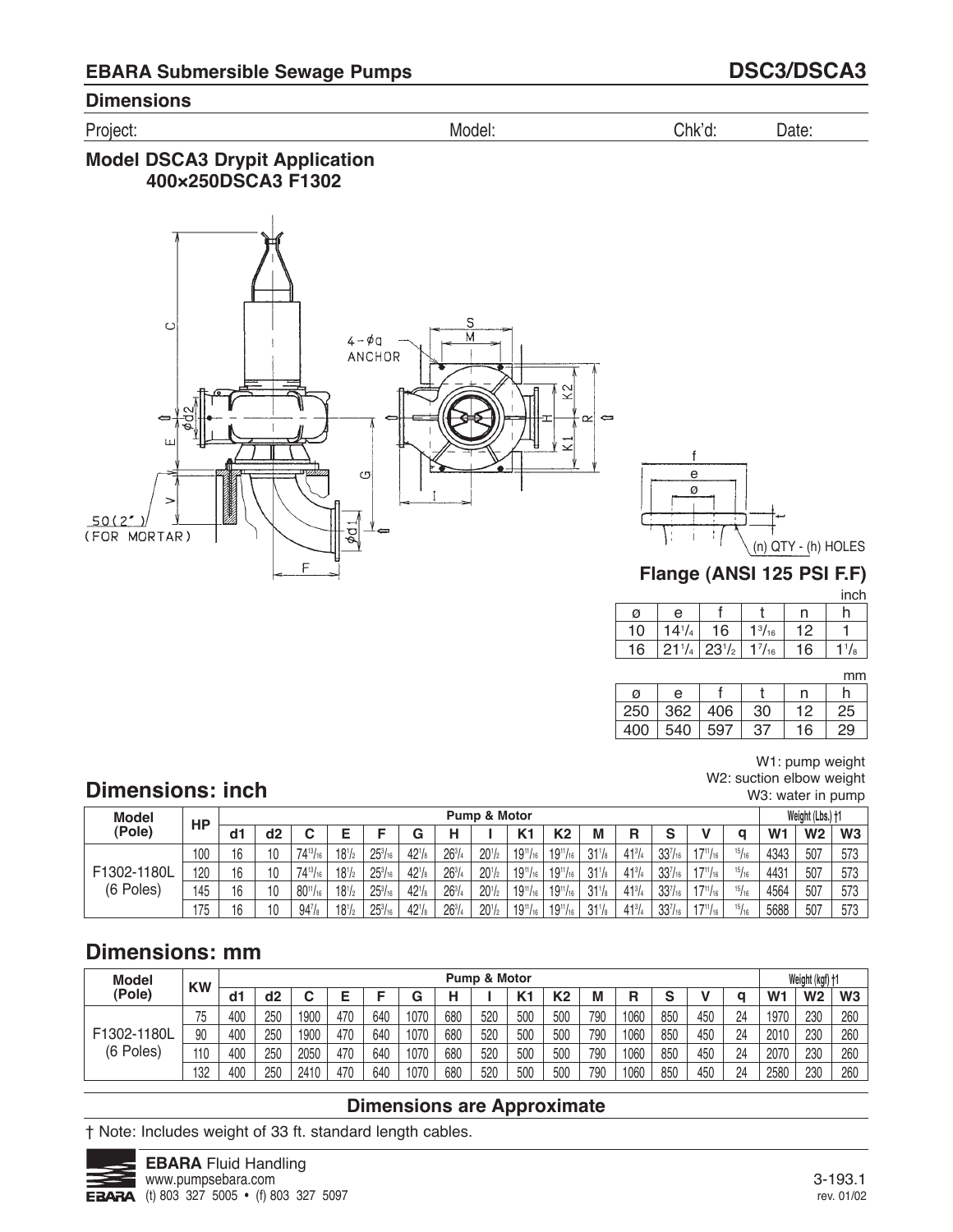Project: Model: Chk'd: Date:

## **Model DSCA3 Drypit Application 400×250DSCA3 F1302**



f e ø (n) QTY - (h) HOLES t

**Flange (ANSI 125 PSI F.F)**

|     |            |             |               |    | inch      |
|-----|------------|-------------|---------------|----|-----------|
| ø   | е          |             |               | n  |           |
| 10  | $14^{1/4}$ | 16          | $1^{3}/_{16}$ | 12 |           |
| 16  | $21^{1/4}$ | $ 23^{1}/2$ | $1^{7}/_{16}$ | 16 | $1^{1/s}$ |
|     |            |             |               |    | mm        |
| Ø   | е          |             |               | n  | n         |
| 250 | 362        | 406         | 30            | 12 | 25        |

|     | $250 \mid 362 \mid 406 \mid$ | -30 | - 12 | 25 |
|-----|------------------------------|-----|------|----|
| 400 | 540   597                    | -37 | 16   | 29 |
|     |                              |     |      |    |

W1: pump weight W2: suction elbow weight W3: water in pump

# **Dimensions: inch**

| Model                   |     |    |    |                     |               |                     |             |               | Pump & Motor         |                 |                      |                 |               |                |                 |       |                | Weight (Lbs.) †1 |                |
|-------------------------|-----|----|----|---------------------|---------------|---------------------|-------------|---------------|----------------------|-----------------|----------------------|-----------------|---------------|----------------|-----------------|-------|----------------|------------------|----------------|
| (Pole)                  | HP  | d1 | d2 | ⌒<br>U              | F             |                     | G           | Н             |                      | K <sub>1</sub>  | K2                   | М               | R             | S              |                 | q     | W <sub>1</sub> | W2               | W <sub>3</sub> |
|                         | 265 | 16 | 10 | $98^{13}/_{16}$     | $18^{1/2}$    | $25\frac{3}{16}$    | $42^{1}/_8$ | $26^{3}/_{4}$ | $20^{1/2}$           | $19^{11}/_{16}$ | $19^{11}/_{16}$      | $31\frac{1}{8}$ | $41^{3}/_{4}$ | $33^{7}/_{16}$ | $17^{11}/_{16}$ | 15/16 | 6482           | 507              | 573            |
|                         | 295 | 16 | 10 | $98^{13}/_{16}$     | $18^{1/2}$    | $25^{3}/_{16}$      | $42^{1}/_8$ | $26^{3}/_{4}$ | $201$ / <sub>2</sub> | $19^{11}/_{16}$ | $19^{11}/_{16}$      | $31\frac{1}{8}$ | $41^{3}/_{4}$ | $33^{7}/_{16}$ | $17^{11}/_{16}$ | 15/16 | 6592           | 507              | 573            |
|                         | 335 | 16 | 10 | 105 <sup>1</sup> /2 | $18^{1}/_{2}$ | 25 <sup>3</sup> /16 | $42^{1}/_8$ | $26^{3}/_{4}$ | $201$ / <sub>2</sub> | $19^{11}/_{16}$ | $19^{11}/_{16}$      | $31\frac{1}{8}$ | $41^{3}/_{4}$ | $33^{7}/_{16}$ | $17^{11}/_{16}$ | 15/16 | 8995           | 507              | 573            |
| F1302-1780<br>(4 Poles) | 375 | 16 | 10 | $105^{1}/_{2}$      | $18^{1}/2$    | 25 <sup>3</sup> /16 | $42^{1}/_8$ | $26^{3}/_{4}$ | $20^{1/2}$           | $19^{11}/_{16}$ | $19^{11}/_{16}$      | $31\frac{1}{8}$ | $41^{3}/_{4}$ | $33^{7}/_{16}$ | $17^{11}/_{16}$ | 15/16 | 9149           | 507              | 573            |
|                         | 422 |    |    |                     |               |                     |             |               |                      |                 |                      |                 |               |                |                 |       |                |                  |                |
|                         | 475 |    |    |                     |               |                     |             |               |                      |                 | <b>Contact EBARA</b> |                 |               |                |                 |       |                |                  |                |
|                         | 535 |    |    |                     |               |                     |             |               |                      |                 |                      |                 |               |                |                 |       |                |                  |                |

# **Dimensions: mm**

| <b>Model</b> | <b>KW</b> |     |     |        |     |     |      |     | Pump & Motor |                |               |     |      |     |     |    |                | Weight (kgf) +1 |                |
|--------------|-----------|-----|-----|--------|-----|-----|------|-----|--------------|----------------|---------------|-----|------|-----|-----|----|----------------|-----------------|----------------|
| (Pole)       |           | d1  | d2  | ⌒<br>u | F   |     | G    | н   |              | K <sub>1</sub> | K2            | M   | R    | S   |     | q  | W <sub>1</sub> | W2              | W <sub>3</sub> |
|              | 200       | 400 | 250 | 2510   | 470 | 640 | 1070 | 680 | 520          | 500            | 500           | 790 | 1060 | 850 | 450 | 24 | 2940           | 230             | 260            |
|              | 220       | 400 | 250 | 2510   | 470 | 640 | 1070 | 680 | 520          | 500            | 500           | 790 | 1060 | 850 | 450 | 24 | 2990           | 230             | 260            |
| F1302-1780   | 250       | 400 | 250 | 2680   | 470 | 640 | 1070 | 680 | 520          | 500            | 500           | 790 | 1060 | 850 | 450 | 24 | 4080           | 230             | 260            |
| (4 Poles)    | 280       | 400 | 250 | 2680   | 470 | 640 | 1070 | 680 | 520          | 500            | 500           | 790 | 1060 | 850 | 450 | 24 | 4150           | 230             | 260            |
|              | 315       |     |     |        |     |     |      |     |              |                |               |     |      |     |     |    |                |                 |                |
|              | 355       |     |     |        |     |     |      |     |              |                | Contact EBARA |     |      |     |     |    |                |                 |                |
|              | 400       |     |     |        |     |     |      |     |              |                |               |     |      |     |     |    |                |                 |                |

# **Dimensions are Approximate**

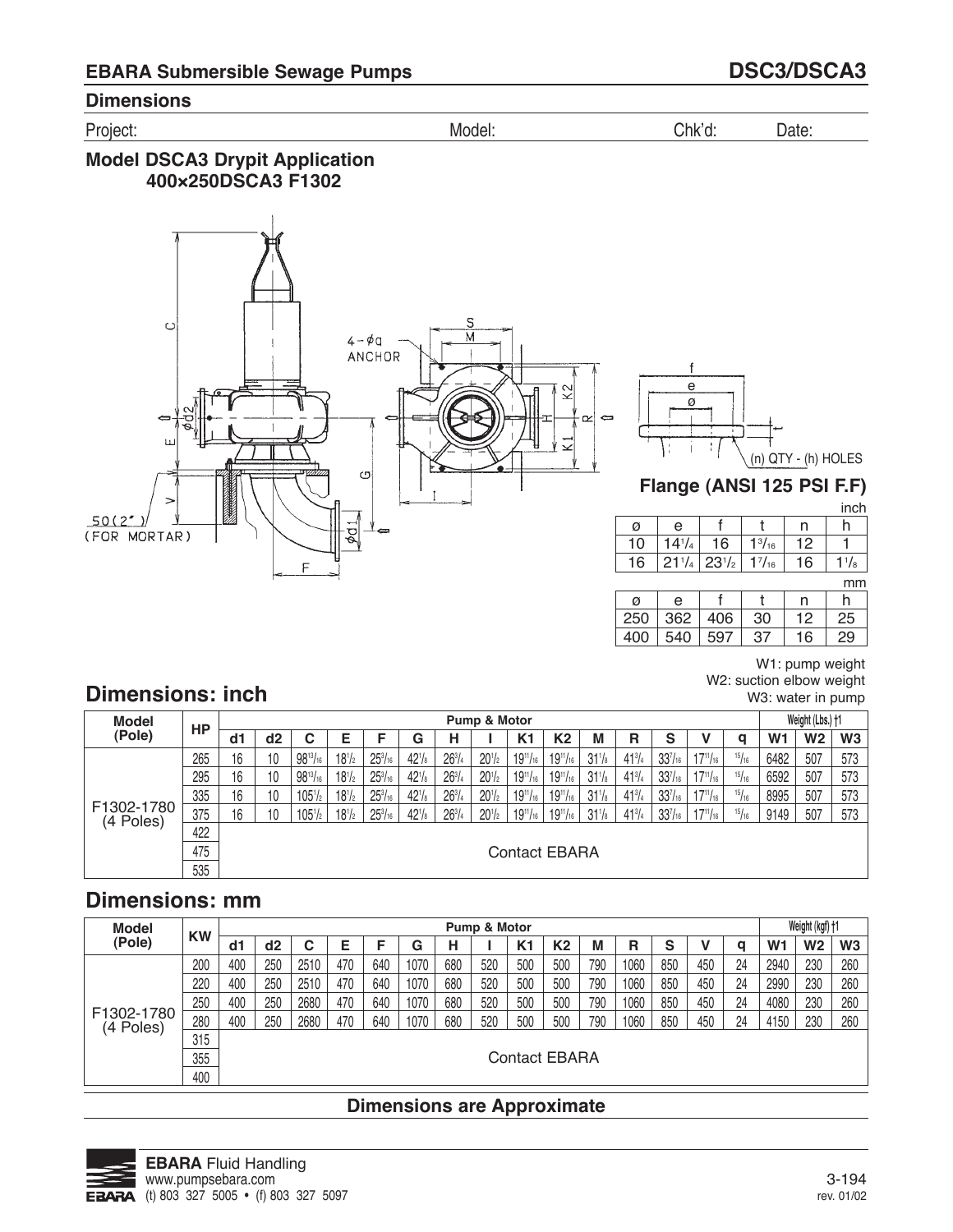Project: Model: Chk'd: Date:

## **Model DSCA3 Drypit Application 500×300DSCA3 F1593**



f e ø -

(n) QTY - (h) HOLES

**Flange (ANSI 125 PSI F.F)**

|    |    |            |                |                 | inch |
|----|----|------------|----------------|-----------------|------|
| ø  | е  |            |                |                 | n    |
| 12 |    | 19         |                | 12 <sup>2</sup> |      |
| 20 | 25 | $27^{1/2}$ | $1^{11}/_{16}$ | 20              |      |
|    |    |            |                |                 |      |

|     |     |     |    |    | mm |
|-----|-----|-----|----|----|----|
| ø   | e   |     |    |    |    |
| 300 | 432 | 483 | 32 | 12 | 25 |
| 500 | 635 | 699 | 13 |    | 22 |

W1: pump weight W2: suction elbow weight W3: water in pump

# **Dimensions: inch**

| Model      | HP  |    |                      |                     |            |            |                               |                 | Pump & Motor |                 |                |                 |                |   |                                              |                 |                | Weight (Lbs.) †1 |                |
|------------|-----|----|----------------------|---------------------|------------|------------|-------------------------------|-----------------|--------------|-----------------|----------------|-----------------|----------------|---|----------------------------------------------|-----------------|----------------|------------------|----------------|
| (Pole)     |     | d1 | d2                   | С                   | Е          | F          | G                             | н               |              | K1              | K <sub>2</sub> | M               | R              | S |                                              |                 | W <sub>1</sub> | W <sub>2</sub>   | W <sub>3</sub> |
|            | 295 | 20 | 12                   | 105 <sup>1</sup> /2 | $21^{1}/4$ | $29^{1}/2$ | $50^{13}/_{16}$               | $31\frac{1}{2}$ | $24^{5}/s$   | $21^{5}/s$      | $21^{5}/s$     | $34\frac{5}{8}$ | $46^{1}/_{16}$ |   | $37^{3}/_8$ 22 <sup>13</sup> / <sub>16</sub> | $1\frac{3}{16}$ | 9987           | 882              | 1102           |
|            | 335 | 20 | 12                   | $105^{1/2}$         | $21^{1/4}$ | $29^{1/2}$ | $ 50^{13}/_{16} 31^{1}/_{2} $ |                 | $24^{5}/s$   | $21\frac{5}{8}$ | $21^{5}/s$     | $34\frac{5}{8}$ | $46^{1}/_{16}$ |   | $37^{3}/_8$ 22 <sup>13</sup> / <sub>16</sub> | $1^{3}/_{16}$   | 10273          | 882              | 1102           |
| F1593-1180 | 375 |    |                      |                     |            |            |                               |                 |              |                 |                |                 |                |   |                                              |                 |                |                  |                |
| (6 Poles)  | 422 |    |                      |                     |            |            |                               |                 |              |                 |                |                 |                |   |                                              |                 |                |                  |                |
|            | 475 |    | <b>Contact EBARA</b> |                     |            |            |                               |                 |              |                 |                |                 |                |   |                                              |                 |                |                  |                |
|            | 535 |    |                      |                     |            |            |                               |                 |              |                 |                |                 |                |   |                                              |                 |                |                  |                |

# **Dimensions: mm**

| <b>Model</b> | <b>KW</b> |     |                      |      |     |     |      |     | Pump & Motor |     |     |     |      |        |     |    |                | Weight (kgf) +1 |     |
|--------------|-----------|-----|----------------------|------|-----|-----|------|-----|--------------|-----|-----|-----|------|--------|-----|----|----------------|-----------------|-----|
| (Pole)       |           | d1  | d2                   | С    |     |     | G    | н   |              | K1  | K2  | М   | R    | c<br>っ |     | a  | W <sub>1</sub> | W <sub>2</sub>  | W3  |
|              | 220       | 500 | 300                  | 2680 | 540 | 750 | 1290 | 800 | 625          | 550 | 550 | 880 | 1170 | 950    | 580 | 30 | 4530           | 400             | 500 |
|              | 250       | 500 | 300                  | 2680 | 540 | 750 | 1290 | 800 | 625          | 550 | 550 | 880 | 1170 | 950    | 580 | 30 | 4660           | 400             | 500 |
| F1593-1180   | 280       |     |                      |      |     |     |      |     |              |     |     |     |      |        |     |    |                |                 |     |
| (6 Poles)    | 315       |     |                      |      |     |     |      |     |              |     |     |     |      |        |     |    |                |                 |     |
|              | 355       |     | <b>Contact EBARA</b> |      |     |     |      |     |              |     |     |     |      |        |     |    |                |                 |     |
|              | 400       |     |                      |      |     |     |      |     |              |     |     |     |      |        |     |    |                |                 |     |

## **Dimensions are Approximate**

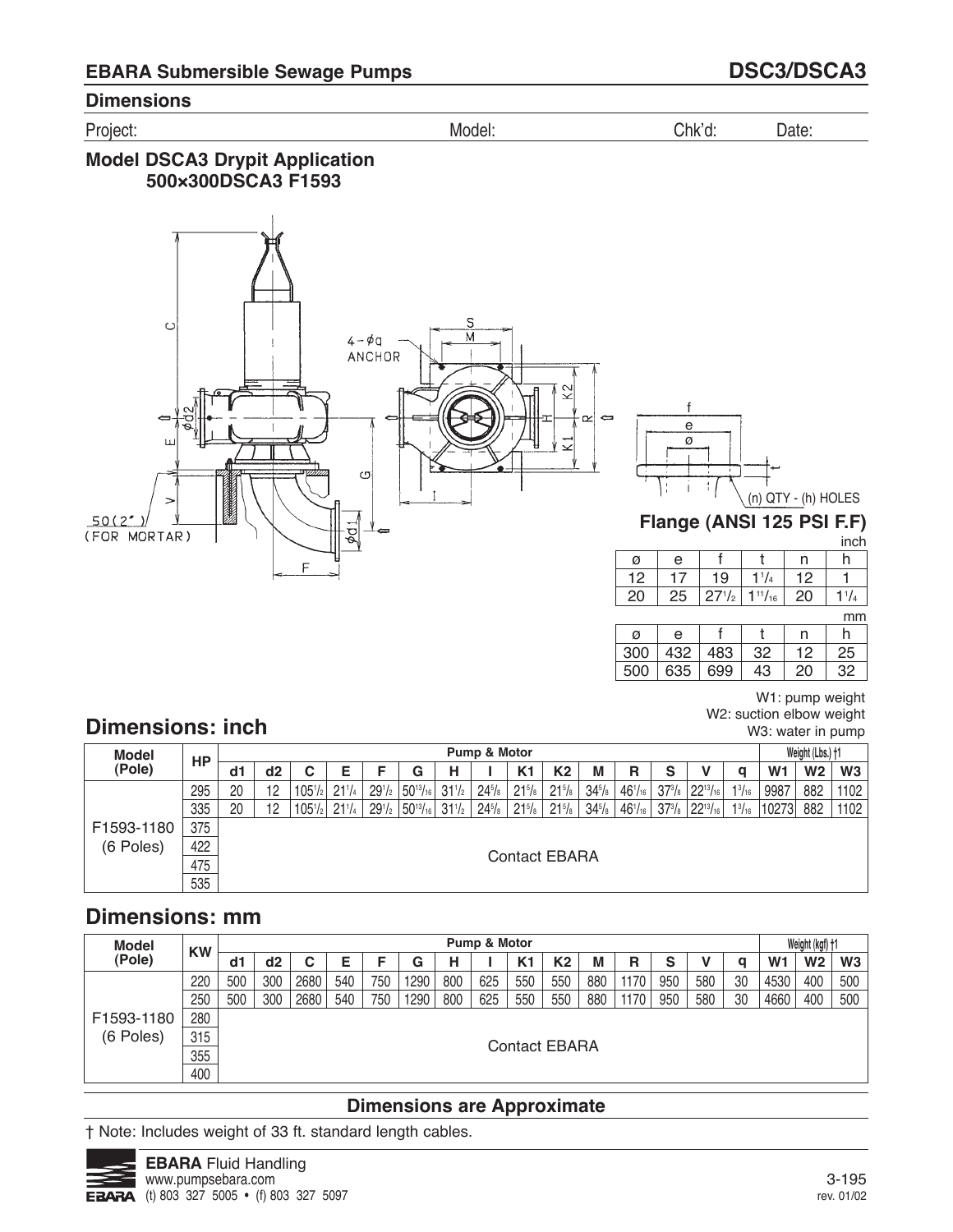Project: Model: Chk'd: Date:

## **Model DSCA3 Drypit Application 250×150DSCA3 G0852**





**Flange (ANSI 125 PSI F.F)**

|    |            |    |               |                 | inch |
|----|------------|----|---------------|-----------------|------|
| ø  | e          |    |               |                 |      |
| 6  | $9^{1}/2$  | 11 |               | 8               | 78   |
| 10 | $14^{1/4}$ | 16 | $1^{3}/_{16}$ | 12 <sub>1</sub> |      |

mm

| ø   | е   |     |    |                 | n  |
|-----|-----|-----|----|-----------------|----|
| 150 | 241 | 279 | 25 | 8               | 22 |
| 250 | 362 | 406 | 30 | 12 <sub>1</sub> | 25 |

#### W1: pump weight W2: suction elbow weight W3: water in pump

# **Dimensions: inch**

| <b>Model</b> | <b>HP</b> |    |        |               |                 |                |                      |                 | Pump & Motor    |               |               |                     |                 |                  |                 |       |                | Weight (Lbs.) +1 |                |
|--------------|-----------|----|--------|---------------|-----------------|----------------|----------------------|-----------------|-----------------|---------------|---------------|---------------------|-----------------|------------------|-----------------|-------|----------------|------------------|----------------|
| (Pole)       |           | d1 | d2     |               |                 |                | G                    |                 |                 | K1            | <b>K2</b>     | М                   | R               | e                |                 |       | W <sub>1</sub> | W <sub>2</sub>   | W <sub>3</sub> |
|              | 20        | 10 | $\sim$ | $39^{3}/_{4}$ | $12^{13}/_{16}$ | $22^{7}/_{16}$ | $27\frac{9}{16}$     | $16^{15}/_{16}$ | $15\frac{3}{8}$ | $13^{3}/_{4}$ | $13^{3}/4$    | $25^{3}/_{16}$      | $29^{15}/_{16}$ | $27\frac{9}{16}$ | $17^{11}/_{16}$ | 15/16 | 1433           | 287              | 176            |
| G0852-1180L  | 25        | 10 | $\sim$ | $39^{3}/_{4}$ | $12^{13}/_{16}$ | $22^{7}/_{16}$ | $27\frac{9}{16}$     | $16^{15}/_{16}$ | $15\frac{3}{8}$ | $13^{3}/_{4}$ | $13^{3}/_{4}$ | 25 <sup>3</sup> /16 | $29^{15}/_{16}$ | $27\frac{9}{16}$ | $17^{11}/_{16}$ | 15/16 | 1455           | 287              | 176            |
| (6 Poles)    | 30        | 10 | $\sim$ | $39^{3}/_{4}$ | $12^{13}/_{16}$ | $22^{7}/_{16}$ | $27\frac{9}{16}$     | $16^{15}/_{16}$ | $15\frac{3}{8}$ | $13^{3}/_{4}$ | $13^{3}/_{4}$ | $25^{3}/_{16}$      | $29^{15}/_{16}$ | $27\frac{9}{16}$ | $17^{11}/_{16}$ | 15/16 | 1477           | 287              | 176            |
|              | 40        | 10 |        | 63            | $12^{13}/_{16}$ | $22^{7}/_{16}$ | $27\%$ <sub>16</sub> | $16^{15}/_{16}$ | $15\frac{3}{8}$ | $13^{3}/_{4}$ | $13^{3}/_{4}$ | $25^{3}/_{16}$      | $29^{15}/_{16}$ | $27\frac{9}{16}$ | $17^{11}/_{16}$ | 15/16 | 2028           | 287              | 176            |

# **Dimensions: mm**

| <b>Model</b> | <b>KW</b> |     |     |      |     |     |     |     | <b>Pump &amp; Motor</b> |                |     |     |     |        |     |    |                | Weight (kgf) +1 |                |
|--------------|-----------|-----|-----|------|-----|-----|-----|-----|-------------------------|----------------|-----|-----|-----|--------|-----|----|----------------|-----------------|----------------|
| (Pole)       |           | ď   | d2  |      |     |     | G   | н   |                         | K <sub>1</sub> | K2  | M   | R   | $\sim$ |     |    | W <sub>1</sub> | W <sub>2</sub>  | W <sub>3</sub> |
|              | ں ا       | 250 | 150 | 1010 | 325 | 570 | 700 | 430 | 390                     | 350            | 350 | 640 | 760 | 700    | 450 | 24 | 650            | 130             | 80             |
| G0852-1180L  | 18.5      | 250 | 150 | 1010 | 325 | 570 | 700 | 430 | 390                     | 350            | 350 | 640 | 760 | 700    | 450 | 24 | 660            | 130             | 80             |
| (6 Poles)    | 22        | 250 | 150 | 1010 | 325 | 570 | 700 | 430 | 390                     | 350            | 350 | 640 | 760 | 700    | 450 | 24 | 670            | 130             | 80             |
|              | 30        | 250 | 150 | 1600 | 325 | 570 | 700 | 430 | 390                     | 350            | 350 | 640 | 760 | 700    | 450 | 24 | 920            | 130             | 80             |

## **Dimensions are Approximate**

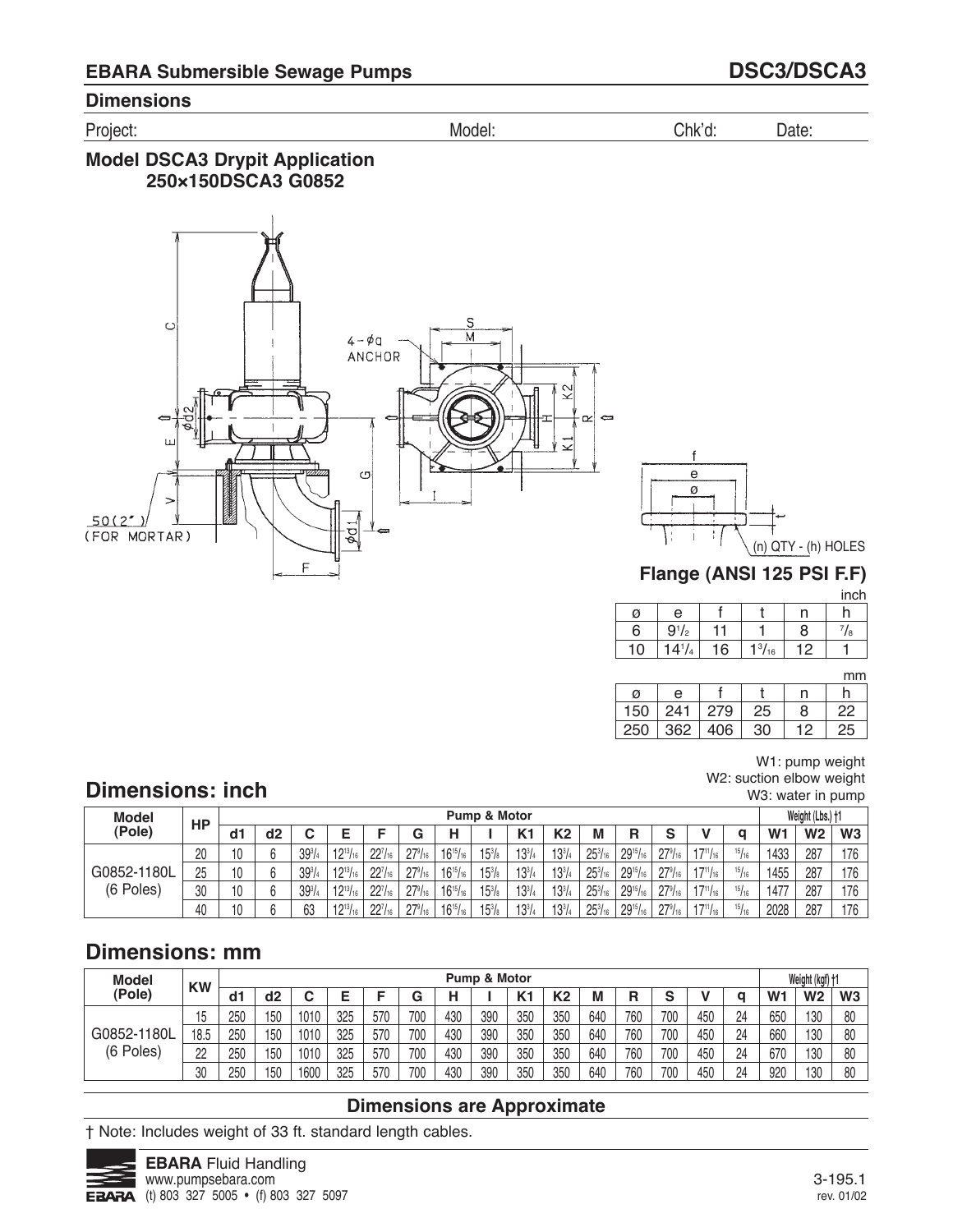Project: Model: Chk'd: Date:

## **Model DSCA3 Drypit Application 250×150DSCA3 G0932**





## **Flange (ANSI 125 PSI F.F)**

inch

|    |            |    |               |    | .  |
|----|------------|----|---------------|----|----|
| ø  | e          |    |               |    |    |
| 6  | $9^{1}/2$  |    |               | 8  | /8 |
| 10 | $14^{1/4}$ | 16 | $1^{3}/_{16}$ | 12 |    |
|    |            |    |               |    |    |

mm

| Ø   | e   |     |    |    |    |
|-----|-----|-----|----|----|----|
| 150 | 241 | 279 | 25 | 8  | 22 |
| 250 | 362 | 406 | 30 | 12 | 25 |

#### W1: pump weight W2: suction elbow weight W3: water in pump

# **Dimensions: inch**

| Model       | HP |    |        |                     |                  |                            |                  |                 | <b>Pump &amp; Motor</b> |                |                |                |                                                   |                  |                 |       |                | Weight (Lbs.) +1 |     |
|-------------|----|----|--------|---------------------|------------------|----------------------------|------------------|-----------------|-------------------------|----------------|----------------|----------------|---------------------------------------------------|------------------|-----------------|-------|----------------|------------------|-----|
| (Pole)      |    | d1 | d2     |                     |                  |                            |                  |                 |                         | K <sub>1</sub> | K <sub>2</sub> | М              | R                                                 | $\bullet$        |                 |       | W <sub>1</sub> | W <sub>2</sub>   | W3  |
|             | 25 | 10 | $\sim$ | $60^{5}/\mathrm{s}$ | $13^{3}/_{16}$   | 227/161                    | $127^{15}/_{16}$ | $16^{15}/_{16}$ | $17^{1}/_8$             | $13^{3}/4$     | $13^{3}/4$     |                | $25\frac{3}{16}$ 29 <sup>15</sup> / <sub>16</sub> | $27\frac{9}{16}$ | $17^{11}/_{16}$ | 15/16 | 1543           | 287              | 220 |
| G0932-1180L | 30 | 10 |        | $64\frac{9}{16}$    | $13^{3}/_{16}$   | $^{1}$ 22 $^{7}/_{16}$     | $127^{15}/_{16}$ | $16^{15}/_{16}$ | $17^{1}/_8$             | $13^{3}/4$     | $13^{3}/4$     | $25^{3}/_{16}$ | $ 29^{15}/_{16} $                                 | $27\frac{9}{16}$ | $17^{11}/_{16}$ | 15/16 | 1565           | 287              | 220 |
| (6 Poles)   | 40 | 10 |        | $62^{5}/\mathrm{s}$ | $13^{3}/_{16}$ , | $^{1}$ 22 $^{7}/_{16}$   . | $27^{15}/_{16}$  | $16^{15}/_{16}$ | $17^{1}/_8$             | $13^{3}/4$     | $13^{3}/4$     |                | $25^{3}/_{16}$ 29 <sup>15</sup> / <sub>16</sub>   | $27\frac{9}{16}$ | $17^{11}/_{16}$ | 15/16 | 2138           | 287              | 220 |

# **Dimensions: mm**

| <b>Model</b> | <b>KW</b> |     |                |      |     |     |     |     | <b>Pump &amp; Motor</b> |       |                       |     |     |     |     |                |                | Weight (kgf) +1 |                |
|--------------|-----------|-----|----------------|------|-----|-----|-----|-----|-------------------------|-------|-----------------------|-----|-----|-----|-----|----------------|----------------|-----------------|----------------|
| (Pole)       |           | a٦  | d <sub>2</sub> |      |     | -   | ⌒   |     |                         | $V -$ | K <sub>2</sub><br>RZ. | M   | R   | c   |     |                | W <sub>1</sub> | W <sub>2</sub>  | W <sub>3</sub> |
| G0932-1180L  | 18.5      | 250 | 50             | 540  | 335 | 570 | 710 | 430 | 435                     | 350   | 350                   | 640 | 760 | 700 | 450 | 24<br><u>.</u> | 700            | 130             | 100            |
| (6 Poles)    | n<br>ے    | 250 | 50             | 1640 | 335 | 570 | 710 | 430 | 435                     | 350   | 350                   | 640 | 760 | 700 | 450 | 24<br><u>.</u> | 710            | 130             | 100            |
|              | 30        | 250 | 50             | 590  | 335 | 570 | 710 | 430 | 435                     | 350   | 350                   | 640 | 760 | 700 | 450 | 24             | 970            | 130             | 100            |

## **Dimensions are Approximate**

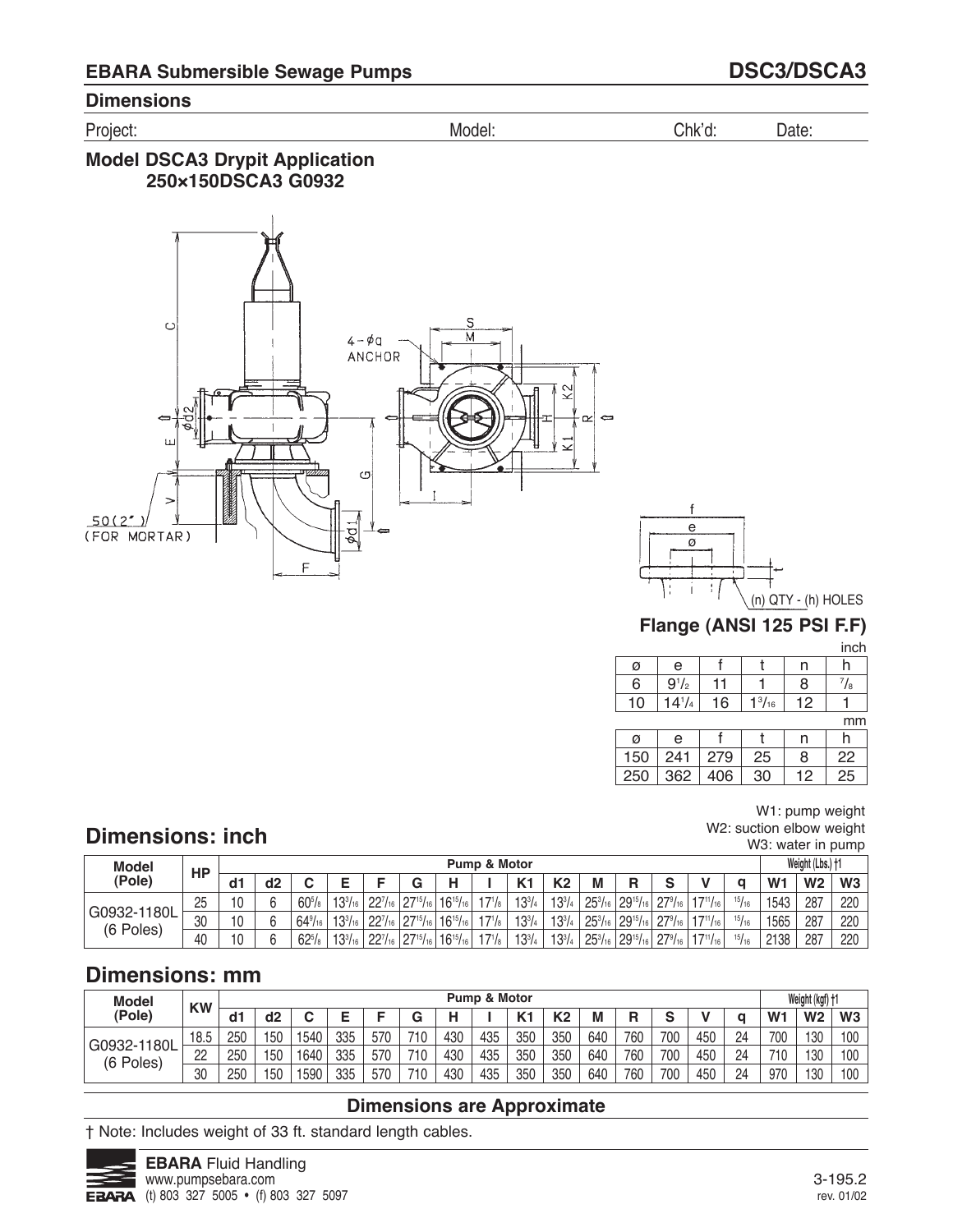

|     |     |     |    |    | ,,,,, |
|-----|-----|-----|----|----|-------|
| Ø   | e   |     |    |    |       |
| 150 | 241 | 279 | 25 | 8  | 22    |
| 250 | 362 | 406 | 30 | 12 | 25    |

W1: pump weight W2: suction elbow weight W3: water in pump

# **Dimensions: inch**

| <b>Model</b>            |     |    |    |                  |                 |                     |                  |                 | Pump & Motor    |            |            |                     |                 |                  |                 |       |                | Weight (Lbs.) +1 |                |
|-------------------------|-----|----|----|------------------|-----------------|---------------------|------------------|-----------------|-----------------|------------|------------|---------------------|-----------------|------------------|-----------------|-------|----------------|------------------|----------------|
| (Pole)                  | НP  | d1 | d2 | u                | E               |                     | G                | н               |                 | K1         | K2         | M                   | R               | S                |                 | q     | W <sub>1</sub> | W2               | W <sub>3</sub> |
|                         | 50  | 10 |    | 63               | $12^{13}/_{16}$ | $22^{7}/_{16}$      | $27\frac{9}{16}$ | $16^{15}/_{16}$ | $15\frac{3}{8}$ | $13^{3}/4$ | $13^{3}/4$ | $25^{3}/_{16}$      | $29^{15}/_{16}$ | $27\frac{9}{16}$ | $17^{11}/_{16}$ | 15/16 | 2006           | 287              | 176            |
| G0852-1760              | 60  | 10 |    | 63               | $12^{13}/_{16}$ | 22 <sup>7</sup> /16 | $27\frac{9}{16}$ | $16^{15}/_{16}$ | $15\frac{3}{8}$ | $13^{3}/4$ | $13^{3}/4$ | $25^{3}/_{16}$      | $29^{15}/_{16}$ | $27\frac{9}{16}$ | $17^{11}/_{16}$ | 15/16 | 2050           | 287              | 176            |
| (4 Poles)               | 75  | 10 |    | 63               | $12^{13}/_{16}$ | $22^{7}/_{16}$      | $27\frac{9}{16}$ | $16^{15}/_{16}$ | $15\frac{3}{8}$ | $13^{3}/4$ | $13^{3}/4$ | $25^{3}/_{16}$      | $29^{15}/_{16}$ | $27\frac{9}{16}$ | $17^{11}/_{16}$ | 15/16 | 2094           | 287              | 176            |
|                         | 100 | 10 | 6  | $66^{15}/_{16}$  | $12^{13}/_{16}$ | $22^{7}/_{16}$      | $27\frac{9}{16}$ | $16^{15}/_{16}$ | $15\frac{3}{8}$ | $13^{3}/4$ | $13^{3}/4$ | 25 <sup>3</sup> /16 | $29^{15}/_{16}$ | $27\frac{9}{16}$ | $17^{11}/_{16}$ | 15/16 | 2205           | 287              | 176            |
|                         | 75  | 10 | 6  | $62\frac{5}{8}$  | $13^{3}/_{16}$  | $22^{7}/_{16}$      | $27^{15}/_{16}$  | $16^{15}/_{16}$ | $17^{1}/8$      | $13^{3}/4$ | $13^{3}/4$ | 25 <sup>3</sup> /16 | $29^{15}/_{16}$ | $27\frac{9}{16}$ | $17^{11}/_{16}$ | 15/16 | 2183           | 287              | 220            |
| G0932-1770<br>(4 Poles) | 100 | 10 | 6  | $66\frac{9}{16}$ | $13^{3}/_{16}$  | $22^{7}/_{16}$      | $27^{15}/_{16}$  | $16^{15}/_{16}$ | $17^{1/s}$      | $13^{3}/4$ | $13^{3}/4$ | $25^{3}/_{16}$      | $29^{15}/_{16}$ | $27\frac{9}{16}$ | $17^{11}/_{16}$ | 15/16 | 2315           | 287              | 220            |
|                         | 120 | 10 | ჩ  | $81\frac{1}{8}$  | $13^{3}/_{16}$  | $22^{7}/_{16}$      | $27^{15}/_{16}$  | $16^{15}/_{16}$ | $17^{1}/8$      | $13^{3}/4$ | $13^{3}/4$ | 25 <sup>3</sup> /16 | $29^{15}/_{16}$ | $27\frac{9}{16}$ | $17^{11}/_{16}$ | 15/16 | 3131           | 287              | 220            |

# **Dimensions: mm**

| <b>Model</b>            | <b>KW</b> |     |     |      |     |     |     |     | Pump & Motor |                |     |     |     |        |     |    |                | Weight (kgf) +1 |                |
|-------------------------|-----------|-----|-----|------|-----|-----|-----|-----|--------------|----------------|-----|-----|-----|--------|-----|----|----------------|-----------------|----------------|
| (Pole)                  |           | d٦  | d2  |      | E   |     | G   | н   |              | K <sub>1</sub> | К2  | M   | R   | c<br>c |     | q  | W <sub>1</sub> | W2              | W <sub>3</sub> |
|                         | 37        | 250 | 150 | 1600 | 325 | 570 | 700 | 430 | 390          | 350            | 350 | 640 | 760 | 700    | 450 | 24 | 910            | 130             | 80             |
| G0852-1760              | 45        | 250 | 150 | 1600 | 325 | 570 | 700 | 430 | 390          | 350            | 350 | 640 | 760 | 700    | 450 | 24 | 930            | 130             | 80             |
| (4 Poles)               | 55        | 250 | 150 | 1600 | 325 | 570 | 700 | 430 | 390          | 350            | 350 | 640 | 760 | 700    | 450 | 24 | 950            | 130             | 80             |
|                         | 75        | 250 | 150 | 700  | 325 | 570 | 700 | 430 | 390          | 350            | 350 | 640 | 760 | 700    | 450 | 24 | 1000           | 130             | 80             |
|                         | 55        | 250 | 150 | 1590 | 335 | 570 | 710 | 430 | 435          | 350            | 350 | 640 | 760 | 700    | 450 | 24 | 990            | 130             | 100            |
| G0932-1770<br>(4 Poles) | 75        | 250 | 150 | 1690 | 335 | 570 | 710 | 430 | 435          | 350            | 350 | 640 | 760 | 700    | 450 | 24 | 1050           | 130             | 100            |
|                         | 90        | 250 | 150 | 2060 | 335 | 570 | 710 | 430 | 435          | 350            | 350 | 640 | 760 | 700    | 450 | 24 | 1420           | 130             | 100            |

## **Dimensions are Approximate**

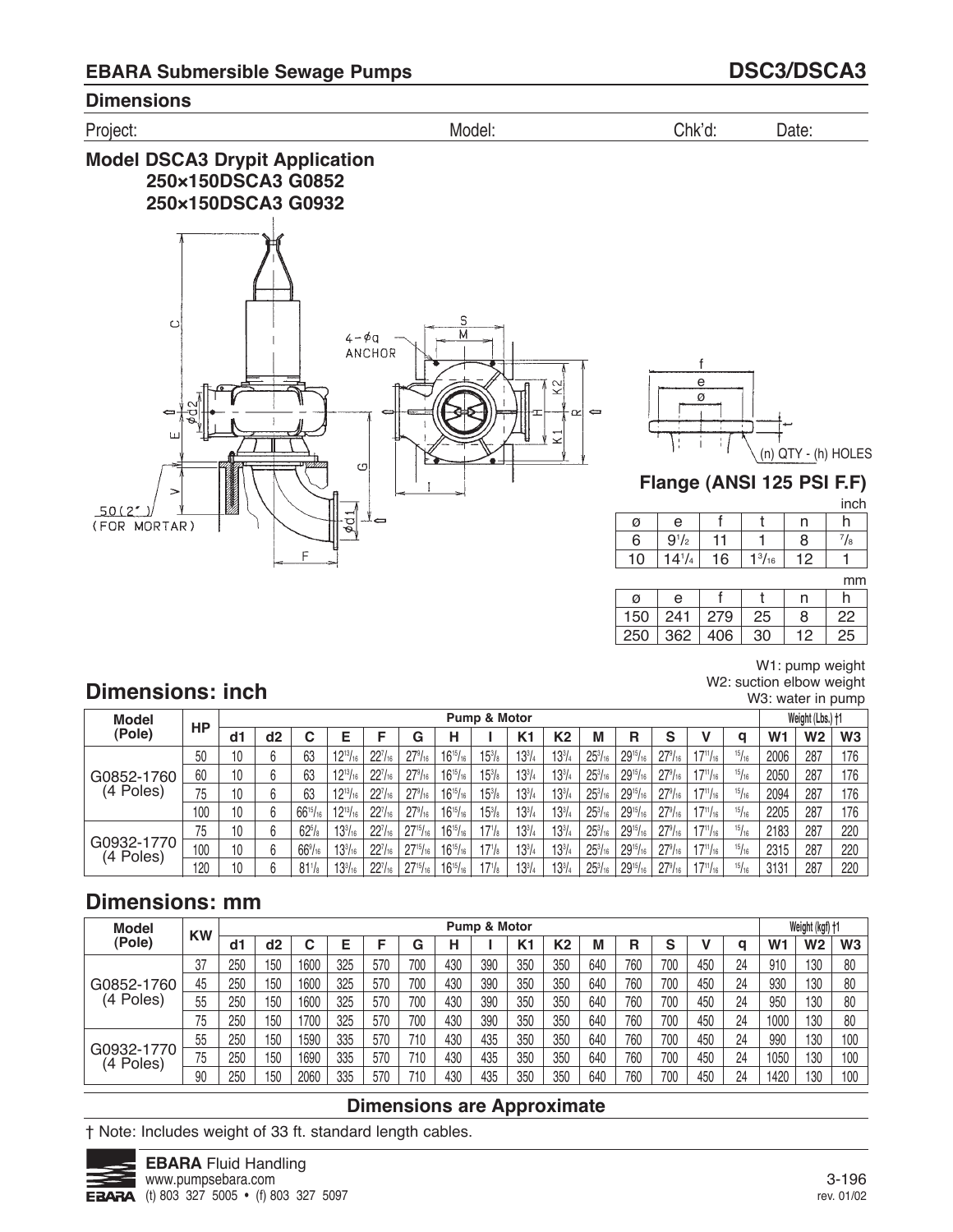Project: Model: Chk'd: Date:

## **Model DSCA3 Drypit Application 300×150DSCA3 G1012**





# **Flange (ANSI 125 PSI F.F)**

| M.<br>v |  |
|---------|--|
|         |  |

| Ø  | e         |   |    | n |         |
|----|-----------|---|----|---|---------|
| 6  | $9^{1/2}$ |   |    | R | /8      |
| 12 |           | 9 | /4 | ာ |         |
|    |           |   |    |   | $m_{m}$ |

|     |     |     |    |    | mm |
|-----|-----|-----|----|----|----|
| ø   | e   |     |    | n  |    |
| 150 | 241 | 279 | 25 | 8  | 22 |
| 300 | 432 | 483 | 32 | 12 | 25 |

#### W1: pump weight W2: suction elbow weight W3: water in pump

# **Dimensions: inch**

| <b>Model</b>             | HP |                 |                |                      |                  |                 |                  |            | <b>Pump &amp; Motor</b>   |                |                |                  |                 |                       |                 |       |                | Weight (Lbs.) +1 |     |
|--------------------------|----|-----------------|----------------|----------------------|------------------|-----------------|------------------|------------|---------------------------|----------------|----------------|------------------|-----------------|-----------------------|-----------------|-------|----------------|------------------|-----|
| (Pole)                   |    | d1              | d <sub>2</sub> |                      |                  |                 | G                |            |                           | M <sub>1</sub> | K <sub>2</sub> | М                | R               | $\mathbf{\mathbf{c}}$ |                 |       | W <sub>1</sub> | W <sub>2</sub>   | W3  |
|                          | 40 | 10              | $\sim$         | $62^{5}/s$           | $14^{15}/_{16}$  | 23 <sup>1</sup> | $32^{11}/_{16}$  | $20^{1/2}$ | 17151                     | $15^{3}/4$     | $15^{3}/_{4}$  | $27^{3}/_{16}$   | $33\frac{7}{8}$ | $29^{1/2}$            | $17^{11}/_{16}$ | 15/16 | 2403           | 353              | 309 |
| G1012-1180L<br>(6 Poles) | 50 | $\overline{10}$ |                | $62^{5}/s$           | $14^{15}/_{161}$ | $23^{1}/4$      | $132^{11}/_{16}$ | $20^{1/2}$ | $17^{15}$ / <sub>18</sub> | $15^{3}/4$     | $15^{3}/_{4}$  | $27^{3}/_{16}$   | $33^{7}/_{8}$   | $29^{1/2}$            | $17^{11}/_{16}$ | 15/16 | 2469           | 353              | 309 |
|                          | 60 | $\overline{A}$  |                | $66\%$ <sub>16</sub> | $14^{15}/_{161}$ | $23^{1/4}$      | $132^{11}/_{16}$ | $20^{1/2}$ | $17^{15}$ / <sub>16</sub> | $15^{3}/_{4}$  | $15^{3}/4$     | $27^{3}/_{16}$ . | $33\frac{7}{8}$ | $29^{1/2}$            | $17^{11}/_{16}$ | 15/16 | 2535           | 353              | 309 |

# **Dimensions: mm**

| <b>Model</b>             | <b>KW</b> |     |     |      |     |     |     |     | <b>Pump &amp; Motor</b> |       |     |     |        |     |     |    |                | Weight (kgf) +1 |                |
|--------------------------|-----------|-----|-----|------|-----|-----|-----|-----|-------------------------|-------|-----|-----|--------|-----|-----|----|----------------|-----------------|----------------|
| (Pole)                   |           | a٦  | d2  |      |     | -   | ⌒   |     |                         | $V -$ | ĸ٥  | М   | D<br>n | c   |     |    | W <sub>1</sub> | W <sub>2</sub>  | W <sub>3</sub> |
| G1012-1180L<br>(6 Poles) | 30        | 300 | 150 | 590  | 380 | 590 | 830 | 520 | 455                     | 400   | 400 | 690 | 860    | 750 | 450 | 24 | 1090           | 160             | 140            |
|                          | 37        | 300 | 150 | 1590 | 380 | 590 | 830 | 520 | 455                     | 400   | 400 | 690 | 860    | 750 | 450 | 24 | 1120           | 160             | 140            |
|                          | 45        | 300 | 150 | 690  | 380 | 590 | 830 | 520 | 455                     | 400   | 400 | 690 | 860    | 750 | 450 | 24 | 1150           | 160             | 140            |

## **Dimensions are Approximate**

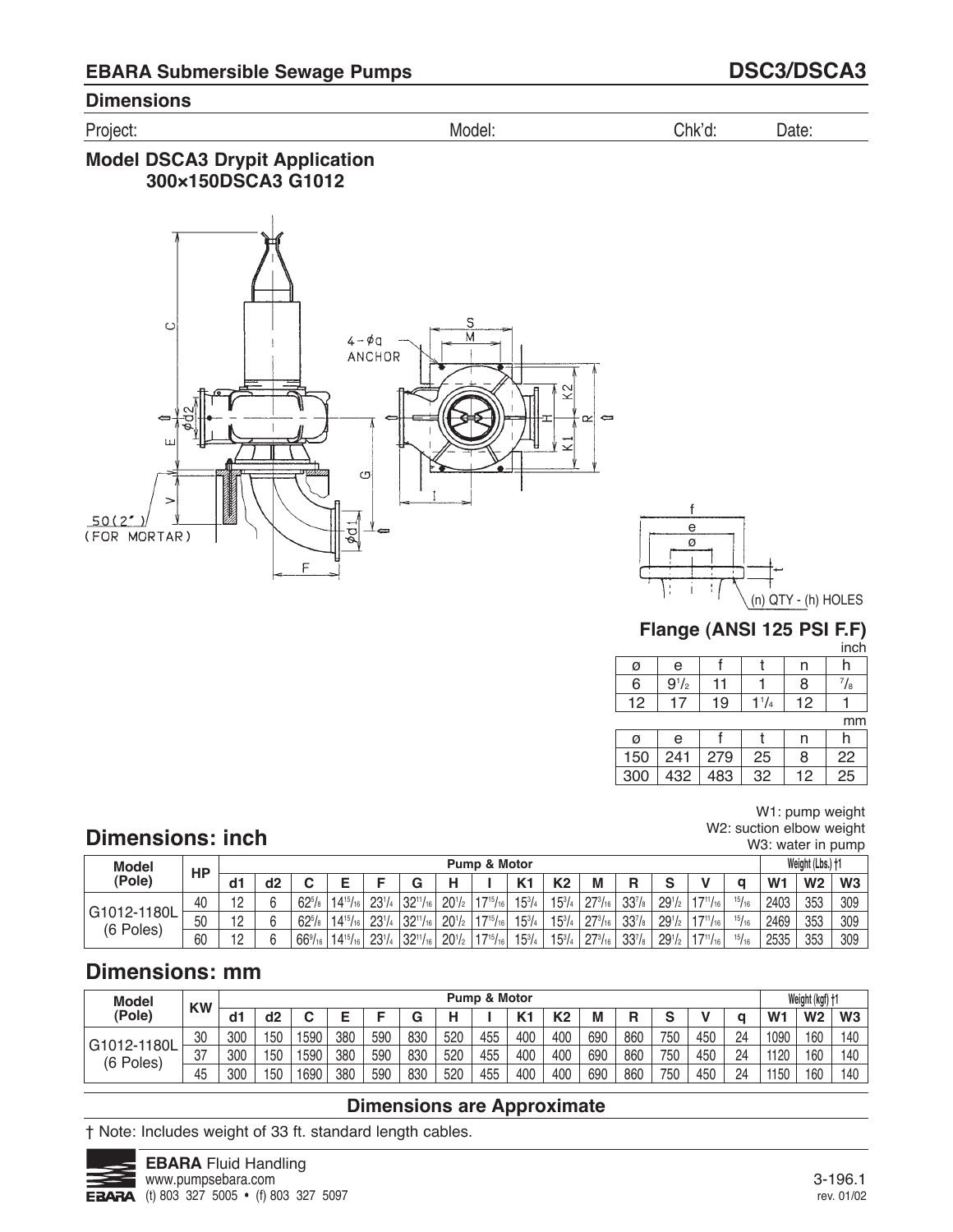Project: Model: Chk'd: Date:

## **Model DSCA3 Drypit Application 350×200DSCA3 G1102**





# **Flange (ANSI 125 PSI F.F)**

inch

| a | e               |             |         |      |           |
|---|-----------------|-------------|---------|------|-----------|
| m | $11^{37}$       | . .<br>1372 | /8      | 8    | /8        |
|   | 18 <sup>3</sup> | 21          | 3<br>78 | - 12 | 78        |
|   |                 |             |         |      | $- - - -$ |

mm

| ø   | e   |     |    | n  |    |
|-----|-----|-----|----|----|----|
| 200 | 298 | 343 | 29 | 8  | 22 |
| 350 | 476 | 533 | 35 | 12 | 29 |

#### W1: pump weight W2: suction elbow weight W3: water in pump

# **Dimensions: inch**

| <b>Model</b>             | <b>HP</b>         |    |         |                      |                |                     |    |                | Pump & Motor    |                  |                 |                    |                   |                 |                 |       |                | Weight (Lbs.) +1 |     |
|--------------------------|-------------------|----|---------|----------------------|----------------|---------------------|----|----------------|-----------------|------------------|-----------------|--------------------|-------------------|-----------------|-----------------|-------|----------------|------------------|-----|
| (Pole)                   |                   | d1 | d2      |                      |                | -                   | G  |                |                 | $V -$            | K <sub>2</sub>  | М                  | R                 | $\bullet$       |                 |       | W <sub>1</sub> | W <sub>2</sub>   | W3  |
|                          | 60                | 14 | $\circ$ | $66\frac{9}{16}$     | $16^{5}/_{16}$ | 24 <sup>7</sup> /16 | 27 | $25^{3}/_{16}$ | $19^{11}$       | 1711/            | 1711.           | $29^{1}/_{8}$      | $37^{13}/_{16}$   | 311             | 1711/<br>16     | 15/16 | 2646           | 419              | 419 |
| G1102-1180L<br>(6 Poles) | – –<br>$\sqrt{5}$ | 14 | Ω       | $66\%$ <sub>16</sub> | $16^{5}/_{16}$ | 24 <sup>7</sup> /16 | רמ | $25^{3}/_{16}$ | $19^{11}/_1$    | 1711             | 1711.           | 29 <sup>1</sup> /s | $137^{13}/_{16}$  | 311             | 1711/           | 15/16 | 2646           | 419              | 419 |
|                          | 100               |    |         | $75^{3}/_{16}$       | $16^{5}/_{16}$ | $24\frac{7}{16}$    | 27 | $25^{3}/_{16}$ | $19^{11}/_{16}$ | $147^{11}/161$ . | $17^{11}/_{16}$ | 29 <sup>1</sup> /s | $ 37^{13}/_{16} $ | $31\frac{1}{2}$ | $17^{11}/_{16}$ | 15/16 | 3307           | 419              | 419 |

# **Dimensions: mm**

| <b>Model</b>             | <b>KW</b> |     |     |      |     |     |     |     | <b>Pump &amp; Motor</b> |                |                |     |     |     |     |                |                | Weight (kgf) +1 |                |
|--------------------------|-----------|-----|-----|------|-----|-----|-----|-----|-------------------------|----------------|----------------|-----|-----|-----|-----|----------------|----------------|-----------------|----------------|
| (Pole)                   |           | d1  | d2  |      |     | Е   | G   |     |                         | M <sub>1</sub> | K <sub>2</sub> | M   | R   | C   |     |                | W <sub>1</sub> | W <sub>2</sub>  | W <sub>3</sub> |
| G1102-1180L<br>(6 Poles) | 45        | 350 | 200 | 690  | 415 | 620 | 940 | 640 | 500                     | 450            | 450            | 740 | 960 | 800 | 450 | 24<br>--       | 1200           | 190             | 190            |
|                          | 55        | 350 | 200 | 1690 | 415 | 620 | 940 | 640 | 500                     | 450            | 450            | 740 | 960 | 800 | 450 | 24             | 1200           | 190             | 190            |
|                          | 75        | 350 | 200 | 1910 | 415 | 620 | 940 | 640 | 500                     | 450            | 450            | 740 | 960 | 800 | 450 | 24<br><u>.</u> | 500            | 190             | 190            |

## **Dimensions are Approximate**

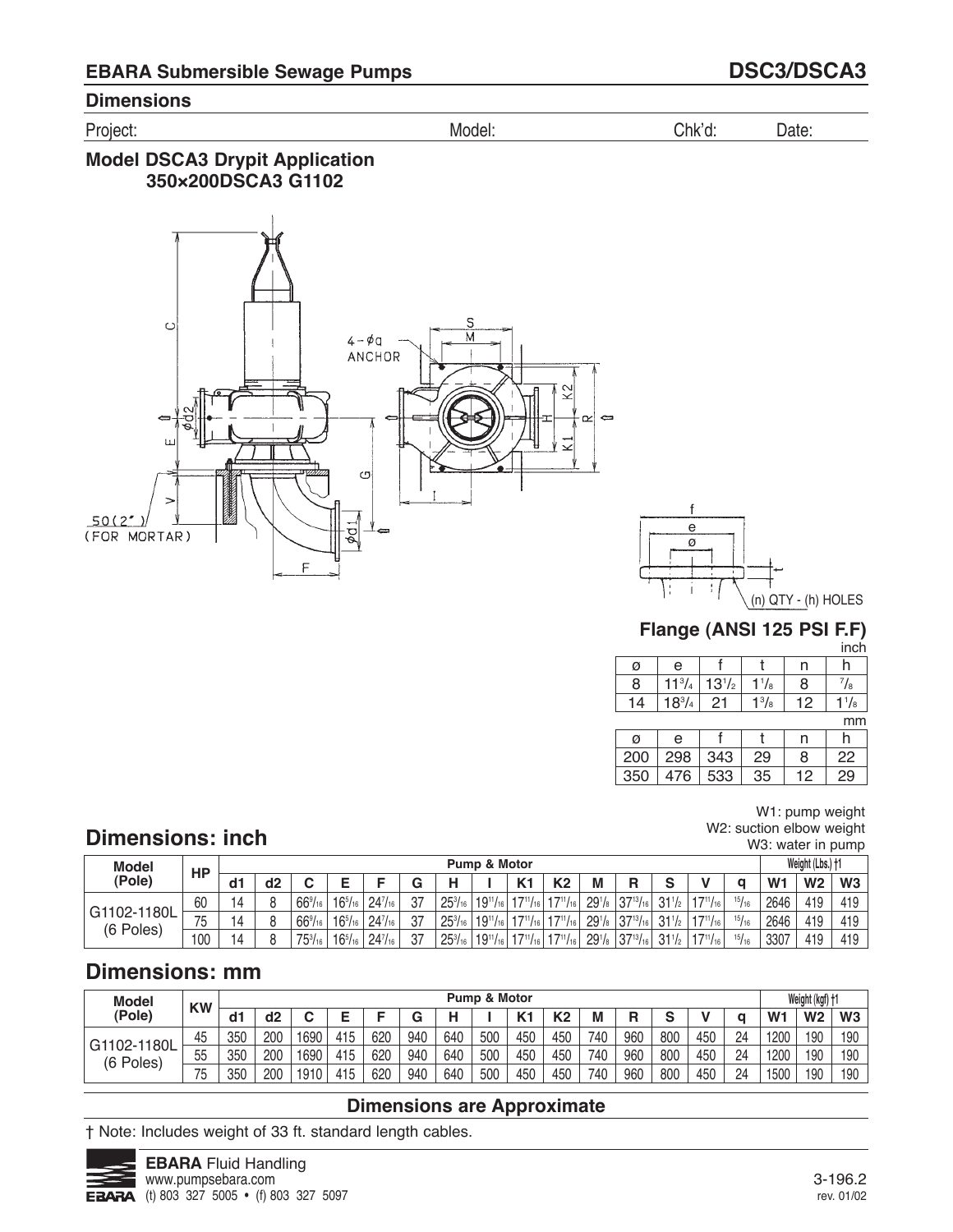



W2: suction elbow weight W3: water in pump

# **Dimensions: inch**

| Model                   | <b>HP</b> |    |    |                 |                |                     |           |                  | Pump & Motor                 |                   |                          |                    |                    |                         |                |               |                | Weight (Lbs.) +1 |                |
|-------------------------|-----------|----|----|-----------------|----------------|---------------------|-----------|------------------|------------------------------|-------------------|--------------------------|--------------------|--------------------|-------------------------|----------------|---------------|----------------|------------------|----------------|
| (Pole)                  |           | d1 | d2 |                 |                |                     | G         |                  |                              | K1                | K2                       | M                  | R                  |                         |                | a             | W <sub>1</sub> | <b>W2</b>        | W <sub>3</sub> |
| G <sub>1012</sub> -1770 | 120       | 12 |    | $81\frac{1}{2}$ | $14^{15}$ /    | $23^{1}/4$          | $32^{11}$ | $20^{1/2}$       | $17^{15}/_{16}$              | $15^{3}/_{4}$     | $15^{3}/_{4}$            | $27^{3}/_{16}$     | 33 <sup>7</sup> /8 | 29 <sub>1</sub>         | $17^{11}/16$   | 15/16         | 3329           | 353              | 309            |
| (4 Poles)               | 145       | 10 |    | $81\frac{1}{2}$ | $14^{15}$      | $23^{1}/4$          | 2011      |                  | $+17^{15}$ / <sub>16</sub> i | $15^{3}/_{4}$     | $15^{3}/_{4}$            | $27^{3}/_{16}$     | 33 <sup>7</sup> /s | $29^{1/2}$              |                | $^{15}/_{16}$ | 3395           | 353              | 309            |
|                         | 175       |    |    | $81\frac{1}{2}$ | $14^{15}$      | $23^{1}/4$          |           |                  |                              | $1.5^{3}/_{4}$    | $15^{3}/_{4}$            | $27^{3}/_{16}$     | 33 <sup>7</sup> /s | $291$ / <sub>2</sub>    |                | 15/16         | 3483           | 353              | 309            |
|                         | 175       | 14 |    | $81\frac{1}{8}$ | $16^{5}/_{16}$ | 24 <sup>7</sup> /16 | 37        | $25\frac{3}{16}$ | $9^{11}/_{16}$               | $17^{11}/_{16}$   | $17^{11}/_{16}$          | 29 <sup>1</sup> /s | $37^{13}/_{16}$    | $31\frac{1}{2}$         | $17^{11}/16$ 1 | 15/16         | 3593           | 420              | 419            |
|                         | 200       | 14 | Ջ  | $94\frac{1}{2}$ | $16^{5}/_{16}$ | $24^{7}/_{16}$      | 37        | $25^{3}/_{16}$   | $9^{11}$ /                   |                   |                          | 29 <sup>1</sup> /s | $37^{13}/_{16}$    |                         |                | 15/16         | 4938           | 420              | 419            |
| G1102-1780              | 215       | 14 |    | $98^{7}/_{16}$  | $16^{5}/_{16}$ | $24^{7}/_{16}$      | 37        | $25^{3}/_{16}$   | $9^{11}/16$                  |                   | $4711$ / <sub>16</sub> + | $29^{1}/s$         | $37^{13}/_{16}$    | $31\frac{1}{2}$         |                | 15/16         | 5137           | 420              | 419            |
| (4 Poles)               | 245       | 14 |    | $98^{7}/_{16}$  | $16^{5}/_{16}$ | 24 <sup>7</sup> /16 | 37        | $25\frac{3}{16}$ | $9^{11}/_{16}$               | $17^{11}/_{16}$   | $17^{11}/_{16}$          | 29 <sup>1</sup> /s | $37^{13}/_{16}$    | $31\frac{1}{2}$         | $17^{11}/16$   | 15/16         | 5401           | 420              | 419            |
|                         | 265       | 14 |    | $98^{7}/_{16}$  | $16^{5}/_{16}$ | $24^{7}/_{16}$      | 37        | $25^{3}/_{16}$   | $9^{11}/_{16}$               |                   | $17^{11}/_{16}$ J        | 29 <sup>1</sup> /s | $37^{13}/_{16}$    | 31 <sup>1</sup><br>' /2 |                | 15/16         | 5512           | 420              | 419            |
|                         | 295       | 14 | 8  | $98^{7}/_{16}$  | $16^{5}/_{16}$ | $24^{7}/_{16}$      | -37       | $25^{3}/_{16}$   | $9^{11}/_{16}$               | $17^{11}/_{16}$ . | $17^{11}/16$ 1.          | 29 <sup>1</sup> /s | $37^{13}/_{16}$    | $31\frac{1}{2}$         | $17^{11}/16$ 1 | 15/16         | 5622           | 420              | 419            |

# **Dimensions: mm**

| <b>Model</b> | <b>KW</b> |     |     |      |     |     |     |     | Pump & Motor |     |     |     |     |        |     |    |                | Weight (kgf) +1 |                |
|--------------|-----------|-----|-----|------|-----|-----|-----|-----|--------------|-----|-----|-----|-----|--------|-----|----|----------------|-----------------|----------------|
| (Pole)       |           | d1  | d2  | ⌒    | E   |     | G   | н   |              | K1  | K2  | М   | R   | c<br>ə |     | a  | W <sub>1</sub> | W2              | W <sub>3</sub> |
| G1012-1770   | 90        | 300 | 150 | 2070 | 380 | 590 | 830 | 520 | 455          | 400 | 400 | 690 | 860 | 750    | 450 | 24 | 1510           | 160             | 140            |
|              | 110       | 300 | 150 | 2070 | 380 | 590 | 830 | 520 | 455          | 400 | 400 | 690 | 860 | 750    | 450 | 24 | 1540           | 160             | 140            |
| (4 Poles)    | 132       | 300 | 150 | 2070 | 380 | 590 | 830 | 520 | 455          | 400 | 400 | 690 | 860 | 750    | 450 | 24 | 1580           | 160             | 140            |
|              | 32        | 350 | 200 | 2060 | 415 | 620 | 940 | 640 | 500          | 450 | 450 | 740 | 960 | 800    | 450 | 24 | 1630           | 190             | 190            |
| G1102-1780   | 150       | 350 | 200 | 2400 | 415 | 620 | 940 | 640 | 500          | 450 | 450 | 740 | 960 | 800    | 450 | 24 | 2240           | 190             | 190            |
|              | 60        | 350 | 200 | 2500 | 415 | 620 | 940 | 640 | 500          | 450 | 450 | 740 | 960 | 800    | 450 | 24 | 2330           | 190             | 190            |
| (4 Poles)    | 185       | 350 | 200 | 2500 | 415 | 620 | 940 | 640 | 500          | 450 | 450 | 740 | 960 | 800    | 450 | 24 | 2450           | 190             | 190            |
|              | 200       | 350 | 200 | 2500 | 415 | 620 | 940 | 640 | 500          | 450 | 450 | 740 | 960 | 800    | 450 | 24 | 2500           | 190             | 190            |
|              | 220       | 350 | 200 | 2500 | 415 | 620 | 940 | 640 | 500          | 450 | 450 | 740 | 960 | 800    | 450 | 24 | 2560           | 190             | 190            |

## **Dimensions are Approximate**

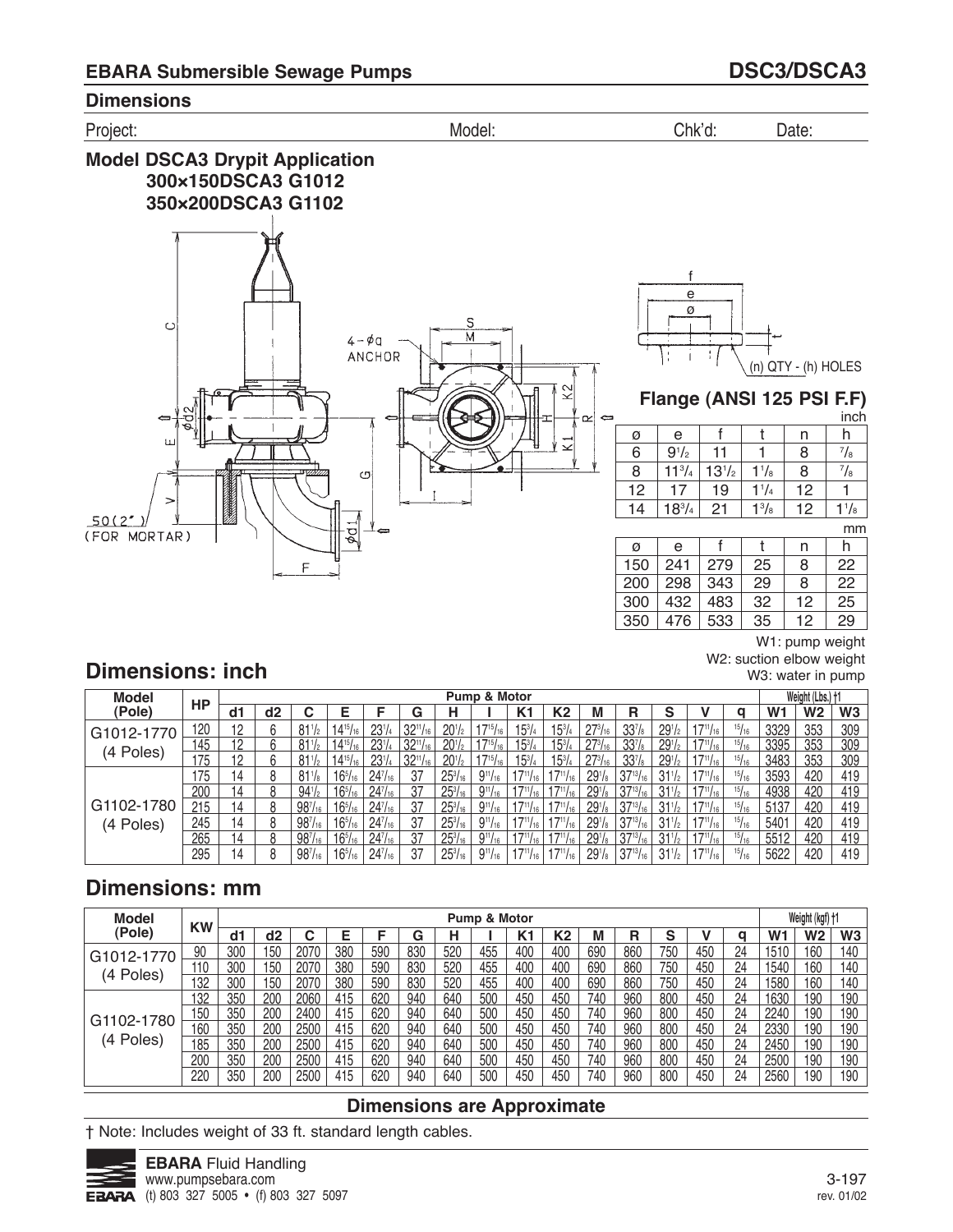Project: Model: Chk'd: Date:

## **Model DSCA3 Drypit Application 400×200DSCA3 G1232**





## **Flange (ANSI 125 PSI F.F)**

inch

| ------   |    |               |                                           |            |    |
|----------|----|---------------|-------------------------------------------|------------|----|
|          |    |               |                                           | е          | Ø  |
| /8       | 8  | $^{1}/_{8}$   | $13^{1/2}$                                | $11^{3}/4$ |    |
| $^{1}/8$ | 16 | $1^{7}/_{16}$ | $21^{1/4}$ 23 <sup>1</sup> / <sub>2</sub> |            | 16 |
|          |    |               |                                           |            |    |

mm

| ø   | e   |     |    | n  |    |
|-----|-----|-----|----|----|----|
| 200 | 298 | 343 | 29 | 8  | 22 |
| 400 | 540 | 597 | 37 | 16 | 29 |

#### W1: pump weight W2: suction elbow weight W3: water in pump

# **Dimensions: inch**

| <b>Model</b>             | HP  |    |                |                      |                     |                  |               |               | Pump & Motor |                   |                 |                 |               |                |                  |       |                | Weight (Lbs.) +1 |     |
|--------------------------|-----|----|----------------|----------------------|---------------------|------------------|---------------|---------------|--------------|-------------------|-----------------|-----------------|---------------|----------------|------------------|-------|----------------|------------------|-----|
| (Pole)                   |     | d1 | d <sub>2</sub> |                      |                     |                  |               |               |              | K <sub>1</sub>    | K <sub>2</sub>  | М               | B             | c              |                  |       | W <sub>1</sub> | W <sub>2</sub>   | W3  |
| G1232-1180L<br>(6 Poles) | 100 | 16 |                | $75\%$ <sub>16</sub> | $18^{1}/_8$         | $25\frac{3}{16}$ | $41^{3}/4$    | $26^{3}/$     | 211          | $19^{11}/_{16}$   | $19^{11}/_{16}$ | $31\frac{1}{8}$ | $41^{3}/_{4}$ | $33^{7}/_{16}$ | $17^{11}/_{16}$  | 15/16 | 3924           | 507              | 573 |
|                          | 120 | 16 |                | $75\%$ <sub>16</sub> | $18^{1}/_8$         | $25\frac{3}{16}$ | $41^{3}/4$    | $26^{3}/$     | 211          | $19^{11}/_{16}$ . | $19^{11}/_{16}$ | $31\frac{1}{8}$ | 413/7         | $33^{7}/_{16}$ | $17^{11}/_{161}$ | 15/16 | 3990           | 507              | 573 |
|                          | 45  | 16 |                | $81^{1/2}$           | $18^{1}/\mathrm{s}$ | $25\frac{3}{16}$ | $41^{3}/_{4}$ | $26^{3}/_{4}$ | 211          | $19^{11}/_{16}$   | $19^{11}/_{16}$ | $31\frac{1}{8}$ | $41^{3}/_{4}$ | $33^{7}/_{16}$ | $17^{11}/_{161}$ | 15/16 | 4145           | 507              | 573 |

# **Dimensions: mm**

| <b>Model</b>             | <b>KW</b> |     |     |      |     |     |      |     | <b>Pump &amp; Motor</b> |                    |                |     |        |     |     |    |                | Weight (kgf) +1 |                |
|--------------------------|-----------|-----|-----|------|-----|-----|------|-----|-------------------------|--------------------|----------------|-----|--------|-----|-----|----|----------------|-----------------|----------------|
| (Pole)                   |           | d1  | d2  |      |     |     | G    |     |                         | $\boldsymbol{V}$ 4 | K <sub>2</sub> | М   | D<br>n | c   |     |    | W <sub>1</sub> | W <sub>2</sub>  | W <sub>3</sub> |
| G1232-1180L<br>(6 Poles) | 75        | 400 | 200 | 1920 | 460 | 640 | 1060 | 680 | 540                     | 500                | 500            | 790 | 1060   | 850 | 450 | 24 | 1780           | 230             | 260            |
|                          | 90        | 400 | 200 | 1920 | 460 | 640 | 1060 | 680 | 540                     | 500                | 500            | 790 | 1060   | 850 | 450 | 24 | 1810           | 230             | 260            |
|                          | 10        | 400 | 200 | 2070 | 460 | 640 | 1060 | 680 | 540                     | 500                | 500            | 790 | 1060   | 850 | 450 | 24 | 1880           | 230             | 260            |

## **Dimensions are Approximate**

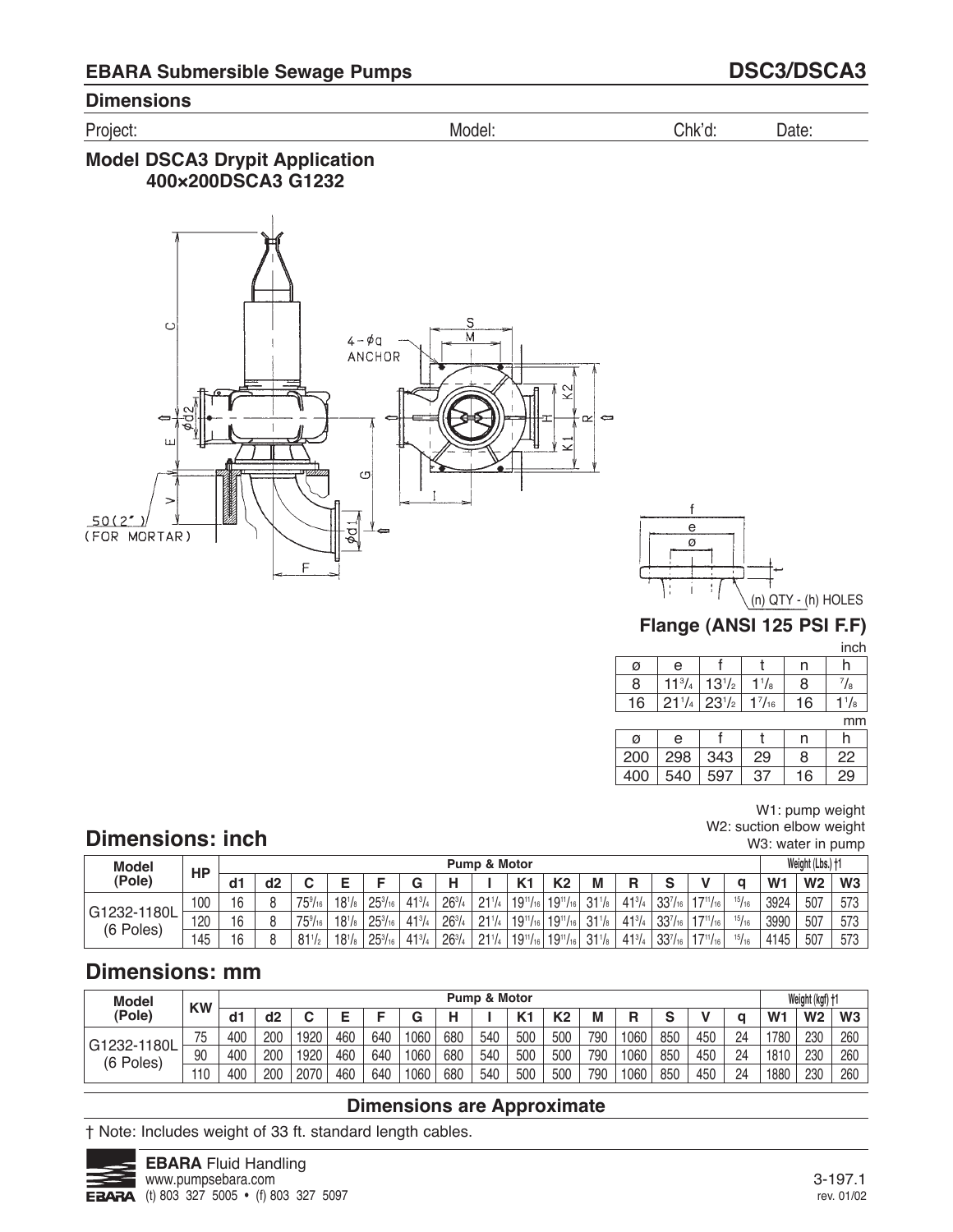Project: Model: Chk'd: Date:

## **Model DSCA3 Drypit Application 400×200DSCA3 G1232**



 $1\frac{1}{8}$ mm

h 7 /8

inch

|     |     |     |     |    | ,,,,,, |
|-----|-----|-----|-----|----|--------|
| Ø   | e   |     |     | n  |        |
| 200 | 298 | 343 | 29  | 8  | 22     |
| 400 | 540 | 597 | -37 | 16 | 29     |

W1: pump weight W2: suction elbow weight W3: water in pump

n 8 16

# **Dimensions: inch**

| <b>Model</b>            |           |    |    |                  |            |                |               |               | Pump & Motor |                 |                 |                 |               |                |                 |       |                | Weight (Lbs.) +1 |                |
|-------------------------|-----------|----|----|------------------|------------|----------------|---------------|---------------|--------------|-----------------|-----------------|-----------------|---------------|----------------|-----------------|-------|----------------|------------------|----------------|
| (Pole)                  | <b>HP</b> | d1 | d2 | u                |            |                | G             | н             |              | K <sub>1</sub>  | K <sub>2</sub>  | M               | R             | s              |                 | a     | W <sub>1</sub> | W <sub>2</sub>   | W <sub>3</sub> |
|                         | 295       | 16 | R  | $98^{13}/_{16}$  | $18^{1}/s$ | $25^{3}/_{16}$ | $41^{3}/4$    | $26^{3}/_{4}$ | $21^{1/4}$   | $19^{11}/_{16}$ | $19^{11}/_{16}$ | $31\frac{1}{8}$ | $41^{3}/4$    | $33^{7}/_{16}$ | $17^{11}/_{16}$ | 15/16 | 6151           | 507              | 573            |
|                         | 335       | 16 |    | $105\frac{1}{2}$ | $18^{1}/s$ | $25^{3}/_{16}$ | $41^{3}/4$    | $26^{3}/_{4}$ | $21^{1/4}$   | $19^{11}/_{16}$ | $19^{11}/_{16}$ | $31\frac{1}{8}$ | $41^{3}/4$    | $33^{7}/_{16}$ | $17^{11}/_{16}$ | 15/16 | 8422           | 507              | 573            |
| G1232-1780<br>(4 Poles) | 375       | 16 |    | $105\frac{1}{2}$ | $18^{1}/s$ | $25^{3}/_{16}$ | $41^{3}/_{4}$ | $26^{3}/_{4}$ | $21^{1/4}$   | $19^{11}/_{16}$ | $19^{11}/_{16}$ | $31\frac{1}{8}$ | $41^{3}/_{4}$ | $33^{7}/_{16}$ | $17^{11}/_{16}$ | 15/16 | 8576           | 507              | 573            |
|                         | 422       |    |    |                  |            |                |               |               |              |                 | Contact EBARA   |                 |               |                |                 |       |                |                  |                |
|                         | 475       |    |    |                  |            |                |               |               |              |                 |                 |                 |               |                |                 |       |                |                  |                |

# **Dimensions: mm**

| <b>Model</b> |           |     |     |      |     |     |      |     | <b>Pump &amp; Motor</b> |     |                      |     |      |     |     |    |                | Weight (kgf) +1 |     |
|--------------|-----------|-----|-----|------|-----|-----|------|-----|-------------------------|-----|----------------------|-----|------|-----|-----|----|----------------|-----------------|-----|
| (Pole)       | <b>KW</b> | d1  | d2  |      |     |     | G    | н   |                         | K1  | K <sub>2</sub>       | M   | R    | s   |     |    | W <sub>1</sub> | W <sub>2</sub>  | W3  |
|              | 220       | 400 | 200 | 2510 | 460 | 640 | 1060 | 680 | 540                     | 500 | 500                  | 790 | 1060 | 850 | 450 | 24 | 2790           | 230             | 260 |
|              | 250       | 400 | 200 | 2680 | 460 | 640 | 1060 | 680 | 540                     | 500 | 500                  | 790 | 1060 | 850 | 450 | 24 | 3820           | 230             | 260 |
| G1232-1780   | 280       | 400 | 200 | 2680 | 460 | 640 | 1060 | 680 | 540                     | 500 | 500                  | 790 | 1060 | 850 | 450 | 24 | 3890           | 230             | 260 |
| (4 Poles)    | 315       |     |     |      |     |     |      |     |                         |     |                      |     |      |     |     |    |                |                 |     |
|              | 355       |     |     |      |     |     |      |     |                         |     | <b>Contact EBARA</b> |     |      |     |     |    |                |                 |     |

# **Dimensions are Approximate**

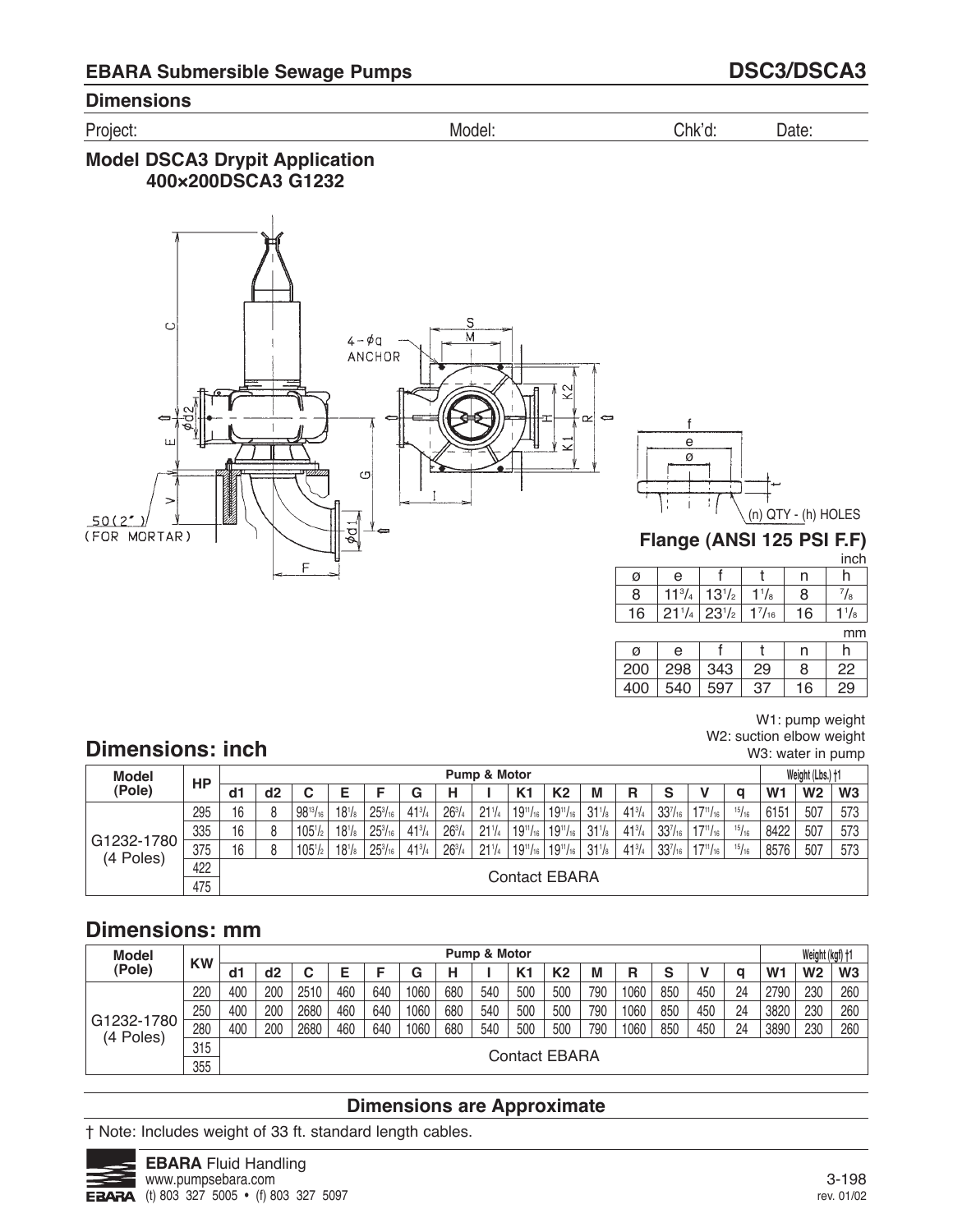Project: Model: Chk'd: Date:

## **Model DSCA3 Drypit Application 400×200DSCA3 G1233**





## **Flange (ANSI 125 PSI F.F)**

inch

| e          |            |               |    |                        |
|------------|------------|---------------|----|------------------------|
| $11^{3}/4$ | $13^{1/2}$ | $^1/8$        | 8  | /8                     |
| $21^{1/4}$ | $23^{1/2}$ | $1^{7}/_{16}$ | 16 | $^{\prime}/\mathrm{s}$ |
|            |            |               |    |                        |

mm

| $\alpha$ | e   |     |    | n  |    |
|----------|-----|-----|----|----|----|
| 200      | 298 | 343 | 29 | 8  | 22 |
| 400      | 540 | 597 | 37 | 16 | 29 |

#### W1: pump weight W2: suction elbow weight W3: water in pump

# **Dimensions: inch**

| <b>Model</b>             | <b>HP</b> |    |    |                |             |                  |               |           | <b>Pump &amp; Motor</b> |                 |                 |                 |               |                   |                  |       |                | Weight (Lbs.) +1 |     |
|--------------------------|-----------|----|----|----------------|-------------|------------------|---------------|-----------|-------------------------|-----------------|-----------------|-----------------|---------------|-------------------|------------------|-------|----------------|------------------|-----|
| (Pole)                   |           | d1 | d2 |                |             |                  |               |           |                         | K <sub>1</sub>  | K <sub>2</sub>  | М               | R             |                   |                  |       | W <sub>1</sub> | W <sub>2</sub>   | W3  |
| G1233-1180L<br>(6 Poles) | 120       | 16 |    | $73^{1/4}$     | $18^{1}/_8$ | $25\frac{3}{16}$ | $41^{3}/_{4}$ | $26^{3}/$ | 211                     | $19^{11}/_{16}$ | $19^{11}/_{16}$ | $31\frac{1}{8}$ | $41^{3}/_{4}$ | $33^{7}/_{16}$    | $17^{11}/_{161}$ | 15/16 | 3990           | 507              | 573 |
|                          | 145       | 16 |    | 791/8          | $18^{1}/_8$ | $25\frac{3}{16}$ | $41^{3}/_{4}$ | $26^{3}/$ | 211                     | $19^{11}/_{16}$ | $19^{11}/_{16}$ | 31 <sup>1</sup> | $41^{3}/_{4}$ | $337\frac{1}{10}$ | 47111            | 15/16 | 4145           | 507              | 573 |
|                          | 175       | 16 |    | $91^{5}/_{16}$ | $18^{1}/s$  | $25\frac{3}{16}$ | $41^{3}/_{4}$ | $26^{3}/$ | 211                     | $19^{11}/_{16}$ | $19^{11}/_{16}$ | $31\frac{1}{8}$ | $41^{3}/_{4}$ | $33^{7}/_{16}$    | $17^{11}/_{16}$  | 15/16 | 5247           | 507              | 573 |

| <b>Model</b>             | <b>KW</b> |     |     |      |     |     |      |     | <b>Pump &amp; Motor</b> |                 |     |     |      |        |     |    |                | Weight (kgf) +1 |     |
|--------------------------|-----------|-----|-----|------|-----|-----|------|-----|-------------------------|-----------------|-----|-----|------|--------|-----|----|----------------|-----------------|-----|
| (Pole)                   |           | d1  | d2  |      |     | -   |      |     |                         | $\mathcal{U}$ + | K2  |     | R    | $\sim$ |     |    | W <sub>1</sub> | W <sub>2</sub>  | W3  |
| G1233-1180L<br>(6 Poles) | 90        | 400 | 200 | 1860 | 460 | 640 | 1060 | 680 | 540                     | 500             | 500 | 790 | 1060 | 850    | 450 | 24 | 1810           | 230             | 260 |
|                          | 110       | 400 | 200 | 2010 | 460 | 640 | 1060 | 680 | 540                     | 500             | 500 | 790 | 1060 | 850    | 450 | 24 | 1880           | 230             | 260 |
|                          | 132       | 400 | 200 | 2320 | 460 | 640 | 1060 | 680 | 540                     | 500             | 500 | 790 | 1060 | 850    | 450 | 24 | 2380           | 230             | 260 |

# **Dimensions are Approximate**